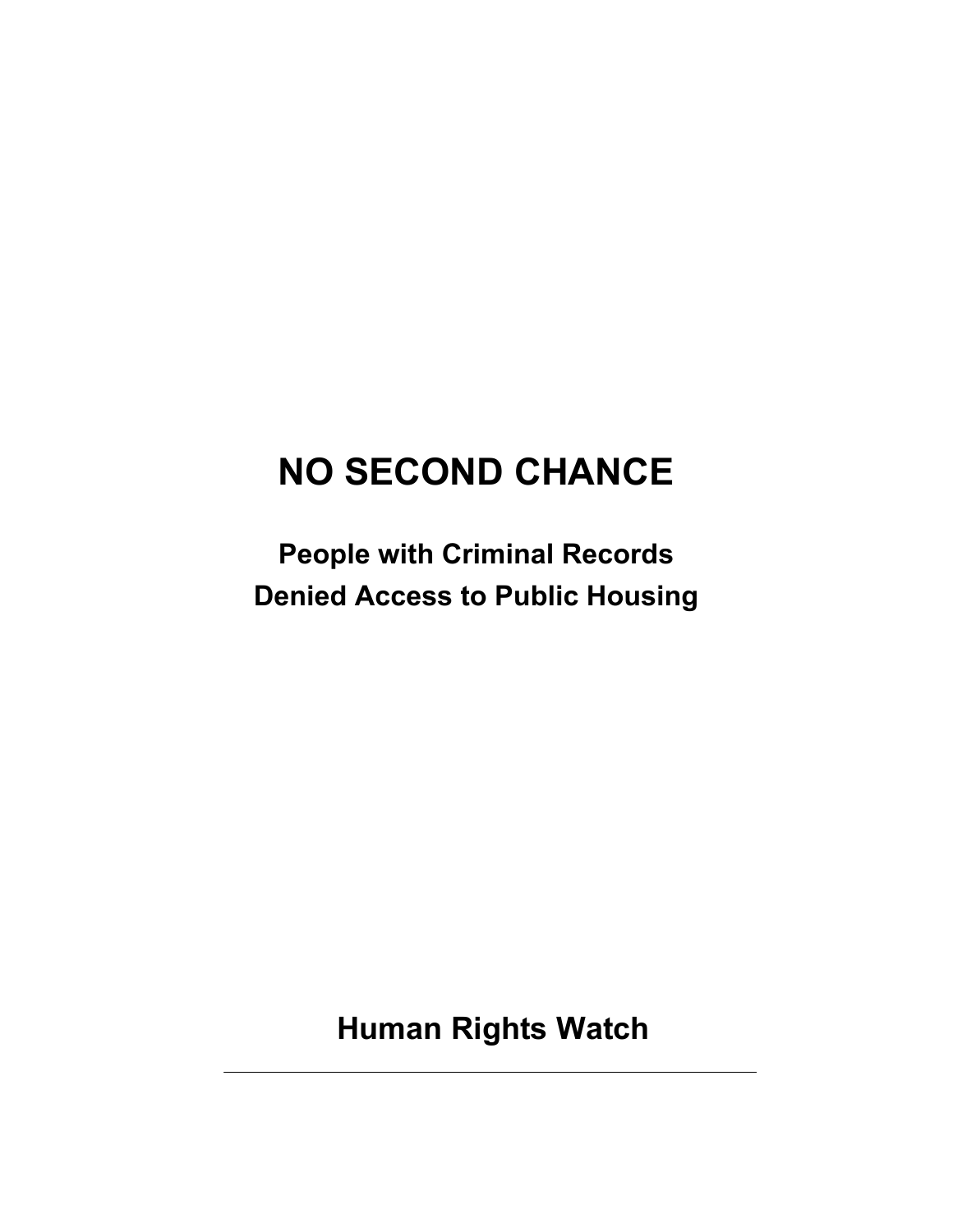Copyright © 2004 by Human Rights Watch. All rights reserved. Printed in the United States of America ISBN: 1564323285 Cover photo: © 2004 Corinne Carey Cover design by Rafael Jimenez

Human Rights Watch

350 Fifth Avenue, 34th floor New York, NY 10118-3299 USA Tel: 1-(212) 290-4700, Fax: 1-(212) 736-1300 hrwnyc@hrw.org

1630 Connecticut Avenue, N.W., Suite 500 Washington, DC 20009 USA Tel:1-(202) 612-4321, Fax:1-(202) 612-4333 hrwdc@hrw.org

2nd Floor, 2-12 Pentonville Road London N1 9HF, UK Tel: 44 20 7713 1995, Fax: 44 20 7713 1800 hrwuk@hrw.org

Rue Van Campenhout 15, 1000 Brussels, Belgium Tel: 32 (2) 732-2009, Fax: 32 (2) 732-0471 hrwatcheu@skynet.be

8 rue des Vieux-Grenadiers 1205 Geneva Tel: +41 22 320 55 90, Fax: +41 22 320 55 11 hrwgva@hrw.org

Web Site Address: http://www.hrw.org

Listserv address: To receive Human Rights Watch news releases by email, subscribe to the HRW news listserv of your choice by visiting http://hrw.org/act/subscribe-mlists/subscribe.htm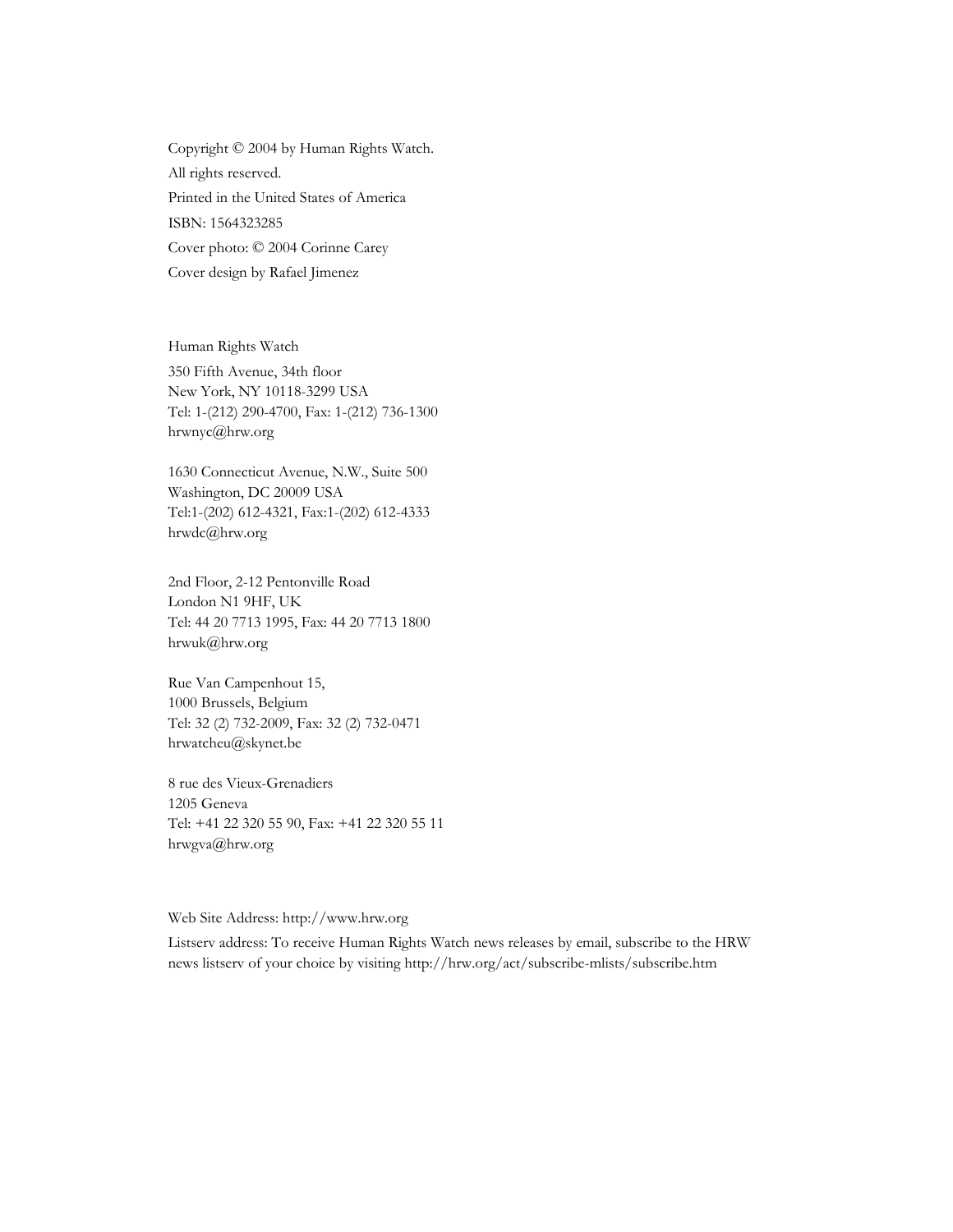Human Rights Watch is dedicated to protecting the human rights of people around the world.

We stand with victims and activists to prevent discrimination, to uphold political freedom, to protect people from inhumane conduct in wartime, and to bring offenders to justice.

We investigate and expose human rights violations and hold abusers accountable.

We challenge governments and those who hold power to end abusive practices and respect international human rights law.

We enlist the public and the international community to support the cause of human rights for all.

## **HUMAN RIGHTS WATCH**

Human Rights Watch conducts regular, systematic investigations of human rights abuses in some seventy countries around the world. Our reputation for timely, reliable disclosures has made us an essential source of information for those concerned with human rights. We address the human rights practices of governments of all political stripes, of all geopolitical alignments, and of all ethnic and religious persuasions. Human Rights Watch defends freedom of thought and expression, due process and equal protection of the law, and a vigorous civil society; we document and denounce murders, disappearances, torture, arbitrary imprisonment, discrimination, and other abuses of internationally recognized human rights. Our goal is to hold governments accountable if they transgress the rights of their people.

Human Rights Watch began in 1978 with the founding of its Europe and Central Asia division (then known as Helsinki Watch). Today, it also includes divisions covering Africa, the Americas, Asia, and the Middle East. In addition, it includes three thematic divisions on arms, children's rights, and women's rights. It maintains offices in Brussels, Geneva, London, Los Angeles, Moscow, New York, San Francisco, Tashkent, Toronto, and Washington. Human Rights Watch is an independent, nongovernmental organization, supported by contributions from private individuals and foundations worldwide. It accepts no government funds, directly or indirectly.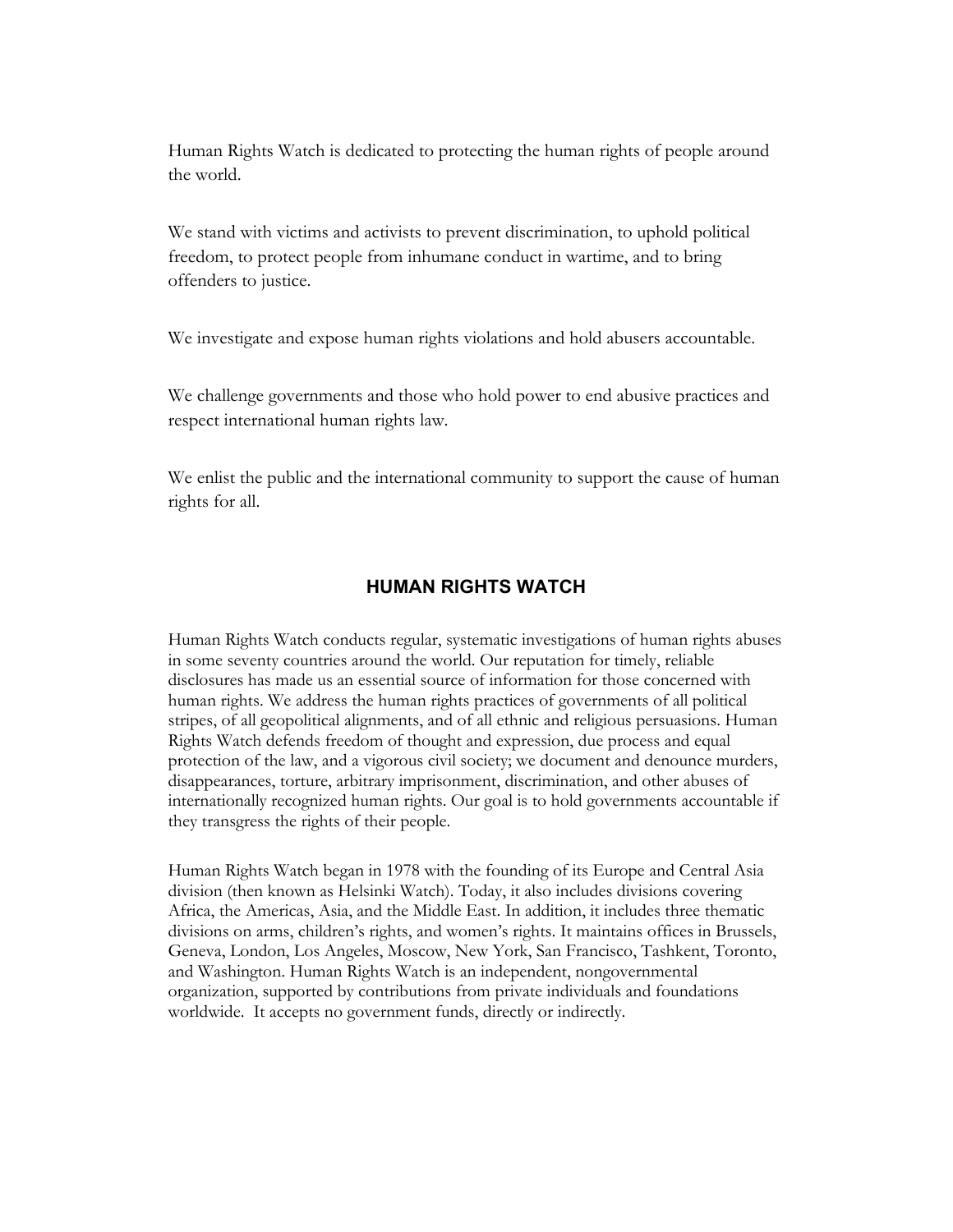The staff includes Kenneth Roth, Executive Director; Allison Adoradio, Operations Director; Michele Alexander, Development and Outreach Director; Carroll Bogert, Associate Director; Widney Brown, Deputy Program Director; Iain Levine, Program Director; Dinah PoKempner, General Counsel; James Ross, Senior Legal Advisor; and Wilder Tayler, Legal and Policy Director.

The division directors of Human Rights Watch are Brad Adams, Asia; Holly Cartner, Europe and Central Asia; Richard Dicker, International Justice; Jamie Fellner, United States; Arvind Ganesan, Business and Human Rights; Diane Goodman, Refugees; Steve Goose, Arms; LaShawn R. Jefferson, Women's Rights; Scott Long, Lesbian, Gay Bisexual and Transgender Rights; Peter Takirambudde, Africa; José Miguel Vivanco, Americas; Lois Whitman, Children's Rights; and Sarah Leah Whitson, Middle East and North Africa.

The advocacy directors of Human Rights Watch are Steve Crawshaw, London; Loubna Freih, Geneva; Lotte Leicht, Brussels; Tom Malinowski, Washington; Wendy Patten, United States; and Joanna Weschler, United Nations.

The members of the board of directors are Jane Olson, Chair; James F. Hoge, Jr., Vice-Chair; Sid Sheinberg, Vice-Chair; John J. Studzinski, Vice-Chair; Khaled Abou El Fadl, Lisa Anderson, Lloyd Axworthy, David M. Brown, Dorothy Cullman, Edith Everett, Jonathan F. Fanton (chair, 1998-2003), Michael E. Gellert, Richard J. Goldstone, Vartan Gregorian, Stephen L. Kass, Wendy Keys, Robert Kissane, Bruce Klatsky, Joanne Leedom-Ackerman, Josh Mailman, Kati Marton, Lore Harp McGovern, Barry Meyer, Joel Motley, Samuel K. Murumba, Peter Osnos, Kathleen Peratis, Catherine Powell, Sigrid Rausing, Victoria Riskin, Orville Schell, Domna Stanton, Shibley Telhami.

Emeritus board members are Roland Algrant, Robert L. Bernstein (Founding Chair 1978-1997), William D. Carmichael, Adrian W. DeWind, Alice H. Henkin, Bruce Rabb, Gary Sick, and Malcolm B. Smith.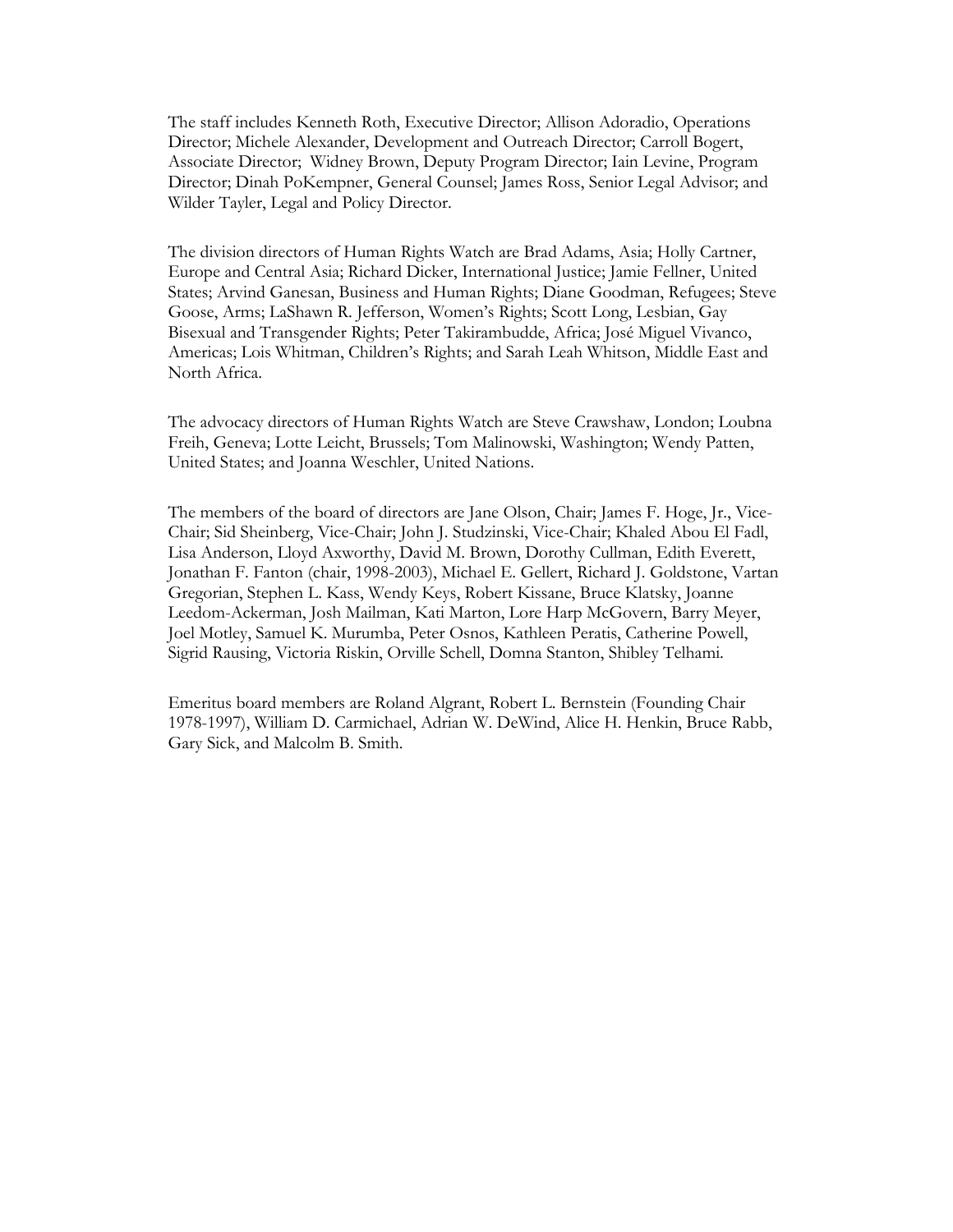*You deserve a chance, no matter what you did. . . . It's done and over with, it's in the past. I'm tryin' to do the right thing; I deserve a chance. Even if I was the worst criminal, I deserve a chance. Everybody deserves a chance.* 

*—*P.C., a forty-one-year-old African American mother denied housing because of a single arrest four years prior to her application. She was not convicted of the offense.

*What you want is a way for housing projects to be safe. Some restrictions based on real safety make all the sense in the world, but you want those restrictions to be reasonable, and you want people to be able to earn their way back in.* 

—JoAnne Page, Executive Director, Fortune Society, interviewed by Human Rights Watch on March 2, 2004.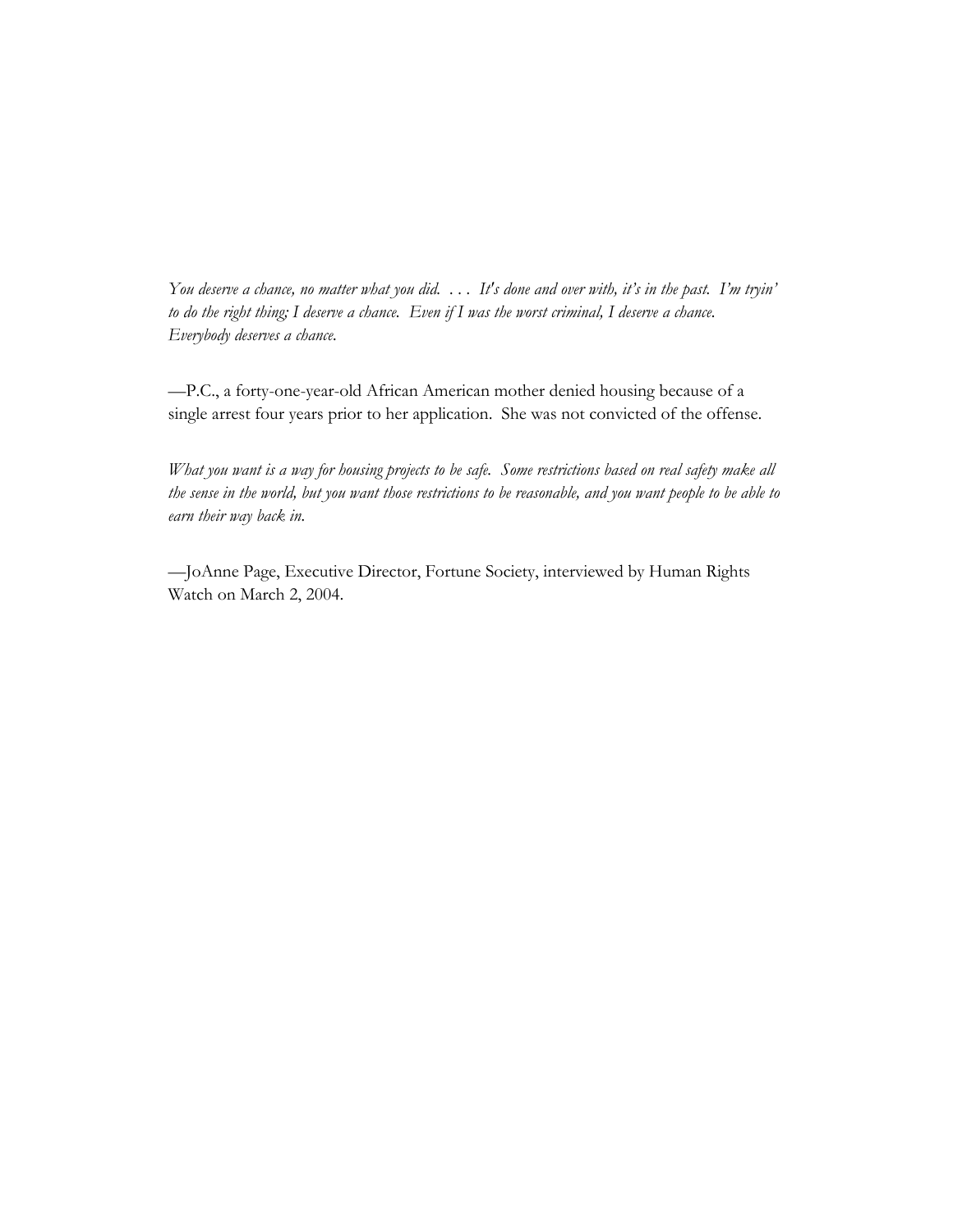#### **Acknowledgements**

Corinne Carey, researcher with the U.S. Program of Human Rights Watch, is the author of this report. It is based primarily on research she conducted from 2003 to 2004. The report was edited by Jamie Fellner, U.S. Program director, Dinah PoKempner, general counsel, and Joseph Saunders, program director. Widney Brown provided additional legal advice. Miranda Johnson's research assistance was meticulous and thorough, and Alison Parker, Rebecca Schleifer, Jonathan Cohen, and Paul Jacobs were particularly helpful throughout the research and writing of this report. Paul Jacobs, Keramet Reiter, Andrea Holley, and Fitzroy Hepkins provided production assistance.

Human Rights Watch gratefully acknowledges the many contributions of the following individuals to our understanding of public housing, homelessness, reentry, and the nature and impact of criminal record exclusions: Catherine Albisa of the National Economic and Social Rights Initiative, Patricia Allard of the Brennan Center, Philip Alston of New York University, Allen Beck of the Bureau of Justice Statistics, Luciano Colonna of the Harm Reduction Project in Salt Lake City, Utah, Jennifer Flynn and Shirlene Cooper of the New York City AIDS Housing Network, Maria Foscarinis of the National Law Center on Homelessness & Poverty, Kelli Dunn Howard of Texas RioGrande Legal Services, Carolyn Johnson of the Homeless Persons Representation Project in Baltimore, Maryland, Malcolm Langford and Mayra Gomez of the Center on Housing Rights and Evictions, Debbie Mukamal of the National H.I.R.E. Project at the Legal Action Center, JoAnne Page of the Fortune Society, and Dorothy Thomas, independent consultant.

We extend sincere gratitude as well to the local public housing officials, and the hundreds of homeless people, former prisoners, and their advocates who agreed to be interviewed for this report, and we regret that we cannot mention all of them by name.

We are grateful to the JEHT Foundation for providing the funding for this report and for the good counsel given by Scott Bane during its development. Human Rights Watch also thanks the Open Society Institute and Peter B. Lewis for their generous support of our U.S. program.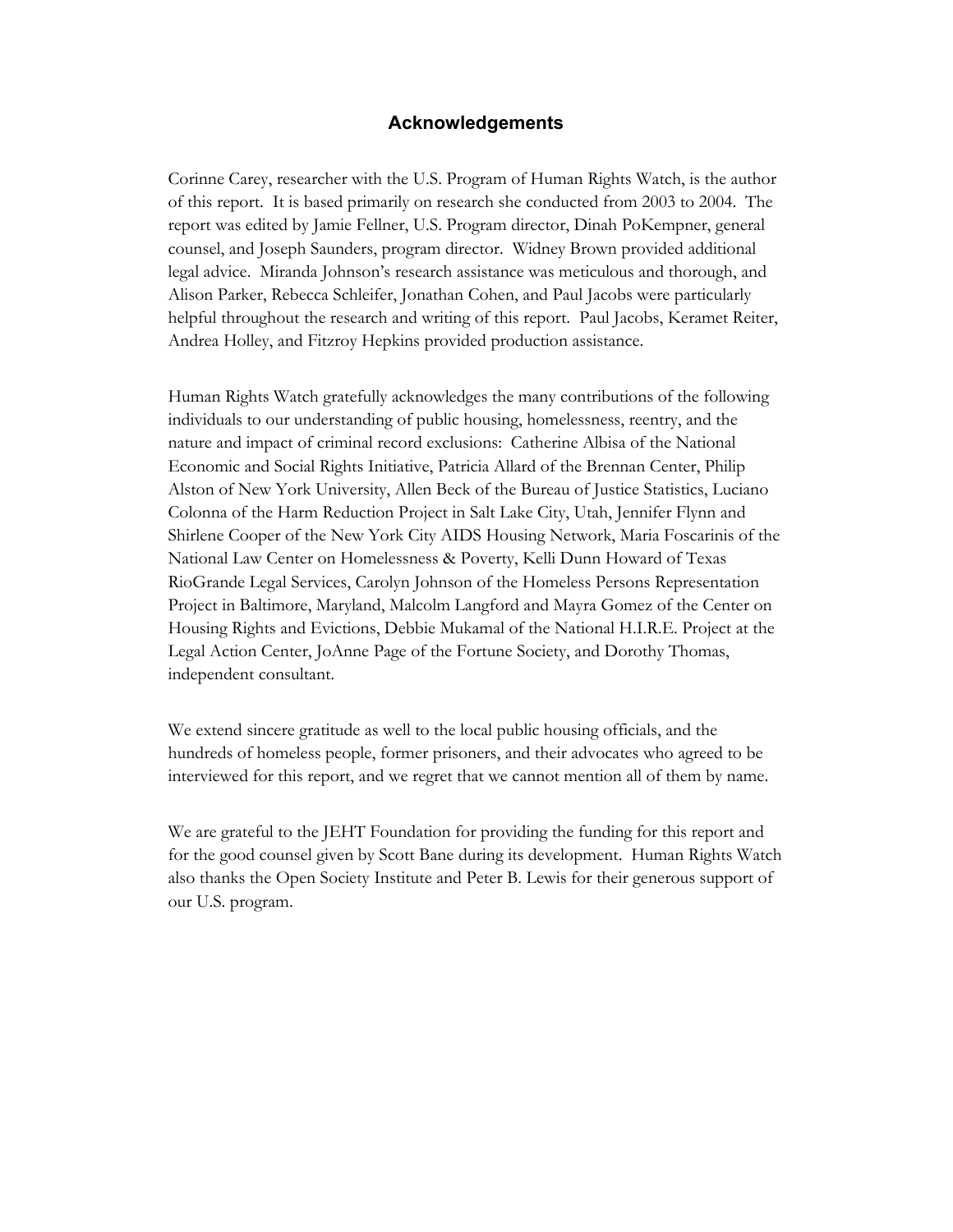## **Table of Contents**

| Excluding People with Criminal Records for Excessive Periods of Time 50      |  |
|------------------------------------------------------------------------------|--|
|                                                                              |  |
|                                                                              |  |
|                                                                              |  |
|                                                                              |  |
|                                                                              |  |
|                                                                              |  |
| VIII. Legislatively Mandated Categories of Exclusion from Public Housing  62 |  |
|                                                                              |  |
|                                                                              |  |
|                                                                              |  |
|                                                                              |  |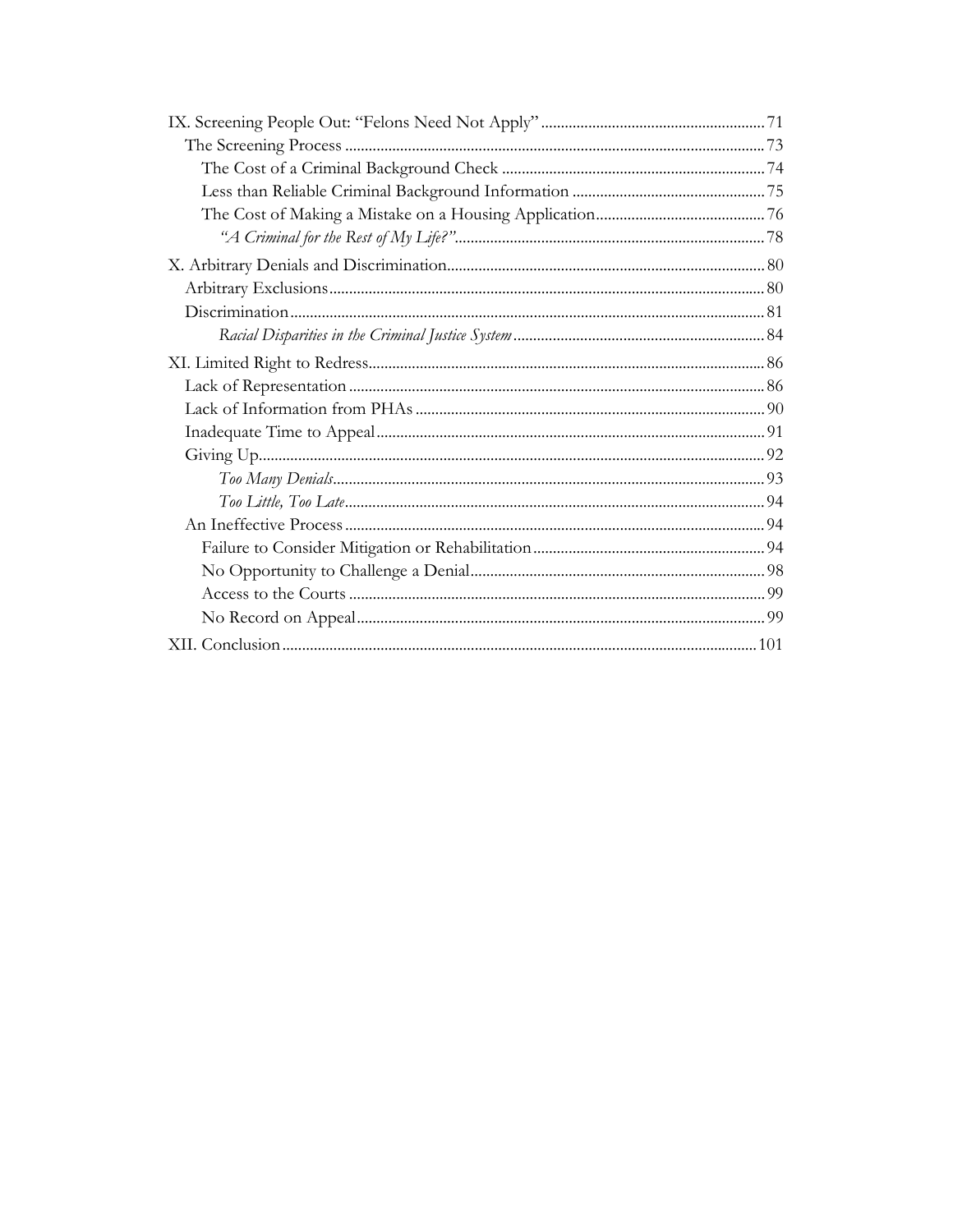## **I. Summary**

Decent and stable housing is essential for human survival and dignity, a principle affirmed both in U.S. policy and international human rights law. The United States provides federally subsidized housing to millions of low-income people who could not otherwise afford homes on their own. U.S. policies, however, exclude countless needy people with criminal records, condemning them to homelessness or transient living.

Exclusions based on criminal records ostensibly protect existing tenants. There is no doubt that some prior offenders still pose a risk and may be unsuitable neighbors in many of the presently-available public housing facilities. But U.S. housing policies are so arbitrary, overbroad, and unnecessarily harsh that they exclude even people who have turned their lives around and remain law-abiding, as well as others who may never have presented any risk in the first place.

There is no national data on the number of people excluded from public housing because of criminal records, or even the number of people with criminal records who would be ineligible if they applied. But we know that there are several million ex-felons in the United States; under current housing policies, everyone convicted of a felony is automatically ineligible for a minimum of five years. We also know that there are tens of millions of Americans who have been convicted of misdemeanors, or merely arrested but never convicted of any offense, and they too can be and often are excluded from public housing on the basis of their criminal records.

Under existing policies, criminal records will shadow people for the rest of their lives. Even an arrest that is not followed by conviction can have a lifelong impact. Whether the offense is a violent crime or a low-level drug or property offense—and even most felonies do not involve violence against persons—a criminal record can be a barrier to employment, education, the right to vote, and certain public benefits, including public housing.

The tenuous relationship between public housing restrictions and legitimate safety goals is exemplified by policies that, for example, automatically deny housing to a person convicted of a single shoplifting offense four years earlier, or to someone convicted of simple possession of marijuana ten years earlier. Denying these people a home does little to promote the welfare of existing tenants. But it can cause homelessness or transient living for those excluded—and it can be counterproductive for community safety, as it is difficult to be law-abiding while living on the streets.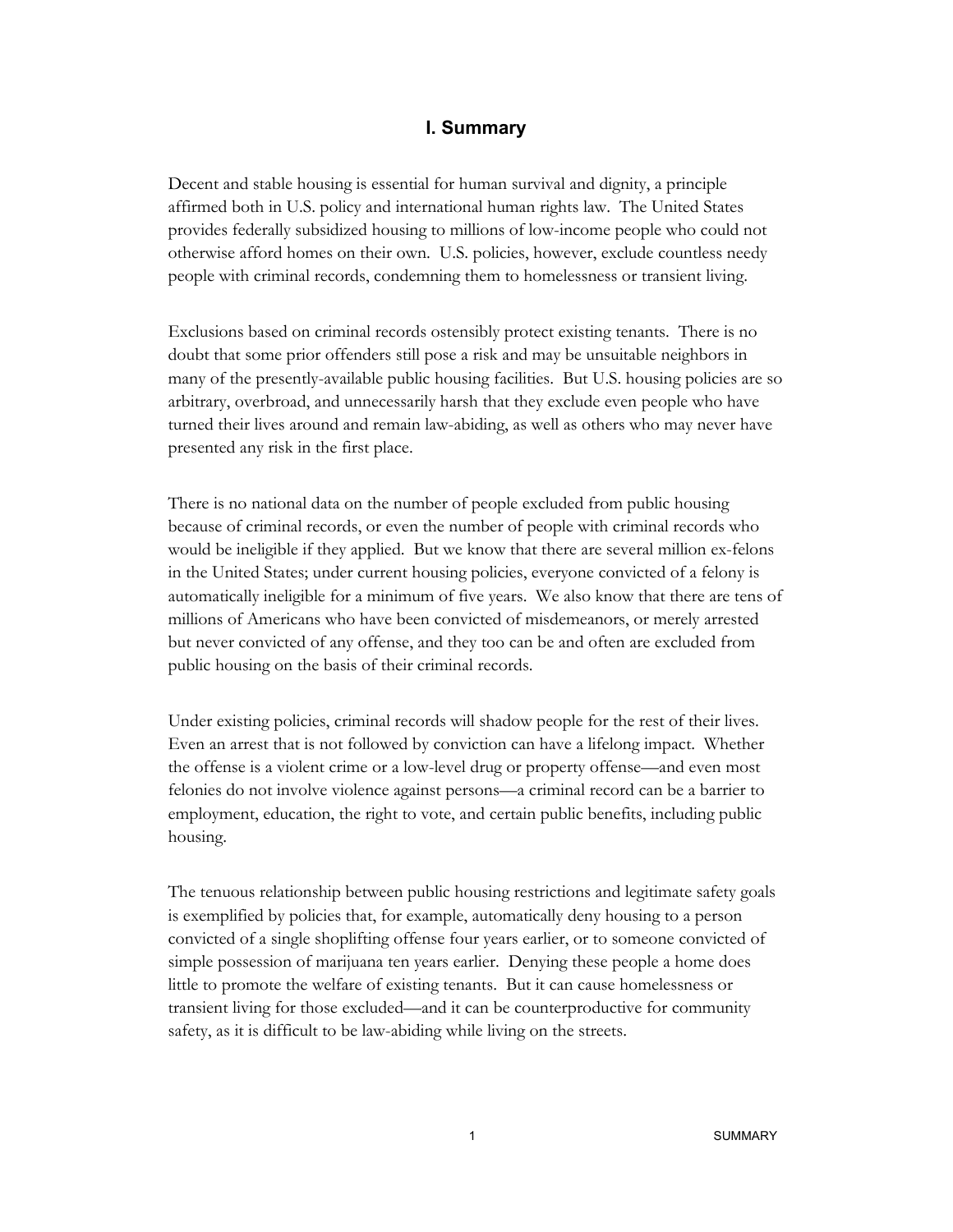In addition to the explicit goal of protecting tenant safety, there seem to be at least two other reasons for criminal record exclusions in public housing. The first is a widespread belief in the United States that people who have broken the law do not deserve a second chance and are the legitimate target of policies that are little more than expressions of disdain and hostility. Such a punitive view ignores the right of all people to a life with dignity and should have no place in housing policy.

The second reason is that the demand for public housing far exceeds the supply. Neither the federal nor state governments have taken upon themselves the goal of dramatically increasing the availability of affordable housing. Instead, by requiring strict admissions policies, the federal government has tacitly adopted a method of "triage" to whittle down the numbers of qualified applicants. Excluding those with criminal records has proven to be a politically cost-free way to entirely cut out a large group of people from the pool of those seeking housing assistance.

Exclusions from public housing are among the harshest of a range of punitive laws that burden people with criminal records. Nevertheless, to date they have received scant attention from policymakers, elected officials, advocates for the poor, and the public at large.

There is, however, growing recognition nationwide of the wisdom of providing transitional services and assistance to help over half a million men and women who leave prison each year. Indeed, as President Bush pointed out in his 2004 State of the Union address, such services are crucial if these former prisoners are to successfully navigate their reentry to life outside prison walls. An overwhelming majority of those who are incarcerated were poor when they were arrested, and they will return to their communities with fewer resources and more needs than when they left.

The Bush administration and Congress have endorsed the concept of providing transitional housing to at least some former prisoners, but transitional housing is, by definition, temporary. Policymakers to date have failed to recognize the devastating impact of public housing exclusionary policies that outlast the transition period.

As long as those policies remain unchanged, former prisoners, as well as people with criminal records who were never sent to prison, will find themselves condemned to living on the streets, in overcrowded shelters, in squalid transient motels, or crowded into in the homes of friends and relatives.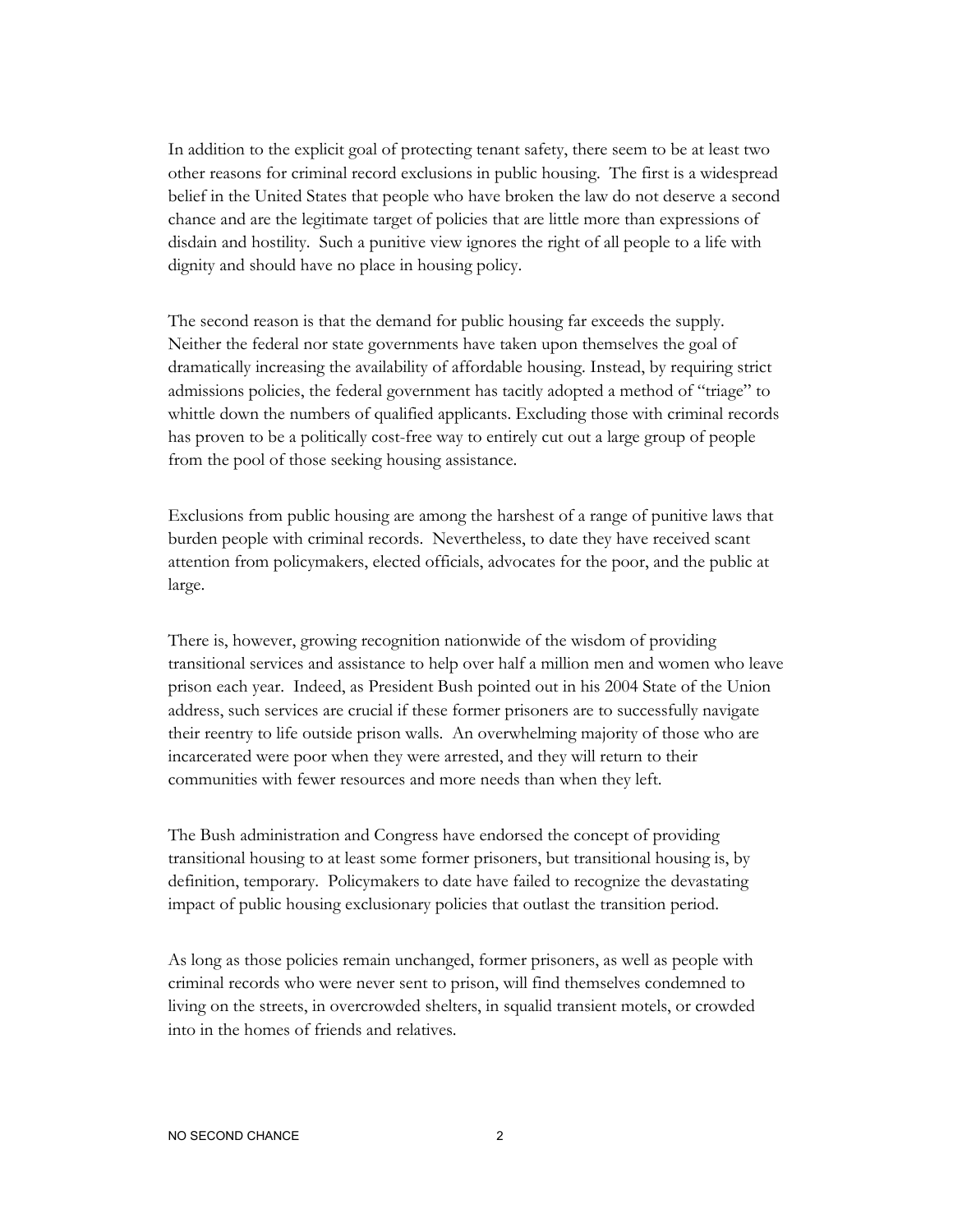The exclusion of people with criminal records from public housing is often referred to as the "one strike" policy. This policy developed in the 1990s as an attempt to address drug trafficking, violent crime, and disorder in public housing, especially urban high-rise developments. In 1996, President Bill Clinton declared: "The rule in public housing

should be one strike and you're out."1 That is, commission of one offense suffices to render a person ineligible to be admitted to or remain in public housing. Congress subsequently incorporated the "one strike" policy into federal housing law. Today, federal law requires public housing authorities (PHAs), the agencies that administer housing assistance and manage public housing property, to exclude people with certain types of criminal records and gives them broad discretion to deny admission to others.

Federal law bans outright three categories of people from admission to public housing: those who have been convicted of methamphetamine production on the premises of federally funded housing, who are banned for life; those subject to lifetime registration requirements under state sex offender registration programs; and people who are currently using illegal drugs, regardless of whether they have been convicted of any drugrelated offense.

PHAs have the discretion to deny admission to three additional categories of applicants: (1) those who have been evicted from public housing because of drug-related criminal activity for a period of three years following eviction; (2) those who have in the past engaged in a pattern of disruptive alcohol consumption or illegal drug use, regardless of how long ago such conduct occurred; and, (3) the catch-all category of those who have engaged in any drug-related criminal activity, any violent criminal activity, or any other criminal activity, if the PHA deems them a safety risk. Our research indicates that, in practice, these discretionary categories are used to exclude a wide swath of people with criminal records without any reasonable basis to believe they may actually pose a risk.

Federal regulations advise PHAs to take into consideration in their admissions decisions the nature and remoteness of applicants' offenses, as well as mitigating factors and evidence of rehabilitation. But they do not require PHAs to do any individualized evaluations of whether or not a specific applicant is likely to pose a risk to the safety of existing public housing residents—and few of them provide a meaningful evaluation before issuing a rejection. Nor does the Department of Housing and Urban

<sup>&</sup>lt;sup>1</sup> President Bill Clinton, "State of the Union Address," January 23, 1996, available online at: http://www.cspan.org/executive/stateoftheunion.asp, accessed on June 17, 2004.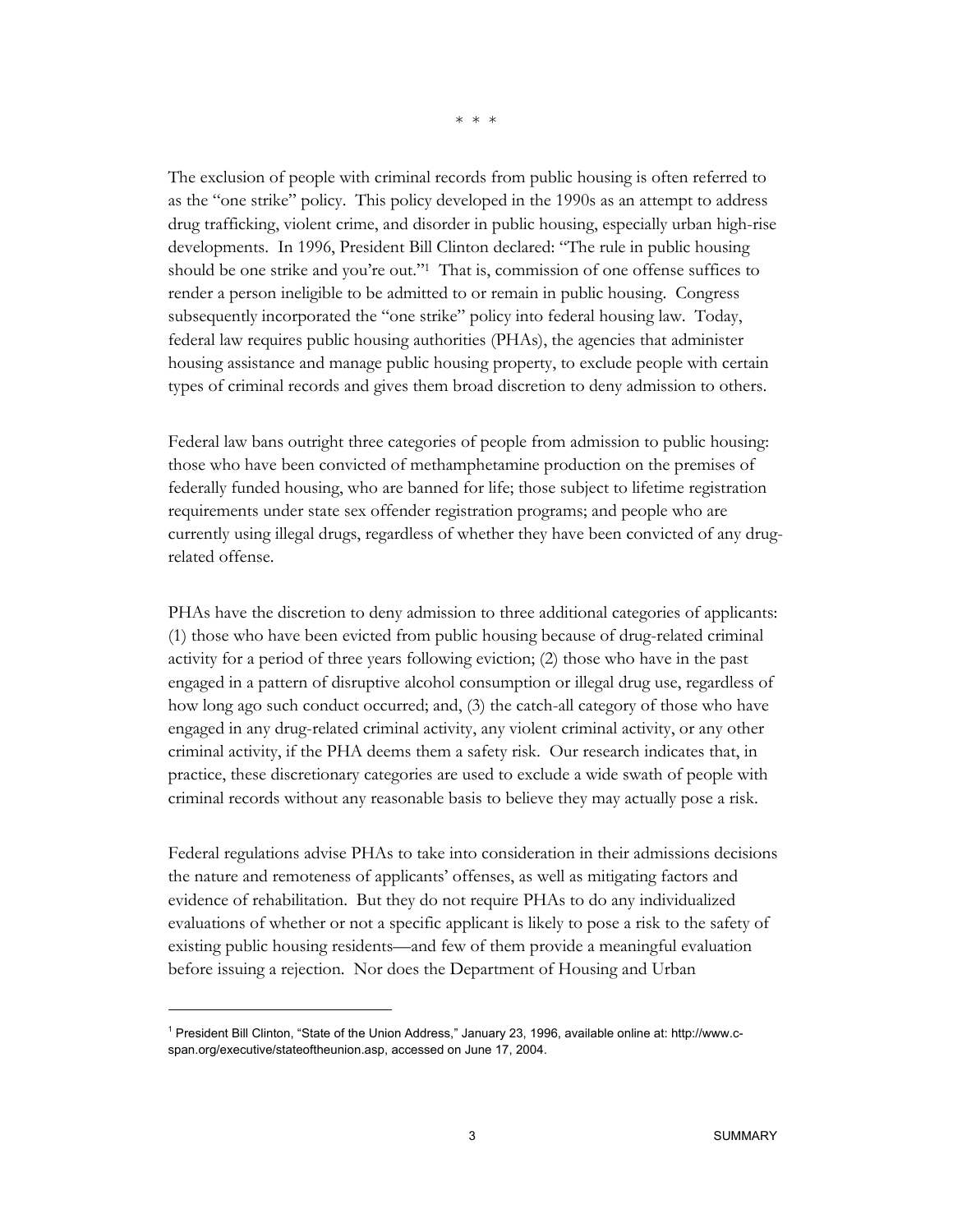Development (HUD)—the federal agency that administers housing programs—review admissions criteria established by the PHAs to determine if, on their face, they are consistent with federal housing policy and goals.

Most PHAs automatically deny eligibility to an applicant with a criminal record without considering rehabilitation or mitigation. Consideration of those factors typically occurs only if and when an applicant for housing seeks administrative review of a denial of eligibility. Those who have lawyers often win such appeals. But many applicants for public housing are unable to secure representation, and are therefore unable to successfully challenge denials.

\* \* \*

In a country with the wealth of the United States, the fundamental human right to housing is surely not satisfied when an estimated 3 million people are homeless in any given year, including many who have been excluded from federally subsidized housing.

This report, however, does not address the broader problem of homelessness in the United States, but assesses public housing exclusionary policies against human rights standards. Our research demonstrates that these policies are arbitrary and unreasonably overbroad. By singling out whole classes of people for exclusion—in some cases by law; in others, by overly rigid application of screening criteria—these policies violate the rights of individuals who do not actually pose a risk but who are nonetheless denied access to public housing facilities. Such exclusionary policies are also discriminatory. Racial and ethnic minorities suffer disproportionately from exclusionary housing policies because of their overrepresentation among those who experience arrest and prosecution, those who currently live in poverty, and those who seek public housing. Human Rights Watch is not aware of any other country that deprives people of the right to housing because of their criminal histories.

The United States should abandon "one strike" policies, reject all automatic federal exclusions, and prohibit local housing authorities from establishing their own. PHAs should be required to undertake individualized and meaningful assessments of each applicant to ascertain whether they pose a risk to the safety, health, and welfare of existing tenants. The United States must recognize that all its residents—even those who may not be appropriate for traditional public housing because of the risks they pose—have a right to decent and affordable housing.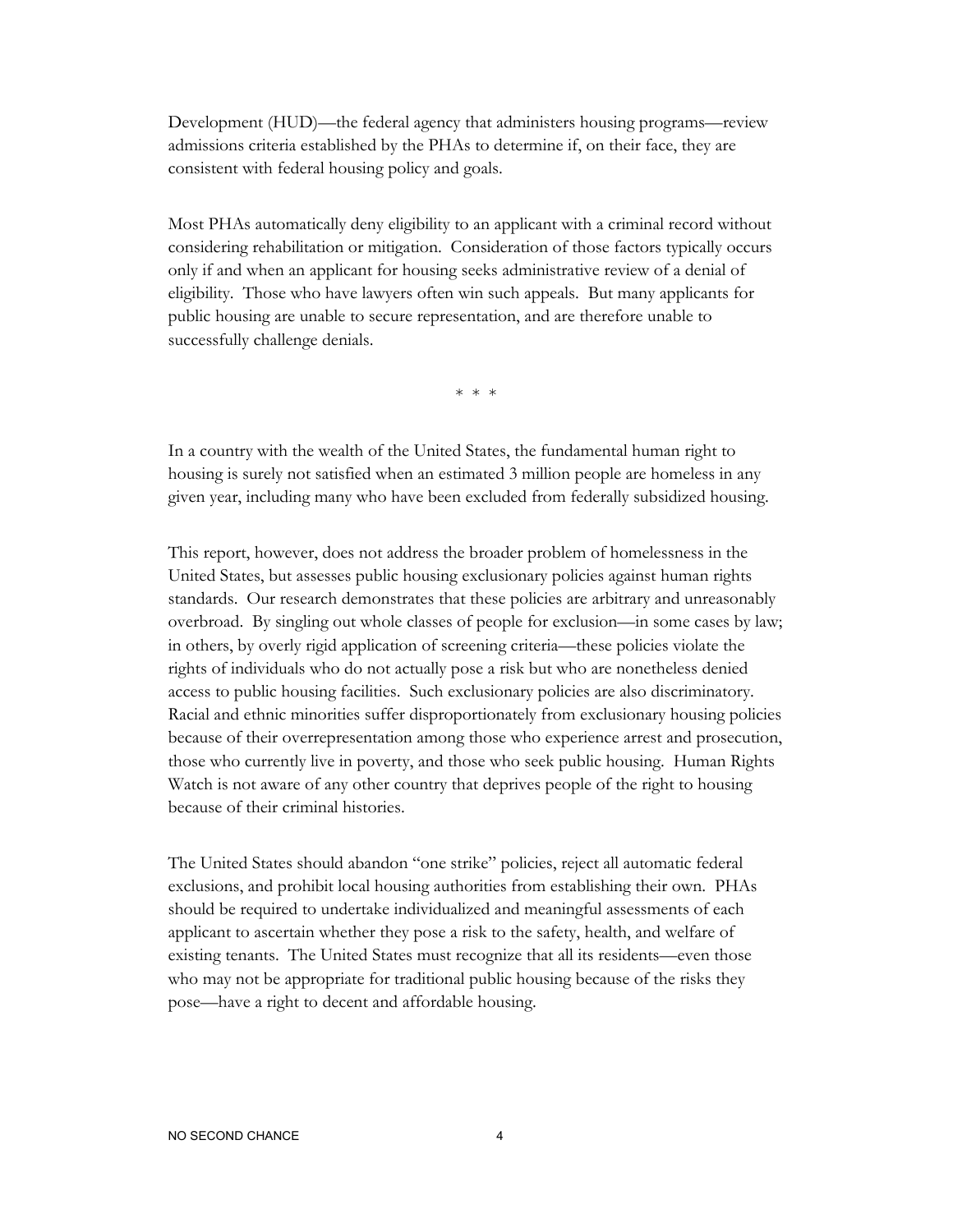## *Methodology*

 $\overline{a}$ 

There are some four thousand PHAs in the United States providing federal housing assistance. To undertake this report within a reasonable timeframe, Human Rights Watch gathered information from forty-two PHAs, diverse in terms of geographic location, urban or rural base, and size. From February 2003 to February 2004, Human Rights Watch visited seventeen housing authorities in fifteen cities and collected information from an additional twenty-five about their policies and practices with regard to applicants with criminal histories.2

In addition to collecting copies of admissions, "one strike," and appeal policies, and meeting with key staff from each of the PHAs we visited, HRW met with and interviewed over one hundred applicants who had been denied admission, hundreds of homeless people with criminal records, and scores of social service providers, homeless outreach and shelter workers, probation and parole officers, and housing, criminal justice, and prisoner reentry advocates working locally and nationally.

During the course of the research, HUD officials repeatedly refused our written requests to meet with them to discuss public housing admissions policies and practices.

<sup>&</sup>lt;sup>2</sup> Human Rights Watch contacted nearly fifty housing authorities to request copies of their policies and request meetings with key staff. Only two PHAs flatly refused to meet with Human Rights Watch. The Housing Authority of Baltimore City, which has been under threat of litigation for its blanket exclusionary admissions practices, declined to meet with Human Rights Watch to discuss its policies. And the executive director of the Jasper Housing Authority, a small housing authority in rural Alabama, refused to meet with HRW to clarify her statement with regard to the housing authority's admissions policy: "We are very strict. We do what we have to and we don't care who likes it. . . . We are probably stricter than what our policy says." Human Rights Watch telephone interview with Mavis B. Adams, executive director, Jasper Housing Authority, December 5, 2003.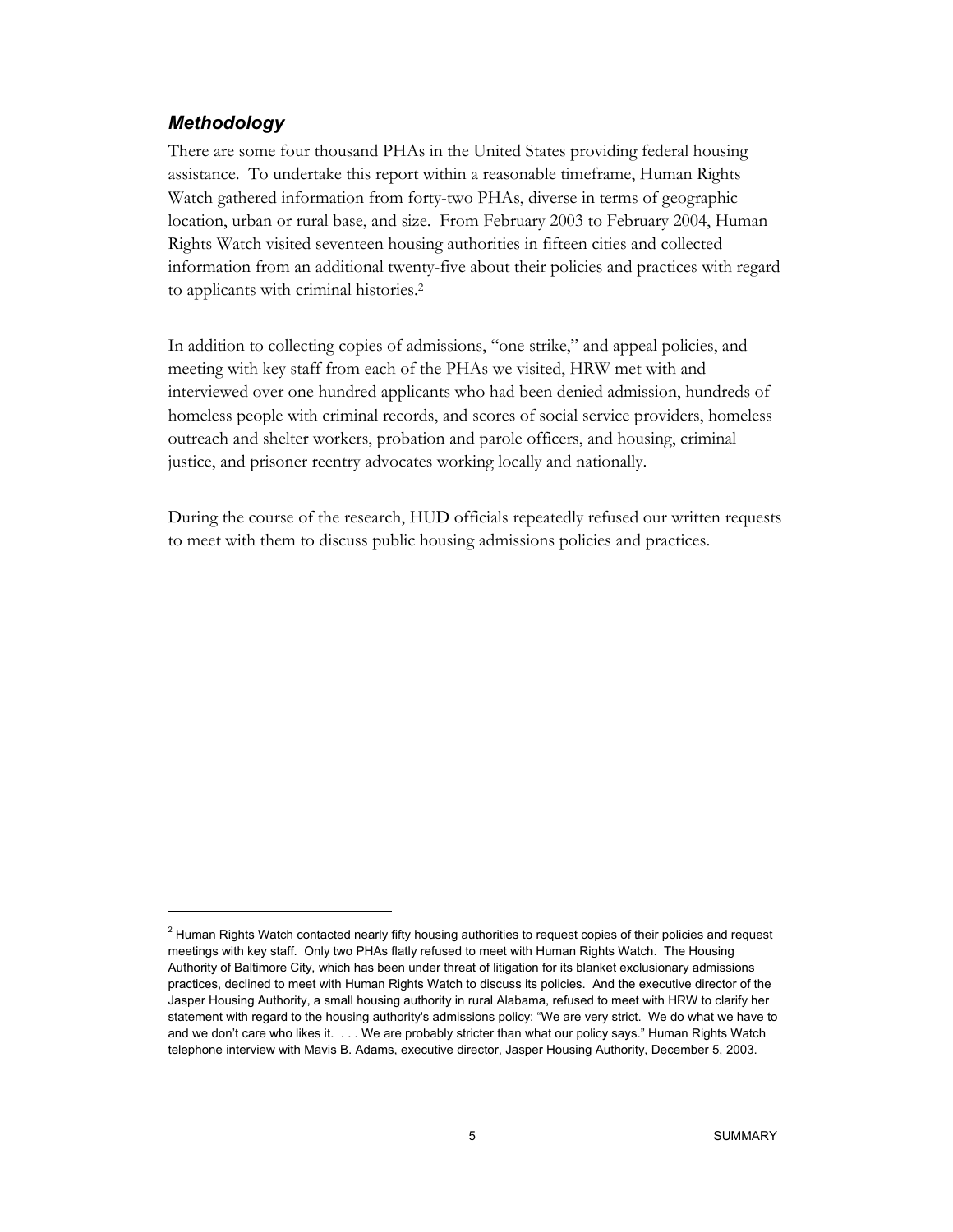## **II. Recommendations**

The extent of homelessness and barriers to prisoner reentry are vast social problems, and Human Rights Watch believes that the U.S. must do far more to address them. Our recommendations, however, focus on the narrow question of the exclusion of people with criminal records from federally-assisted housing. If implemented, these recommendations would allow PHAs to pursue the goal of safe housing without excluding those who pose no risk. Such careful evaluations would afford people with criminal records a second chance.

## *To the U.S. Congress*

- Repeal federal laws that impose outright bans on public housing for certain types of offenders.
- Pass federal legislation that requires PHAs to conduct an individualized evaluation of each applicant with a criminal record before making a decision on the application.
- Ratify the International Covenant on Economic, Social and Cultural Rights (ICESCR) and acknowledge the right of all residents of the United States to adequate housing that is decent, safe, and affordable.

## *To the U.S. Department of Housing and Urban Development*

- Adopt policies that require individualized consideration of each applicant with a criminal record, prior to making a decision on an application, to determine whether he or she will pose a risk to existing housing tenants. Require the following factors be included in the consideration: (1) evidence of rehabilitation, either during incarceration or in the community; (2) the effect of denial on minor children and efforts to reunify families; and (3) whether denial will render the applicant homeless.
- Require PHAs to adopt admissions policies that ensure:
	- $\triangleright$  criminal records that are more than ten years old do not prevent admission, absent extraordinary circumstances;
	- $\triangleright$  offenses upon which denials are based are relevant to being a good tenant; and
	- $\triangleright$  absent a pattern of continuing arrests, consideration of a criminal record is limited to convictions.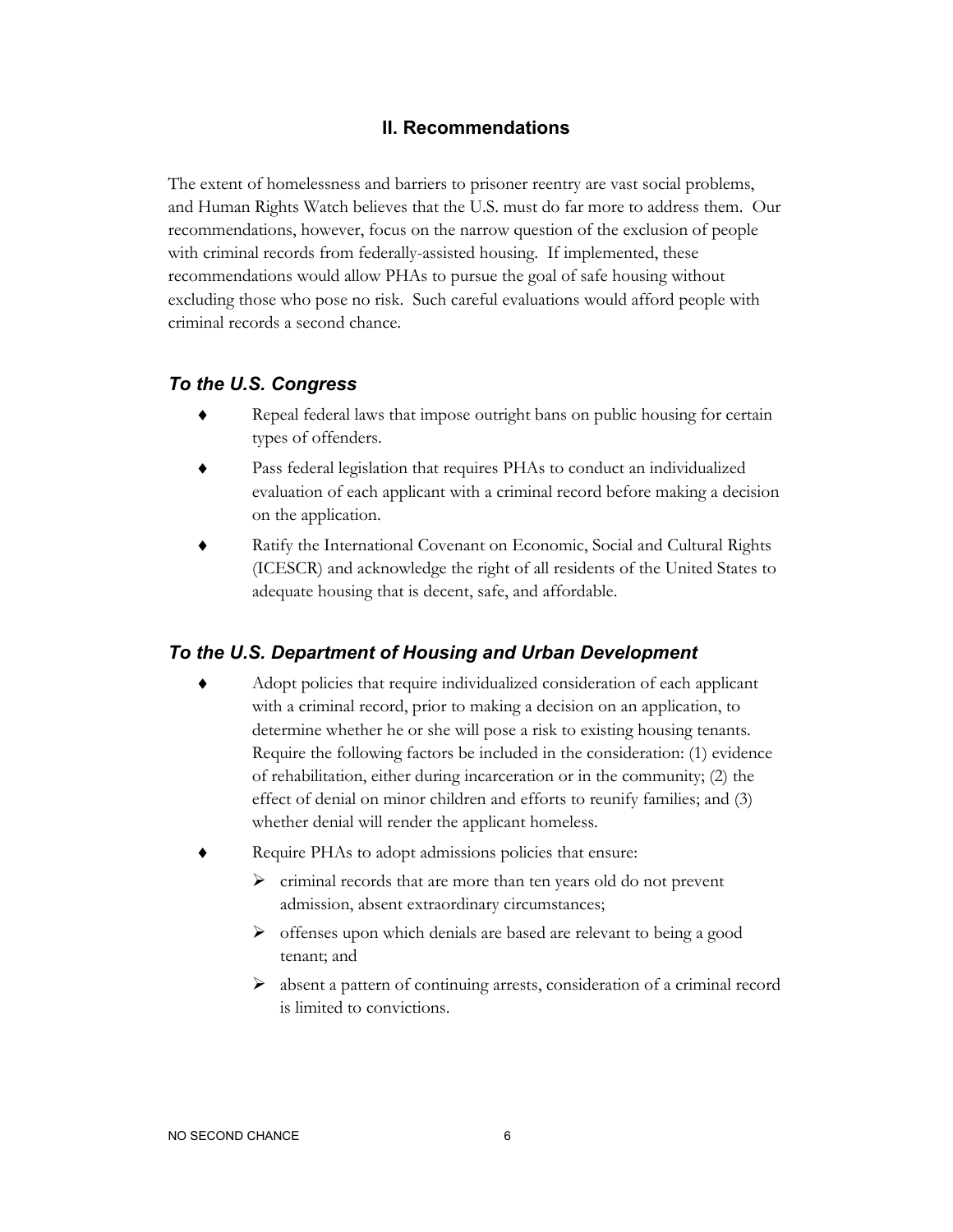- Monitor denials of public housing to ensure that they are not arbitrary, that they are based on reasonable and individualized determinations of risk, and that they do not have a disproportionate and unjustifiable impact on applicants from racial and ethnic minorities.
- Require PHAs to compile and make public on an annual basis the number of applications made for public housing, the number of applicants denied because of negative criminal history information, the number of those denied who appeal, and the number of those challenging their denials who prevail following administrative hearings.
- Conduct expert and ongoing evaluations of whether policies excluding people with criminal records from public housing have an effect on crime patterns, public safety, and quality of life in public housing.
- Provide guidance and training to PHAs about how to conduct individualized evaluations of applications for housing assistance.
- Research the feasibility and design of expanded alternative housing programs for people with criminal records who cannot be accommodated in existing public housing models because of their criminal histories.

## *To Public Housing Authorities*

- Adopt policies that require individualized consideration of each applicant with a criminal record, prior to making a decision on an application, to determine whether he or she will pose a risk to existing housing tenants. Ensure that the following factors be included in the consideration: (1) evidence of rehabilitation, either during incarceration or in the community; (2) the effect of denial on minor children and efforts to reunify families; and (3) whether denial will render the applicant homeless.
- Adopt criminal record admissions screening polices that consider:
	- $\triangleright$  only criminal records that are less than ten years old, absent extraordinary circumstances;
	- $\triangleright$  only those offenses that are relevant to being a good tenant; and
	- $\triangleright$  only convictions, absent a pattern of continuing arrests.
- Provide an administrative appeal process for those deemed ineligible for public housing that ensures the full range of due process rights including: adequate notice of the reason for denial; the opportunity to appear with representation, to question witnesses and present evidence and testimony; a written and publicly-available decision setting forth reasons for the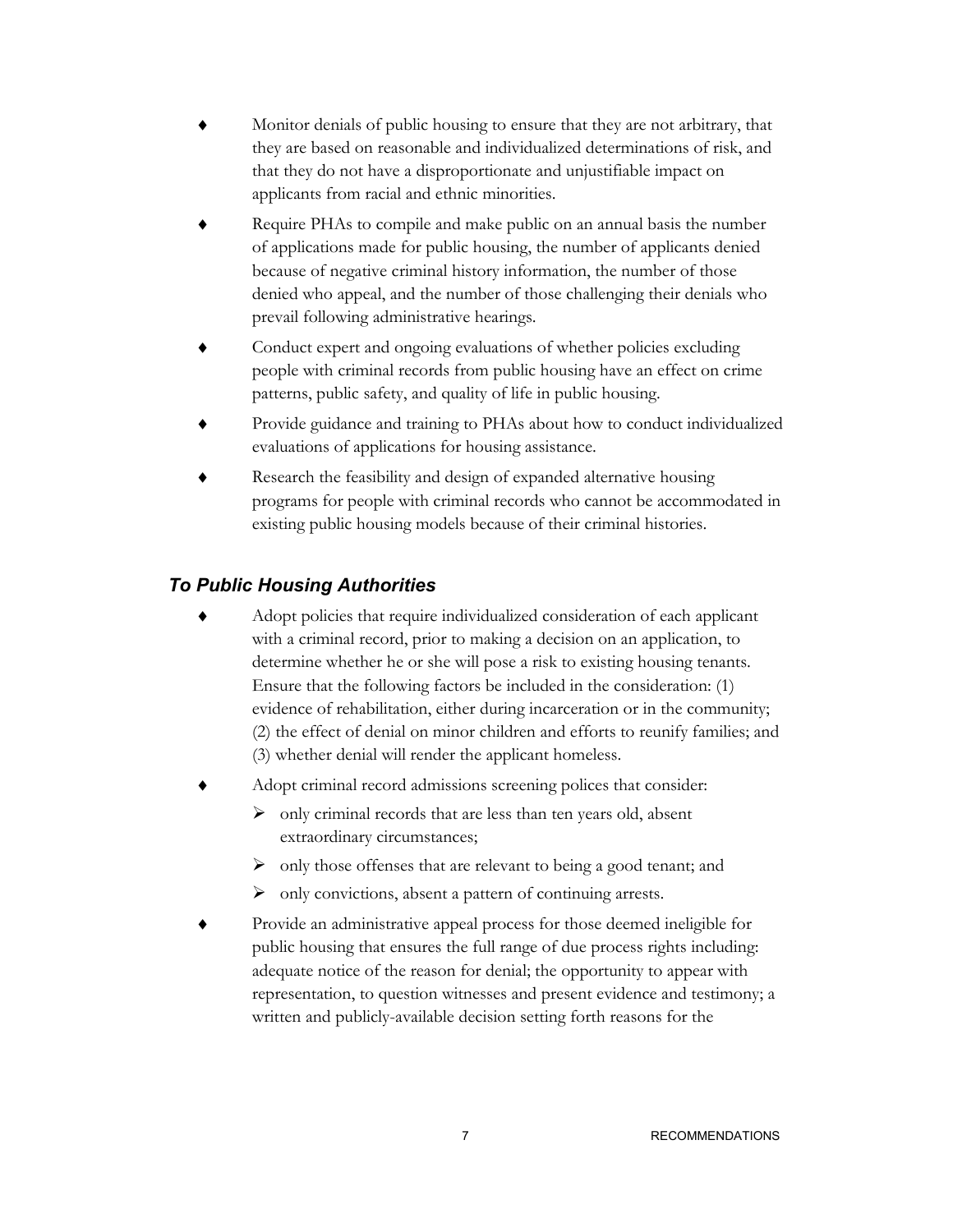administrative decision; and a meaningful opportunity to appeal the administrative decision to a court of law.

- Advise applicants who are denied eligibility for public housing of the availability of local legal assistance to represent them should they choose to challenge their denials.
- Ensure that applicant criminal records are obtained from a reliable source.

## *To Publicly-Funded Legal Services Organizations*

- Reconsider any policy or practice against providing legal assistance to applicants who are denied admission to public housing and train attorneys, paralegals, and law students to represent applicants in administrative hearings.
- Monitor local PHA policies and practices to determine whether they violate federal law or policy.
- Conduct outreach to ensure that applicants understand their right to apply for public housing, to challenge their denials in administrative proceedings, and to appeal adverse administrative decisions to courts of law.

## *To the United Nations*

- ♦ The Committee on Economic Social and Cultural Rights should issue a comment on the human rights dimensions of government-assisted housing, with particular attention to arbitrary criteria used to determine eligibility for assistance and to whether denials of assistance result in outright homelessness.
- The U.N. Special Rapporteur on the Right to Adequate Housing should report on the United States' denial of housing assistance to individuals because of their criminal histories.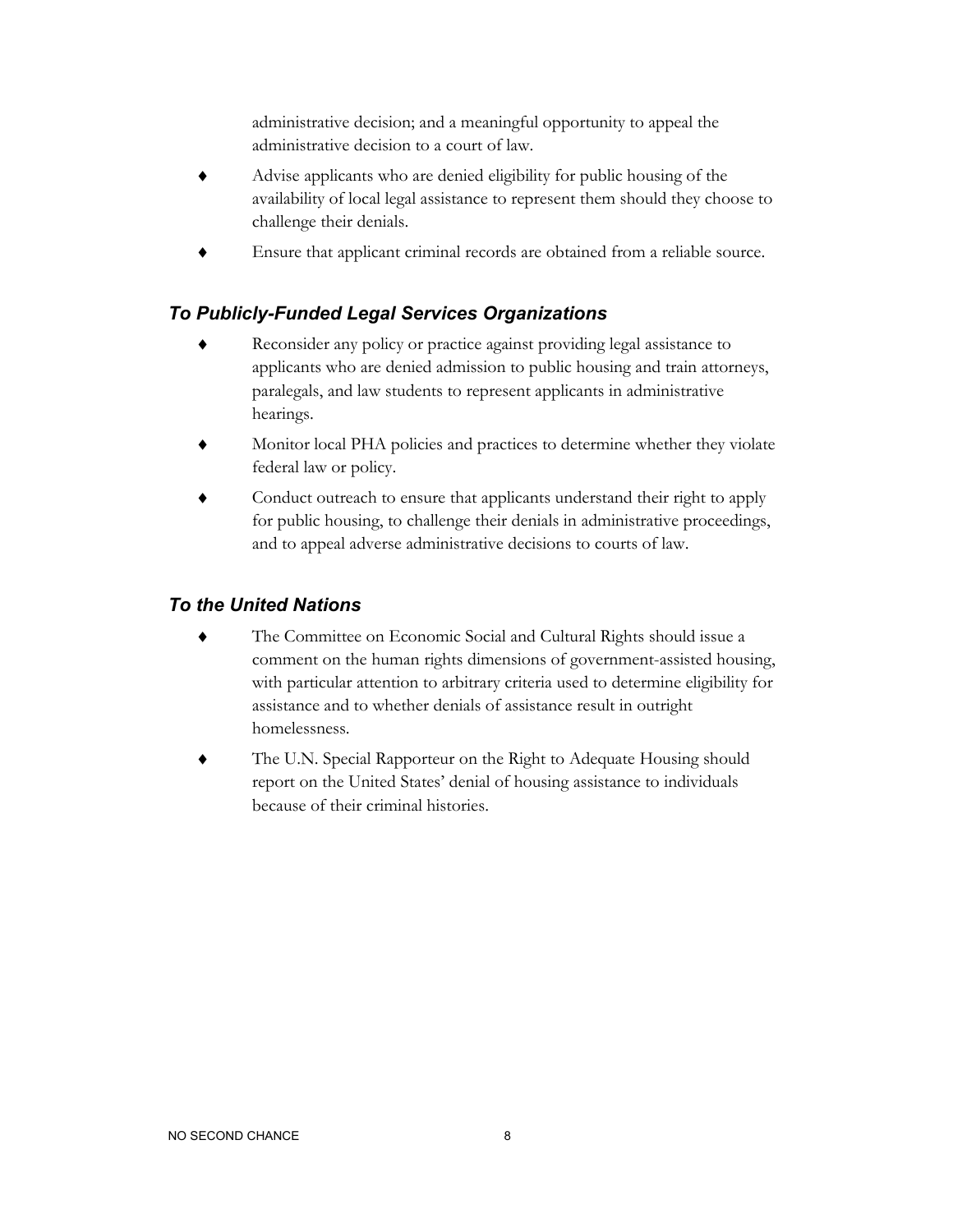## **III. Background**

The exclusion of people with certain criminal records from public housing and the massive impact of that exclusion reflects the intersection of two discrete public policies in the U.S.—public housing policy and criminal justice policy. In concert they operate to exclude those with criminal records from housing designed to meet the needs of those unable to afford housing on their own. Ineligibility for public housing is just one of many "collateral consequences" or forms of "invisible punishment" that continue to affect people with criminal records long after they have completed any sentence they received for their offense.

#### *Mass Incarceration Policies*

 $\overline{a}$ 

The number of people potentially affected by criminal record exclusions from public housing is enormous. Since the 1970s, harsh sentencing laws and stepped-up law enforcement for even minor nonviolent offenses have led to a stunning and historically unprecedented increase in the number of U.S. residents who have been arrested, prosecuted, and incarcerated.

According to Federal Bureau of Investigations (FBI) statistics, 13.7 million people were arrested in 2002 for criminal infractions.3 Nearly 925,000 Americans were convicted of felony offenses in the nation's courts in the most recent year for which data is available, and some 600,000 were incarcerated as a result.4 Nearly 6.9 million adult men and women were either incarcerated or on probation or parole by the end of 2003.5

<sup>3</sup> Federal Bureau of Investigations (FBI), *Uniform Crime Reports, Crimes in the United States, 2002*, table 29, p. 234, available online at: http://www.fbi.gov/ucr/cius\_02/pdf/4sectionfour.pdf, accessed on April 8, 2004. This number excludes those charged with mere traffic violations. According to the Bureau of Justice Statistics (BJS), there are approximately 64,282,700 state criminal history records, and approximately 48,233,583 FBI records (29,083,532 reported by states, an additional 19,150,051 reported by federal law enforcement). U.S. Department of Justice, Office of Justice Programs, BJS, *Survey of State Criminal History Information Systems, 2001: A Criminal Justice Information Policy Report* (August 2003), available online at: http://www.ojp.usdoj.gov/bjs/pub/pdf/sschis01.pdf, accessed on April 8, 2004. The total number of individuals who have criminal records is unknown, however, because there is no way to account for those who may have a criminal record in more than one state.

<sup>4</sup> BJS, *Crime*, available online at: http://www.ojp.usdoj.gov/bjs/glance.htm#Crime, accessed on April 1, 2004.

<sup>5</sup> BJS, *Probation and Parole in the United States, 2003*, available online at:

http://www.ojp.usdoj.gov/bjs/abstract/ppus03.htm, accessed on July 28, 2004. Over two million adult men and women were serving jail or prison sentences, and over 4.8 million adult men and women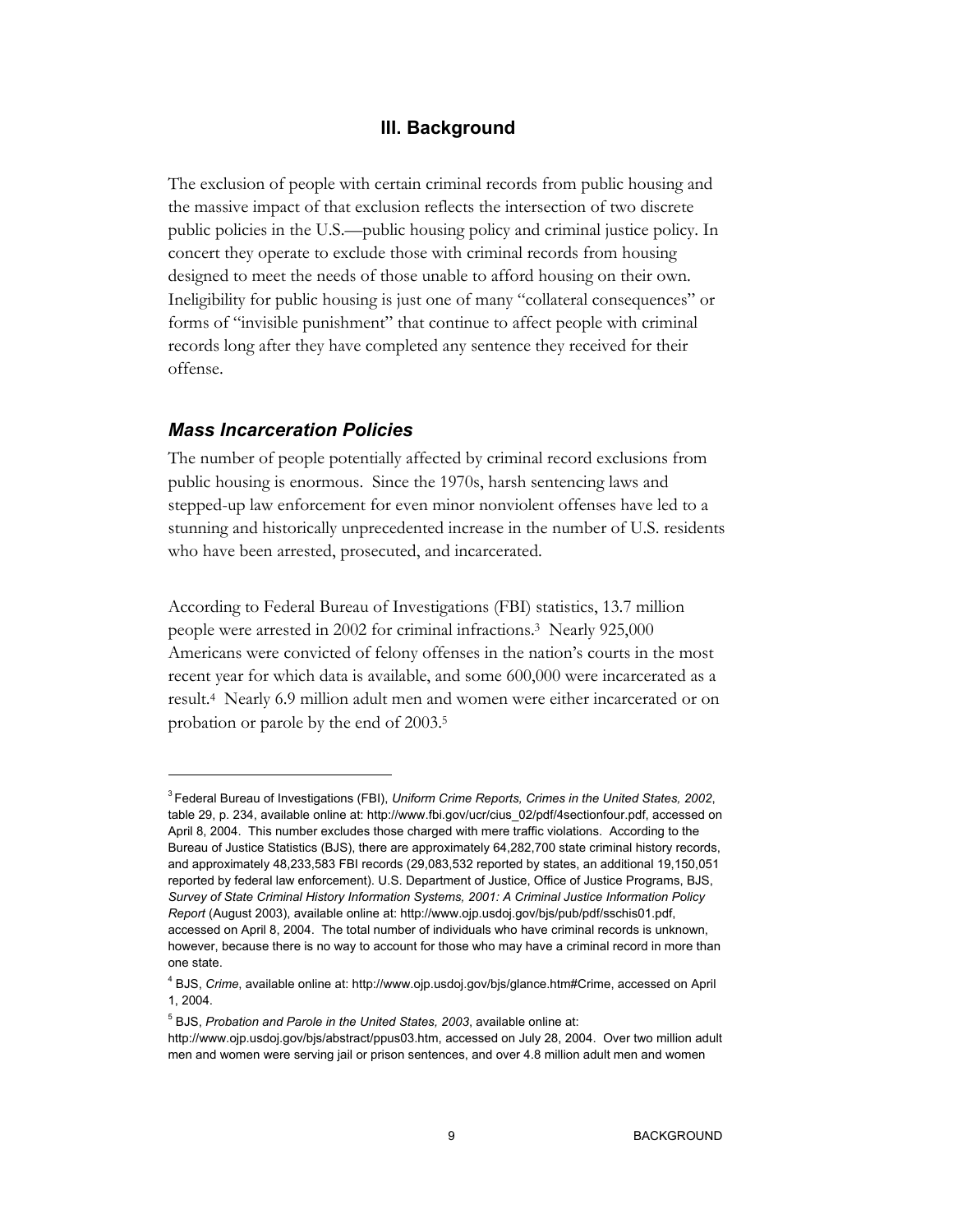With over thirteen million ex-felons—6.5 percent of the entire adult population6— "America has become a nation of ex-cons."7 The federal Bureau of Justice Statistics (BJS) predicts that "[i]f rates of first incarceration and mortality in 2001 remain unchanged, nearly 1 in 15 persons born in 2001 will go to State or Federal prison during their lifetimes."8

These stunning numbers are less a reflection of rates of serious crime in the United States than they are of "tough on crime" sentencing policies that have emphasized harsh punitive policies—mandatory prison sentencing and three strikes policies, for example—for even low level and nonviolent crimes.<sup>9</sup> Arrest rates also reflect the U.S. "war on drugs" which results in over 1.5 million arrests per year, over 80 percent for simple possession.10

Arrests, convictions, and incarceration differ sharply among socio-economic sectors and racial groups in the United States. The vast majority of those in the criminal justice system were either impoverished or among the working poor at the time of their arrest.<sup>11</sup> And racial and ethnic minorities are disproportionately represented among those arrested, convicted, and incarcerated. (See the box entitled "Racial Disparities in the Criminal Justice System" under the "Discrimination" section of Chapter X.)

were under federal, state or local probation or parole at the end of 2003. There were 4,073,987 American adults on probation and 774,588 on parole as of December 31, 2003.

<sup>6</sup> Joan Petersilia, *When Prisoners Come Home: Parole and Prisoner Reentry* (New York: Oxford University Press, 2003), p. 10.

<sup>&</sup>lt;sup>7</sup> Jennifer Gonnerman, Life on the Outside: The Prison Odyssey of Elaine Bartlett (New York: Farrar Straus Giroux, 2004).

<sup>&</sup>lt;sup>8</sup> BJS, Prevalence of Imprisonment in the U.S. Population, 1974-2001 (August 2003), p. 7, available online at: http://www.ojp.usdoj.gov/bjs/abstract/piusp01.htm, accessed on June 17, 2004. BJS estimates that one in seventeen white males, one in six Hispanic males, and one in three Black males will go to prison within their lifetimes. Ibid., p. 1.

<sup>9</sup> See Marc Mauer, *Race to Incarcerate* (New York: The New Press, 1999). Twenty-four percent of those currently serving sentences in U.S. jails or prisons have been convicted of drug offenses, and 18 percent have been convicted of property offenses. U.S. Department of Justice, Office of Justice Programs, BJS, *Prison and Jail Inmates at Midyear 2003* (May 2004), table 15, p. 10 and table 18, p. 11, available online at: http://www.ojp.usdoj.gov/bjs/abstract/pjim03.htm, accessed on July 6, 2004.

 $10$  The number of arrests for drug abuse violations far exceeded the number of arrests for any other single offense in 2002, and 80.3 percent of all drug-related arrests were for simple possession. Federal Bureau of Investigation, *Uniform Crime Reports*, tables 28 & 29, p. 234; table 28.

<sup>11</sup> U.S. Department of Labor, Bureau of Labor Statistics (BLS), *A Profile of the Working Poor, 2000* (March 2002), available online at: http://www.bls.gov/cps/cpswp2000.htm, accessed on June 17, 2004.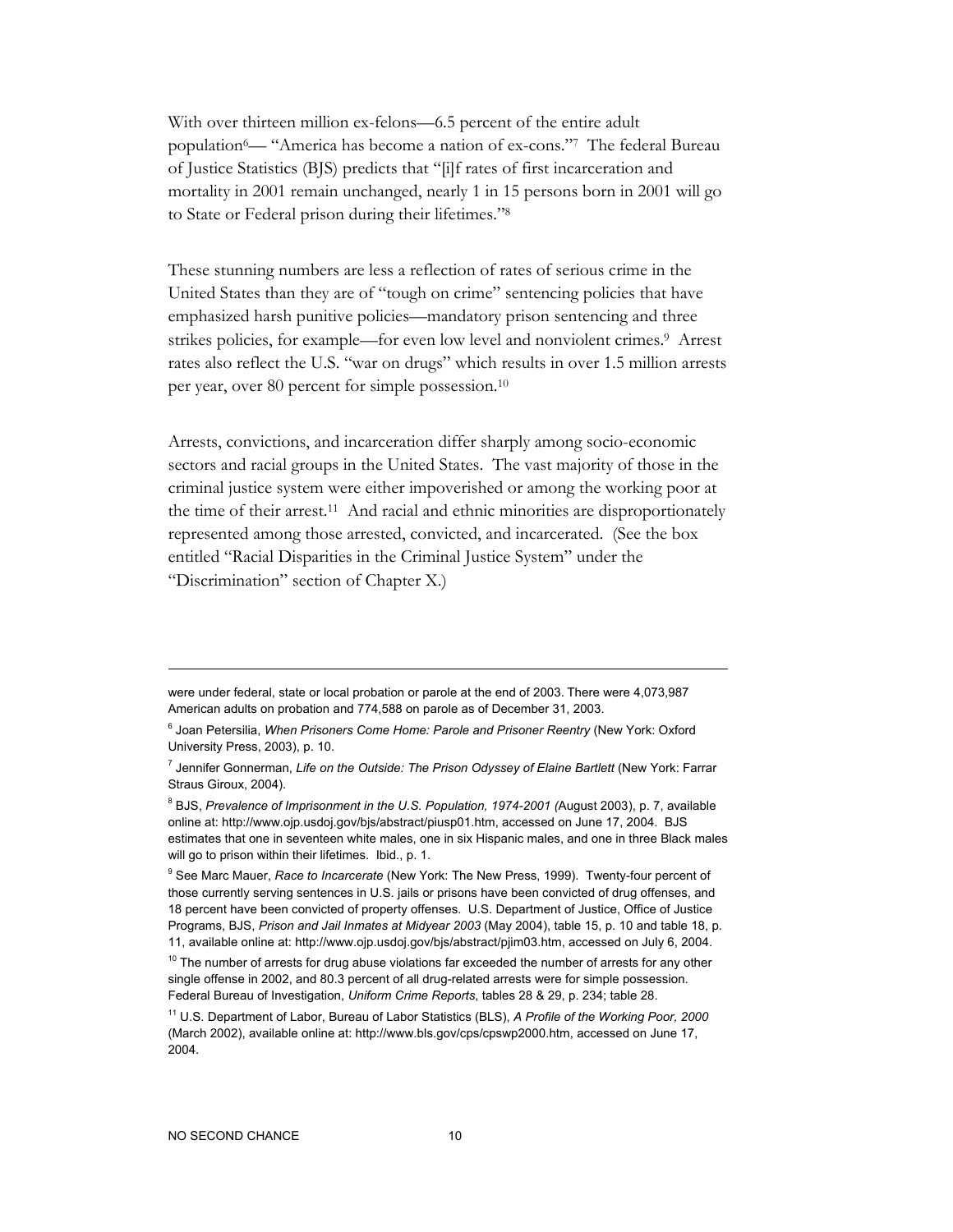## *Lack of Affordable Housing*

The United States has long recognized the importance of housing to the standard of living of its people. The United States Housing Act of 1937 affirmed as national policy:

> the goal of providing decent and affordable housing for all citizens through the efforts and encouragement of Federal, State and local government, and by the independent and collective actions of private citizens, organizations, and the private sector.12

The U.S. Congress reiterated this commitment to housing in the 1990 Cranston-Gonzalez National Affordable Housing Act which states, "The objective of national housing policy shall be to reaffirm the long-established national commitment to decent, safe, and sanitary housing for every American."13

Today the United States provides a wide variety of housing programs from loans to first-time homebuyers and subsidies and tax credits for homeowners and housing developers, to supportive housing for the elderly and disabled and direct provision of housing to Americans unable to compete for housing in the private market.14 It administers a vast system of public housing15 for Americans with

<sup>&</sup>lt;sup>12</sup> United States Housing Act of 1937, 42 U.S.C. 1437(a), et seg.

<sup>13</sup> Pub. L. No. 101-625, 104 Stat. 4079 (1990).

<sup>&</sup>lt;sup>14</sup> Meeting Our Nation's Housing Challenges, Report of the Bipartisan Millennial Housing *Commission*, Appointed by the Congress of the United States, Pursuant to Section 206(b) of Public Law 106-74, as Amended (Washington, D.C.) May 30, 2002, Appendix 3 (MHC Report).

 $15$  We use the term public housing to refer to the two largest housing programs administered by HUD—conventional public housing and Section 8, or the Housing Choice Voucher program. Human Rights Watch examined exclusionary policies that apply to these two forms of assistance, because project-based public housing and direct rental assistance in the form of housing vouchers serve far more poor people than all other government programs combined (MHC Report, Appendix 3, p. 106, 109, 114, 115). Different eligibility criteria apply to other federal housing programs, but we did not include them in our study. *Conventional public housing* was established to provide decent and safe rental housing—from scattered single family homes to high rise apartments—for eligible low-income families, the elderly, and persons with disabilities. There are approximately 6.5 million Americans living in public housing, managed by some 3,200 PHAs. *Section 8,* or the *Housing Choice Voucher program* provides assistance to very low-income families, older adults, and people with disabilities in the private market. Voucher holders are free to choose any housing that meets the program's requirements and are not limited to units located in subsidized housing projects.HUD provides federal funding through vouchers to individuals PHAs, which in turn distribute the vouchers. Once a family has found suitable housing, the owner agrees to rent under the program, and the PHA approves the housing according to its health and safety standards, the PHA pays the housing subsidy directly to the landlord. The family is responsible for covering the difference between the actual rent charged by the landlord and the subsidy.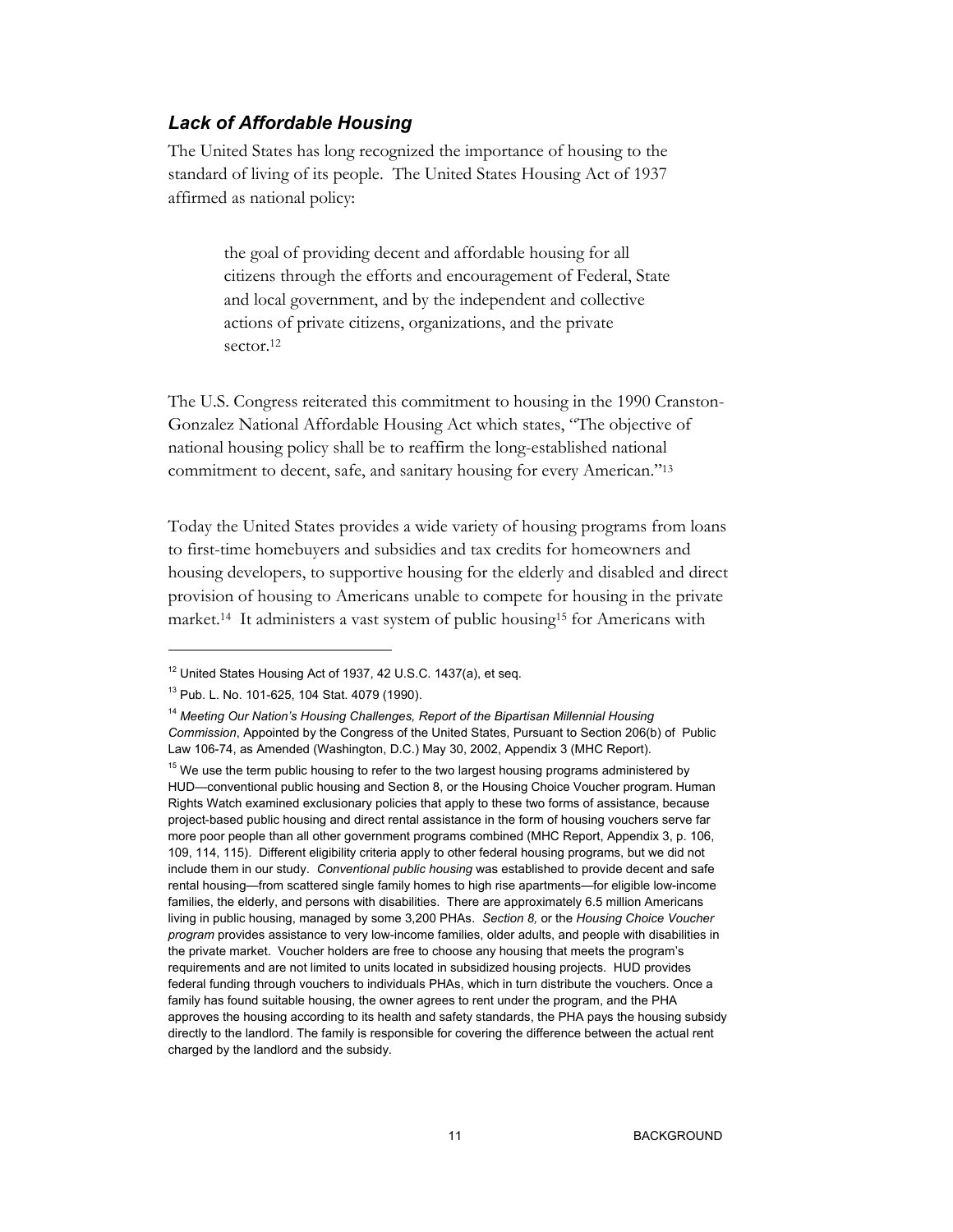the lowest incomes that is supported by over \$34 billion in federal funds16 and managed by over four thousand local public housing authorities (PHAs).17 PHAs provide nearly 2.7 million units of affordable housing to over 6.5 million Americans.18

Nevertheless, the United States has failed to ensure that the supply of affordable housing is sufficient to meet the demand. Indeed, the U.S. currently faces an affordable housing crisis. A growing number of Americans, including many who work full-time, are unable to rent—much less own—their own homes in the private market. At the same time, the federal administration has made deep cuts in conventional public housing programs, and PHAs are struggling to retain the number of housing vouchers and units that they currently administer.19 Requests for federally-assisted housing continue to increase,20 while the absolute number of public housing units has declined.21

A recent report on American hunger and homelessness by the U.S. Conference of Mayors estimates that only one-third of eligible low-income households are

<sup>&</sup>lt;sup>16</sup> Ethan Handelman, *Recapitalization Advisors* (January 2004), available online at: http://www.recapadvisors.com/learn/hudapprops2004.html (citing Consolidated Appropriations Act, 2004, P.L. 108-199, Div. G, Title 2), accessed on October 18, 2004.

 $17$  PHAs are agencies chartered by state governments that administer, on a local level, funding from HUD and manage conventional public housing developments.

<sup>18</sup> U.S. Department of Housing and Urban Development (HUD), *A Picture of Subsidized Households General Description of the Data and Bibliography*, available online at:

http://www.huduser.org/datasets/assthsg/statedata98/descript.html#foot11, accessed on May 17, 2004.

<sup>&</sup>lt;sup>19</sup> "Bush Budget Contains 40 Percent Cut in the Nation's Principal Low-Income Housing Program by 2009," *U.S. Newswire*, February 11, 2004. The most recent cuts may force some PHAs to eliminate existing vouchers or raise the amount of rent contribution from tenants. "NAHRO: New HUD Voucher Proposal Slashes Funding Levels for Affordable Housing," *U.S. Newswire,* February 19, 2004 ("By one estimate, approximately 250,000 families could lose services in FY 2005"); "HUD cuts place financial strain on housing agencies," *Associated Press,* May 24, 2004; Sherri Williams, "Federal Housing-Voucher Cuts Could Put Thousands on Street," *The Columbus Dispatch,* April 21, 2004. The reduction in the absolute number of conventional public housing units has also been exacerbated by the Hope VI Program, widely criticized for demolishing entire housing complexes and replacing them with smaller numbers of units designed for "mixed income" populations. See, e.g., Sudhir Alladi Venkatesh, *The Robert Taylor Homes Relocation Study* (Columbia University: Center for Urban Research and Policy, September 2002) available online at:

http://www.sociology.columbia.edu/people/faculty/venkatesh/papers/robert\_taylor.pdf, accessed on August 6, 2004.

<sup>20</sup> Eugene T. Lowe, United States Conference of Mayors, *Sodexho Hunger and Homelessness Survey: A Status Report on Hunger and Homelessness in America's Cities, A 25-City Survey* (December 2003), p. 81, available online at: http://www.usmayors.org/uscm/hungersurvey/2002/ onlinereport/ HungerAndHomelessReport2002.pdf, accessed on August 6, 2004 (2003 U.S. Conference of Mayors Survey).

 $21$ MHC Report, Appendix 3, p. 106.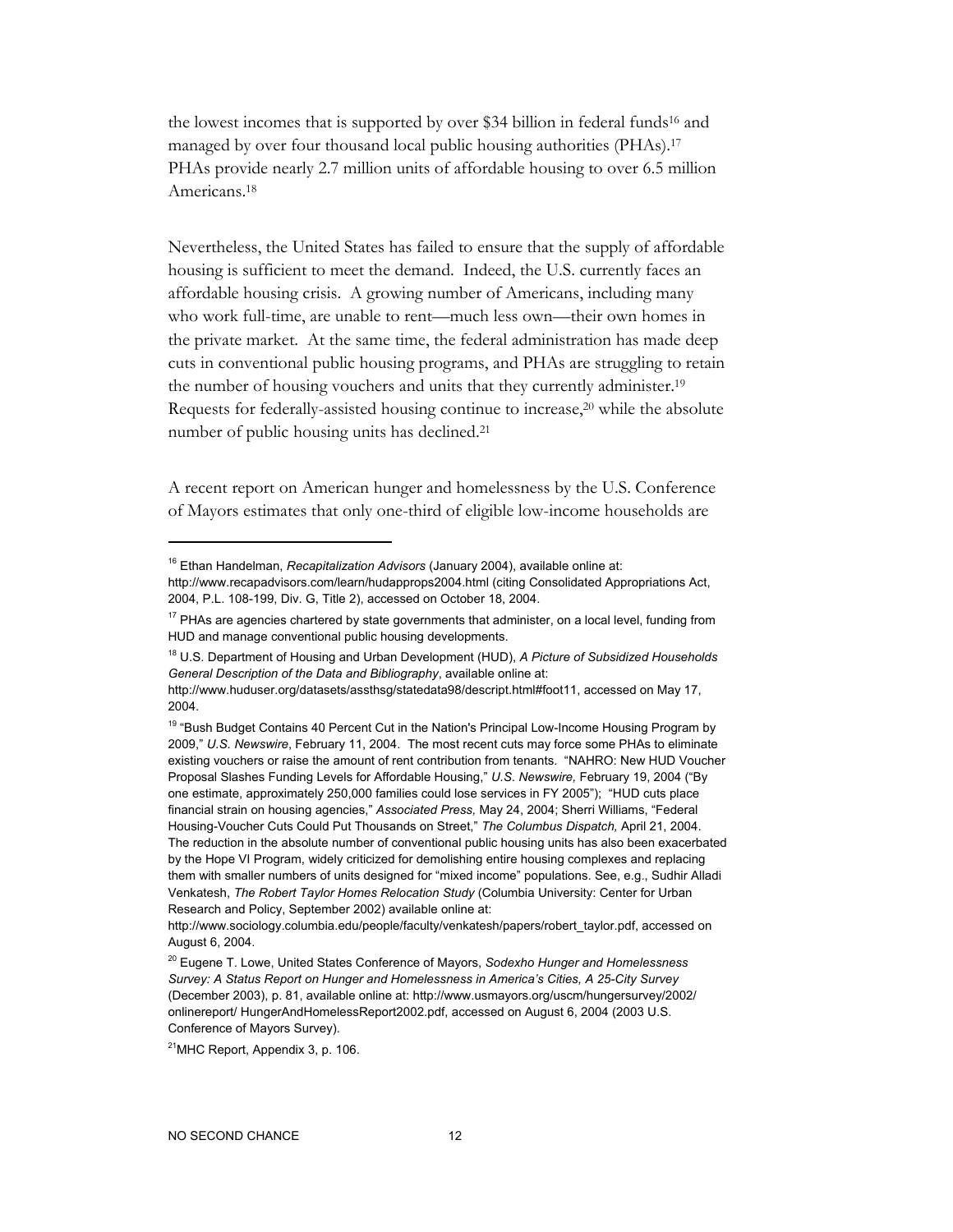being served by current housing programs.22 Waiting lists maintained by individual PHAs show hundreds of thousands of people seeking housing assistance.23 According to HUD, applicants wait an average of one to two years, and often much longer, for access to conventional public housing and the voucher program.24 Despite its commitment to "End Homelessness in 10 Years" and its subsequent call for increased appropriations for homeless services (which include such things as nightly shelter beds and social services), the federal government has not met increases in homelessness and poverty with an increase in the development of new units of subsidized housing.25

The latest census figures show that 35.9 million people, or 12.5 percent of the American population, live at or below the official poverty level.<sup>26</sup> According to a 2003 National Low Income Housing Coalition (NLIHC) report, families with extremely low incomes are unable to afford housing at fair market rates in almost every U.S. jurisdiction.27 But it is not just the impoverished who cannot afford housing in the private market; even the working poor are unable to pay for adequate housing on their own. As one analyst has noted, "the working poor have been left practically helpless, unable to get into the market and unserved by underfunded federal and state housing programs."28

<sup>&</sup>lt;sup>22</sup> 2003 U.S. Conference of Mayors Survey, p. 87.

<sup>&</sup>lt;sup>23</sup> Human Rights Watch interviews with housing officials in Salt Lake City, Utah; Pittsburgh and Williamsport, Pennsylvania; Los Angeles, New York, and Birmingham, Alabama.

<sup>&</sup>lt;sup>24</sup> HUD, Waiting in Vain: An Update on America's Rental Housing Crisis (March 1999), summary available online at: http://www.huduser.org/periodicals/rrr/rrr5\_99art1.html, accessed on October 18, 2004. See also 2003 U.S. Conference of Mayors Survey, p. 84. Many PHAs have even closed their waiting lists and stopped taking applications for Section 8 Housing.

 $25$  President Bush made "ending chronic homelessness in the next decade a top objective" in his 2003 budget. *Strategies for Reducing Chronic Street Homelessness Final Report,* Prepared for the U. S. Department of Housing and Urban Development Office of Policy Development and Research (January 2004), p. 384. However, a New York Times editorial accused both Congress and the administration of paying "lip service to the goal of ending chronic homelessness" and playing a "shell game" of making up for cuts to the Section 8 program with funding for services for the homeless. "Congress Plays the Housing Game," *New York Times*, July 22, 2004.

<sup>26</sup> U.S. Census Bureau, *Income, Poverty, and Health Insurance Coverage in the United States: 2003* (August 2004), available online at: http://www.census.gov/prod/2004pubs/p60-226.pdf, accessed October 25, 2004.

<sup>27</sup> National Low Income Housing Coalition, *Out of Reach 2003: America's Housing Wage Climbs*, available online at: http://www.nlihc.org/oor2003/, accessed on May 24, 2004 (NLIHC report).

<sup>28</sup> David K. Shipler, *The Working Poor: Invisible in America* (New York: Alfred A. Knopf, 2004), p. 228- 29.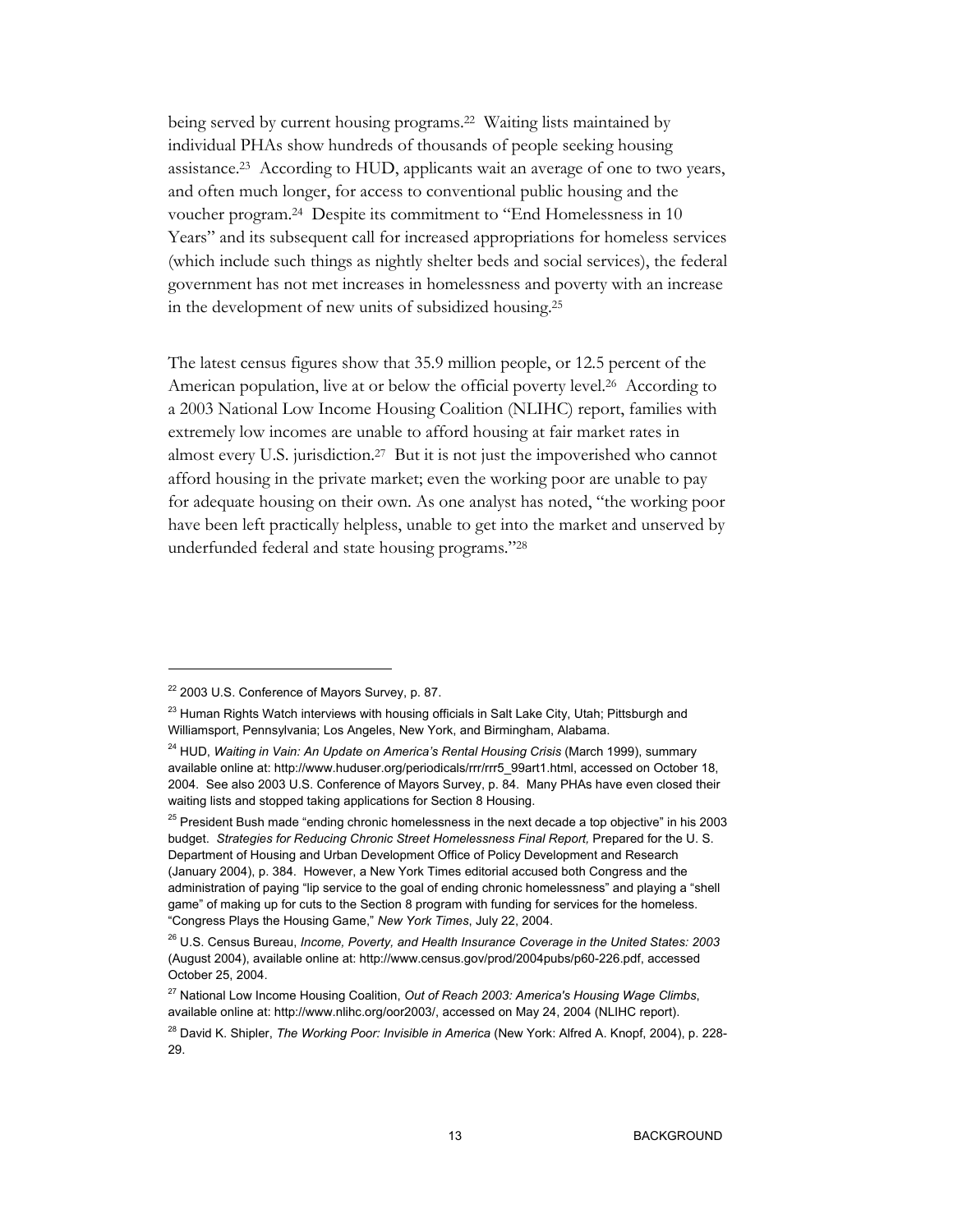As the authors of the NLIHC report conclude:

Millions of American families [are] unable to afford safe and decent rental housing. Wages have failed to keep pace with rental costs, rental costs have increased faster than costs of other basic needs, affordable rental housing is being lost to homeownership and market-rate rentals, and little or no new affordable housing is being built. As a result, these families are living in substandard conditions, are homeless, or are making choices each day to spend money on housing and do without health care, child care, or other basic necessities. As sobering as this is . . . this is not the beginning of the crisis, and . . . it has only gotten worse in recent years. . . . Our nation strives to be a standard-bearer for the world in fairness, compassion and quality of life, yet overlooks this problem year after year at the cost of the safety, health and security of millions of its citizens.29

HUD reported to the United Nations in 2001 that 4.9 million Americans have "worst-case housing needs," that is, they spend more than 50 percent of their income on housing, or they live in substandard housing.30 The agency also reported that the number of rental housing units affordable for very low income families declined by 1.1 million, a loss of 7 percent, from 1997 to 1999.

In its report, HUD estimated that six hundred thousand individuals may be homeless on any given night. A recent report by the National Law Center on Homelessness and Poverty estimates that between 2.5 and 3.5 million people over the course of a year will experience homelessness; seven million will experience homelessness over the course of five years.31 One survey showed that 12.5 million, or 6.5 percent of the U.S. resident population, has been homeless at some point during the course of their lives.<sup>32</sup>

<sup>29</sup> NLIHC Report.

<sup>30</sup> HUD, *Habitat II Progress Report*, 2001, p. 6, n. 14 (Habitat Report), citing HUD, *A Report on Worst Case Housing Needs in 1999-A New Opportunity Amidst Continuing Challenges*, 2001. Two years later, HUD's estimate of "worst case housing needs" was up to 5.07 million. HUD, *Trends in Worst Case Needs for Housing, 1978-1999: A Report to Congress on Worst Case Housing Needs (Plus Update on Worst Case Needs in 2001)*, December 2003, page xix, available online at: www.huduser.org/Publications/PDF/trends.pdf, accessed on September 15, 2004.

<sup>31</sup> National Law Center on Homelessness and Poverty, *Homelessness in the United States and the Human Right to Housing* (January 14, 2004), p. 6.

 $32$  Ibid.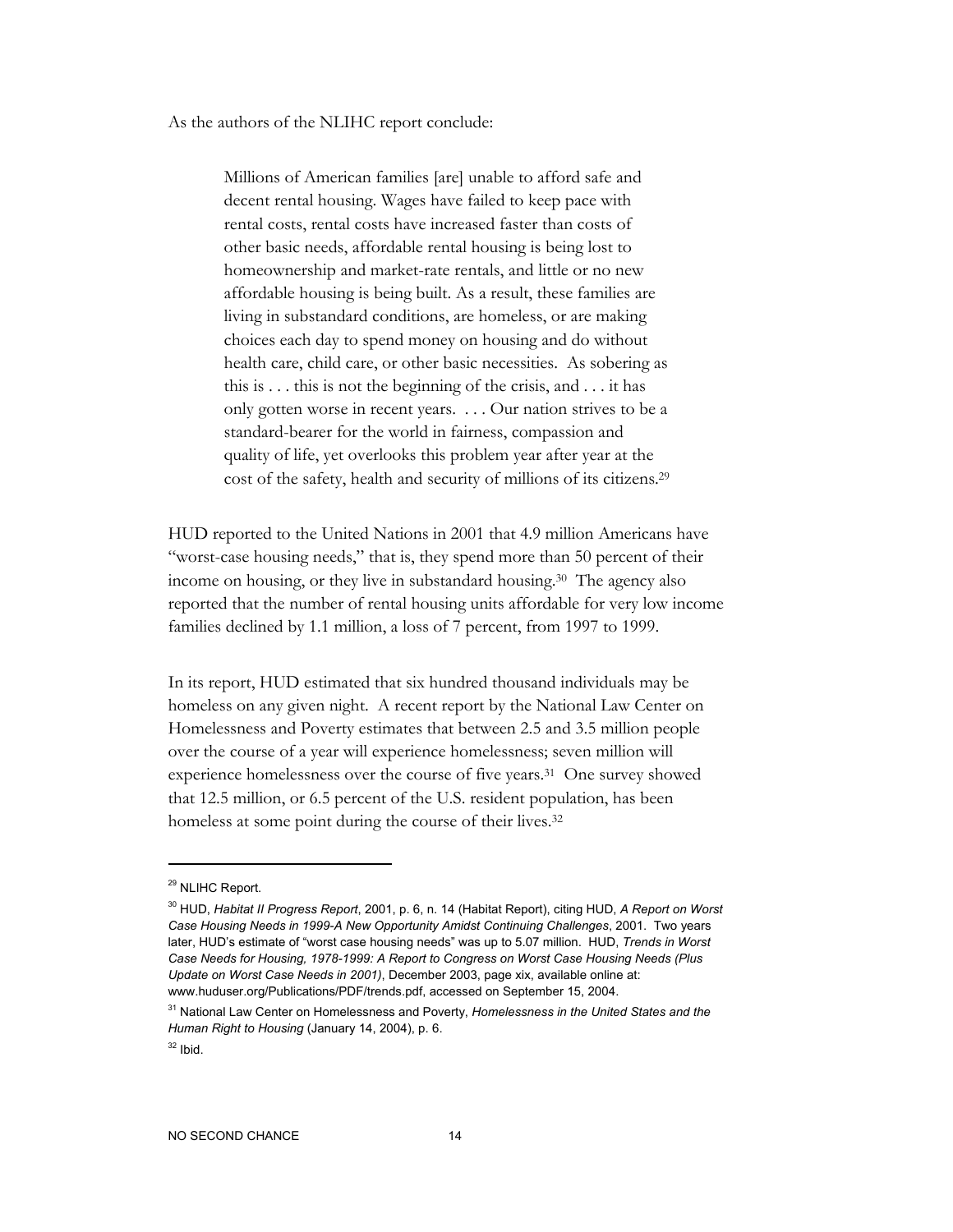#### *Barriers to Reentry and Housing*

*This year, some 600,000 inmates will be released from prison back into society. We know from long experience that if they can't find work, or a home, or help, they are much more likely to commit more crimes and return to prison. So tonight, I propose a four-year, 300 million dollar Prisoner Re-Entry Initiative to expand job training and placement services, to provide transitional housing, and to help newly released prisoners get mentoring, including from faithbased groups. America is the land of the second chance—and when the gates of the prison open, the path ahead should lead to a better life.33*

—President George W. Bush

-

Over six-hundred-fifty thousand people per year are expected to return home from America's prisons and jails in the coming years.34 The consequence of America's overreliance on incarceration during the past two decades, these numbers have shocked the country into paying increased attention to ensuring that the return from prison to the free world—a process now known as reentry—is successful.

Politicians have for decades enhanced their "tough on crime" credentials by creating laws and policies that impose adverse collateral consequences on many categories of those with criminal records.35 According to the New York-based Legal Action Center "people with criminal records seeking reentry [now] face a daunting array of counterproductive, debilitating and unreasonable roadblocks in almost every important aspect of life."36 These include restrictions on voting

<sup>&</sup>lt;sup>33</sup> President George Bush, "State of the Union Address," January 20, 2004, available online at: http://www.whitehouse.gov/news/releases/2004/01/20040120-7.html, accessed on October 25, 2004.

<sup>&</sup>lt;sup>34</sup> In 2002, 632,000 offenders were released from state prisons and jails. Human Rights Watch telephone interview with Allen Beck, Ph.D., chief, Corrections Statistics Program, BJS, April 1, 2004. The numbers of those returning will continue to rise until rates of incarceration drop. For example, in 2001, 592,000 offenders were released from state prison, a 46 percent increase over the 405,400 offenders that were released in 1990. U.S. Department of Justice, Office of Justice Programs, BJS, *Reentry Trends in the United States*, available online at: http://www.ojp.usdoj.gov/bjs/prisons.htm, accessed on March 25, 2004.

<sup>35</sup> See Mauer, "Crime as Politics," in *Race to Incarcerate*, p. 56.

<sup>36</sup> Legal Action Center (LAC), *After Prison: Roadblocks to Reentry* (2004), available online at: http://www.lac.org/lac/, accessed on May 24, 2004. The LAC released a state-by-state report in May 2004 that compiles state laws restricting the rights of those with criminal records to vote, gain access to housing, public assistance, employment, loans for higher education, driver's licenses, and criminal records; as well as laws affecting their ability to keep their families intact. Such laws and policies are commonly referred to as "collateral consequences" or "collateral sanctions." The American Bar Association (ABA) has established standards seeking to limit the impact of collateral sanctions and ensure they are used appropriately. "Collateral Sanctions and Discretionary Disqualifications of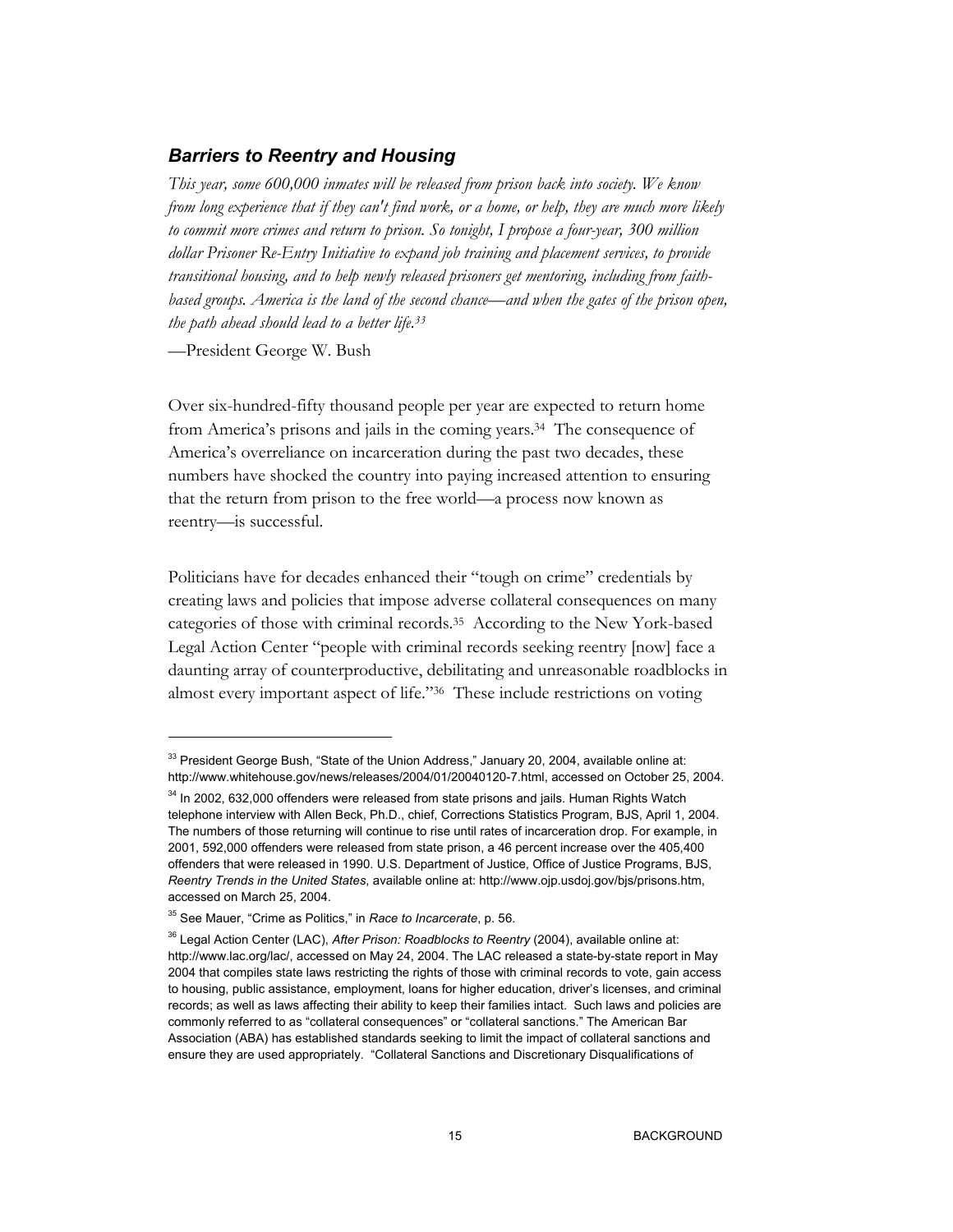rights, housing, employment, and government welfare assistance. No matter how exemplary their subsequent lives, people who have a criminal record bear a modern-age "scarlet letter," or a new civil identity that they cannot shed.37 On every application they will constantly confront questions about their criminal records—from applications for welfare or for a job at a fast food restaurant, to a volunteer dog-catcher position at the SPCA (Society for the Prevention of Cruelty to Animals), and even a box on the application to join a Parent-Teacher Association.38

Some attention is appropriately and finally being paid to the needs of many returning prisoners for supportive, transitional services. But there has been relatively little attention so far to the many "collateral consequences" of imprisonment or having a criminal record that erect often insurmountable barriers to successful reentry. Many of these barriers are the result of public laws and directly restrict the rights and opportunities of those with criminal records.

Exclusionary housing policies constitute one of the most significant barriers to reentry. People leaving prison and jail are typically among Americans with the most dire housing needs. For them, publicly supported housing is the only realistic option for safe and stable places to live. Excluded from public housing, they often end up swelling the ranks of the homeless, become inhabitants of grimy and unsafe transient hotels and motels, or crowd into the homes of relatives and friends. None of these options is conducive to the development of stable, productive lives for former prisoners or their children.

HUD's current exclusionary policies and those of local PHAs ignore the changing landscape of the poor in the U.S. As the number of people with criminal records continues to soar, so their proportion among the impoverished in the United States grows. Policies that exclude them from housing thus have the effect of excluding an ever growing number of those in need. As one tenant advocate in Pittsburgh, Pennsylvania told us:

Convicted Persons," ABA Standards for Criminal Justice, 3<sup>rd</sup> ed., August 2003, (ABA Publishing, 2002), Standard 19 ("ABA Standards").

<sup>37</sup> Gonnerman, *Life on the Outside*, p. 9.

<sup>&</sup>lt;sup>38</sup> Remarks of Dorsey Nunn at the Biennial Conference of the Drug Policy Alliance, East Rutherford, New Jersey, November 5, 2003. As one reporter found, even Santa Claus and his elves undergo criminal background checks. "Santas Undergo Background Checks, Drug Testing," *Associated Press*, November 25, 2002.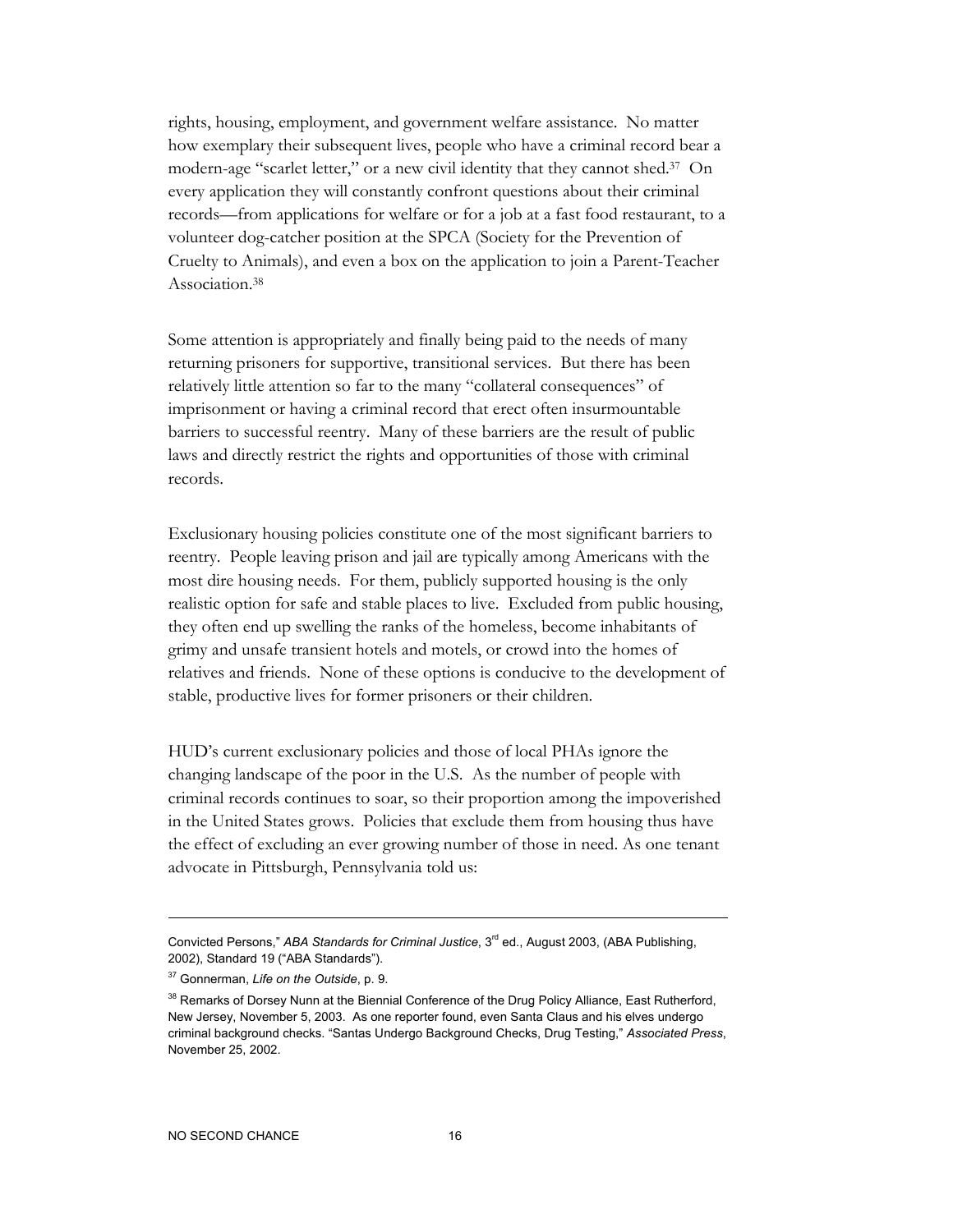No one's in more need than ex-offenders. That's what this housing is for. I understand that originally it was for women and children and vets, but as times change, our federal programs need to recognize who's needy in our society.39

Another housing advocate in Austin, Texas said:

They have a responsibility for tenants, but also the responsibility to be the housing of last resort. They receive large sums of federal money to be the bottom-line safety net of housing for folks out there. The Housing Authority is that safety net. That's why they can get all those grants. If it wasn't the intention to make sure that the safety net is there, why give them all that money? . . . If all they want to do is cream the population and take the best, why are they getting all that money? . . . Housing authorities used to be the ones that would give people a second chance.40

President Bush called attention to certain barriers to reentry, including the need for transitional housing, in his 2004 State of the Union address.41 Members of Congress responded with bipartisan bill introduced in mid-2004. The Second Chance Act of 2004 ("house bill"), pending in the United States House of Representatives, found that "from 15 percent to 27 percent of prisoners expect to go to homeless shelters upon release from prison," and calls for:

structured post-release housing and transitional housing, including group homes for recovering substance abusers,

<sup>&</sup>lt;sup>39</sup> Human Rights Watch interview with Ronell Guy-Curtis, community activist, director, Northside Coalition for Fair Housing, Pittsburgh, Pennsylvania, January 29, 2004.

<sup>&</sup>lt;sup>40</sup> Human Rights Watch interview with Katherine Stark, executive director, Austin Tenant's Council, Austin, Texas, February 12, 2004.

<sup>&</sup>lt;sup>41</sup> Even prior to Bush's State of the Union address, his administration awarded nearly \$1.3 billion to HUD as part of its strategy to end chronic homelessness, and HUD has partnered with the U.S. Department of Justice and other federal agencies to address prisoner re-entry issues. U.S. Department of Justice, Office of Justice Programs, *Learn About Reentry, Overview, Serious and Violent Offender Reentry Initiative,* available online at:

http://www.ojp.usdoj.gov/reentry/learn.html#go3, accessed on March 25, 2004; a state-by-state listing of grantees is available online at: http://www.ojp.usdoj.gov/reentry/sar/welcome.html, accessed on March 25, 2004.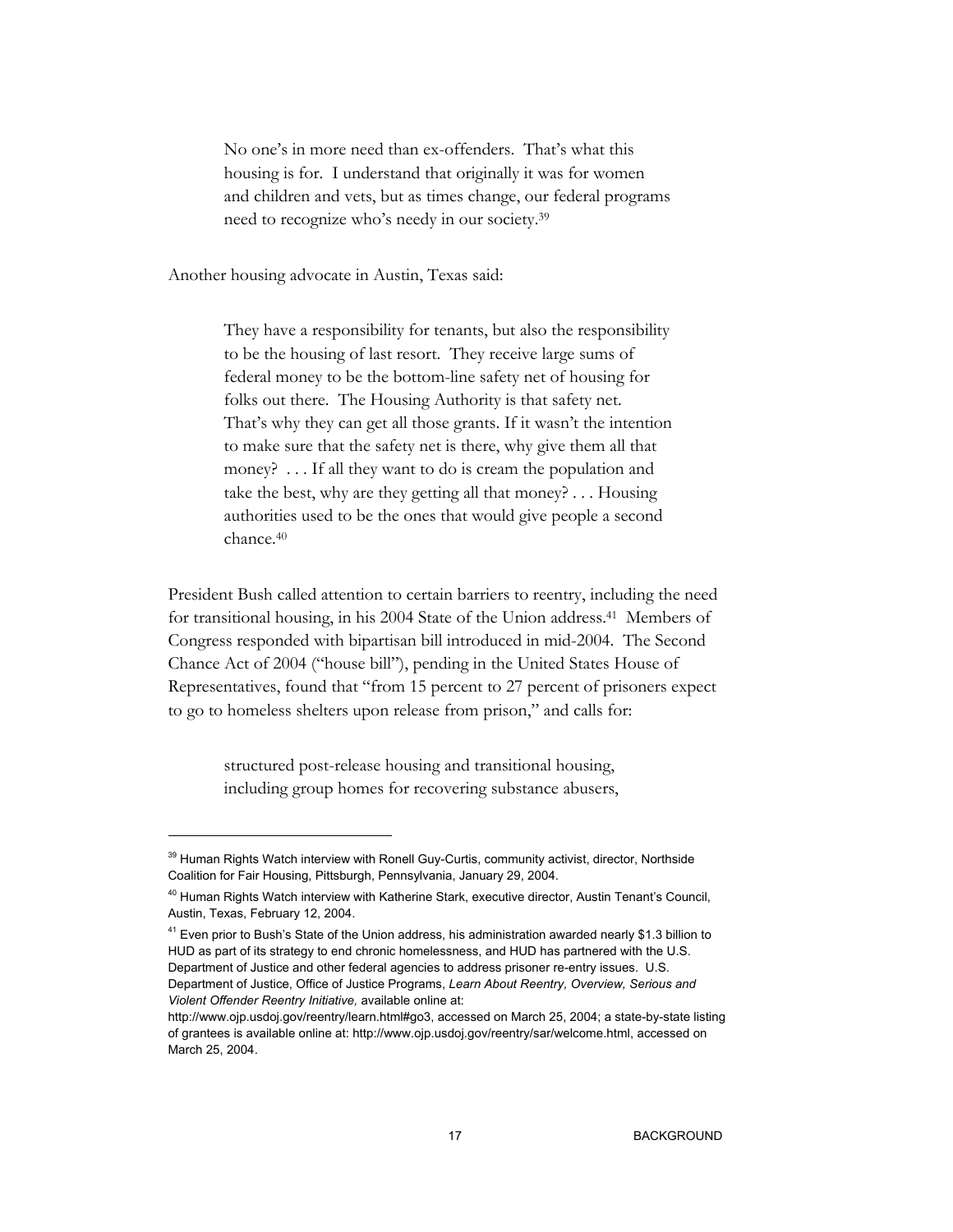through which offenders are provided supervision and services immediately following reentry into the community [and] assisting offenders in securing permanent housing upon release or following a stay in transitional housing.42

The house bill would provide states with a small amount of money to develop a system of reentry services, including transitional housing, and calls only for a study of existing barriers to accessing housing.

The Senate followed with two of its own versions of the Second Chance Act. The first mirrors the provisions of the house bill with which it shares a name.43 The second, the Enhanced Second Chance Act, contains many of the same provisions, but among its chief differences is a call to strengthen HUD rules to require PHAs to conduct individualized determinations of housing applications from those with criminal records.44 At this writing, all three bills were still pending in Congress.

Human Rights Watch recognizes the importance of increasing the supply of transitional housing. But transitional housing is by definition temporary. It is not a solution to the need for permanent housing. Thus far, there has been inadequate federal recognition of the basic reality articulated by Nan Roman of the National Alliance to End Homelessness: "Effective reentry will require expanding the supply of affordable housing."45

To date, no federal reentry initiative has proposed to increase the supply of public housing. And the Enhanced Second Chance Act is the only legislation thus far that would address the barriers to successful reentry that are embedded in existing housing policies. Finally, there is no designated federal funding for alternative facilities to house those currently excluded from existing public housing because of their criminal records.

 $42$  Second Chance Act of 2004, H.R. 4676, Section 3(a)(4), (5), amending Section 2976 of the Omnibus Crime Control and Safe Streets Act of 1968 (42 U.S.C. 3797w), introduced June 23, 2004.

<sup>43</sup> Second Chance Act of 2004, S. 2789, introduced September 10, 2004.

<sup>&</sup>lt;sup>44</sup> Enhanced Second Chance Act of 2004, S. 2923, introduced October 8, 2004, see specifically, section 20.

<sup>&</sup>lt;sup>45</sup> Human Rights Watch e-mail correspondence with Nan Roman, executive director, National Alliance to End Homelessness, May 27, 2004.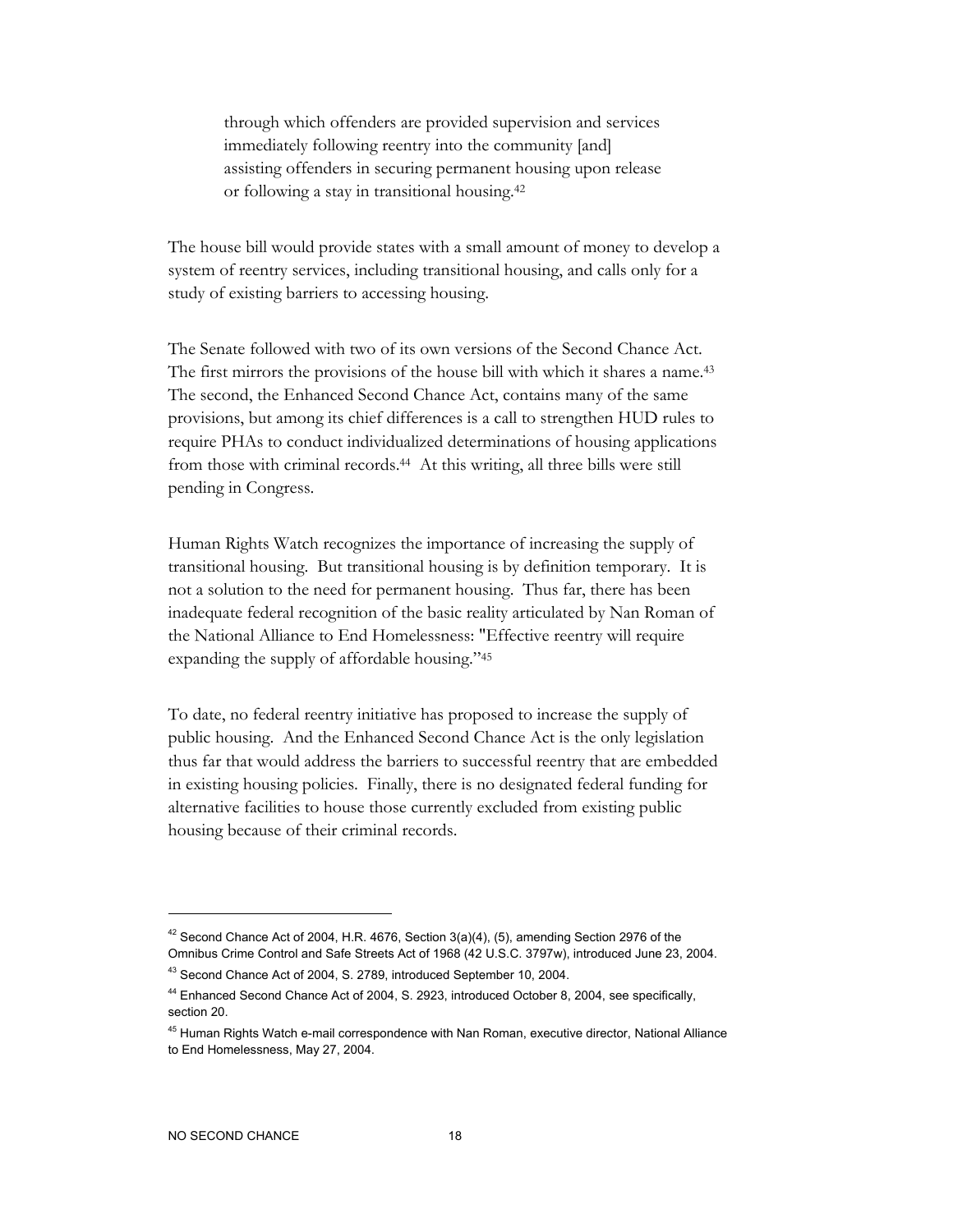The impact of federal and local exclusionary policies is not limited to public housing. Increasingly, private landlords are following the lead of public housing and screening people for criminal histories.46 Federal law allows "owners" of private housing to decline to rent to those who have been deemed eligible and awarded a voucher by a PHA.47 But housing advocates told Human Rights Watch that landlords are also refusing to rent to prospective tenants in the private market because of their criminal records. "Once the housing authority did it, everybody started to do it," one reentry advocate told Human Rights Watch. "Any housing complex, any apartment, if you have an 'x,' they'll deny you."48

## *"Deserving" Tenants*

Exclusions based on criminal records are usually justified in terms of promoting the safety of public housing tenants. But the choice of criminal records as an exclusionary factor cannot be understood solely in terms of the goal of tenant safety.

Given the enormous gap between the supply of public housing and the demand for it, public authorities have been forced to adopt a form of triage to determine who will receive it. Language in HUD's guidance on the "one strike" policy explicitly addresses the zero-sum nature of public housing choices:

> In deciding whether to admit applicants who are borderline in the PHA's evaluation process, the PHA should recognize that for every marginal applicant it admits, it is not admitting another applicant who clearly meets the PHA's evaluation standards.<sup>49</sup>

 $46$  For instance, in March 2003, Georgia established a website called "Know Thy Neighbor Parolee Database" that allows people to find parolees that live in their neighborhood, available online at: http://www.georgia.gov/00/channel\_title/0,2094,4802\_5047,00.html, accessed on May 31, 2004. 47 24 CFR § 982.307

<sup>&</sup>lt;sup>48</sup> Human Rights Watch interview with Anthony Barber, reentry advocate, Texas Criminal Justice Reform Coalition, San Antonio, Texas, February 10, 2004. "Well, if they can't get housing there [with the PHA], they can't get housing anywhere in the county," one social service provider in Alabama said. "If they're denied by the housing authorities, they apply for the housing complex here. But if they're denied by the housing authority, they will probably be denied by the [private] housing complex, too." Human Rights Watch interview with Eula Morton, service supervisor for Family and Childrens' Services Unit, Greene County Department of Human Resources, Eutaw, Alabama, December 12, 2003.

<sup>49</sup> HUD, *Public Housing Occupancy Handbook*, Directive No. 7465.1 Rev.-2, Chapter 4, 4-3(b)(3).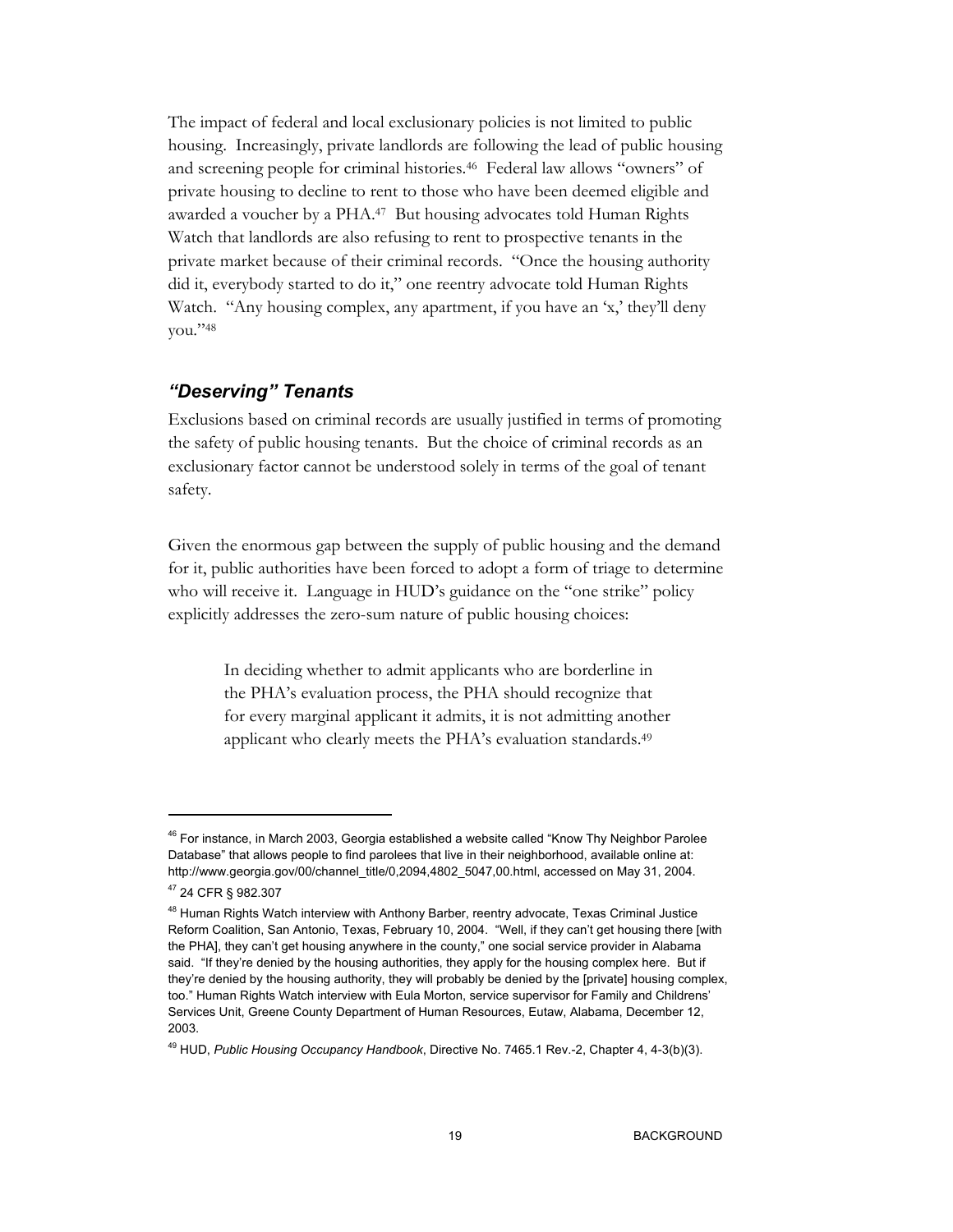Criminal record exclusions have the important effect of helping reduce the pressure on a limited public resource. From the perspective of public housing authorities trying to ration a scarce resource, the exclusion is also an easy one to sell publicly. The public views people with criminal records with suspicion, fear, hate and anger. It is not going to protest the exclusion of "bad" people from public housing.

HUD guidelines, echoed in the polices of individual PHAs, suggest that only those who "play by the rules" should be housed:

> Because of the extraordinary demand for affordable rental housing, public and assisted housing should be awarded to responsible individuals. . . . At a time when the shrinking supply of affordable housing is not keeping pace with the number of Americans who need it, it is reasonable to allocate scarce resources to those who play by the rules. There are many eligible, law-abiding families who are waiting to live in public and assisted housing and who would readily replace evicted tenants. By refusing to evict or screen out problem tenants, we are unjustly denying responsible and deserving low-income families access to housing and are jeopardizing the community and safety of existing residents who abide by the terms of their lease.50

To some extent, HUD is merely indicating that it makes sense to exclude those who will be problem tenants. But the language is also moralistic. Embedded in the exclusion is an implicit moral calculus: not everyone deserves public housing, regardless of whether they would pose any risk to tenants. Access to public housing should be restricted to those who have never broken the law, those who are "responsible and deserving."

The needs of those with criminal records—and, indeed, their right to housing are left out of the equation. Where, or how, they will live is of scant public concern.

<sup>&</sup>lt;sup>50</sup> HUD, Office of Public and Indian Housing, "'One Strike and You're Out' Policy in Public Housing" (March 1996), contained in HUD Directive No. 96-16 (April 12, 1996), *Guiding Principles of a One Strike Policy*, Section I(b).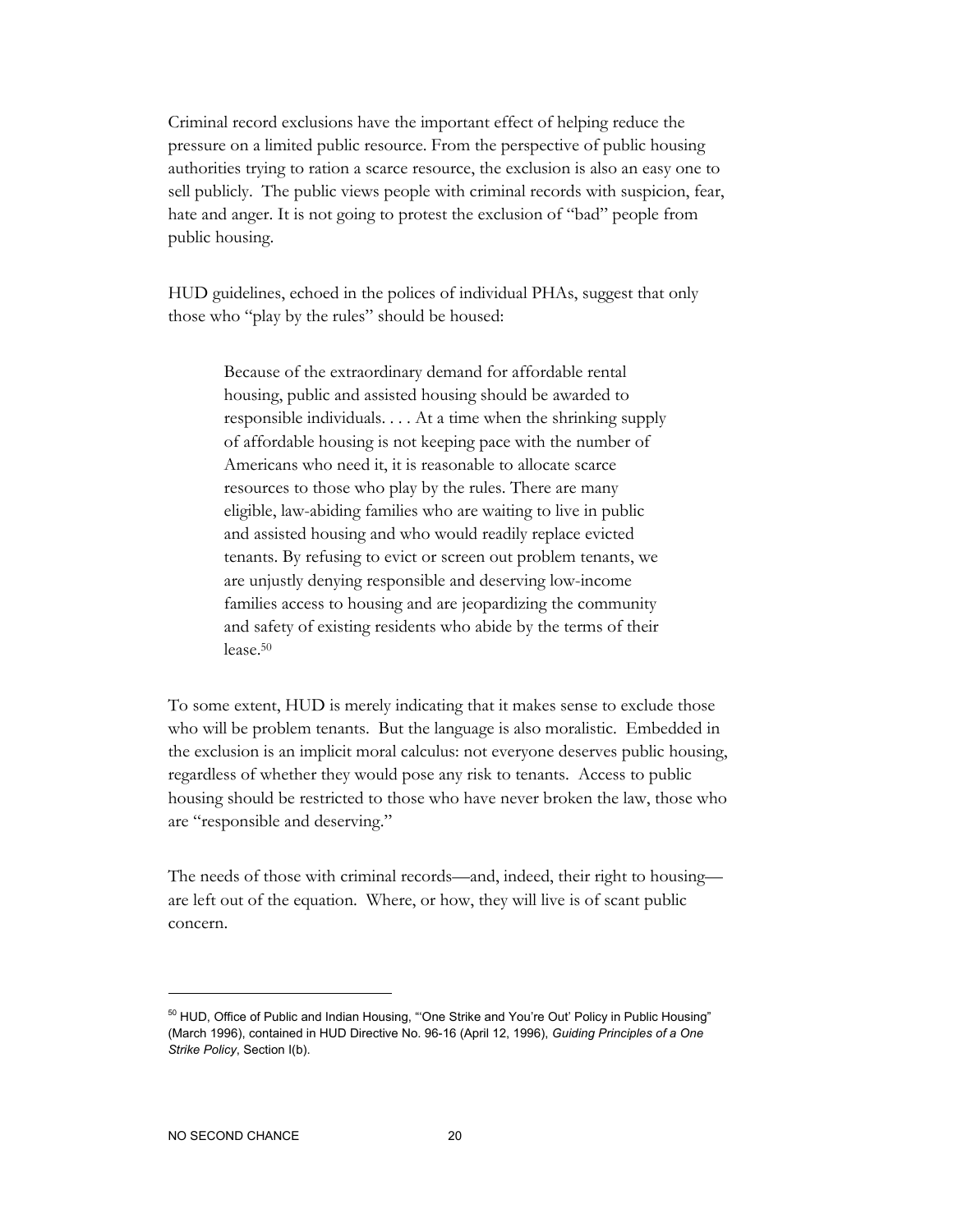HUD's argument of an essentially zero-sum game between deserving and undeserving families in housing allocation also ignores the fact that many of those who seek access to public housing want to join families who are already public housing tenants.51 Permitting people with criminal records to join their families would not reduce the overall number of available housing units.

The safety of tenants is obviously an important consideration in making decisions about public housing applicants. As this report will make clear, the existing criteria invite arbitrary rejection of applicants without any careful assessment of any real safety risks they might pose. It is hard to avoid the suspicion that moral judgments, public prejudices and fears, and political opportunism play a role in the selection of those criteria. It is hard to find any other convincing explanation, for example, for federal legislation that would deny a sixty-year-old access to public housing because of a single sex offense committed decades earlier.

Restricting public benefits for the virtuous has obvious public appeal. But human rights are not a privilege of the deserving.

<sup>&</sup>lt;sup>51</sup> Under current housing rules, a family member who wishes to live with family who are currently public housing tenants must satisfy the admissions criteria for eligibility to be able to join them.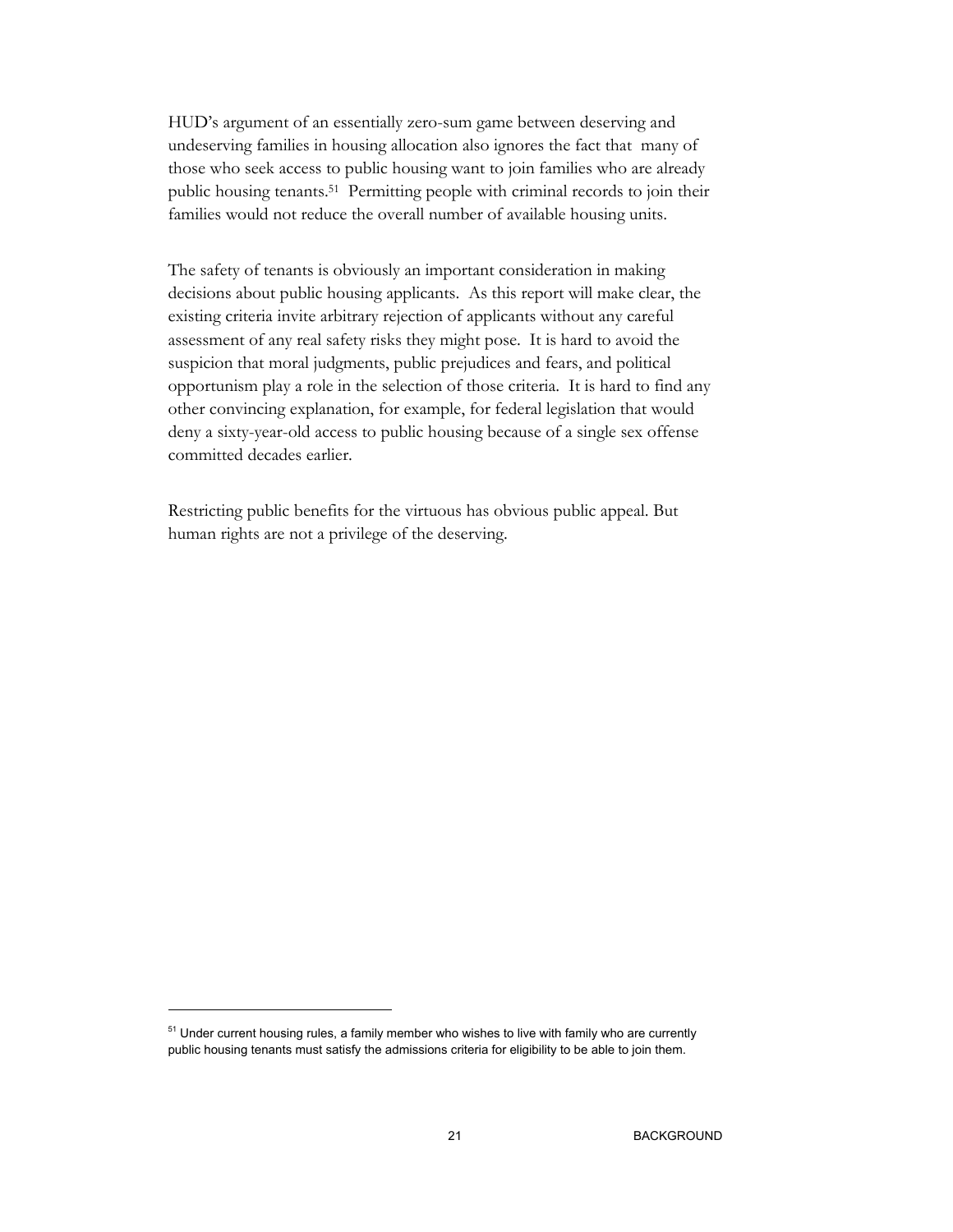## **IV. The Right to Adequate Housing**

 *[E]veryone has the right to a standard of living adequate for the health and well-being of himself and of his family, including food, clothing, housing and medical care and necessary social services, and the right to security in the event of unemployment, sickness, disability, widowhood, old age or other lack of livelihood in circumstances beyond his control.*<sup>52</sup>

—Universal Declaration of Human Rights (UDHR)

International human rights law acknowledges the right to housing as an integral component to the right to an adequate standard of living. The United States has been reluctant to fully embrace the idea of the right to housing and has been inconsistent in its position on this point in international fora. United States officials have been clear, however, that they do not view public housing as a right. And there is little sign that officials have acknowledged the fact that access to public housing may be the only realistic way of realizing the right to adequate housing.53

The UDHR, ratified in the General Assembly of the United Nations in 1948, was the first international document acknowledging the importance of housing to human dignity.54 Numerous international treaties and documents have subsequently acknowledged the right to housing.55 The most important is the International Covenant

 $52$  UDHR, G.A. Res. 217, U.N. GAOR,  $3^{\text{rd}}$  Sess., pt. 1, art. 25(1), U.N. Doc A/810 (1948).

 $53$  "Public housing has never been a right, it has always been a privilege." President Bill Clinton, "Remarks by the President at One Strike Symposium." See also, The White House, Office of the Press Secretary, "Press Briefing by Secretary of Housing and Urban Development Henry Cisneros," March 27, 2003, available online at: http://clinton6.nara.gov/1996/03/1996-03-28-cisneros-briefing-on-public-housing-policy.html, accessed on February 4, 2003. Then-Missouri Senator John Ashcroft, now the U.S. attorney general, stated on the floor of Congress that exclusionary provisions were not only designed to ensure public safety, but also to "emphasize that federal housing assistance is a privilege, not a right." Senator John Ashcroft, 144 Cong. Rec. S. 8330, 8367, 105<sup>th</sup> Congress, 2<sup>nd</sup> Sess. (July 16, 1998). Consequently, the U.S. does not acknowledge that laws or policies that restrict access to housing must be justifiably reasonable in light of legitimate state goals, and it does not hold itself to the proscriptions against discriminatory effect embodied in international law.

 $54$  UDHR, G.A. Res.217A (III) art. 25(1), U.N. Doc. A/810 (adopted December 10, 1948).

<sup>&</sup>lt;sup>55</sup> See also, article 5 (e) (iii) of the International Convention on the Elimination of All Forms of Racial Discrimination (CERD), 660 U.N.T.S. 195, U.N. Doc. A/32/18 (entered into force January 4, 1969); article 14(2) of the Convention on the Elimination of All Forms of Discrimination against Women (CEDAW), 1249 U.N.T.S. 13, U.N. Doc. A/34/46 (entered into force September 3, 1981); article 27 (3) of the Convention on the Rights of the Child (CRC), G.A. Res. 44/25, U.N. Doc. A/44/49, (entered into force September 2, 1990). See, e.g., Declaration on Social Progress and Development G.A.R. 2542 (XXIV), U.N. Doc. A/RES/41/146 (December 11, 1969), Part II, Art. 10(f); Resolutions on the realization of the right to adequate housing: G.A. Res. 41/146, U.N. Doc. A/RES/41/146 (December 4, 1986); G.A. Res. 42/146, U.N. Doc. A/RES/42/146 (December 7, 1987); Economic and Social Council Res. 1987/62 (May 29, 1987); Commission on Human Rights Res. 1986/36 (March 12, 1986); Commission on Human Rights Res. 1987/22 (March 10, 1987); Commission on Human Rights Res. 1988/24 (March 7, 1988); Resolutions on Forced Evictions: Commission on Human Rights Res. 1993/77 (March 10, 1993); Sub-Commission on Prevention of Discrimination and Protection of Minorities Res.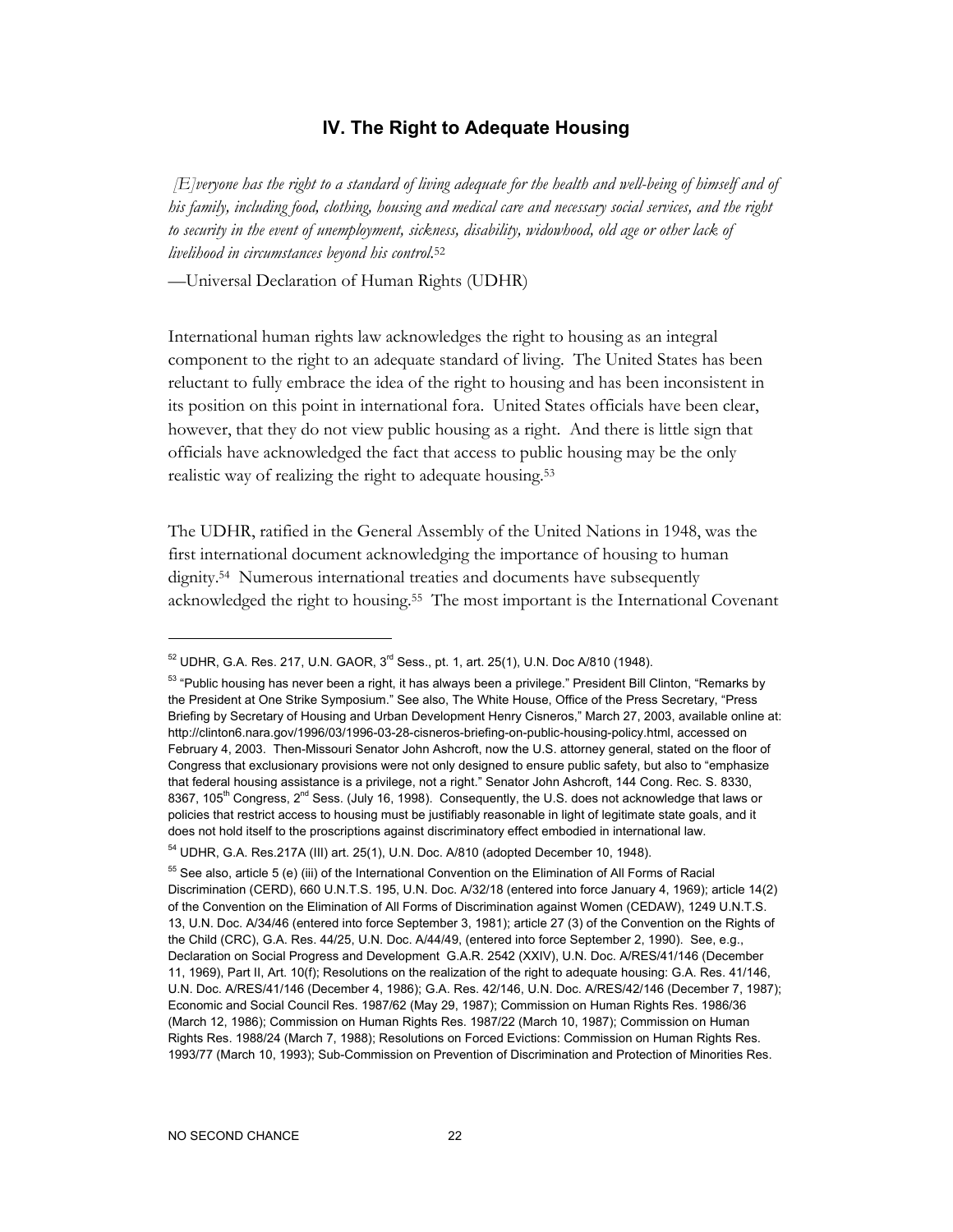on Economic, Social and Cultural Rights (ICESCR), entered into force in 1976 and signed by 156 countries to date.<sup>56</sup> The ICESCR codifies the right and requires ratifying states to strive to ensure that all their residents have adequate housing.<sup>57</sup>

Article 11(1) of the ICESCR provides: "The States Parties to the present Covenant recognize the right of everyone to an adequate standard of living for himself and his family, including adequate food, clothing and housing, and to the continuous improvement of living conditions."58 States parties are required to take "appropriate steps to ensure the realization of this right."59

The United States has not ratified the ICESCR. Nevertheless, as a signatory it is bound not to undertake policies or practices that would defeat the covenant's object and purpose.<sup>60</sup>

The most comprehensive recent international affirmation of housing rights and state housing responsibilities is the 1996 Istanbul Declaration, and the accompanying "Habitat Agenda."61The Habitat Agenda contains over one hundred commitments and six hundred recommendations on human settlements and housing concerns.<sup>62</sup> The preamble to the Agenda reaffirms signatories' commitment "to the full and progressive realization of the right to adequate housing"63 and pledges to "work to expand the

 $58$  Ibid.

-

 $59$  Ibid.

http://www.nlihc.org/mahn/habitat.htm, accessed on June 12, 2004.

 $63$  Ibid., para, 8.

<sup>1991/12 (</sup>August 26, 1991); Resolution on the human right to adequate housing: Commission on Human Settlements Res. 14/6 (May 5, 1993); Resolution on promoting the realization of the right to adequate housing: Sub-Commission on Prevention of Discrimination and Protection of Minorities Res. 1991/26 (August 29, 1991).

<sup>&</sup>lt;sup>56</sup> As of June 9, 2004, 149 countries of the 156 that had signed, ratified the Covenant.

<sup>57</sup> International Covenant on Economic, Social and Cultural Rights (ICESCR), 993 U.N.T.S. 3, art. 11(1), U.N. Doc. A/6316 (entered into force January 3, 1976).

<sup>&</sup>lt;sup>60</sup> See Vienna Convention on the Law of Treaties, art. 18, concluded May 23, 1969, 1155 U.N.T.S. 331 (entered into force January 27, 1980). Although the United States has signed but not ratified the Vienna Convention on the Law of Treaties, it regards this convention as "the authoritative guide to current treaty law and practice." S. Exec. Doc. L., 92<sup>nd</sup> Cong., 1st Sess. (1971), p. 1; Theodor Meron, "The Meaning and Reach of the International Convention On The Elimination Of All Forms Of Racial Discrimination," 79 *Am. J. Int'l Law* 283, 285 (1985).

<sup>&</sup>lt;sup>61</sup> These documents emerged from the U.N. Conference on Human Settlements in Istanbul, known as Habitat II, an international conference on housing and human settlements in 1996 in Istanbul, Turkey. Habitat II followed an earlier conference, Habitat I, held in Vancouver in 1979. For more information and discussion on the various international conferences discussing housing rights see *Habitat II and U.S. Implementation: Background and Overview*, National Law Center on Homelessness & Poverty, available online at:

 $62$  The Habitat Agenda is the official document of the 1996 United Nations Conference on Human Settlements in Istanbul, Turkey. The document is available online at: www.unhabitat.org/unchs/english/hagenda/ist-dec.htm, accessed on August 6, 2004.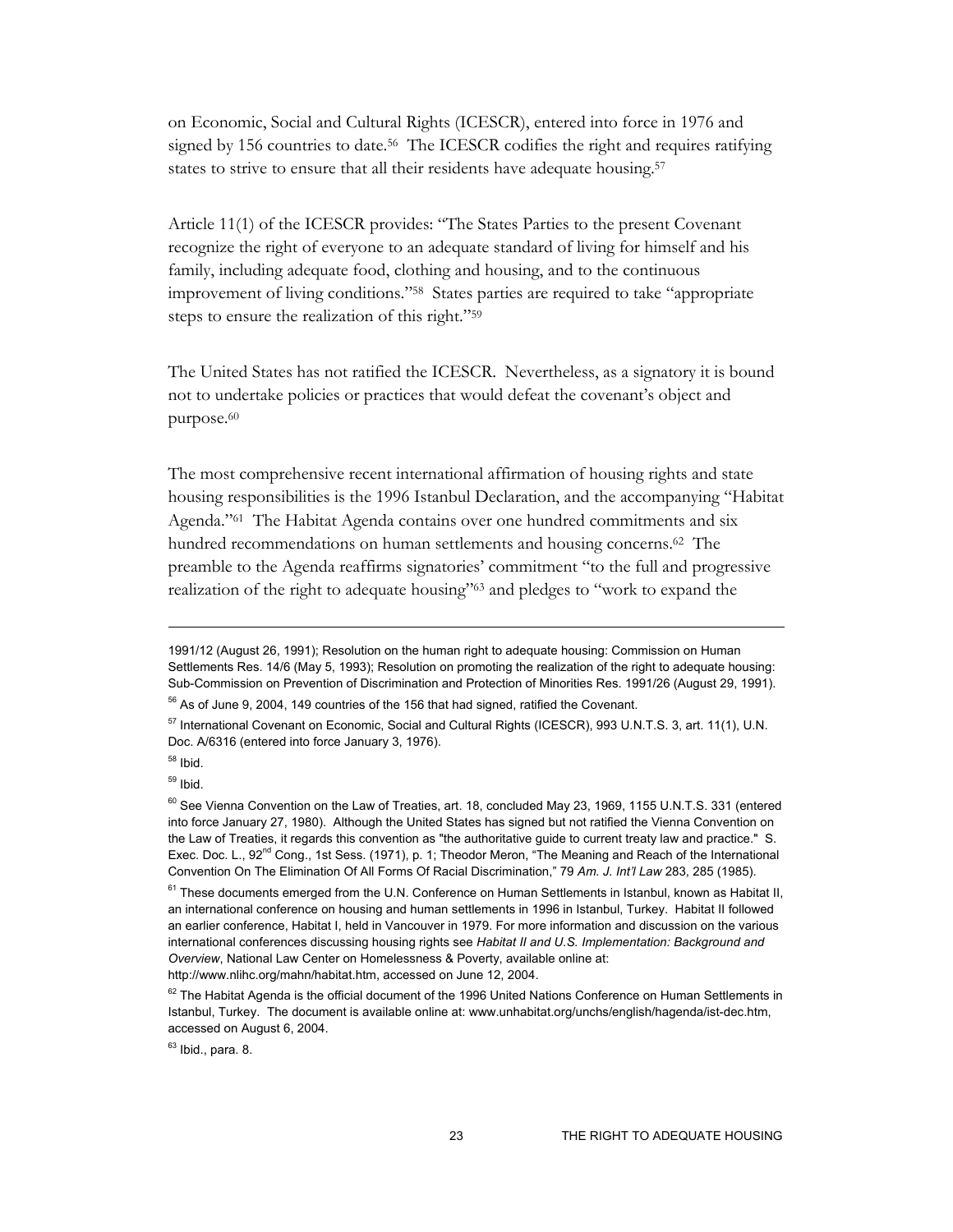supply of affordable housing . . . and assisting those who are unable to participate in housing markets."64

The Declaration, though not a binding treaty, was signed by 171 countries, including the United States.But some who observed the proceedings described a considerable amount of resistance on the part of U.S. delegates to the notion of housing as a right. Indeed, as Philip Alston describes, during preparatory meetings leading up to the conference:

The United States delegation insisted that there is no human right to adequate housing, that this right is not recognised in international human rights law and that the right has never been recognised in international treaties. The delegation indicated that it attached great importance to this issue, that it would call for a vote upon any paragraph which included a reference of any type to the right to housing, and that the United States would vote against the inclusion of any such reference.65

The U.S. had changed its position by the time of the conference and signed the Declaration despite the inclusion of language specifically noting a right to housing.<sup>66</sup> But, as Alston notes, "[i]n place of outright opposition came a statement with enough nuances, convolution, and circumlocution as to enable both supporters and opponents of the right to housing to claim victory on the basis of the same text."67

-

Ibid. p. 127

67 Alston writes:

 $64$  Ibid., para, 9.

<sup>&</sup>lt;sup>65</sup> Phillip Alston, "The U.S. and the Right to Housing: A Funny Thing Happened on the Way to the Forum," *European Human Rights Law Review* , vol. 1, no. 2 (London: Sweet & Maxwell, 1996). Alston wrote extensively on the efforts of the U.S. to limit the language of rights in the Habitat Agenda. He noted that:

At the Nairobi [Preparatory Committee] it succeeded, not quite but almost singlehandedly, in having every provision in the draft Habitat II documents which had referred to the right to housing either deleted or placed in square brackets (used in such international diplomatic negotiations to denote a strong objection and to underline the lack—be it temporary or permanent—of the consensus assumed to be necessary in order to secure inclusion of the relevant provision in the final text).

<sup>&</sup>lt;sup>66</sup> The U.S. delegate thus addressed the opening session of the conference: "[M]y delegation comes to this historic Conference to reaffirm the existence of the right to adequate housing as a component of existing human rights." Honorable Michael A. Stegman, alternate head of the U.S. Delegation, "Statement at the Opening Plenary of the United Nations Conference on Human Settlements" (HABITAT II) (June 3, 1996).

<sup>[</sup>I]n essence, the new position [of the United States] consists of three elements: (a) acceptance that the right to an adequate standard of living is "universally accepted"; (b) a belief that "the issue of housing rights is best pursued" in the context of that broader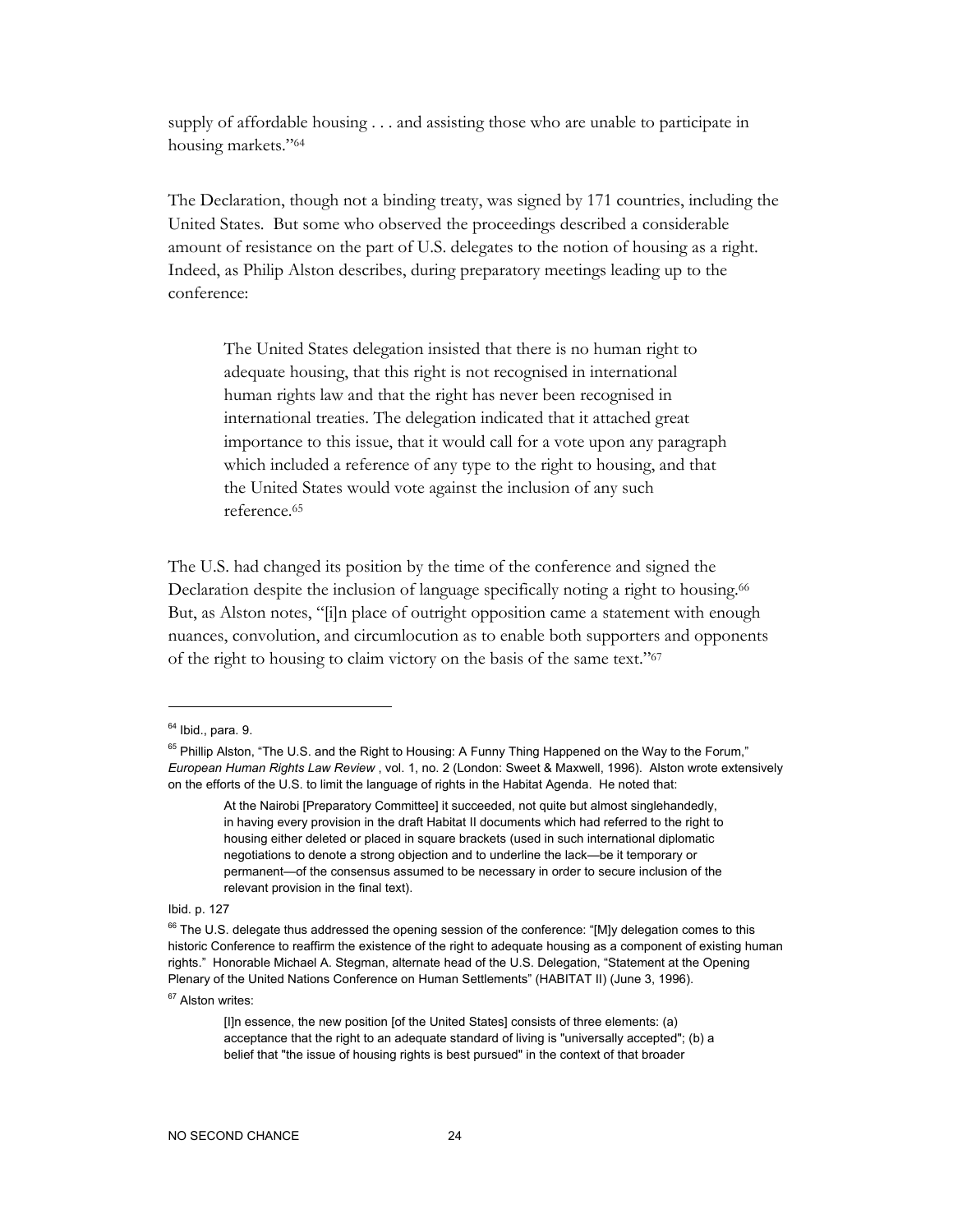In 2001, however, the Bush administration reaffirmed its promise to fulfill the Agenda's mandate,<sup>68</sup> and submitted a seventy-page report<sup>69</sup> to UN-Habitat, the U.N. agency that monitors compliance with the Agenda.<sup>70</sup> While the report acknowledges homelessness and the shortage of affordable housing in the U.S., it does not refer in any way to public housing exclusionary policies or their impact.

Experts charged with interpreting the right to housing have attempted to clarify what adequate housing means in the context of disparate national resources. There is a general recognition, however, that the right to housing means the "right to live somewhere in security, peace and dignity." The Committee on Economic, Social, and Cultural Rights (CESCR) noted that:

[T]he right to housing should not be interpreted in a narrow or restrictive sense which equates it with, for example, the shelter provided by merely having a roof over one's head or views shelter exclusively as a commodity. . . . Adequate shelter means adequate privacy, adequate space, adequate security, adequate lighting and ventilation, adequate basic infrastructure and adequate location with regard to work and basic facilities—all at a reasonable cost.71

We have not attempted in this report to assess whether life in single room occupancies (SROs), transient motels, or shelters satisfies the minimum standards of decent housing.72 What is clear is that people who are forced to move day to day, or even month to month, from motel to shelter to the couch of a relative do not have access to the stability that is inherent in the right to housing.

formulation; and (c) insistence that the "basic components of the shelter aspect of the right to an adequate standard of living" conveniently mirror existing United States domestic policies with their twin anti-discrimination and free market emphases.

 $\overline{a}$ 

http://www.huduser.org/Publications/pdf/habitat.pdf, accessed on July 14, 2003.

 $^{70}$  For more information on UN-HABITAT's mandate see: http://www.unchs.org/unchs/english/whdbro.htm.

Alston, "The U.S. and the Right to Housing," p.121.

<sup>68 &</sup>quot;Statement of Mel Martinez, Secretary, United States Department of Housing and Urban Development*,*" Special Session of the General Assembly for an Overall Review and Appraisal of the Implementation of the Habitat Agenda, June 7, 2001, available online at: http://www.un.int/usa/01\_080.htm, accessed on July 10, 2003. Secretary Martinez deftly avoided mention of a right to housing, stating instead: "[m]y country shares with you a commitment to the 'fair idea' of secure, safe, and adequate housing for all."

<sup>69</sup> U.S. Department of Housing and Urban Development, Office of Policy Development and Research, *United States-Habitat II: Progress Report*, June 2001, available online at:

<sup>&</sup>lt;sup>71</sup> Committee on Economic, Social and Cultural Rights, General Comment No. 4, para. 7.

 $72$  Ibid., para. 8 sets forth seven core principles embodied in the right to housing, including legal security of tenure, availability of services, resources and infrastructure, affordability, habitability, accessibility, location, and cultural adequacy.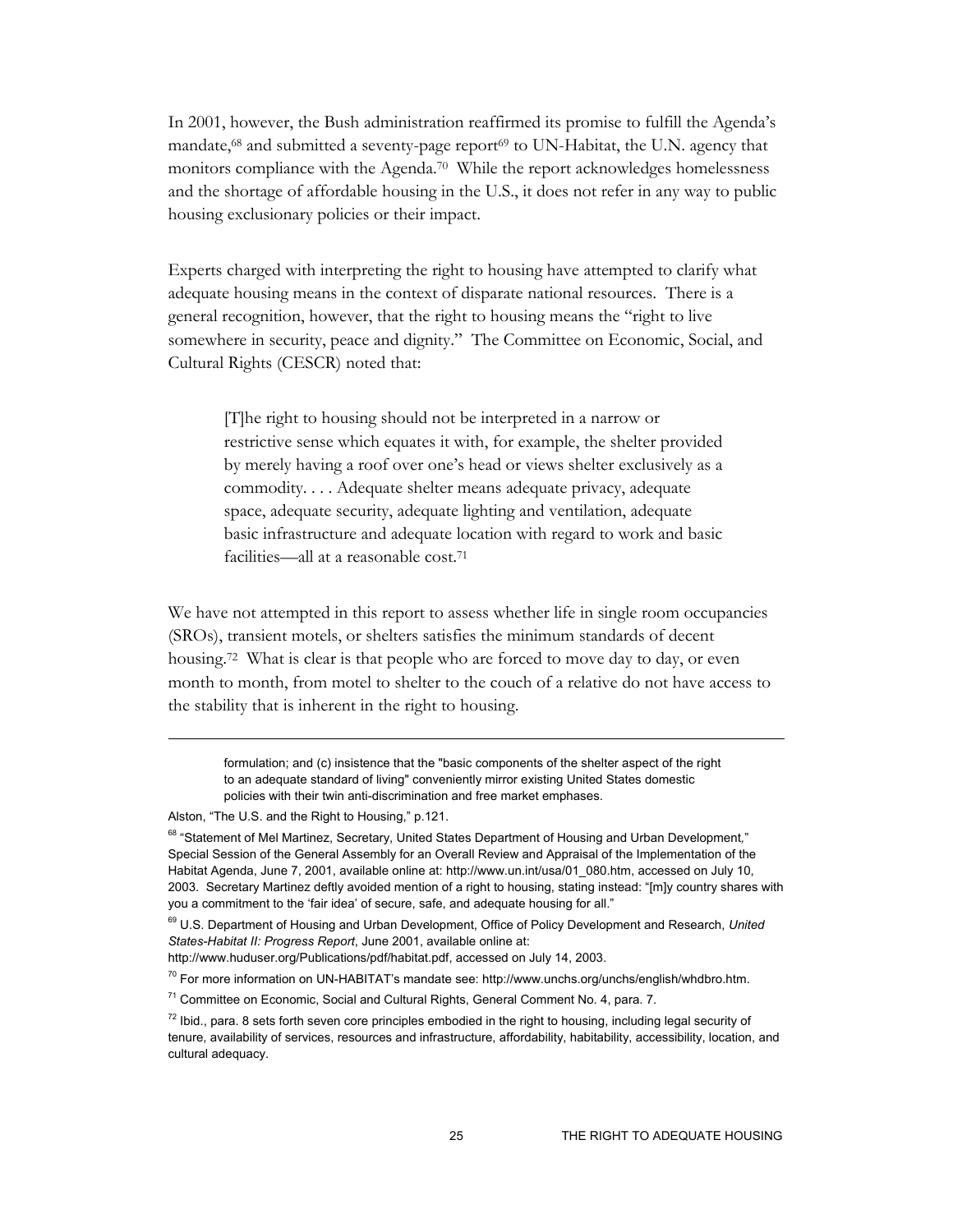If the right to housing means anything, it means that one should not have to be homeless. It also means, at a minimum, that governments should avoid policies that predictably increase homelessness or that reduce affordable housing opportunities that previously existed.73 Rajindar Sachar, the U.N. special rapporteur on the right to adequate housing, has noted that governments infringe that right if they adopt policies that "result in homelessness, greater levels of inadequate housing, [or] the inability of persons to pay for housing . . . [.]"74 Yet between 1988 and 1998, with its public housing exclusionary policies, the United States deliberately removed affordable housing options that had previously been available to low-income people with criminal records.

The extent of homelessness in the United States, estimated at 2.5 to 3.5 million a year, certainly raises serious questions about the meaning of a right to housing in the United States.75 The causes of homelessness are many, and not all can be placed at the feet of the federal government. But an estimated half of those who are homeless on any given night have criminal records.76 And with regard to them, the government's exclusionary policies have clearly played a devastating role that directly undermines their right to housing.

 $^{73}$  The Committee on Economic, Social and Cultural Rights, the U.N. body that is the authoritative interpreter of the Covenant, has elaborated the article 2 requirement that states parties take steps "to the maximum of its available resources" with a view towards "achieving "progressively" the Covenant's rights. In explaining what "progressive realization" entails, the Committee has said, "a minimum core obligation to ensure the satisfaction of, at the very least, minimum essential levels of each of the rights is incumbent upon every State party. Thus, for example, a State party in which any significant number of individuals is deprived of essential foodstuffs, of essential primary health care, of basic shelter and *housing*, or of the most basic forms of education is, prima facie, failing to discharge its obligations under the Covenant." Committee on Economic, Social and Cultural Rights, General Comment No. 3, para. 10 (emphasis added). "Progressive realization" also means, at minimum that "any deliberately retrogressive measures in that regard would require the most careful consideration and would need to be fully justified by reference to the totality of the rights provided for in the Covenant and in the context of the full use of the maximum available resources." Ibid., para. 9.

<sup>74</sup> Rajindar Sachar,*1993 Special Rapporteur's Report*, UN Doc. E/CN.4/Sub.2/1993/15, para. 144.

 $75$  "The plea of lack of resources sounds hollow," said Mr. Sachar in a 1995 report, "in view of the finding of the United Nations Development Programme in 1992 that only a 3 percent reduction in worldwide arms expenditure per year during the 1990s would make available by the year 2000 an amount of US \$1.2 trillion for the industrialized countries and an amount of \$279 billion for the developing countries." United Nations Commission on Human Rights, Subcommission on Prevention of Discrimination and Protection of Minorities, *The Realization of Economic, Social and Cultural Rights: The Right to Adequate Housing, Final Report Submitted by Mr. Rajindar Sachar*, E/CN.4/Sub.2/1995/12, p. 6, para. 16 (July 12, 1995).

<sup>76</sup> According to one HUD estimate, 54 percent of the homeless have criminal records. HUD, *Homelessness: Programs and the People they Serve*, Interagency Council on the Homeless, ed. (December 1999), table 3.6, available online at: http://www.huduser.org/publications/homeless/homelessness/ch\_3c.html#table3.6, accessed on August 6, 2004. While these numbers have been used to provoke fear of the criminal homeless population, HUD estimates that only 18 percent of the homeless have ever spent time in state or federal prison for a serious offense. Comprehensive statistics on those released from prisons and jails without adequate housing do not exist, but it is estimated that 15 to 27 percent of all prisoners go to homeless shelters upon release. H.R. 4676, the Second Chance Act of 2004, Section 2(15).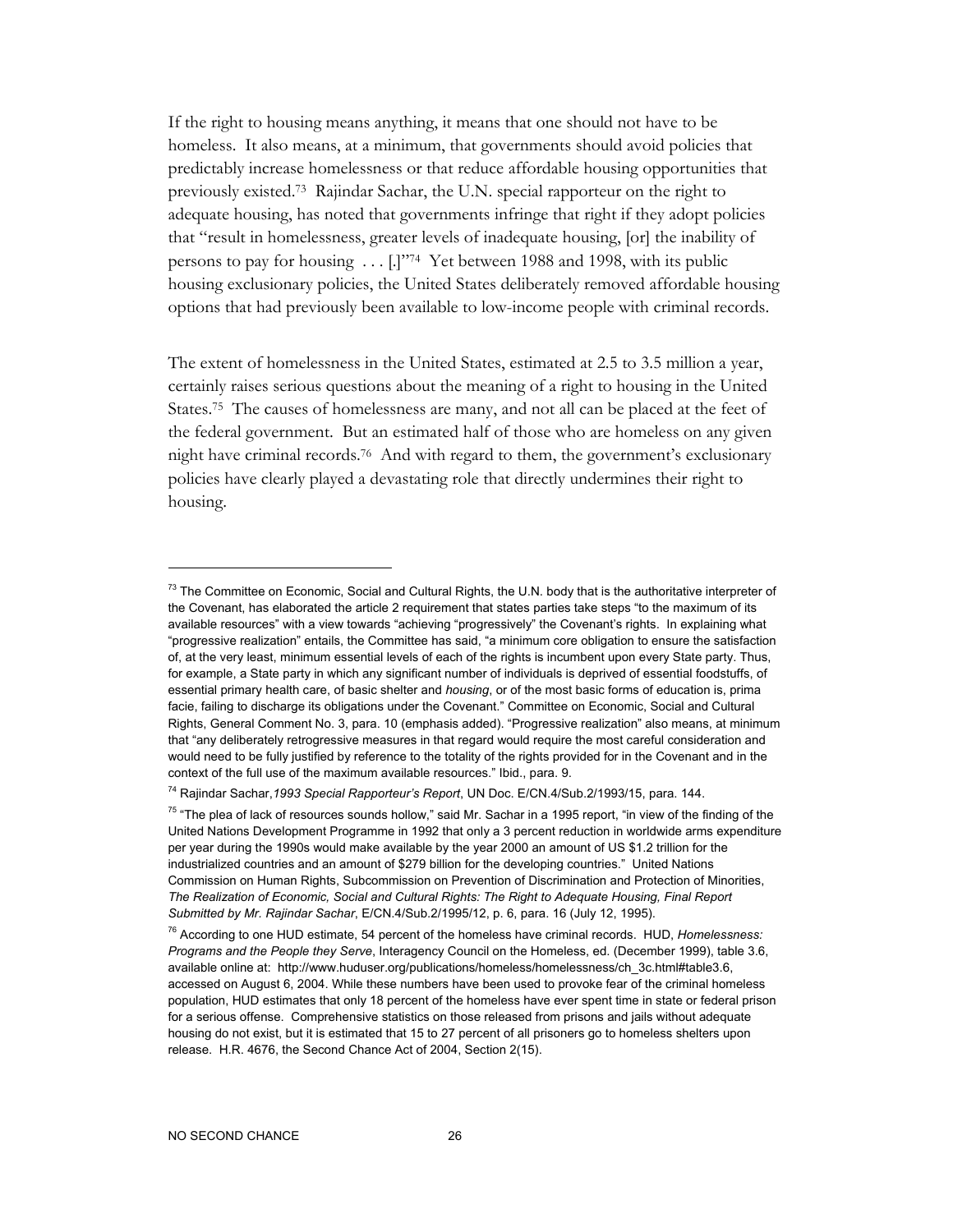Human rights law does not preclude public housing authorities from establishing criteria for admission. But those criteria should not be unreasonable or discriminatory.77 Moreover, given the nature of the existing housing market and the high cost of private housing, public housing admissions policies should not have the effect of denying people any realistic opportunity of finding safe and stable housing. They should not undermine, much less negate, the right to adequate housing.

<sup>&</sup>lt;sup>77</sup> The Limburg Principles on the Implementation of the International Covenant on Economic, Social and Cultural Rights (ICESCR), UN Doc. E/CN.4/1987/17, were written by a group of distinguished international law experts and serve as guidance to nations interpreting the ICESCR. Article 4 of the Limburg Principles states: "Laws imposing limitations on the exercise of economic, social and cultural rights shall not be arbitrary or unreasonable or discriminatory."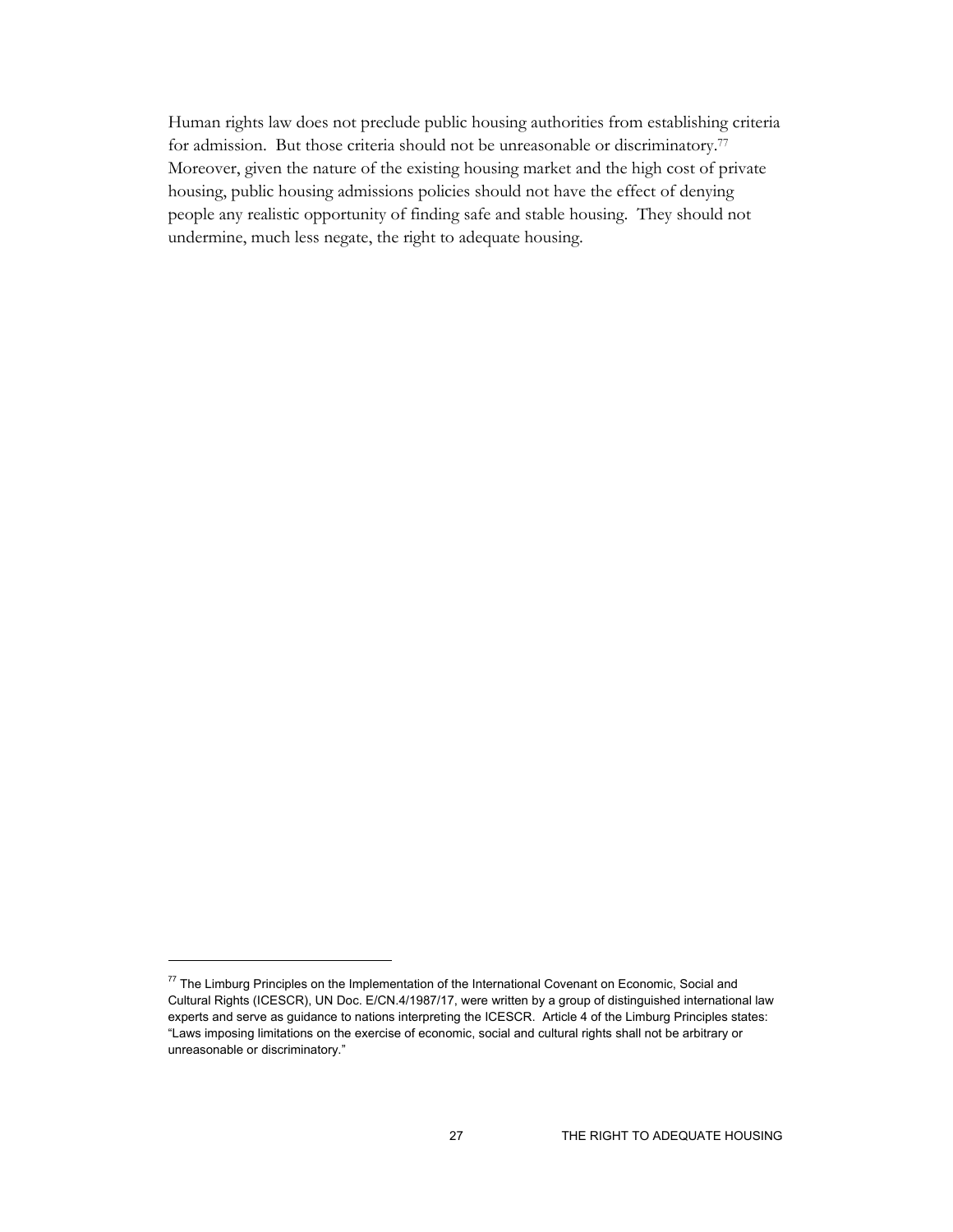## **V. Federal "One Strike" Legislation**

*If you break the law, you no longer have a home in public housing, one strike and you're out. That should be the law everywhere in America.*<sup>78</sup>

—President Bill Clinton

The right of every person to adequate housing includes the right to housing that is decent and safe. The United States, through the policies and practices of HUD as well as local public housing authorities, has taken various steps to try to ensure that the housing it provides is safe. One of the measures it has employed has been to screen applicants by using criminal background information. While PHAs have long been authorized to conduct such screening, the U.S. Congress passed harsh new laws between 1988 and 1998 imposing new responsibilities and authority on PHAs to exclude housing applicants with certain criminal records as well as to evict tenants who break the law.

The Anti-Drug Abuse Act of 1988, a broad statute Congress passed to further the war on drugs, called for strict lease enforcement and eviction of public housing tenants who engage in criminal activity.<sup>79</sup> Citing a "reign of terror" in public housing,<sup>80</sup> the Act required PHAs to utilize leases, which called for eviction if a tenant or a household member or guest engaged in any criminal activity on or near public housing premises.<sup>81</sup>

These new eviction rules became the foundation for what subsequently became the federal government's "one strike" policy. In 1990, Congress strengthened the eviction requirements of the Anti-Drug Abuse Act by prohibiting public housing authorities from giving any preference to applicants who otherwise qualified for preferential

<sup>&</sup>lt;sup>78</sup> President Bill Clinton, "Remarks by the President at One Strike Symposium," The White House, Office of the Press Secretary, March 28, 1996, available online at: http://clinton6.nara.gov/1996/03/1996-03-28-presidentremarks-at-one-strike-crime-symposium.html, accessed on February 4, 2004.

 $79$  Anti-Drug Abuse Act of 1988, Pub. L. 100-690, 102 Stat. 4181 (1988) (codified as amended in scattered sections of the United States Code). Among other initiatives, the Act created the Office of National Drug Control Policy, supervised by a Director appointed by the President and approved in the Senate (commonly known as the "Drug Czar") and provided for block grants to housing authorities to combat drug trafficking in public housing projects.

 $80$  Ibid., § 5122.

<sup>81</sup> Ibid., § 5101. Subsequent legislation broadened these grounds for eviction, calling for eviction from public housing whenever and wherever a household member or guest engages in criminal activity. The U.S. Supreme Court in *HUD v. Rucker*, 535 U.S. 125 (2002) upheld the eviction of several elderly tenants for criminal activity engaged in by household members, despite the tenants' lack of actual knowledge of their actions.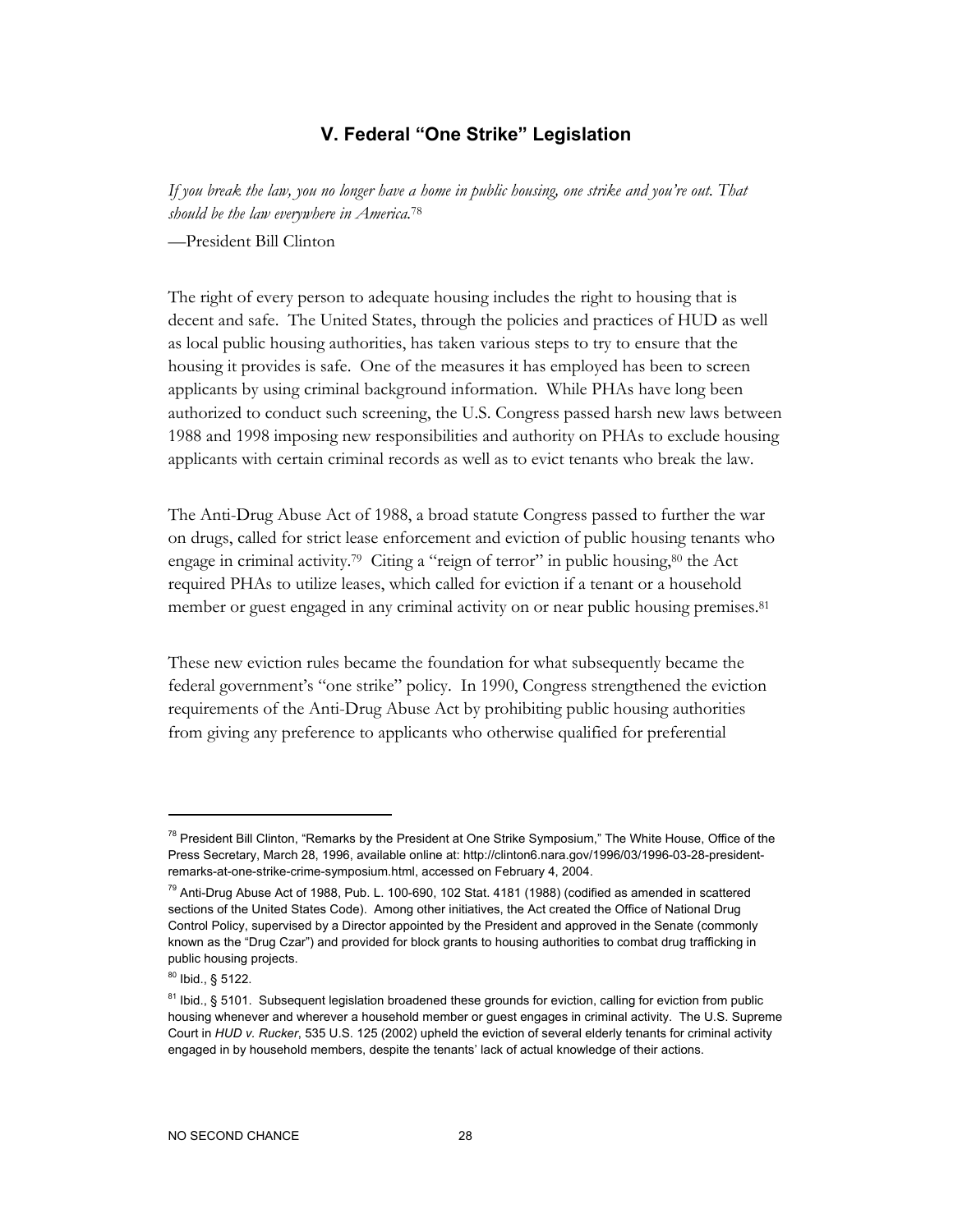treatment,<sup>82</sup> if they had previously been evicted from public housing for drug-related activity.83

President Bill Clinton's 1996 State of the Union address gave momentum and the new "One Strike" name to Congress' efforts to control who lives in public housing.84

Congress responded to the president by passing the Housing Opportunity Extension Act of 1996 (Extension Act), $85$  which again strengthened eviction rules and, for the first time, strongly urged that certain applicants for federally-subsidized housing be excluded based on their criminal records.86 The Extension Act called on the National Crime Information Center and local police departments to provide criminal conviction records to PHAs for "purposes of applicant screening, lease enforcement, and eviction."87 In addition, the Act established a three year ban on public housing for those evicted from public housing for drug-related activity.88 Finally, the Act allowed PHAs to bar applicants believed to be using drugs or abusing alcohol, or anyone who the PHA found had a pattern of drug or alcohol abuse that could threaten the health and safety of residents.89

Congress' vigor in creating a statutory framework for the "one strike" rule in 1996 was matched by HUD's efforts to create a regulatory scheme for its enforcement. Spurred on by a policy memorandum from President Clinton,90 HUD developed guidelines to press PHAs to "evict drug dealers and other criminals" and "screen tenants for criminal

<sup>&</sup>lt;sup>82</sup> Because there is not enough federally-subsidized housing for all those who are eligible, PHAs have established preference criteria that give priority to certain families waiting for assistance. For example, domestic violence victims, the elderly, families with minor children, and those with disabilities are often chosen for preference lists by local PHAs.

<sup>83</sup> Cranston-Gonzalez National Affordable Housing Act of 1990, Pub. L. No. 101-625, 104 Stat. 4079 (1990) (codified as amended in scattered sections of 12 & 42 U.S.C.) at § 501. Section 501 of the 1990 Act required PHAs to remove families evicted from public housing for drug-related activity for a period of three years following eviction.

<sup>84</sup> President Bill Clinton, "State of the Union Address," January 23, 1996.

<sup>85</sup> Pub. L. No. 104-120, 110 Stat. 834 (1996).

<sup>&</sup>lt;sup>86</sup> The Extension Act authorized housing authorities to evict tenants for criminal or drug-related activity "on or off" housing authority premises. § 9(a)(1)(A). Previously, such activity allowed for eviction when occurring "on or near" housing authority premises. Congress also struck the word "criminal" from the mandatory lease provisions so that "any activity" which threatened the safety of residents could result in eviction. § 9(a)(1)(B).

 $87$  Ibid., § 9(b)(1)(A). See also footnote 225 for a more in-depth discussion of this issue.

 $88$  Ibid.,  $$9(c)$ .

 $89$  Ibid., § 9(d)(2).

<sup>90 &</sup>quot;Memorandum from President Clinton to HUD Secretary on 'One Strike and You're Out' Guidelines," March 28, 1996, available online at: http://clinton6.nara.gov/1996/03/1996-03-28-memo-on-one-strike-and-you-re-outguidelines.html, accessed on February 4, 2003.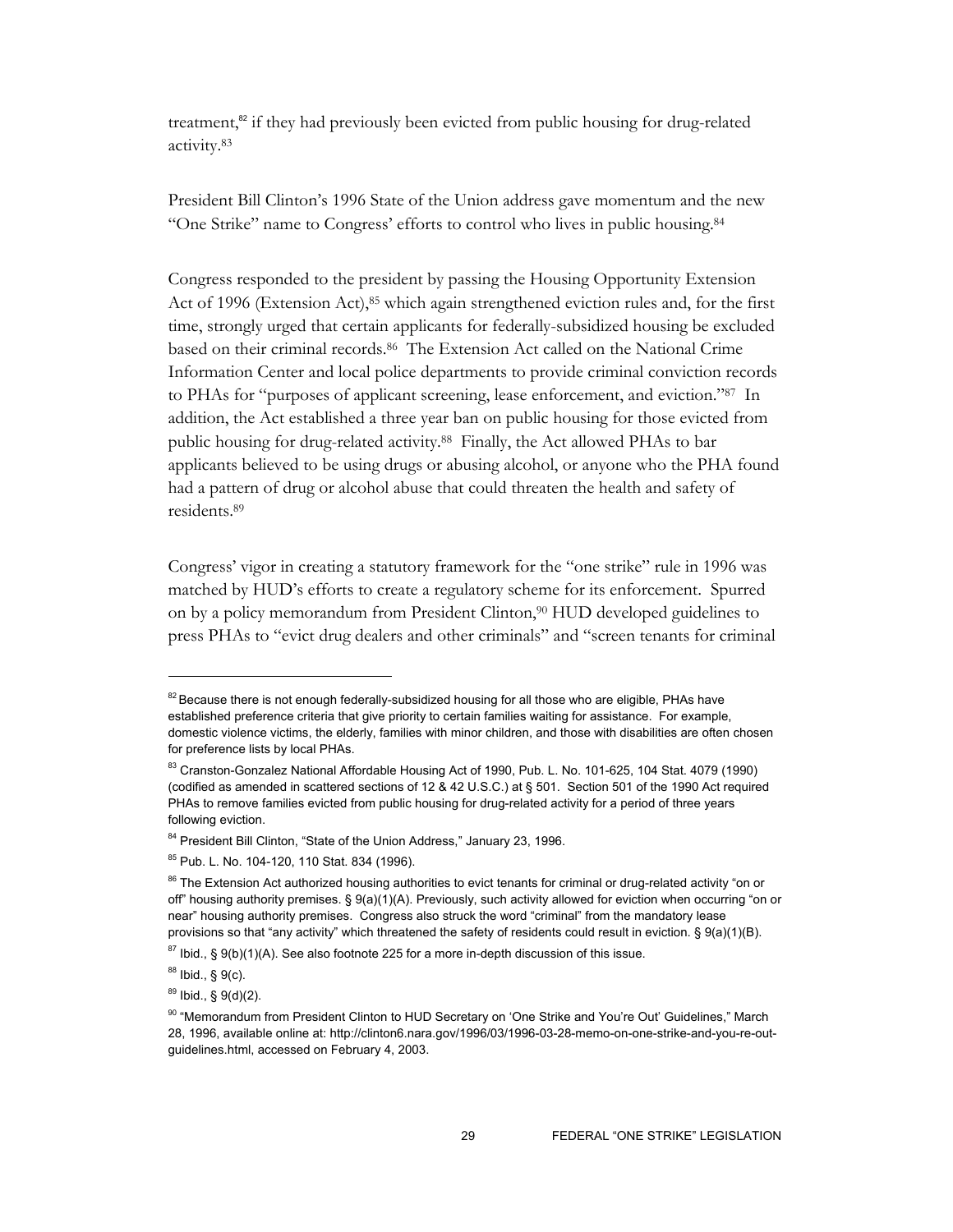records."91 HUD's "One Strike Guide"92 calls on PHAs to "take full advantage of their authority to use stringent screening and eviction procedures[.]"93

The One Strike Guide's most far-reaching initiative is the promotion of applicant criminal screening procedures.94 Housing authorities are encouraged to not only screen all applicants' criminal records but to develop their own exclusion criteria.95 To ensure that all housing authorities screen applicants, the guide notes that PHA ratings and funding are tied to whether they are "adopting and implementing effective applicant screening."96

The effect has been PHA adoption of stringent exclusionary policies. Unfortunately, as discussed in more detail in this report, PHAs have chosen not to exercise with care the discretion HUD granted them to construct their screening mechanisms. HUD encourages PHAs to:

Consider applications for residence by persons with such criminal histories on a case-by-case basis, focusing on the concrete evidence of the seriousness and recentness of criminal activity as the best indicators of tenant suitability. PHAs should also take into account the extent of criminal activity and any additional factors that might suggest a likelihood of favorable conduct in the future, such as evidence of rehabilitation.97

Congress passed the last substantive statutory amendments to the "one strike" policy as part of the Quality Housing and Work Responsibility Act of 1998 (QHWRA).98 Under the QHWRA, PHAs should deny applicants public housing benefits if:

<sup>91</sup> President Bill Clinton, "Remarks by the President at One Strike Symposium."

<sup>92</sup> HUD Notice PIH 96-16 (HA), April 29, 1996 and attached "one strike" guidelines: HUD, *'One Strike and You're Out' Screening and Eviction Guidelines for Public Housing Authorities*, April 12, 1996.

 $93$  Ibid., p. 2.

 $94$  Ibid., p. 4-5.

<sup>&</sup>lt;sup>95</sup> Ibid., p. 5.

<sup>96</sup> Ibid., p. 3. A later measure, discussed in more detail below, codified the requirement that PHAs be graded on their ability to screen and evict criminal offenders. See, Section 564(1)(A) of the Housing and Work Responsibility Act of 1998, Pub. L. No. 105-276, 112 Stat. 1643 (1998). Also see footnote 177 and accompanying text.

<sup>97</sup> Ibid., p. 6.

<sup>98</sup> Quality Housing and Work Responsibility Act of 1998, Pub. L. No. 105-276, 112 Stat. 1643 (1998).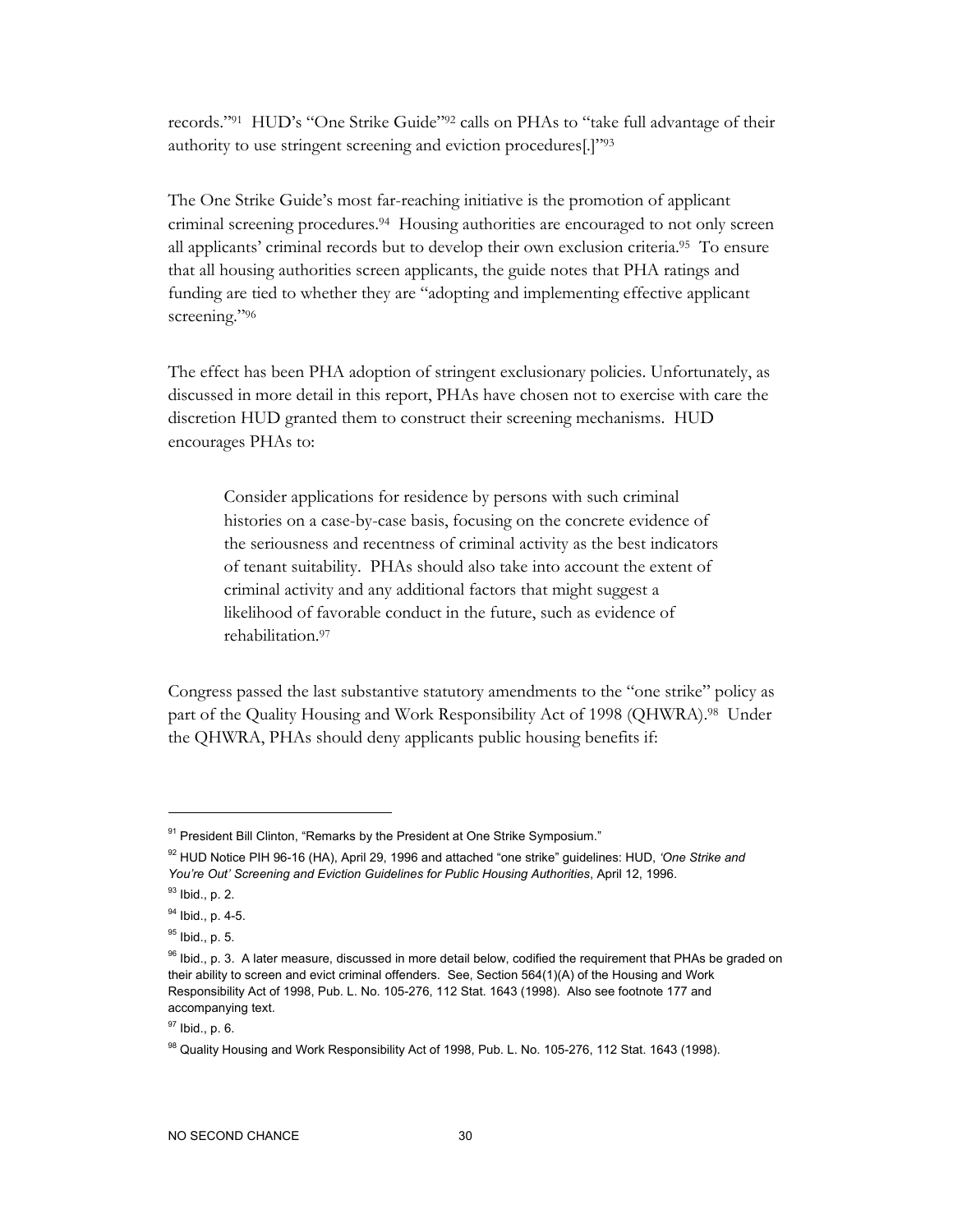during a reasonable time preceding the date when the applicant household would otherwise be selected for admission, [a household member] engaged in any drug-related or violent criminal activity or other criminal activity that would adversely affect the health, safety, or right to peaceful enjoyment of the premises by other residents[.]99

The "reasonable time" was left undefined and at the housing authority's discretion. Similarly, housing authorities were left to decide what types of offenses could lead to exclusion.

The QHWRA thus granted Congressional approval of admissions rules formulated by HUD during the 1996 "one strike" initiative. Its broad mandate to exclude anyone with a criminal record who PHA authorities determine might pose a risk continues to affect the housing options of hundreds of thousands of people with criminal records and their families.100

In addition to giving PHAs discretion to determine the applicants they may reject based on criminal records, Congress has also enumerated three specific categories of applicants that PHAs must reject. These federally designated *persona non grata* include anyone the PHA believes to be using drugs, anyone subject to registration requirements under state sex offender registration laws, and anyone convicted of manufacturing methamphetamines on public housing property.

### *How Many Are Excluded?*

It is difficult to quantify the effect of these criminal record exclusions. There is no comprehensive, reliable national data on the number of applicants who are rejected because of criminal records and no way of calculating the number of people who, believing they would be ineligible under the policies, never even bother to apply for public housing.

In response to a Freedom of Information Act request, HUD told Human Rights Watch that 46,657 applicants for conventional, project-based public housing were denied

<sup>99</sup> Ibid.

<sup>&</sup>lt;sup>100</sup> Scattered throughout the U.S. code and the Code of Federal Register, the rules governing screening and eviction are so complicated that a booming consulting business has grown up around the process. Agencies like Nan McKay & Associates, for example, provide guidance on constructing policies which comport with federal law, and they actually write the policies for many PHAs. A chart outlining the rules is available on the agency's website at: http://www.nmauniversity.com/nanmckay\_corp/nlha.pdf, accessed on December 22, 2003.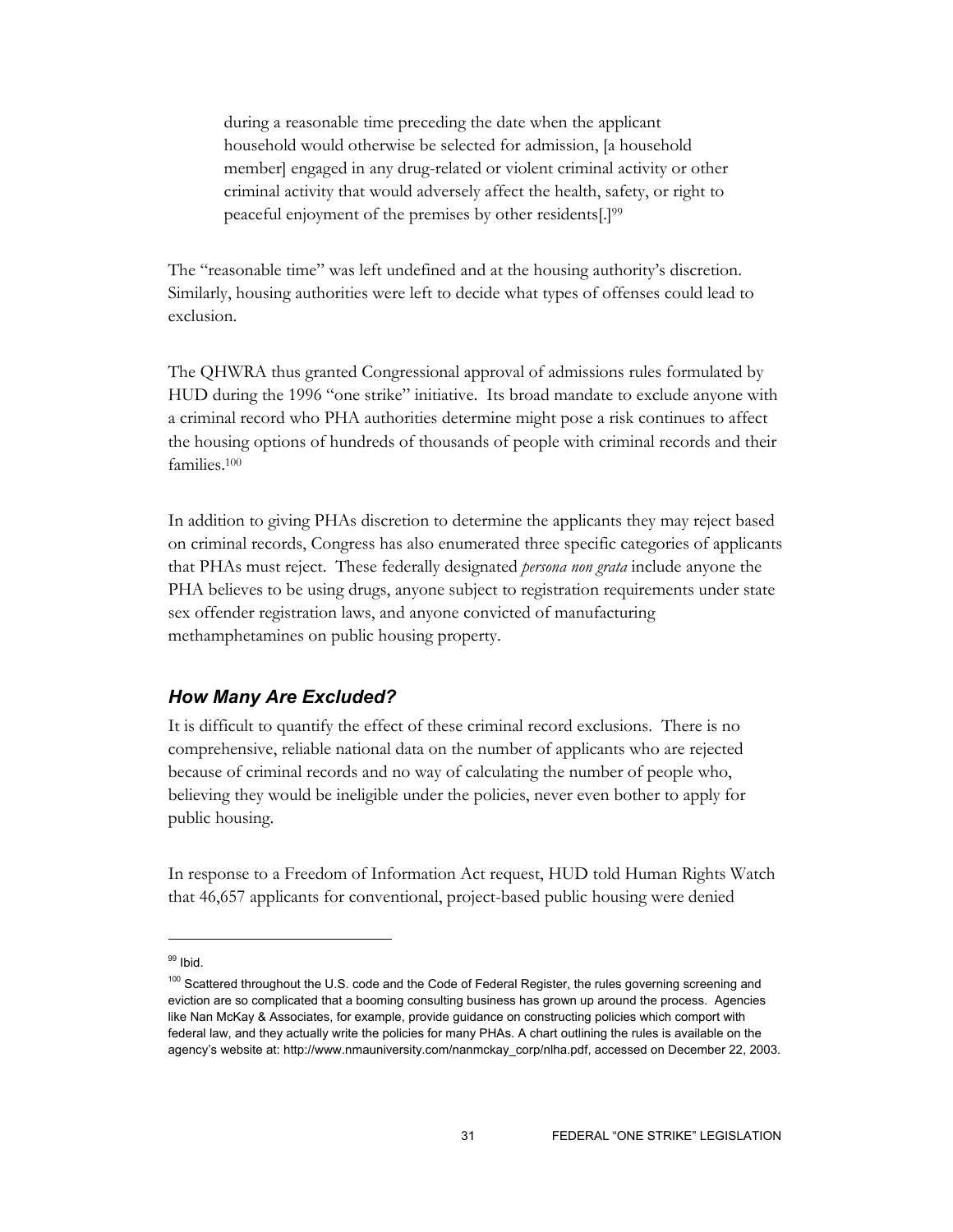admission in 2002 because of "one strike" criteria.101 This figure, however, represents only a fraction of applicants rejected because of their criminal records.

First, this number does not include those who are denied Section 8 housing assistance, as PHAs are not required to report Section 8 denials to HUD. Second, while HUD requires PHAs to report the number of applicants found ineligible under "one strike" policies as part of its periodic review of PHA operations, HUD has not provided a uniform definition of what exclusions fall under "one strike."102 For example, PHA officials are provided with no guidance about whether such a number includes all criminal record exclusions, or only those mandated by Congress. In fact, we discovered considerable inconsistencies in the numbers some individual PHAs provided to Human Rights Watch and the numbers they provided to HUD.103

Many PHA officials told HRW that they did not even keep statistics on criminal exclusions. Several housing authorities indicated that because of the way they evaluate applications, it is impossible to determine whether an applicant was denied solely because of a criminal record, or whether the denial was the result of a combination of factors, including poor credit.104 Some PHAs could not even explain to us how they arrived at the numbers they sent to HUD. Finally, no PHAs kept track of how many applicants given housing vouchers by the PHAs were turned away by landlords because of their criminal histories.

Even if PHAs collected accurate data showing the number of those denied because of criminal background information, that data would not capture the total number of people unable to access housing because of criminal records. It would not reflect the

<sup>&</sup>lt;sup>101</sup>Letter to Human Rights Watch from Carole W. Wilson, associate general counsel, Office of Litigation, U.S. Department of Housing and Urban Development, December 22, 2003. The figure was based on data provided to HUD by PHAs.

<sup>102</sup> Guidance to PHAs is provided in a HUD guidebook available online at:

http://www.hud.gov/offices/reac/pdf/guidebook\_oct01.pdf, accessed March 3, 2004.

<sup>&</sup>lt;sup>103</sup> HUD provided Human Rights Watch with the number of PHA exclusions by each PHA. Human Rights Watch also requested data from PHAs reflecting "the number of denials of admission or findings of ineligibility based on someone's criminal history by the housing authority for the year 2002." The Housing Authority of the City of Pittsburgh, for example, told Human Rights Watch that it denied 446 applicants, who had applied for conventional public housing in 2002, based on the applicants' criminal history. Human Rights Watch e-mail correspondence with Anthony Williams, director, Housing Authority of Pittsburgh, January 27, 2004. However, the number of denials reflected in HUD's data is only 184.

<sup>104</sup> For example, the Housing Authority of the County of Los Angeles (HACoLA) evaluates a number of eligibility factors simultaneously. If negative information is received about both the applicant's credit history and criminal background, the applicant receives a letter of ineligibility, but HACoLA cannot determine the precise reason for the denial; hence, it does not include such a rejection in the data it reports to HUD. Human Rights Watch interview with Esther Keosababian, assistant director, Housing Management Division, Community Development Commission, County of Los Angeles, HACoLA, February 6, 2004.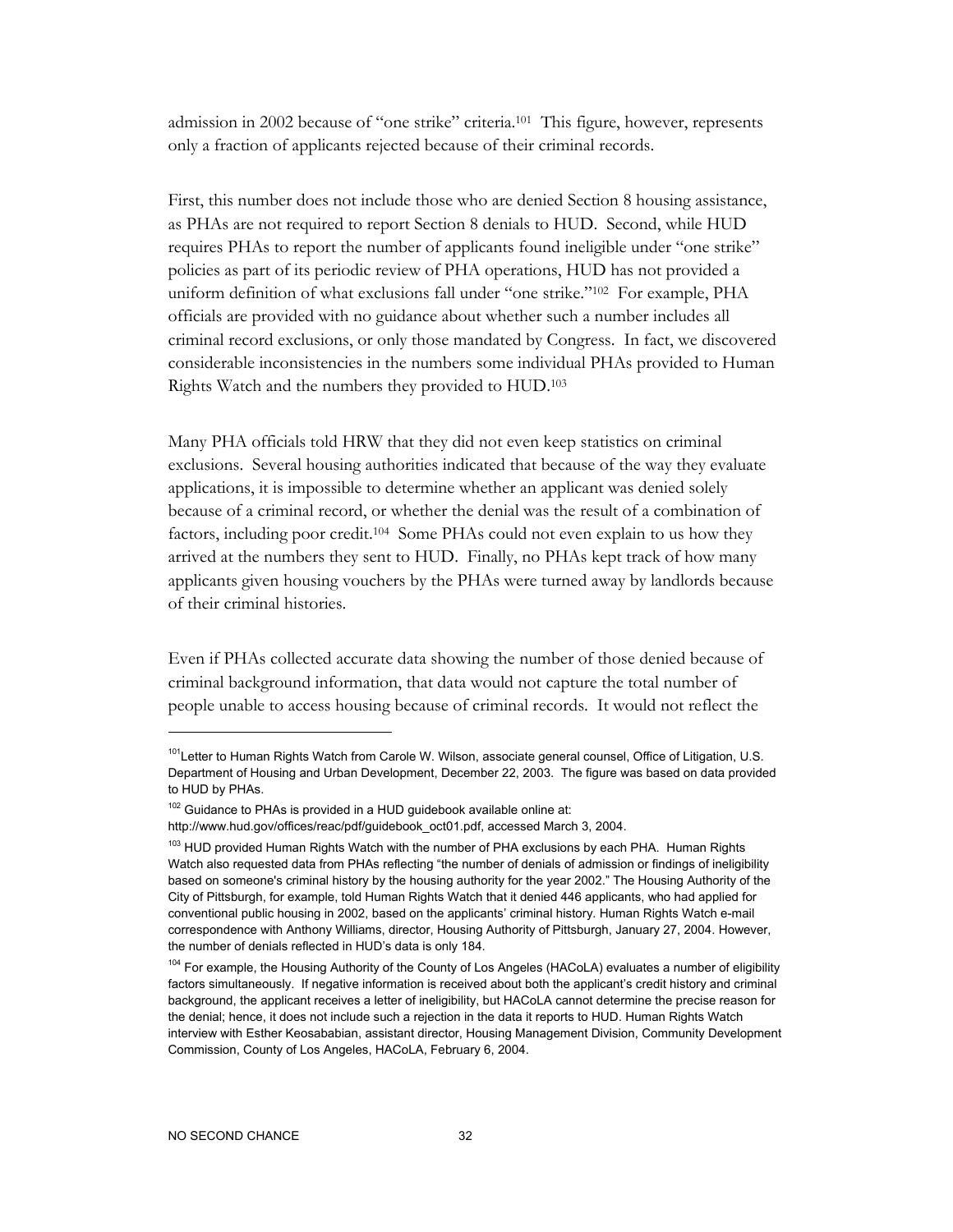number of people who chose not to submit a full application after seeing that the application called for criminal record information, applicants who were turned away at the applications counter by PHA staff who said they were not eligible, and those discouraged from even approaching a PHA because they were told by social service providers, prison officials, peers, and even PHA staff that "people with felonies," or "people with drug charges" could not apply.

"They don't even let them turn them [applications] in," a Birmingham, Alabama attorney told Human Rights Watch, noting that the numbers provided by the housing authority were not reflective of the number of individuals affected by the PHA's strict exclusion policies. "They turn them away at the applications desk. They don't let them fill it out. That way, they don't have to count them."<sup>105</sup>

Given the imprecise methods used to collect these figures and the impossibility of quantifying those discouraged from ever applying, it is impossible to know—and indeed HUD itself clearly does not know—how many of the millions of people with criminal records have been affected by the exclusionary policies.106 We have developed a minimal estimate, however, that gives a sense of the magnitude.

Our research suggests that PHAs typically reject applications from people convicted of felonies within five years of the application. We estimate that over the past five years, the number of convicted felons is at least 3.5 million.107 That is, we believe that at least 3.5

<sup>&</sup>lt;sup>105</sup> Human Rights Watch telephone interview with Kenneth Lay, managing attorney, Legal Services of Metro Birmingham, December 12, 2003.

 $106$  HUD's failure to obtain accurate and complete data on the effect of exclusionary policies is inconsistent with international norms. International law calls on states to monitor the implementation of housing rights. See, Committee on Economic, Social and Cultural Rights, General Comment No. 4, para. 13, citing also general guidelines regarding the form of reports adopted by the Committee (E/C.12/1991/1), which emphasize the need to "provide detailed information about those groups within . . . society that are vulnerable and disadvantaged with regard to housing." The Habitat Agenda also requires states to monitor their progress in fulfilling the right to housing by collecting data. Habitat Agenda para. 61(d), para. 240. In its 2001 report to Habitat, the United States devoted only two pages out of its seventy page report to homelessness and affordable housing. HUD, Habitat Report, 2001. Committee on Economic, Social and Cultural Rights has stated: "Effective monitoring of the situation with respect to housing is [an] obligation of immediate effect." See Committee on Economic, Social and Cultural Rights, General Comment No. 4, para. 13, citing also general guidelines regarding the form of reports adopted by the Committee (E/C.12/1991/1) which emphasize the need to "provide detailed information about those groups within . . . society that are vulnerable and disadvantaged with regard to housing." The UN Commission on Human Settlements (UNCHS or "Habitat"), the body responsible for the implementation and oversight of the Habitat Agenda, has urged states to establish appropriate monitoring mechanisms to evaluate quantifiable data on commitments that are measurable. Habitat recommends several kinds of data which should be collected, including data on the number of those evicted, but the list is certainly not exhaustive. Habitat Agenda, para. 61(b).

 $107$  We arrived at this number (3,504,483) by taking the number of new felony convictions in the years for which data is currently available (1996, 1998, and 2000), adding them, and dividing the total number (3,003,843) by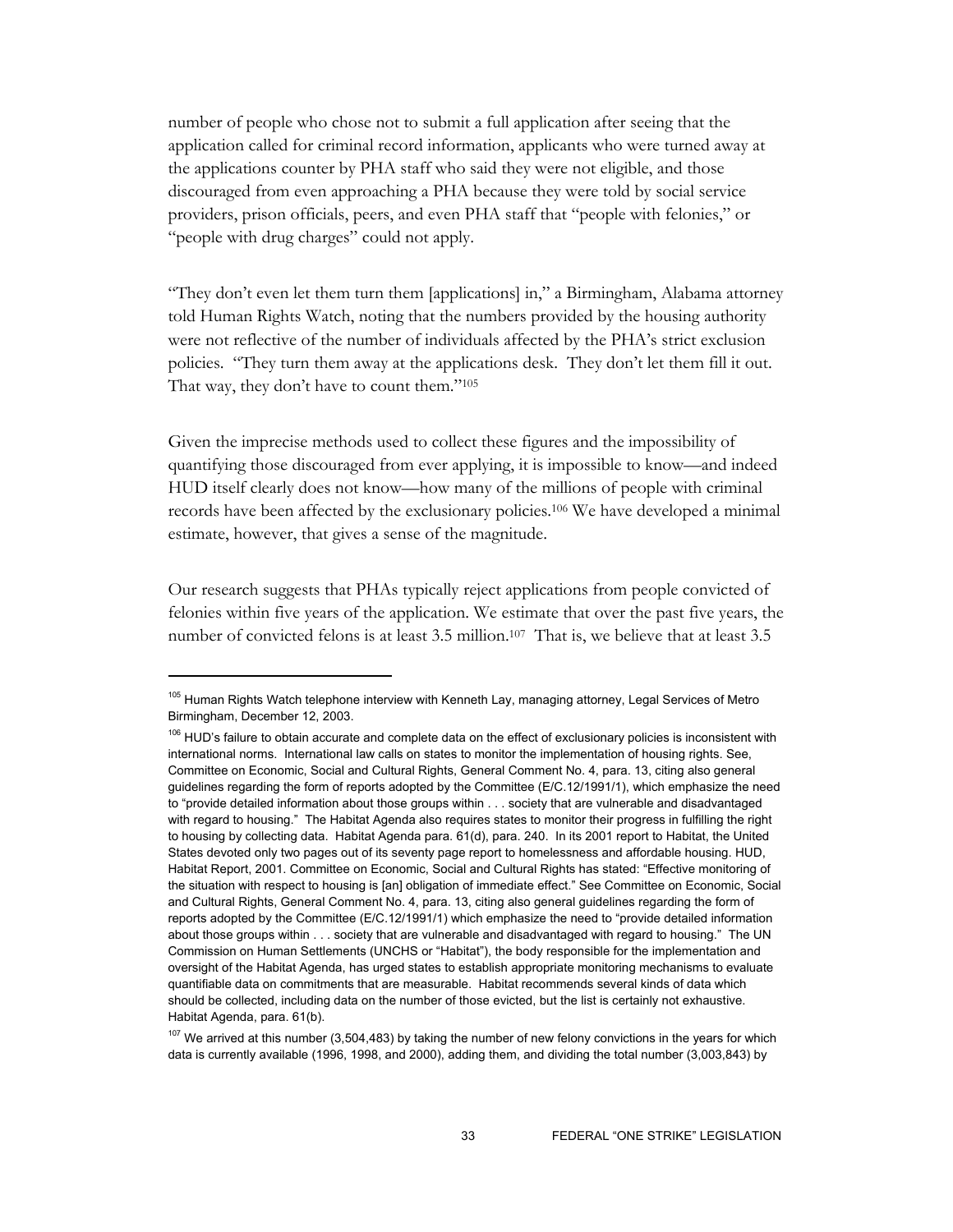million would be ineligible for public housing. That number, of course, does not include people ineligible for other reasons, e.g. those convicted of misdemeanors or whose criminal records consist only of arrests; nor does it include those whose felony convictions are years earlier, but nonetheless might warrant exclusion either under local or federal rules.

three to come up with an average number of felony convictions per year (1,001,281). We then multiplied that number by five to come up with an estimated number of total felony convictions for the previous five years (5,006,405), and reduced that number by 30 percent, a generous recidivism figure, to account for offenders who committed more than one felony. Since a person who committed a felony within the past five years would be automatically ineligible for housing assistance under every housing authority policy we reviewed, this is a conservative estimate of the number of those currently ineligible for housing assistance, as many PHAs exclude offenders whose crimes do not rise to the level of a felony, and exclude convicted felons for much longer than five years. Matthew R. Durose and Patrick A. Langan, Ph.D., *Felony Sentences in State Courts, 2000* (BJS, June 2003), p. 3 (citing also *Compendium of Federal Statistics, 2000*); Matthew R. Durose, David J. Levin, and Patrick A. Langan, Ph.D., *Felony Sentences in State Courts, 1998* (BJS, October 2001), p. 3 (citing also *Compendium of Federal Statistics, 1998*); Jodi M. Brown, Partick A. Langan, Ph.D., and David J. Levin, *Felony Sentences in State Courts, 1996* (BJS, May 1999), p. 2 (citing also *Compendium of Federal Statistics, 1999*). These reports are available online at: http://www.ojp.usdoj.gov/bjs/pubalp2.htm#fssc, accessed on October 22, 2004.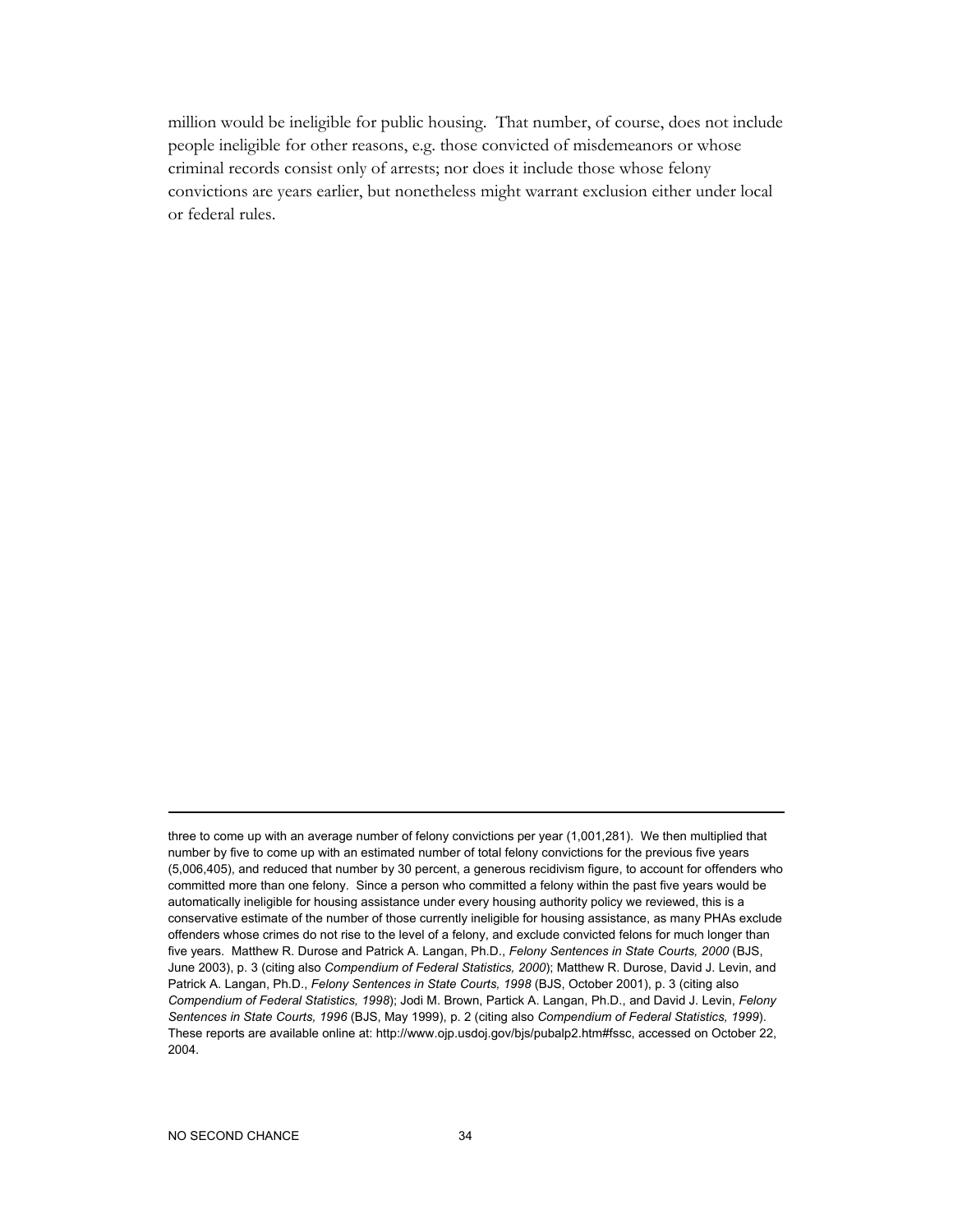## **VI. Public Safety**

*What you want is a way for housing projects to be safe. Some restrictions based on real safety make all the sense in the world, but you want those restrictions to be reasonable, and you want people to be able to earn their way back in.108*

—JoAnne Page, executive director, Fortune Society

The right of every person to adequate housing includes the right to housing that is decent and safe. Human Rights Watch recognizes the responsibility of the U.S., through HUD and local PHAs, to ensure, to the extent possible, that government-assisted housing is safe. Current public housing policies that automatically exclude individuals with a wide range of criminal histories for long periods of time (for a lifetime, in some cases) are an unreasonable means of furthering that goal. They reflect widely shared but flawed assumptions about public safety and about people who have broken the law. First, they reflect the belief that the longer people who have committed crimes are excluded from public housing, the safer other tenants will be. That mistaken belief is predicated on mostly unexamined beliefs about the character of people who commit crimes.

Criminologists recognize that the longer people with criminal records go without committing a crime, the less likely they are to commit another offense.109 In fact, Joan Petersilia, noted criminologist and author of a definitive study of reentry, suggests that parole supervision beyond five years is ineffective because recidivism is unlikely after five years of arrest-free behavior. Periods of exclusion beyond five years, especially lifetime exclusions, make little sense in light of this reality.

HUD has not attempted to document the relationship between restrictive admissions policies and crime, despite the fact that the agency has its own Office of Policy Development and Research and employs several criminologists. Many public housing officials say that public safety has improved in their facilities and cite the adoption of exclusionary policies as the reason. But we are aware of no concrete studies supporting such claims and, despite requests, neither HUD nor PHA officials provided Human Rights Watch with facts that could support this conclusion.

<sup>&</sup>lt;sup>108</sup> Human Rights Watch telephone interview with JoAnne Page, March 2, 2004.

<sup>109</sup> Petersilia, *When Prisoners Come Home,* p. 18.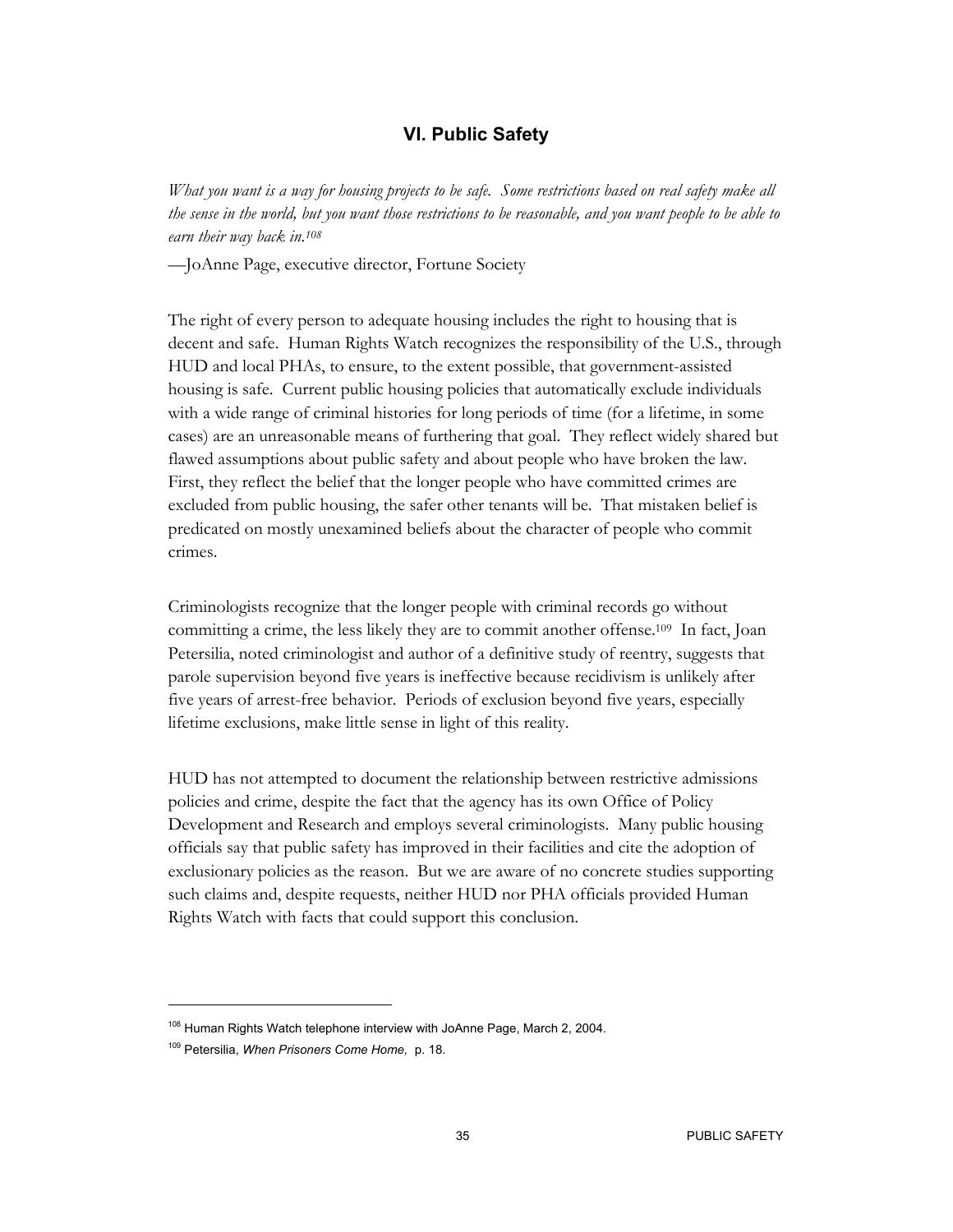Human Rights Watch does not doubt that crime rates have decreased in public housing facilities: such rates have decreased nationwide in recent years. But it is difficult to establish the extent to which exclusionary policies themselves contributed to the decrease. As one housing official in Cleveland, Ohio told us, looking at crime statistics as support for exclusionary policies is "useless. Do we know if it is because of 'one strike'? It becomes hard to judge whether 'one strike' works."110 Declining crime rates in public housing no doubt reflect many factors. But surely most of them are the same factors responsible for declining rates in cities and rural areas across the country factors that have nothing to do with housing policies. "Crime is down in public housing," New York City Housing Authority's (NYCHA's) general manager told Human Rights Watch, "but it looks similar to reductions in the city as a whole."111 Moreover, our research indicated that PHA officials with very different exclusionary policies all nonetheless believe their crime rates have dropped.

Despite a lack of evidence that strict exclusionary policies are necessary for public safety, PHAs are reluctant to explore whether they should be changed. "It's not a causal relationship I can draw," said NYCHA's general manager, "but if we change [the policy], we don't know what would happen. . . . I'm not sure I'd want to find out."<sup>112</sup>

Curiously, there has been relatively little discussion among federal or local housing officials as to what, in fact, predicts a good tenant, much less the predictive value of a criminal record. Pressured by local advocates, housing officials in Portland, Oregon in 2003 agreed to impose a sort of moratorium on the strictest of their exclusion policies and commission a study at Portland State University (PSU) to examine whether someone with a criminal record can be a good tenant. Annette Jolin, Chair of the PSU Department of Criminology and Criminal Justice told Human Rights Watch:

Before we began designing the study, I had students look for existing studies that had been done on the connection between ex-offenders and public housing. We wanted to know: do they make good or bad tenants? They couldn't find anything, and I thought, well, maybe they're

<sup>&</sup>lt;sup>110</sup> Human Rights Watch interview with Scott Pollack, executive assistant, Cuyahoga Metropolitan Housing Authority, Cleveland, Ohio, May 7, 2003.

<sup>&</sup>lt;sup>111</sup> Human Rights Watch interview with Douglas Apple, general manager, New York City Housing Authority, New York, New York, May 25, 2004.

 $112$  Ibid.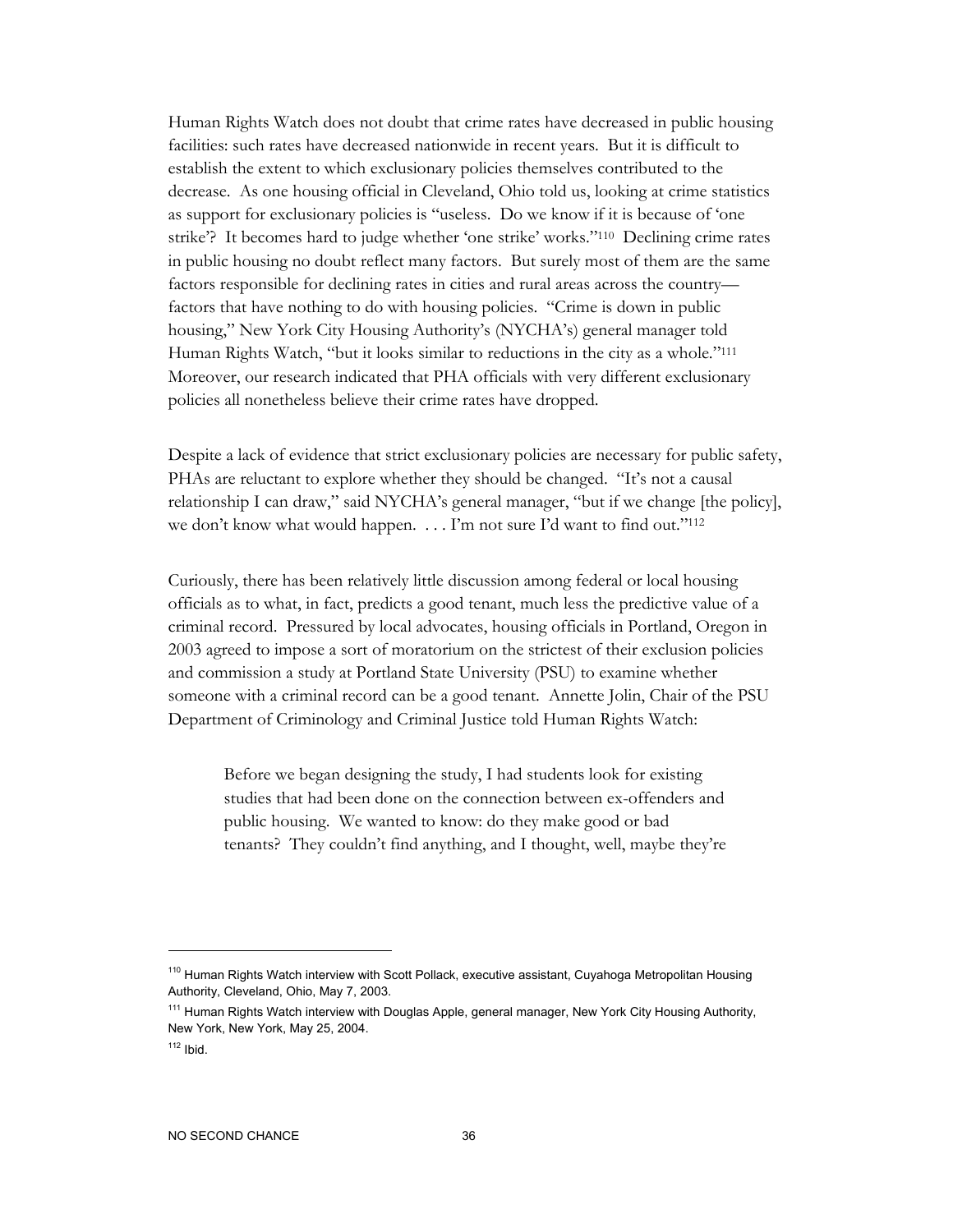not looking in the right places. And I had others look, and there was nothing. I was surprised.113

While Jolin explained that much has been written about crime in public housing, there was nothing about what, in fact, makes for a good tenant. "People had always just gone with the assumption that having a criminal record makes someone a bad tenant," she said, "and that has never been empirically demonstrated."<sup>114</sup>

Slated to begin in the summer of 2004, the PSU study will track people with criminal records who were admitted to public housing in Portland in 2000 for a period of four to five years.

Based on interviews with public housing officials, Jolin and her team will operationalize the definition of a "good tenant." They will then look at whether tenants in the subject population pay their rent on time, maintain their apartments, create problems for neighbors, or get evicted. While she plans to look at rates of recidivism, Jolin said, "that's not really the point. We really want to focus on whether or not they are good tenants."

Although advocates for harsh exclusionary policies argue they are necessary to reduce crime in public housing, the experience of many PHAs suggests otherwise.

For example, neither the New York nor the Los Angeles city housing authorities consider arrest records, and both limit the types of offenses that warrant exclusion, as well as the length of time applicants with criminal records are excluded. Yet officials at both PHAs told Human Rights Watch that they believe they combat crime just as effectively with their policies as PHAs with far harsher ones. They also have acknowledged the importance of including consideration of prisoner reentry needs in developing public housing policies. "We try to have an enlightened, balanced policy, recognizing that people do have the ability to rehabilitate," the general manager of the NYCHA told Human Rights Watch. "Understanding the role of probation, parole, and treatment, we try to balance the interests of residents and applicants."115

<sup>&</sup>lt;sup>113</sup> Human Rights Watch telephone interview with Annette Jolin, chair, Department of Criminology and Criminal Justice, Portland State University, April 16, 2004.

 $114$  Ibid.

<sup>115</sup> Interview with Douglas Apple, May 25, 2004.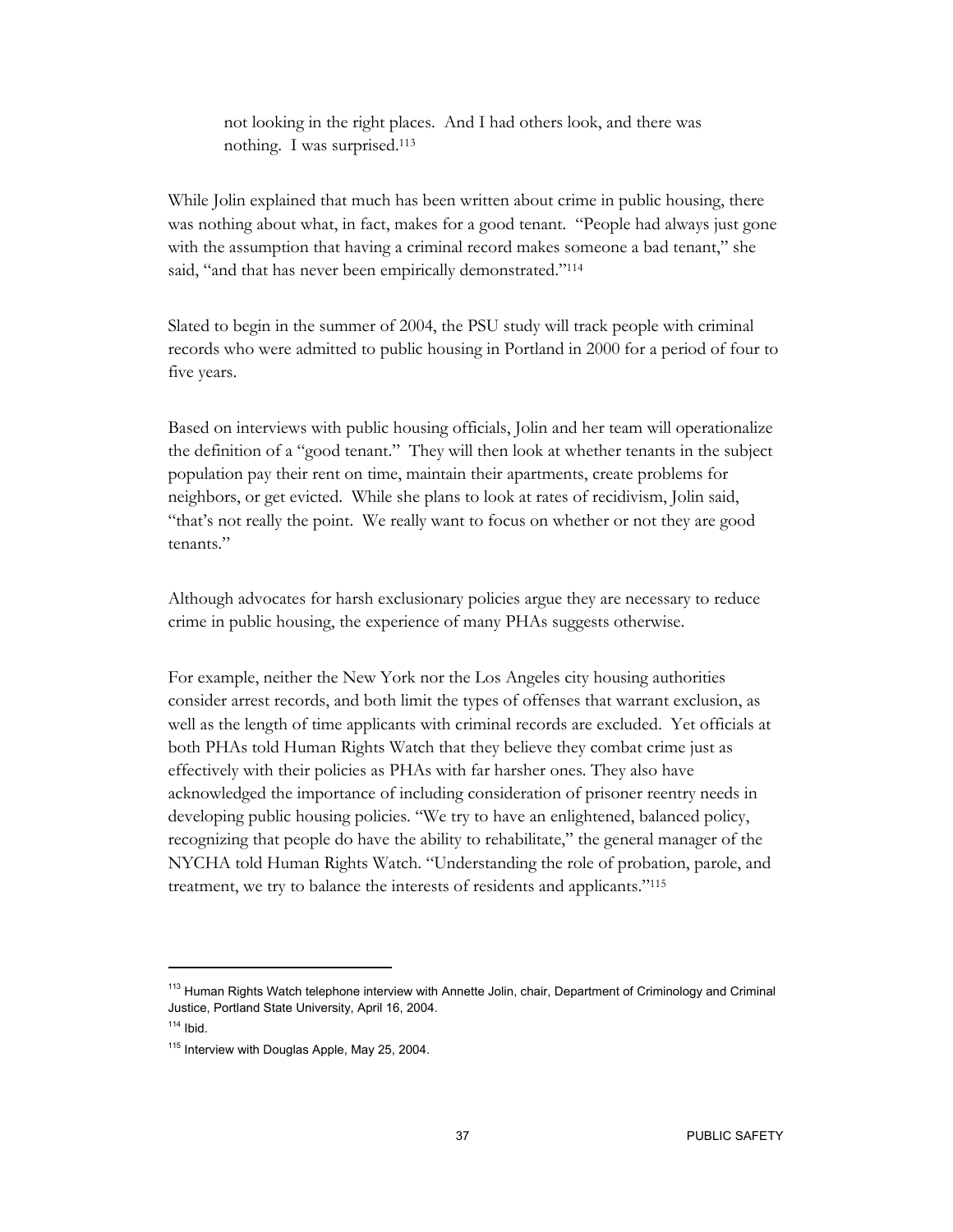Additional evidence that highly restrictive criminal record policies are not responsible for reduced crime rates in public housing developments comes from comparisons between PHAs located in the same geographic area but with radically different admissions criteria.116 For example, the Salt Lake City Housing Authority uses automatic exclusion policies that restrict access to housing for long periods of time and for minor offenses, while the Housing Authority of the County of Salt Lake undertakes individualized review of each applicant. Yet officials in both PHAs believe they have achieved increased safety and reduced crime.

Different housing authorities have different philosophies, legal service representatives and social service providers told us. The "Williamsport Housing Authority sees itself as a social service agency," one experienced paralegal told us of a small town housing authority in Pennsylvania, while the county housing authority does not. "They take a more conservative view. The [town PHA] says, 'let them prove themselves;' [the county PHA] is not willing to make that choice."<sup>117</sup>

Ironically, many housing providers told Human Rights Watch that it was not people who had committed crimes in the past that created a risk to safety or presented management problems.118 Such people, they said, were often grateful for a second chance, and were eager to put their lives back together. One manager of a Single-Room Occupancy (SRO) housing program catering to single homeless people in Austin, Texas described having to persuade the PHA that administers the program to let them admit those with criminal records. "Some of those we advocated for have been fine," he told Human

<sup>&</sup>lt;sup>116</sup> Human Rights Watch interviews with housing officials in Williamsport, Pennsylvania, with the Williamsport Housing Authority and the Lycoming County Housing Authority in November 2003, the city and county of Los Angeles in February 2004, and the city and county of Salt Lake, Utah in October 2003.

<sup>&</sup>lt;sup>117</sup> Human Rights Watch interview with Linda Milton, paralegal, North Penn Legal Services, Williamsport, Pennsylvania, December 1, 2003.

<sup>&</sup>lt;sup>118</sup> Some may dispute this notion, pointing to high levels of recidivism, but studies show that those with access to basic services are less likely to re-offend. For example, the Texas Criminal Justice Policy Council found in 2002 that only 7 percent of those who completed the state substance abuse program committed another offense within 2 years, compared to a recidivism rate of 25 to 31 percent for those who failed to complete the treatment program. Tony Fabelo, *Recidivism Rates and Issues Related to TDCJ Substance Abuse Treatment Programs* 8 (March 13, 2002), available online at: http://cjpc.state.tx.us/reports/adltrehab/RecidTDCJ.pdf, accessed on October 18, 2004. Likewise, a study by the Corporation for Supportive Housing in New York showed that the use of state prisons and city jails dropped by 74 percent and 40 percent, respectively, when people with mental illness and past criminal records were provided supportive housing. Dennis P. Culhane, Stephen Metraux, and Trevor Hadley, *The New York, New York Agreement Cost Study: The Impact of Supportive Housing on Services Use for Homeless Mentally Ill Individuals* 4 (Corporation for Supportive Housing, May 2001), available online at: http://www.csh.org/html/NYNYSummary.pdf, accessed on October 22, 2004.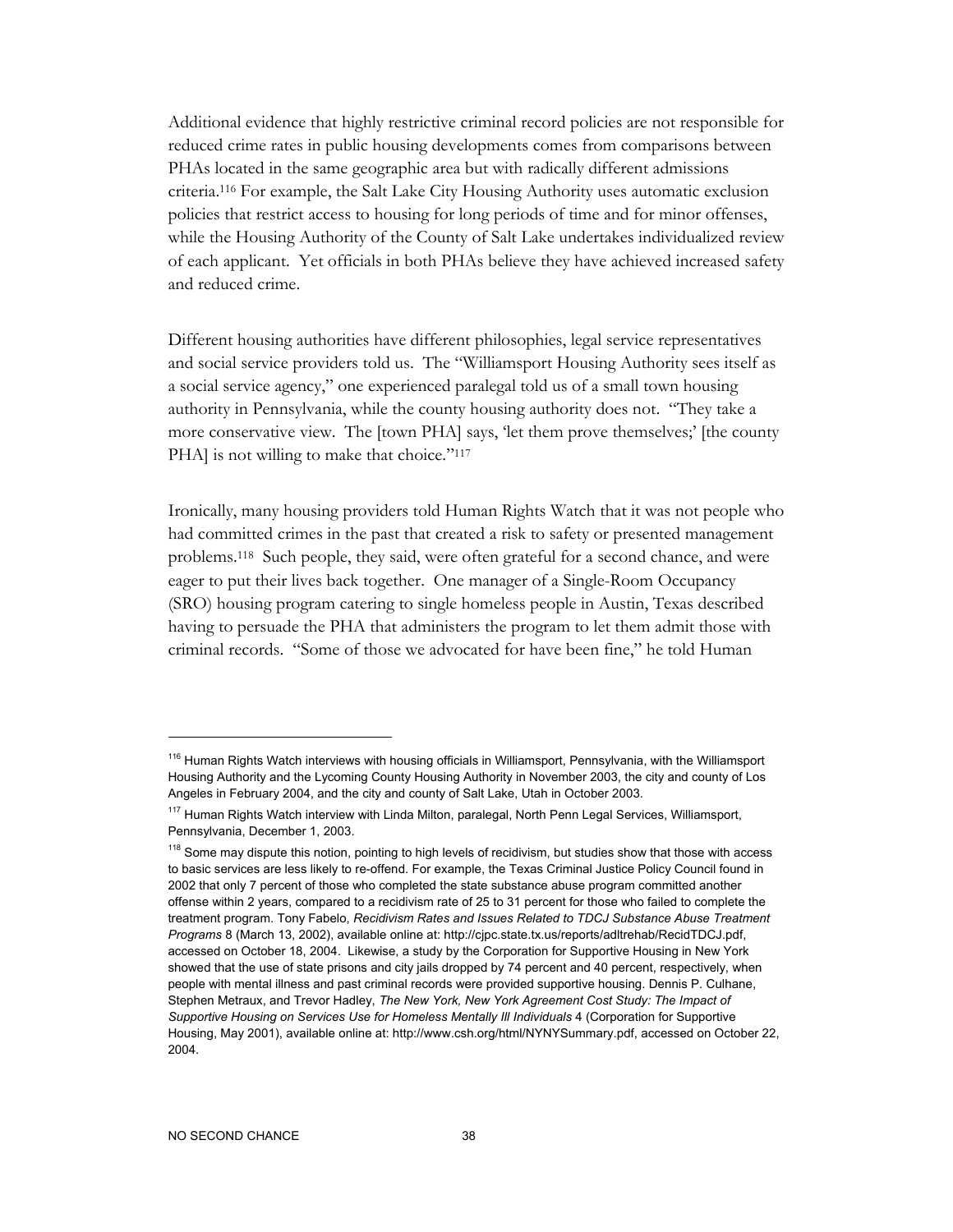Rights Watch. "They are the ones that want to get their lives back together. Those [who had no criminal records and] went through smoothly, we have problems with."<sup>119</sup>

Probation and parole agents told us that some of those that they supervise may be among those least likely to threaten public safety because they fear returning to prison. "People on my caseload with long records, they do a 360—'I'm not going back, I've learned my lesson.' A past record alone is not a good predictor for reoffense. They may have messed up before, but it scared them straight."<sup>120</sup>

Leslie Steckler, program coordinator for the Women & Children's Unit at the Birmingham Salvation Army said of two of her clients interviewed by Human Rights Watch:

They are at the tail end of their treatment. They've already paid back their communities. They resided in the shelter as the judge told them, and they've worked through their IOP [Intensive Outcare Program]. . . . They would not be a risk. They made a mistake, they got in trouble with drugs, they've never caused a problem in the shelter. I've never had a problem with these women. They are a couple of my best clients because they've hit that bottom and they've dealt with and gotten over their addiction.121

Human Rights Watch asked a building manager of one of New York's many private SROs about the difficulties he faced housing people coming out of prison with serious charges—people no one else would house. "They don't bother nobody," he said, "Sometimes they're even more careful not to bother other people. Look, they've got a place to live, they've just gotten out, they don't want to jeopardize that. I've never had any problems."122

People with criminal records sometimes saw themselves as assets to housing programs. "Why are we not given a chance?" asked one woman in a transitional housing program

<sup>&</sup>lt;sup>119</sup> Human Rights Watch interview with Ramon Martinez, property manager, Garden Terrace, Austin, Texas, February 12, 2004.

<sup>&</sup>lt;sup>120</sup> Human Rights Watch interview with Jaqueline Hawkins, parole agent, Baltimore, Maryland, November 18, 2003.

<sup>&</sup>lt;sup>121</sup> Human Rights Watch interview with Leslie Steckler, program coordinator, Women & Children's Unit, Salvation Army, Birmingham, Alabama, December 10, 2003.

 $122$  Human Rights Watch interview with a building manager, who wished to remain anonymous, at a single-room occupancy (SRO) hotel in Manhattan, New York, November 4, 2003.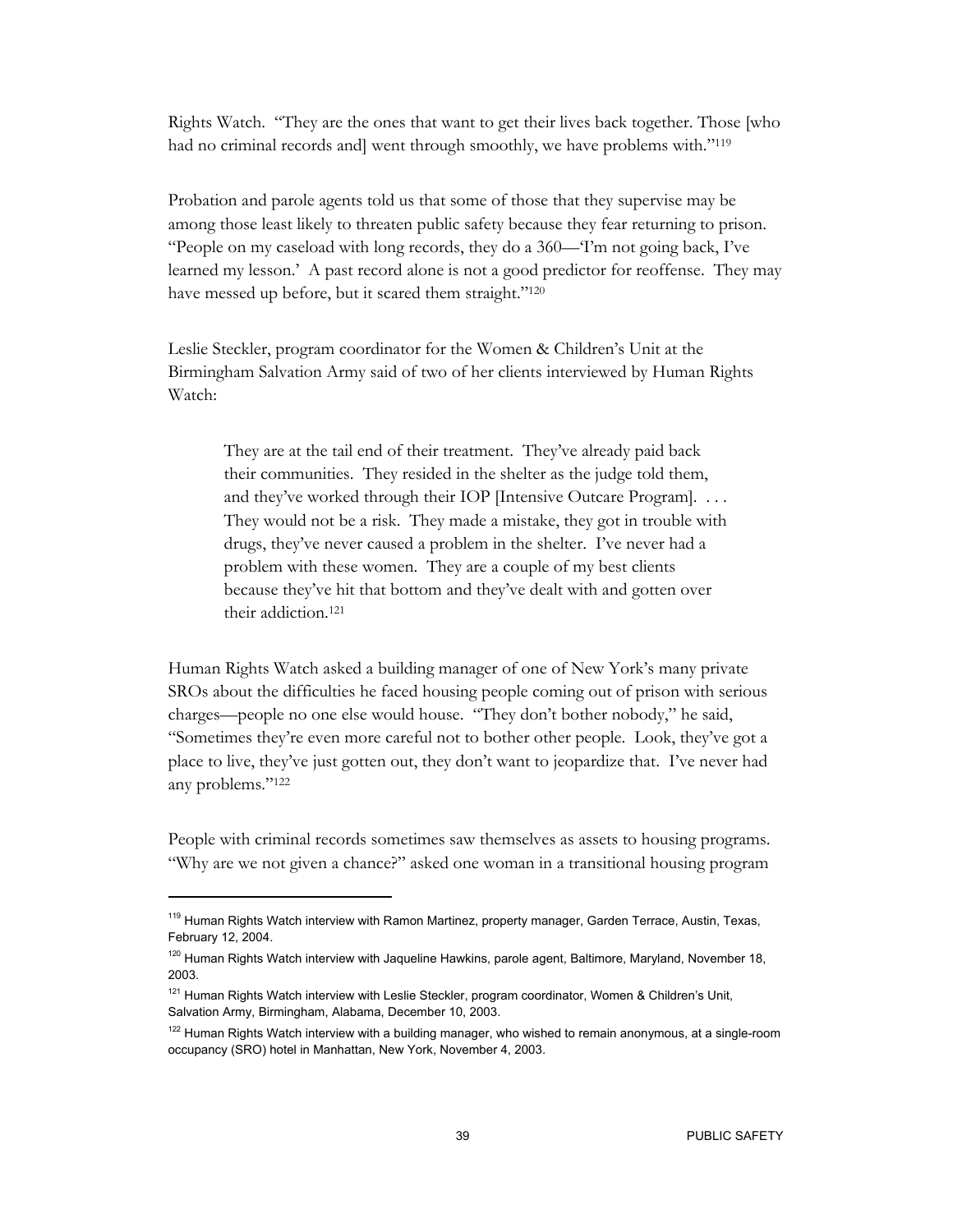in Baltimore, Maryland. "Ex-offenders that are really trying to do something, women that's showing up for the program . . . we'd be a huge asset. We would work harder because we know the odds are stacked against us—we'd try to prove them wrong."123

No one argues that exclusionary policies reflect a considered effort to balance the rights of would-be tenants with those of existing tenants. They were adopted at a time in the United States when public officials—and the public at large—were willing to ignore the rights of criminal offenders because of the putative gains of "tough on crime" policies.

Many of those we interviewed for this report were living on the streets, in overcrowded shelters, and in squalid transient or SRO hotels. In the best of circumstances, they were crowded into the homes of family or friends for short periods of time or living in apartments they would not be able to afford the following month. Many of them had no housing options other than those which, as they themselves recognized, were rife with domestic abuse, violence, crime, and surrounded by harmful drug and alcohol use.

### Homelessness: A Downward Spiral

R.Y., a forty-two-year-old African American man, told Human Rights Watch that in 1996 he had applied for housing for himself and his three children who were living with him at the time. He was denied housing because of a drug possession charge for which he had pled guilty and served 30 days in jail a year earlier. Since being denied he has lost custody of his children, and many nights he sleeps outside on the streets.

*I'm homeless now. . . . It's real hard to stay not using when you're outside. I've been diagnosed with depressed* [sic] *and I haven't received any treatment for it. I think that's what kept me using, takes me out of my misery and the shame and guilt of homelessness. Hey, you need a place to create some stable place in your life. You have to ad lib your day instead of plan it when you're homeless.*124

Indeed, denying people with criminal records some form of affordable housing may create a greater threat to public safety for communities surrounding PHA developments. Life on the streets can create desperation and incentives to break the law. "Homeless people are much more likely to collect criminal records just for being there—for living private lives in public places," explained the director of Baltimore's Healthcare for the

<sup>&</sup>lt;sup>123</sup> Human Rights Watch interview with T.S., Baltimore, Maryland, November 18, 2003.

 $124$  Human Rights Watch interview with R.Y., Baltimore, Maryland, November 20, 2003.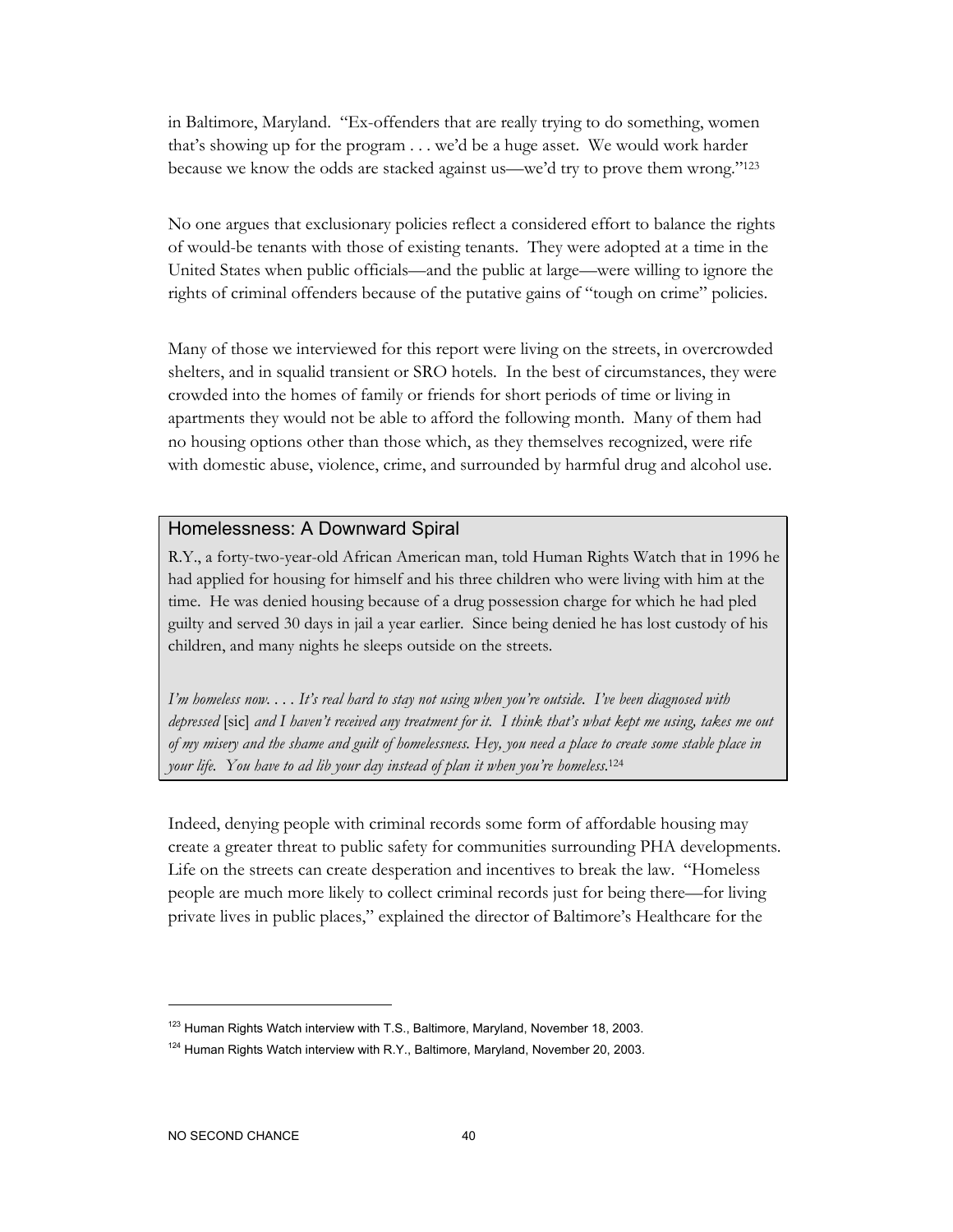Homeless. "If I want to drink a couple of bottles of wine, no problem. On a street corner, there are consequences."125

The consequences of denying people the only means of securing safe and affordable housing are as obvious as they are tragic:

- Lacking stable housing, parents returning from incarceration are unable to regain custody of their children.126 Child welfare officials remove children from families that cannot provide them with stable housing. Human Rights Watch met families who were forced to choose between staying together or excluding a member of the household with a criminal record, in order to secure affordable housing for the rest of the family. Policies that so obviously impede the ability of families to reunite or remain together flatly contradict the "family values" espoused in the United States.127 They also violate principles of international law.128
- Transient living disrupts a child's education, emotional development, and sense of well-being. There is no way to know how many children are excluded along with their parents from public housing. But we do know that an estimated 1.5 million minor children have at least one parent in prison on any given day in the United States, and over ten million had a parent in prison at one point in their lives.129 Children are "[i]n some ways . . . the

<sup>&</sup>lt;sup>125</sup> Human Rights Watch interview with Kevin Lindamood, executive director, Healthcare for the Homeless, Baltimore, Maryland, November 21, 2003.

 $126$  The Adoption and Safe Families Act of 1997, Pub. L. 105-898 (codified in scattered sections of the U.S. code (U.S.C.)), imposes strict time limits on parents' separation from their children during periods of incarceration. States are required to file proceedings to permanently terminate all parental rights if children remain in the custody of the state for fifteen out of twenty-two consecutive months. Required to provide adequate housing for their children before regaining custody, some parents are unable to access housing in time, and their children are separated from them forever.

<sup>&</sup>lt;sup>127</sup> One study even attributed rates of recidivism to loss of child custody. Vera Institute of Justice and Administration for Children's Services, *Patterns of Criminal Conviction and Incarceration Among Mothers of Children in Foster Care in New York City* (December 2003), available online at: http://www.vera.org/publication\_pdf/210\_408.pdf, accessed on October 12, 2004.

<sup>&</sup>lt;sup>128</sup> See, for example, the prominence placed on the integrity of the family in the Convention on the Rights of the Child (CRC), adopted by the UN GA November 20, 1989 (entered into force September 2, 1990, in accordance with Article 49), arts. 7, 9, 16(1) and 27(3). While the U.S. is one of only two states that have failed to ratify the CRC, 192 states have, and its provisions are considered customary international law and are applied as such in U.S. courts.

<sup>&</sup>lt;sup>129</sup> Ibid. Fifty-five percent of all those in state prison and 63 percent of those in federal prison had minor children. Christopher J. Mumola, *Incarcerated Parents and their Children* (BJS, August 2000), available online at: http://www.ojp.usdoj.gov/bjs/pub/pdf/iptc.pdf, accessed on October 18, 2004; Petersilia, *When Prisoners Come Home*, p. 43.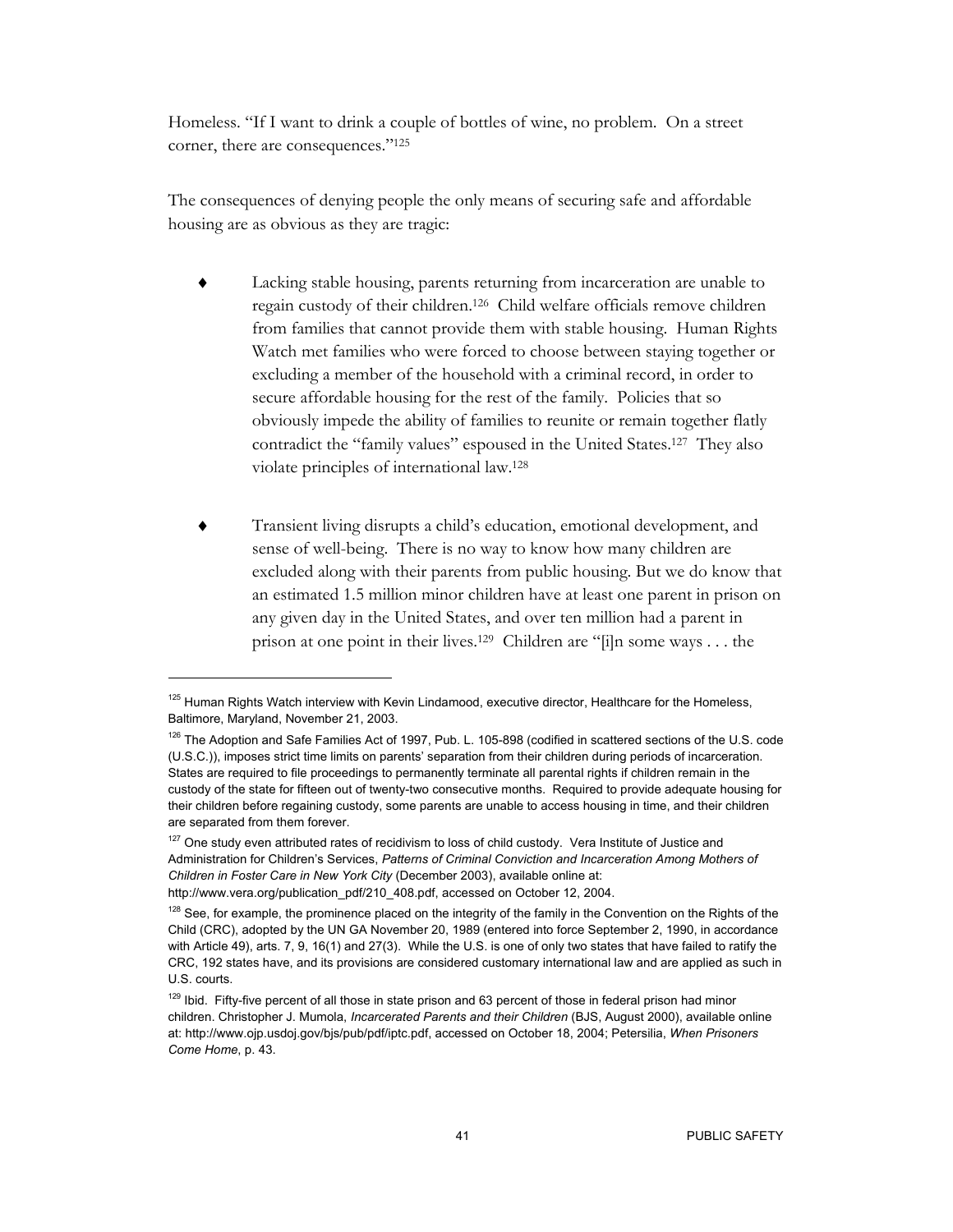unseen victims of the prison boom and war on drugs[,]"130 and, hence, the unseen victims of exclusionary housing policies.

Women may be forced to consider returning to an abuser to avoid homelessness, where they are particularly vulnerable to rape and violent crime on the streets. Many women, along with other struggling individuals, find themselves having to exchange sex for protection, money, or a place to stay.

# No Home, No Family

A community activist in Pittsburgh told Human Rights Watch about a twenty-six-yearold African American woman who had spent time in prison for several felony drug convictions. When she was released, she worked closely with Children and Youth Services (CYS) to plan for her children's return. She applied for public housing through both the city and the county PHAs but was denied because of her felony record.

*She was working at a Wal-Mart in North Versailles, about an hour-and-a-half bus ride from where she was staying in Pittsburgh. She would take two buses to get to work, and two to come back. She went to [recovery] meetings at night. She worked hard, she was a domestic violence survivor, she'd been really beat up, incarcerated . . . . She couldn't find a place [to live] and they terminated her parental rights. CYS was saying, 'these kids can't just hang out there [waiting]' . . . We all cried together, it was so sad. She had hope, we all had hope*. 131

People who are inadequately housed, especially those living on the streets or in homeless shelters, are at a higher risk for communicable diseases such as HIV and tuberculosis.132 Living in conditions that are unsanitary, without cooking facilities or refrigeration, or not knowing where the night will be spent make it extremely difficult to manage a regimen of treatment for chronic diseases such as diabetes, tuberculosis, and asthma. Existing mental health conditions are exacerbated by the stress of rejection and housing instability, and depression is common.

<sup>130</sup> Petersilia, *When Prisoners Come Home*, p. 43. See also Human Rights Watch, *Collateral Casualties: Children of Incarcerated Drug Offenders in New York* (New York: Human Rights Watch, June 2002).

<sup>131</sup> Interview with Ronell Guy-Curtis, January 29, 2004.

<sup>132</sup> Angela Aidala and Jay Cross, *Housing and HIV: Drug and Sex Risk Behaviors*, report available at the Center for Applied Public Health, Mailman School of Public Health, Columbia University.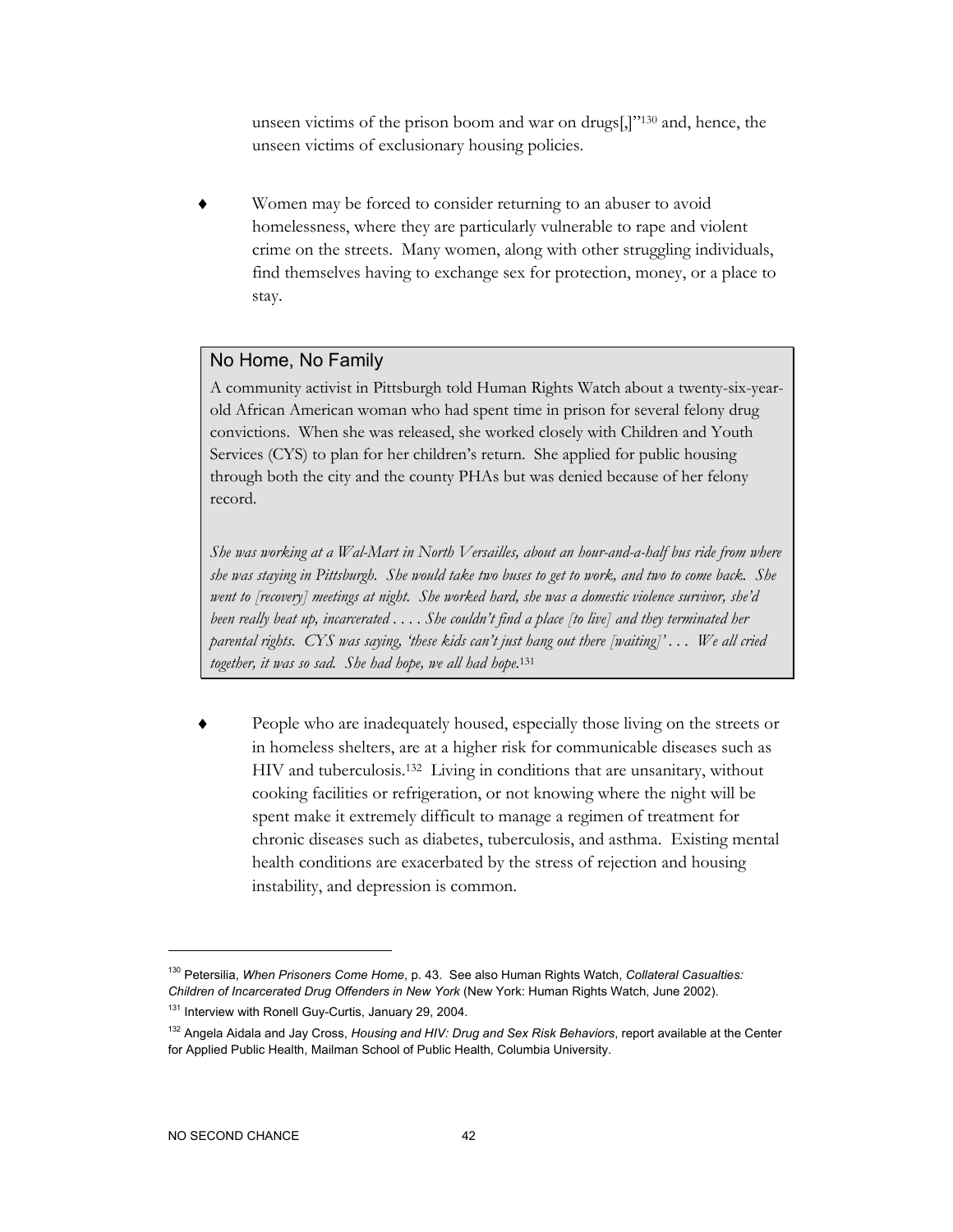- Struggling with addiction in even the most ideal circumstances is difficult. But many treatment professionals argue that without stable housing, relapse is almost certain.133
- Homelessness itself is a predictor for recidivism, particularly for the commission of minor offenses, as people are forced to, as some have put it, "live private lives in public places."134 For example, most cities and towns in the United States do not have public restrooms, and relieving oneself in a park or a side street is considered a criminal offense.

Recidivism becomes a self-fulfilling prophecy when offenders are released from incarceration with scant survival options. As one substance abuse treatment provider explained, exclusionary policies need to be changed "not just because it's the humane thing to do, but because it's the smart, public safety thing to do."135

<sup>133</sup> Herman Joseph and John Langrod, "The Homeless," in *Substance Abuse: The Comprehensive Textbook* (forthcoming 2004).

<sup>&</sup>lt;sup>134</sup> Interview with Kevin Lindamood, November 21, 2003.

<sup>&</sup>lt;sup>135</sup> Human Rights Watch interview with Chris Retan, executive director, Aletheia House, Birmingham, Alabama, December 11, 2003.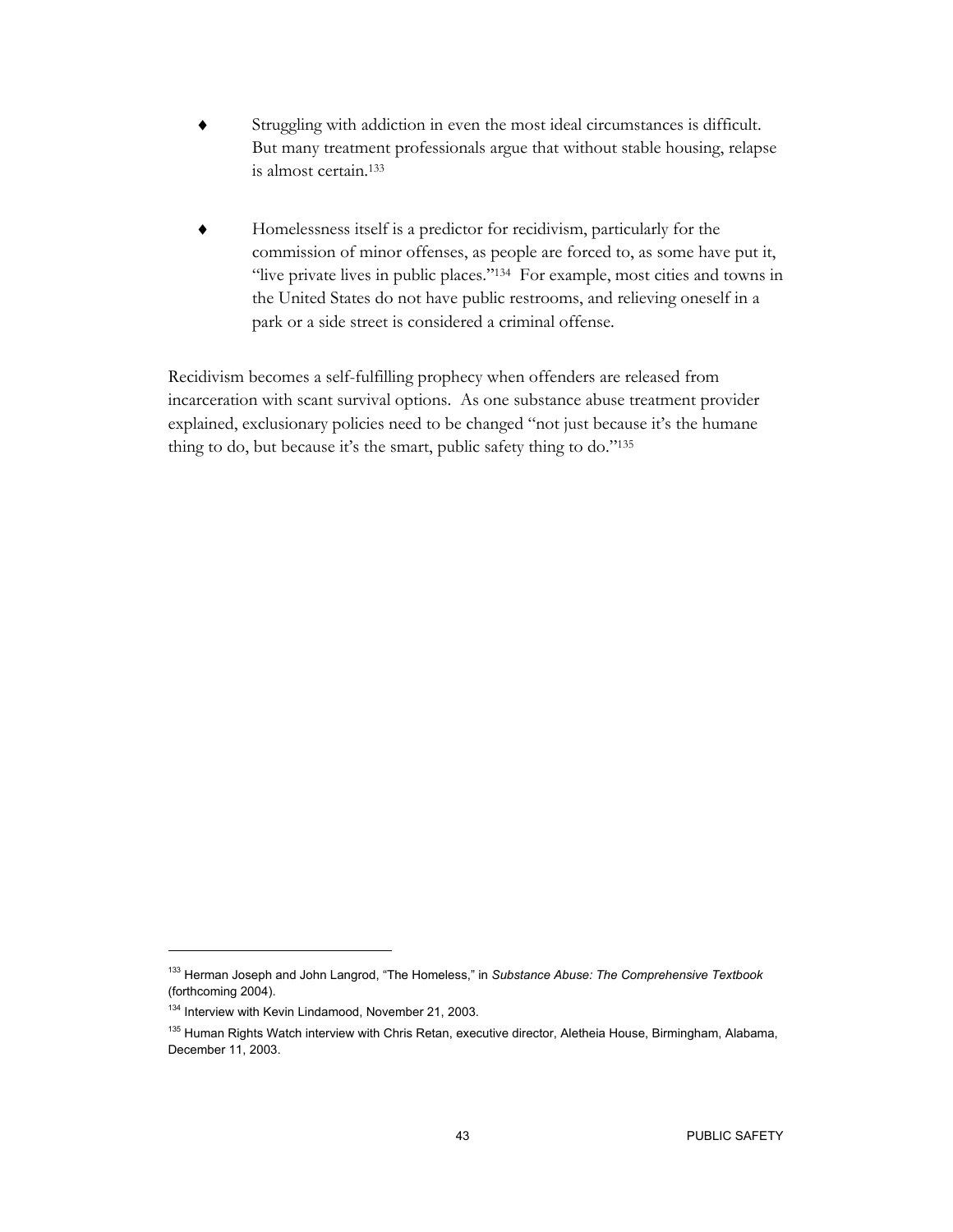### **VII. Exclusions Based on Local Policies**

Using the authority given to them by HUD, PHAs have adopted a variety of definitions, graphs, and matrices to guide staff evaluating applicants with criminal records. All too often, however, the criteria they have adopted are unduly broad, failing to provide any guidance on how to determine when ex-offenders or people with arrest records pose a risk to other tenants and when they do not, and which crimes warrant particular scrutiny. In addition, the periods of time during which applicants with criminal records are excluded are often unreasonably long. The impact of existing criteria is enhanced because most PHAs do not conduct an individualized assessment or consider evidence of rehabilitation or mitigation before rejecting an applicant. They have, in effect, adopted misguided "zero tolerance" policies that arbitrarily exclude needy applicants from public housing.

#### *Arrests as Basis for Exclusion*

In the United States, everyone is presumed innocent of a criminal offense unless guilt is established in a court of law. Nevertheless, HUD guidelines allow PHAs to reject applicants based solely on arrest records even if the charges were ultimately dropped, and many do just that.136

In our small random sample, nearly all of the PHA policies we reviewed give housing officials the authority to reject applicants simply on the basis of arrests.137 As best we could determine, the justification for using arrest records is that "where there's smoke, there's fire." One official at the Pittsburgh Housing Authority reasoned it is a wellknown fact that when charges are dropped, it does not mean that the person arrested was not guilty, because, he explained, "[w]itnesses fail to show [and] judges won't continue [cases] forever."138

Some PHA officials do acknowledge that relying on arrest records as the determinant of housing eligibility is overly punitive. "Arrests have much less weight," she told us. "If authorities fail to prosecute, [denying them housing] seems pretty draconian to me. I

<sup>136</sup> HUD, *Public Housing Occupancy Handbook*, Chapter 4: Suitability for Tenancy, 4-1(b)(10), p. 4-3.

<sup>&</sup>lt;sup>137</sup>A report by the Legal Action Center shows that over half of the largest PHAs in each state deny applicants on the basis of arrest records that do not lead to conviction. Legal Action Center, "What's the Law," in *After Prison: Roadblocks to Re-Entry.* Some PHAs, however, placed applications on hold pending the resolution of criminal charges. Human Rights Watch interview with Bernie Jay Meyers, executive director, Williamsport Housing Authority, Williamsport, Pennsylvania, December 1, 2003.

<sup>&</sup>lt;sup>138</sup> Human Rights Watch interview with Anthony Williams, director of housing occupancy, Housing Authority of the City of Pittsburgh, Pittsburgh, Pennsylvania, January 27, 2004.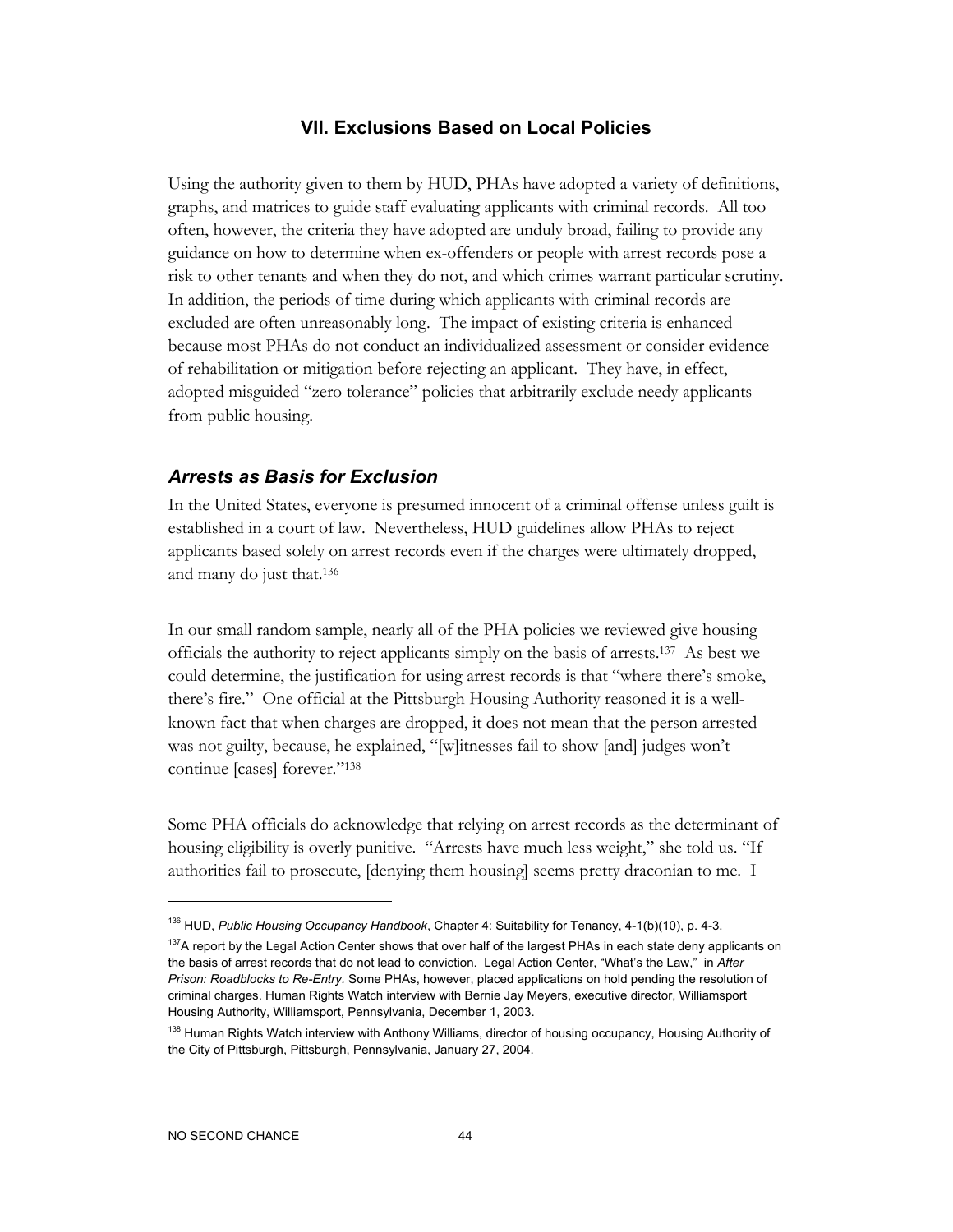give it weight only if [there are] so many arrests, and a conviction; it seems likely that they have a problem. Otherwise, I don't pay attention."139

Certainly there are cases where the nature and number of arrests may suggest reason for concern, but arrest information should not trigger an automatic denial. It would be reasonable, however, for PHAs to consider multiple arrests as one of the factors taken into consideration in an individualized evaluation of an application.

# One Mother's Struggle for Housing

 $\overline{a}$ 

P.C. is a forty-one-year-old African American woman living in Pittsburgh with her nineyear-old son. She was arrested for a child abuse charge which was subsequently dropped, but she was evicted from her public housing apartment as a result of the arrest. She lived with relatives after her eviction but could not afford her share of the rent, so she and her son moved in with her son's grandfather. Ms. C. re-applied for public housing, and she was denied in September 2002 because she was told she owed back rent for the apartment from which she was originally evicted. Ms. C. borrowed money and found assistance from a community-based organization to help her pay the \$839 she owed. But after she paid, she was notified in March 2003 that her application was denied because of her criminal background.

*I was just totally gone. I couldn't function. I couldn't think. I cried. First, I done paid the money, then they deny me again. I just told myself, I could fight it or just let it go. I prayed on it and I decided I'd file the grievance.* 

Ms. C.'s son suffers from mental health disorders, and although she says her son is what keeps her going through this process, the effect of their denial has affected him as well.

*My baby . . .gets real frustrated. He just keeps seein' me fight and fight. The other day I told him I had a grievance hearing for housing, and he was jumpin' all up and down, and he was very excited. He asked me to go to the grievance hearing, "I wanna go with you and I hope we'll get housing!" . . . After we left out, he was crying and he said, "you paid the money, why is they doin' this to you?"* 

*When they asked me at the hearing, "Is you planning on going out there and getting' in any more trouble?" He said "My mommy is a good mommy. She don't do nothing wrong. She don't drink, she don't do no crack, nothing" They asked me, "Tell me what would keep you from getting' in trouble?" And I said, "I don't drink anymore, I went through anger management classes."* 

*[My son] asked me today, "leave the keys so I can see when the letter from housing comes." I think he's real bitter now because he sees me fighting all the time. He says, "Mommy, call the news. Don't be* 

<sup>&</sup>lt;sup>139</sup> Human Rights Watch interview with Carol Coley, hearing officer, Housing Authority of Portland, Portland, Oregon, August 1, 2003.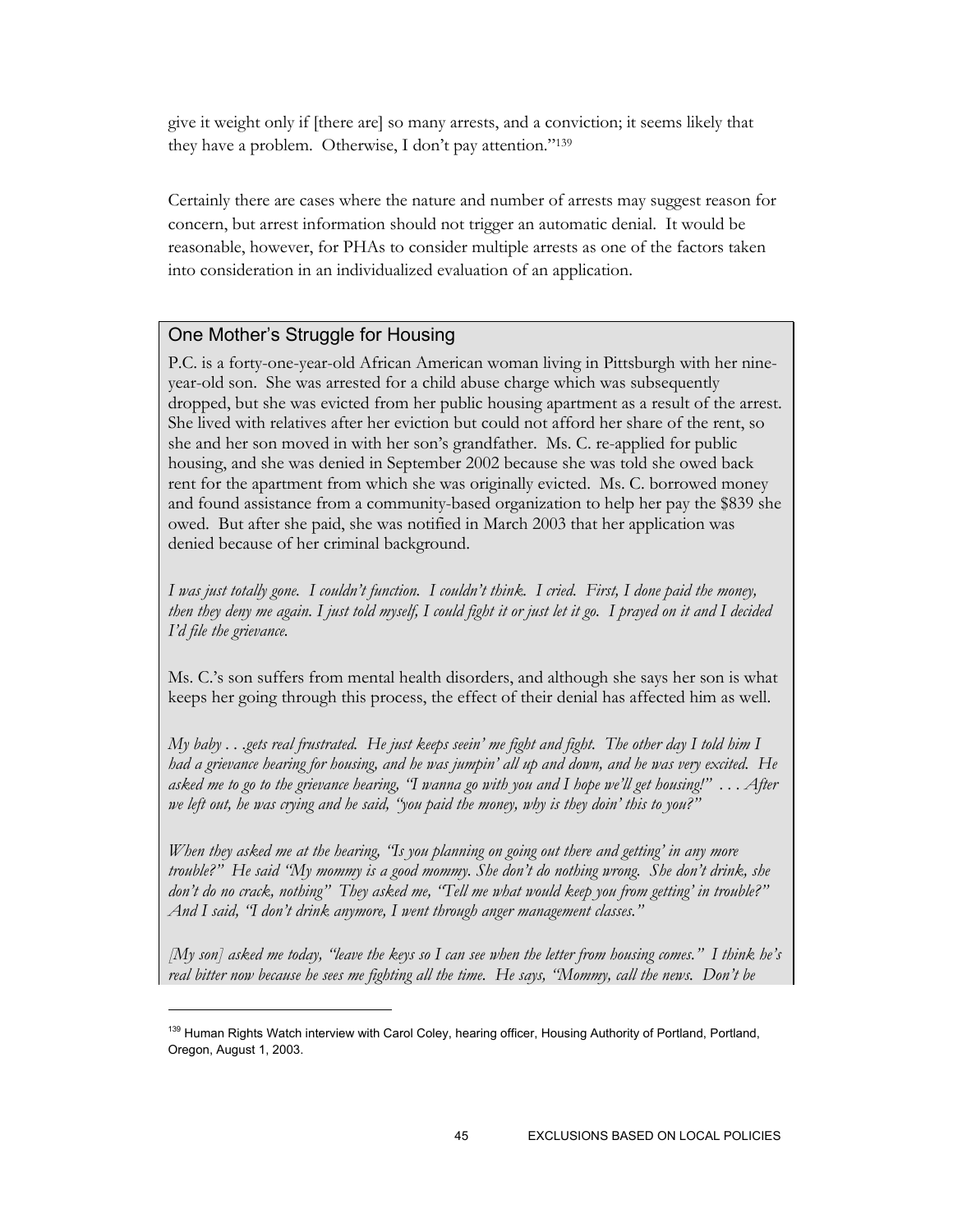*ashamed. I'll go on TV with you. I'll be with you. Let's pray for a house, pray for things to get better." That's what's pushing me. . . . This has to be stopped. I could see if I had murder charges, but I wouldn't do anything to hurt nobody. This gots to stop. My baby's getting' bitterer and bitterer and worse and worse. But he thanks his grandfather for letting us stay here.* 

Ms. C.'s son's grandfather has problems of his own, however, and Pennsylvania Children and Youth Services told her that if she did not find another place to live, they would place her son in foster care. When Human Rights Watch visited the house, the child's grandfather was sitting on the couch with a half-empty bottle of whiskey.

*He drinks, he smokes weed, he's an alcoholic. He has women here that do crack. My baby can't see that. He has people in here that rob him. If I don't get a place soon, they're gonna take my baby. He gets violent when he's drunk. They told me if I don't get a place, they'll take him. He [her son] would try to kill hisself if they take him.* 

At the time she spoke with Human Rights Watch, Ms. C. was only working part time because she was taking her son back and forth to a clinic. "I tries to do the best I can," she said. Ms. C. is paid \$8 an hour working as a housekeeper at Children's Hospital, where she passed a child abuse history clearance before being offered the job. "Children's Hospital, they gave me a chance."

Ms. C. received a decision from the Housing Authority of the City of Pittsburgh in February 2004. She and her son were approved for housing.<sup>140</sup>

## *Minor, Non-Violent Offenses*

PHAs have adopted exclusionary policies that deny eligibility to applicants with even the most minor criminal backgrounds. Just about any offense will do, even if it bears scant relation to the likelihood the applicant will be a good tenant.141

Some PHAs exclude applicants guilty of minor misdemeanor offenses and even of infractions that do not even rise to the level of a misdemeanor. One PHA official in rural South Carolina told Human Rights Watch: "Most of the people denied are denied for shoplifting charges, not paying for video rentals."142

<sup>&</sup>lt;sup>140</sup> Human Rights Watch interview with P.C., Pittsburgh, Pennsylvania, January 31, 2004.

<sup>&</sup>lt;sup>141</sup> See John J. Ammann, "Criminal Records of the Poor and Their Effects on Eligibility for Affordable Housing," *Journal of Affordable Housing*, Vol. 9, No. 3, Spring 2000. Ammann provides several case studies of lowincome people unable to obtain housing assistance because of outstanding warrants for such offenses as public transit violations.

<sup>&</sup>lt;sup>142</sup> Human Rights Watch interview with Laurie Meadows, public housing manager, Newberry Housing Authority, Lawrence, South Carolina, December 16, 2003.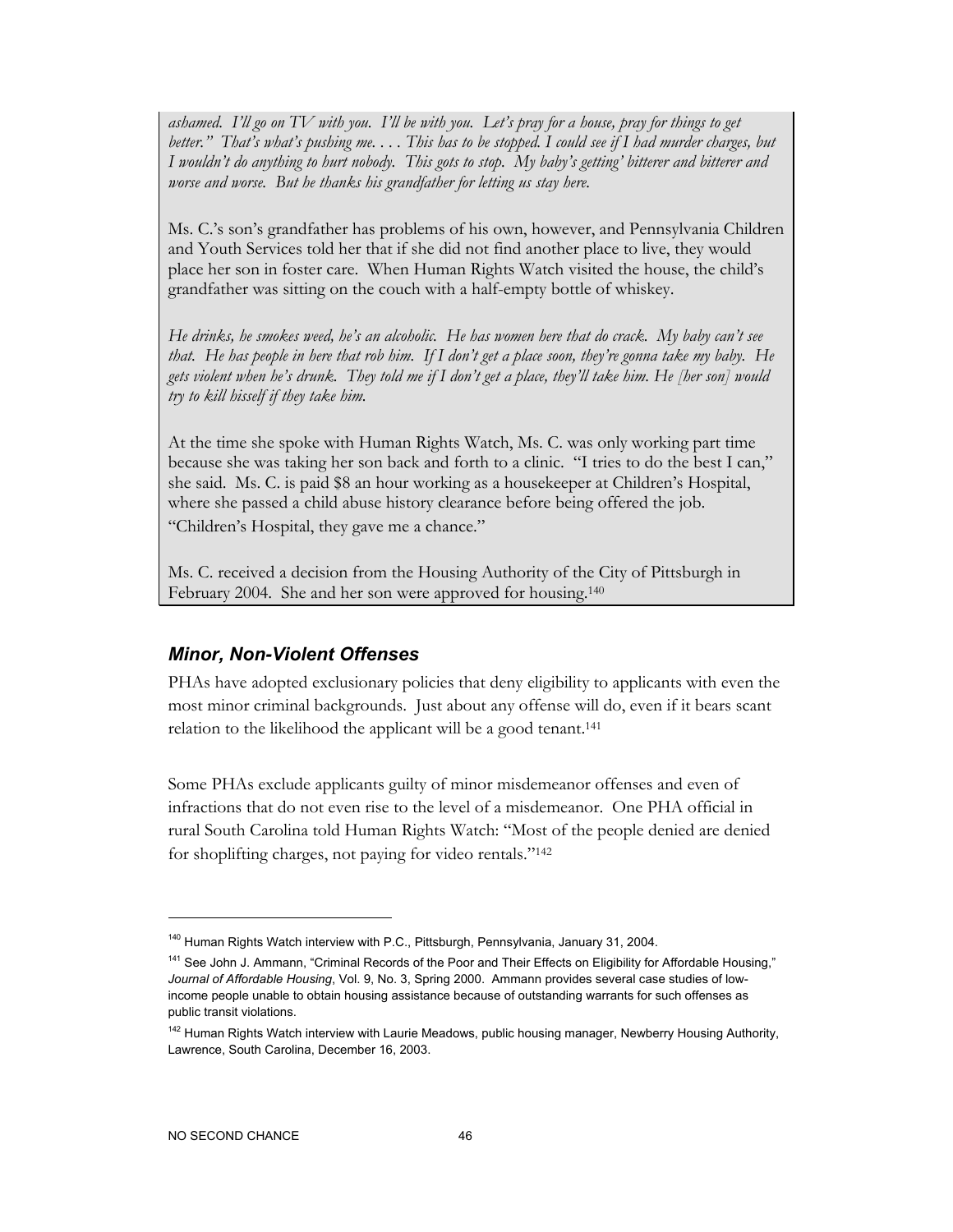Many of the women that Human Rights Watch spoke with had been denied because they had been charged with passing "bad checks"—paying for merchandise with personal checks when they did not have money in their bank accounts to cover the cost. Their rejections were not based on being poor credit risks but on the fact that they had criminal records.

A Pittsburgh social worker told Human Rights Watch about one twenty-nine-year-old African American woman with two children who had applied for housing through the Allegheny County Housing Authority and was denied because of a retail theft charge three or four years prior to her application.

She was the most peaceful person. She had stolen some chapstick, some small things from a downtown drug store. She lost custody of her children right around the time of the denial because she had no stable housing. . . . I can see where some people do have a problem, but you can't make those assumptions. We had not one bit of a problem with her. She's not a threat to others.<sup>143</sup>

Pittsburgh, Pennsylvania housing officials insisted to Human Rights Watch that they would be justified even in excluding jaywalkers and shoplifters. When Human Rights Watch asked how shoplifting posed a threat to existing public housing tenants, the director of housing occupancy said a shoplifter should not be admitted into a housing development because he would teach children his "craft," e.g. how to "stuff bags of potato chips into his jacket." He added:

This is a threat to the community; people who can influence the community, sit there on the stoop and teach kids how to commit crime. . . . There is a greater propensity for crime in public housing that won't happen in other communities. If you are a habitual shoplifter, that shoplifting can lead to anything else that seems to be prevalent in public housing.144

The logic in these explanations is questionable, especially where the relationship between the offense and responsible tenancy is remote. Moreover, they suggest an underlying

<sup>&</sup>lt;sup>143</sup> Human Rights Watch interview with Renee D'Ippolito, case manager supervisor, Bethlehem Haven, Pittsburgh, Pennsylvania, January 30, 2004.

<sup>&</sup>lt;sup>144</sup> Human Rights Watch interview with an official from the Housing Authority of the City of Pittsburgh, Pittsburgh, Pennsylvania, January 27, 2004.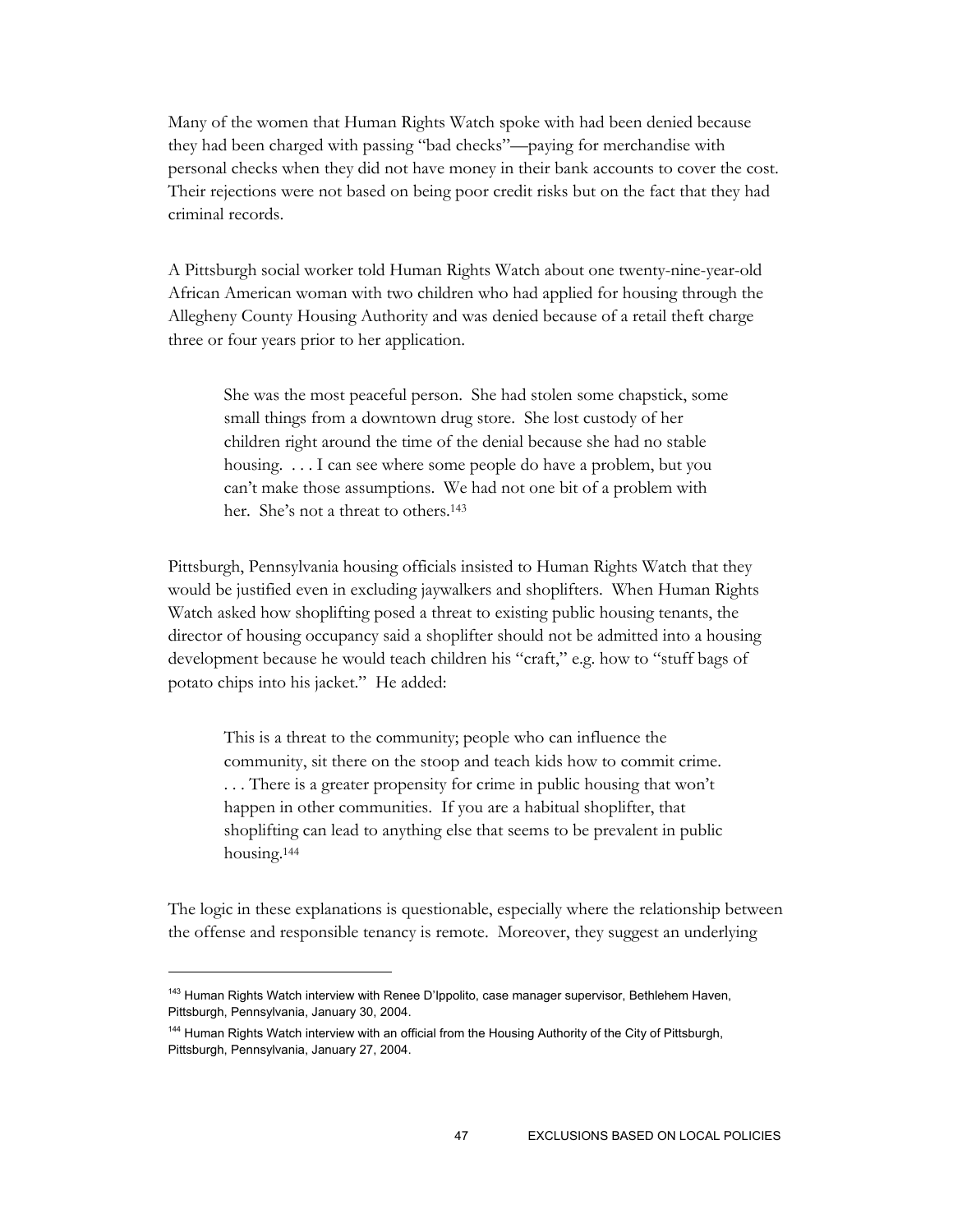punitive bias rather than a genuine public safety concern. For example, another Pittsburgh housing official told Human Rights Watch: "People have to understand that there are consequences to their actions."145

New York City Housing Authority (NYCHA) policy allows housing officials to deny an applicant housing for a period of two years following such violations as disorderly conduct and "turnstile jumping" (riding the subway without paying the fare). NYCHA officials, however, told Human Rights Watch that PHA staff evaluating the application would look at the totality of the information contained in the application. While public intoxication (a violation) and disorderly conduct, depending on the circumstances, may justify exclusion, fare evasion alone may not. NYCHA's Deputy General Counsel reasoned that a series of such violations could, however, indicate a future risk: "If you constantly evade [paying the fare], you perhaps will not take lease obligations seriously."146

The American Bar Association (ABA) and the U.S. Equal Employment Opportunities Commission (EEOC) have both recommended that to the extent prior offenses are used to impose collateral sanctions and what the ABA calls "discretionary disqualifications," the disqualification should be "particularly related to the offense[.]"147 Similarly, the EEOC provided useful guidance to employers regarding the use of arrest records to screen prospective employees, and it is instructive by way of comparison with PHA practice. The EEOC advises employers to examine whether there is a "business necessity" for excluding those with arrest records in much the same way Human Rights Watch urges PHAs to examine whether there is a valid public safety reason for excluding those with criminal records:

The question addressed in this policy guidance is "to what extent may arrest records be used in making employment decisions?" The Commission concludes that since the use of arrest records as an absolute bar to employment has a disparate impact on some protected groups, such records alone cannot be used to routinely exclude persons from employment. However, conduct which indicates unsuitability for a particular position is a basis for exclusion. Where it appears that the

 $145$  Ibid.

<sup>&</sup>lt;sup>146</sup> Human Rights Watch interview with Henry Shoenfeld, deputy general counsel for civil litigation, New York City Housing Authority (NYCHA), New York, New York, May 25, 2004. See, e.g., *Faison v. New York City Housing Authority*, Order of N.Y. Co. Supreme Court, June 1, 2000 (Goodman, J.), reversed by 283 A.D.2d 353, 354, 726 N.Y.S.2d 23, 24 (1<sup>st</sup> Dep't 2001).

<sup>&</sup>lt;sup>147</sup> ABA Standards.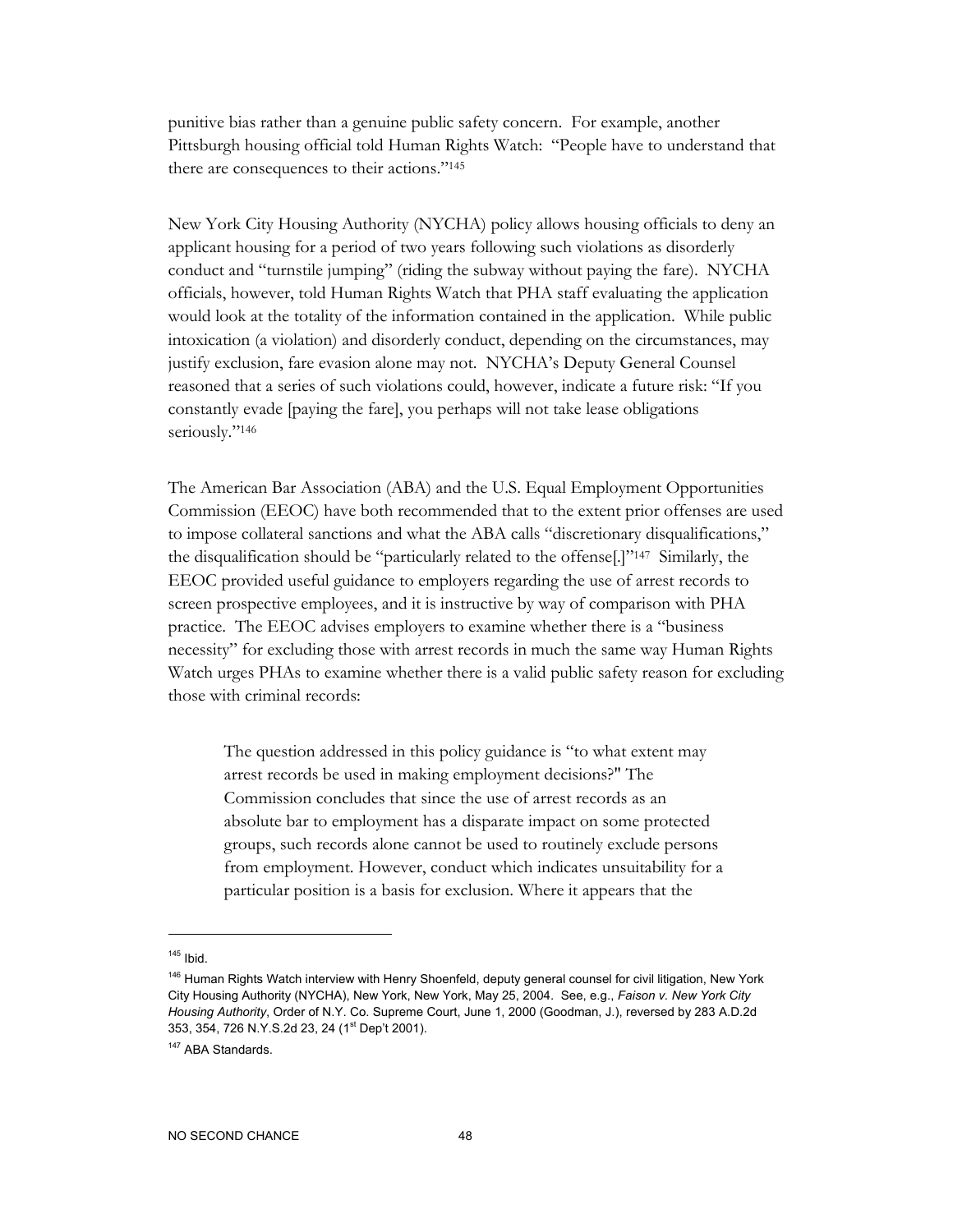applicant or employee engaged in the conduct for which he was arrested and the conduct is job related and relatively recent, exclusion is justified.<sup>148</sup>

# The Consequences of Forging a Check

S.W. was denied housing from the Pittsburgh Housing Authority after she was charged with a felony offense. S.W. says she lent \$200 to a friend who did not pay her back, and after repeated attempts to get her friend to pay her back, S.W. took one of her friend's checks and forged her signature. S.W. paid the money back after she was arrested, but charges were still pending against her when she applied for public housing, and she was rejected.

She referred herself to Project Pindua,149 a social services agency in Pittsburgh because she said she needed help. "We don't get walk-ins," said Christina Batesmore, case manager with the project, "[so] it shows a great deal of initiative, someone looking for help." S.W. had lived with her grandmother for most of her life, because her mother had lost custody of her children due to her own problems with drugs and alcohol. S.W.'s uncle and his wife took over the house and forced S.W. to move out when she lost her grandmother to cancer. "They wouldn't even let me stay there until housing came through." She moved in with her boyfriend, but told Human Rights Watch, "I need a place of my own because he does drugs. I'm not trying to stay with that."

When she spoke with Human Rights Watch, S.W. was crying and felt there was no hope for the upcoming hearing that she requested to challenge the denial:

*I'm tryin', but I don't think this stuff has anything to do with [housing]. I have no idea why they would deny me, unless they think I'm gonna do it again, and I'm not. . . . I never stole when I was coming up, I don't know why I did this, but I learned my lesson.* 

A high school graduate, S.W. had aspired to return to school to study to be a Certified Nurse's Aid, but admitted it would be difficult, if not impossible, if she didn't have a stable place to live.150

<sup>&</sup>lt;sup>148</sup> Equal Employment Opportunities Commission Notice, "Policy Guidance on the Consideration of Arrest Records in Employment Decisions Under Title VII of the Civil Rights Act of 1964," N-91 5.061 9/7/90, available online at: http://www.hirecheck.com/downloads/pdf/ComplianceAssistance/EEOCNOFRAME.pdf, accessed on June 7, 2004 (EEOC Notice).

<sup>&</sup>lt;sup>149</sup> "Pindua" is a Swahili verb meaning to change direction, or turn around.

<sup>&</sup>lt;sup>150</sup> Human Rights Watch interviews with S.W. and Christina Batesmore, Project Pindua, Mon Yough Community Services, Pittsburgh, Pennsylvania, January 28, 2004.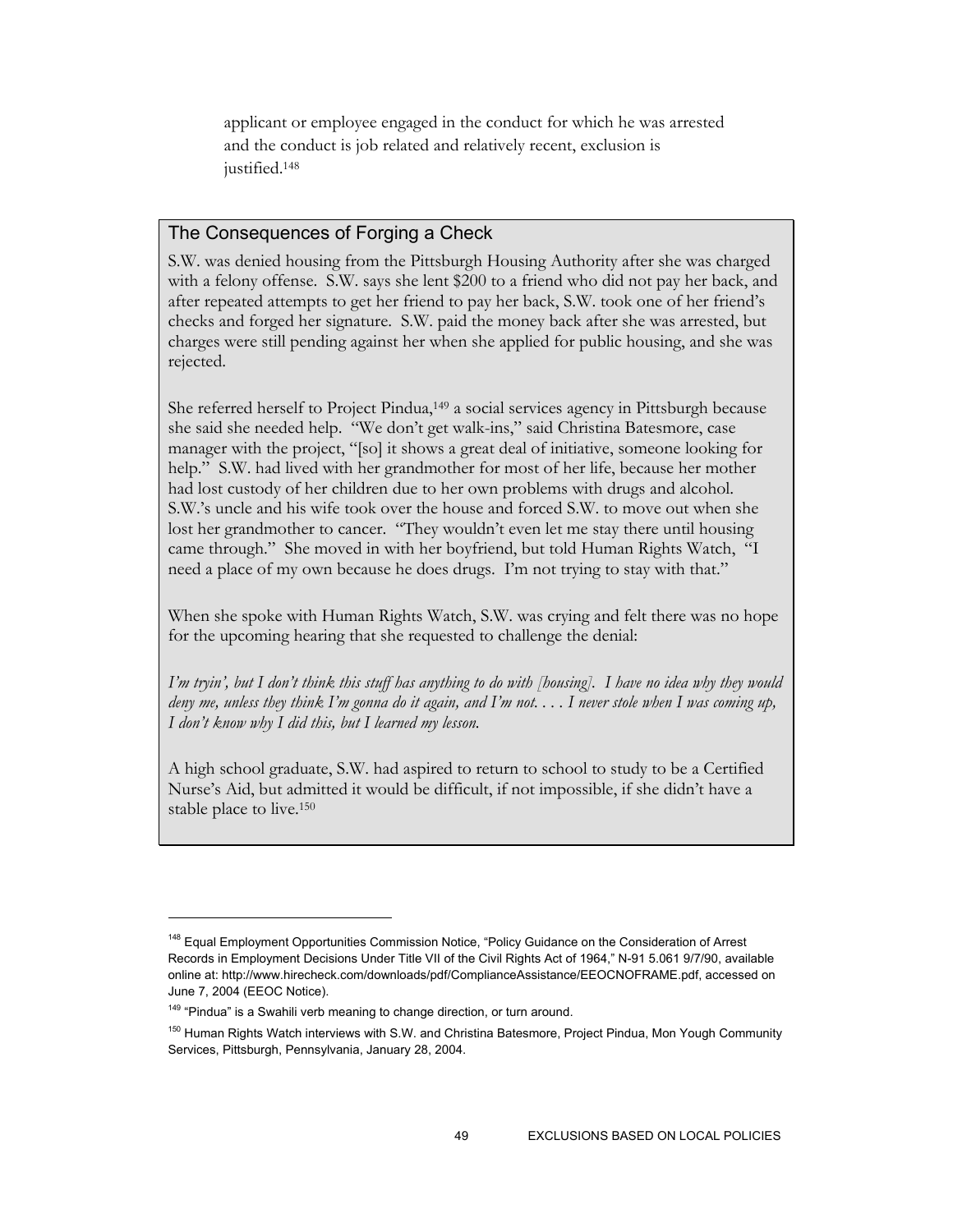Charges against S.W. were dropped to a misdemeanor, she pled guilty, and with the help of her case manager at Project Pindua, S.W. succeeded in her appeal of the housing denial. She is currently waiting for housing.151

# *Excluding People with Criminal Records for Excessive Periods of Time*

In addition to determining what sort of conduct is a sufficient basis for exclusion, PHAs also determine, for different categories of offense, the "exclusion period"—the length of time applicants must have been crime free following such offenses before their housing applications can be accepted.

The exclusion periods appear to have been arbitrarily chosen, and are frequently excessively long. PHA officials could rarely provide us with an explanation for the particular length of any exclusion period nor could we discern any empirical explanation for the great variance in exclusion periods across the country; the differences appear simply to reflect philosophical and policy perspectives. The chart below offers a sense of the variance in exclusion periods and, more importantly, the remarkable length of some of them.

In New York City, for example, a person convicted of misdemeanor possession of marijuana and sentenced to six months probation would be ineligible for housing for five years. In Sarasota, Florida, a single drug misdemeanor renders a person ineligible for public housing for four years. In Pittsburgh, Pennsylvania, someone convicted of a violent felony can be ineligible for life—regardless of how exemplary the years following his crime had been. And applicants who have prior offenses in Austin, Texas—no matter how minor—are excluded by the city housing authority for seven years, and by the county housing authority for ten.

<sup>&</sup>lt;sup>151</sup> Human Rights Watch telephone interview with Sheila Fauntleroy, Project Pindua, Mon Yough Community Services, Pittsburgh, Pennsylvania, April 16, 2004.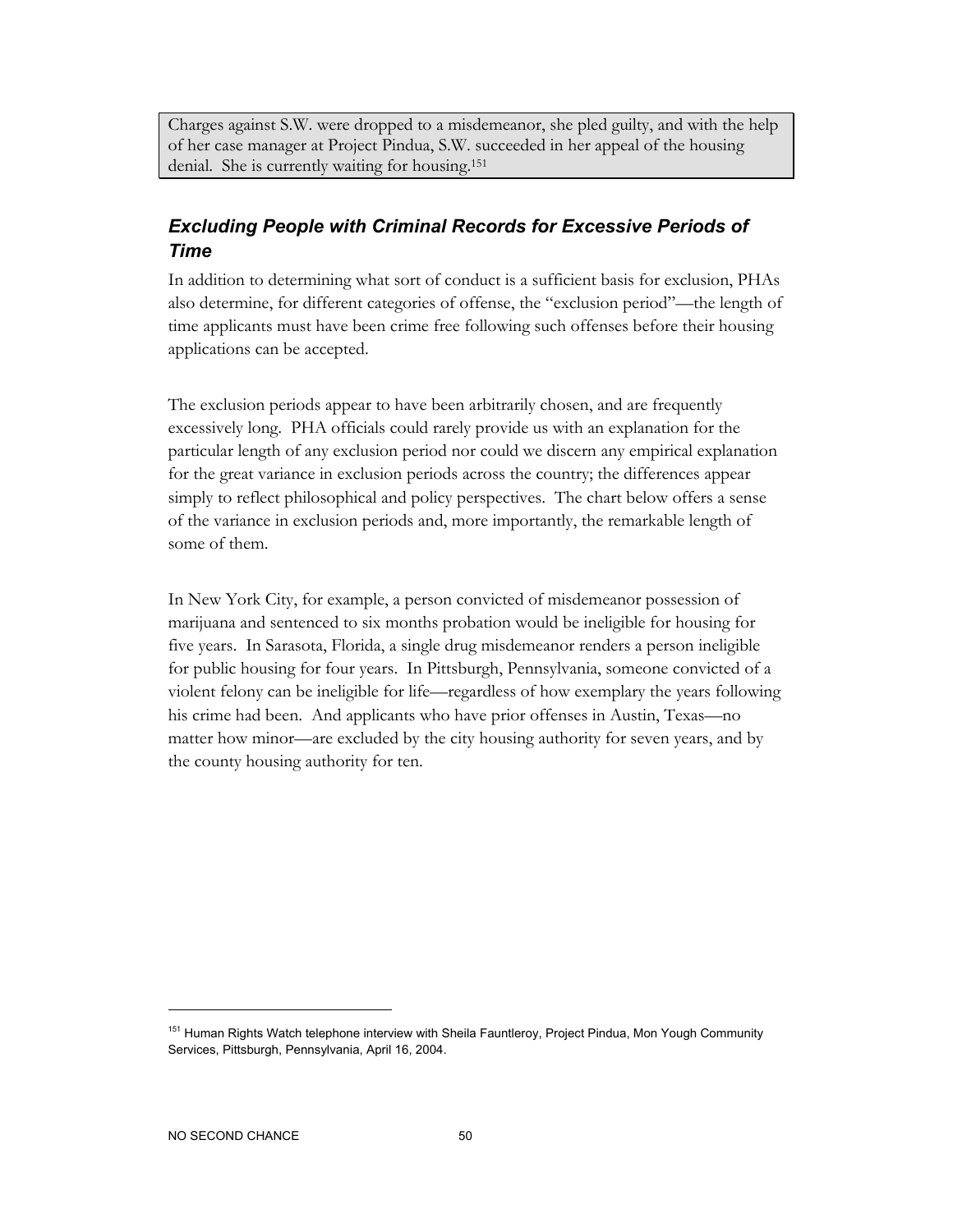| <b>Discretionary Exclusion Periods</b> |                    |                  |                    |                    |                                   |
|----------------------------------------|--------------------|------------------|--------------------|--------------------|-----------------------------------|
|                                        | <b>Arrest</b>      | <b>Violation</b> | <b>Misdemeanor</b> | Felony             | Serious/<br><b>Violent Felony</b> |
| Pittsburgh, PA                         |                    |                  |                    |                    |                                   |
| <b>HA City of</b><br>Pittsburgh        | indefinite +       | indefinite       | 4 years $\ddagger$ | 7 years $\ddagger$ | $\leq$ lifetime ¥                 |
| <b>Allegheny</b><br><b>County HA</b>   | <b>DNC</b>         | <b>DNC</b>       | 5 years            | 5 years            | lifetime                          |
| <b>Austin, TX</b>                      |                    |                  |                    |                    |                                   |
| <b>HA City</b><br>of Austin            | indefinite †       | indefinite †     | 7 years            | $5-7$ yrs          | lifetime                          |
| <b>Travis</b><br><b>County HA</b>      | indefinite †       | indefinite †     | 10 years           | 20 years           | 20 years                          |
| <b>Other PHAs</b>                      |                    |                  |                    |                    |                                   |
| <b>HA County</b><br>of LA              | indefinite †       | indefinite †     | 3 years            | 3 years            | 3 years                           |
| Sarasota,<br>FL HA                     | $\leq$ 2 = 3 years | indefinite +     | 4 years            | 10 years           | 20 years                          |
| <b>New York</b><br>City $HA^*$         | <b>DNC</b>         | 2 years          | 3-4 years          | 5 years            | 6 years                           |

DNC Does not consider.

§ PHAs define "serious felony" differently, and include offenses such as murder, arson, kidnapping, domestic violence, aggravated assault, drugs, and child abuse in addition to the federally-mandated sex and methamphetamine offenses.

† PHAs can consider applicant's conduct regardless of when it occurred; the exclusion period is indefinite in duration.

‡ Each misdemeanor nets a four year exclusion; hence, two misdemeanors renders an applicant ineligible for eight years; three would mean an applicant would not be eligible for twelve years from the date of completion of the last misdemeanor. Likewise with felonies: two felonies would render an applicant ineligible for fourteen years, and so on.

¥ HACP officials told Human Rights Watch that applicants with the most serious offenses had to have approval from a Criminal Activities Review Board (CARB) before being deemed eligible. They implied that it would be very difficult for someone with certain offenses to ever pass CARB review.

For drug-related offenses.

\* In New York, exclusion periods begin upon completion of a sentence. For example, a person would be ineligible for housing for two years following completion of a sentence of one-year probation for a misdemeanor offense, which could mean that a person is actually ineligible for housing for three years following the commission of a misdemeanor.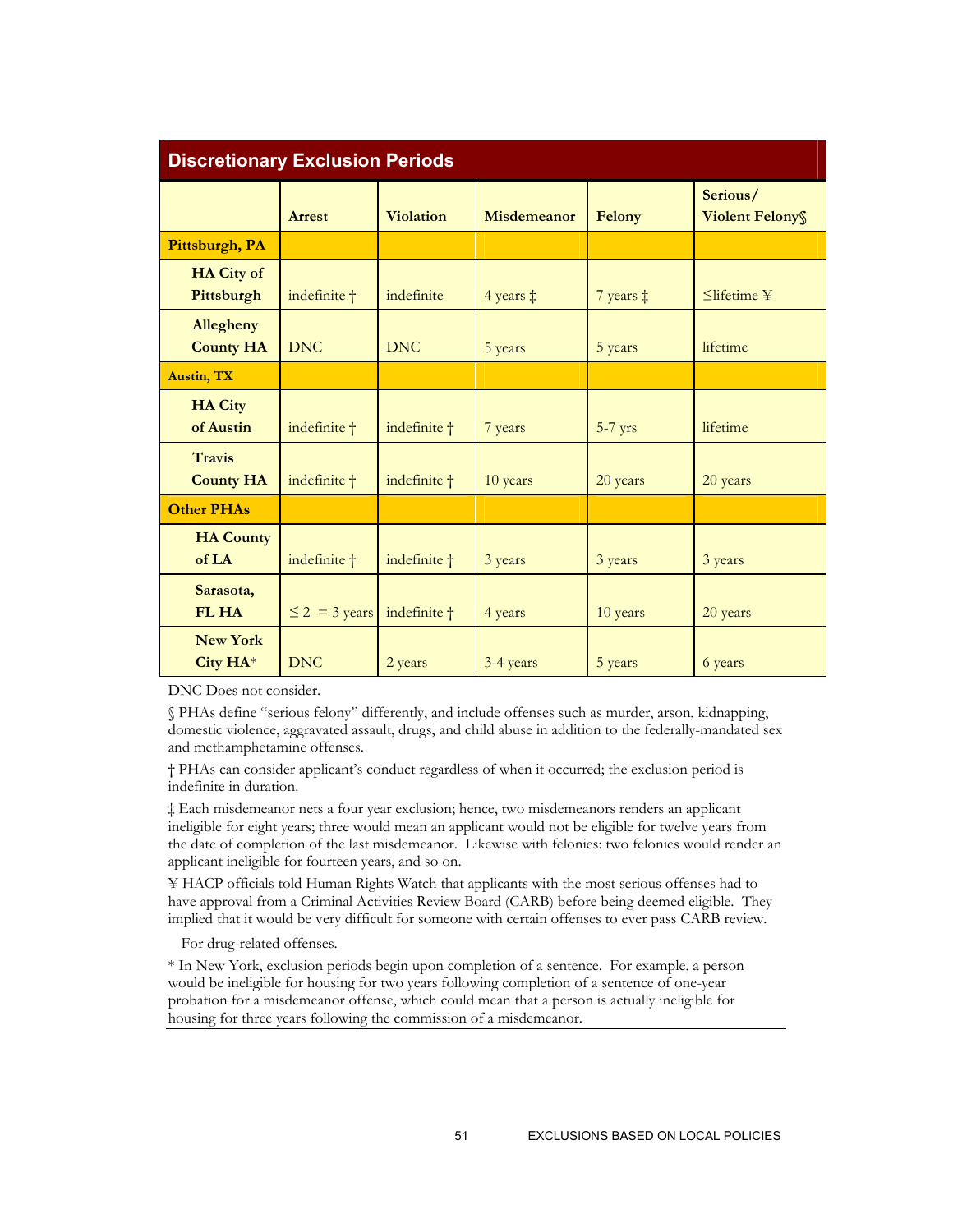Kelli Dunn Howard, an attorney with Texas RioGrande Legal Aid (TRLA) in Austin, told Human Rights Watch about a twenty-four-year-old African American woman who applied for public housing for herself, her eighty-year-old father, and the four children she cares for—two of her own and two of her sister's, who is currently serving time in prison. In addition to caring for the children, the client attends college and does volunteer work.

The city housing authority denied her application in January 2004 because of simple assault and marijuana possession charges from six-and-a-half years prior to her application, offenses committed when she was eighteen. The client had pled guilty to both offenses, received probation, and then the charges were dismissed. Howard told Human Rights Watch that her client said, "'If it were just me, I could afford the rent because I'm working, but I can't if I'm taking care of all these people.'"152

### Whose Problem Is It?

A woman who won a high-profile grant of executive clemency from President Clinton in 2000 was also turned away from public housing. Dorothy Gaines, a forty-five-year-old African American woman from Alabama with three children, had been convicted of a drug offense and was serving a nineteen year sentence at the time of her pardon. She and her boyfriend at the time of her conviction were involved with a group of people who were selling drugs. When members of the group were arrested, they testified against Gaines, whose only alleged link to drug activity was a one-time delivery of three small bags of crack cocaine to a corner dealer. Gaines received a sentence of twenty years to life, while ranking members of the group received sentences as low as five years for testifying against her.

Gaines served six years in prison before being released by Clinton, and when she returned to her community, jobless, without a place to live, and owning only the dress she was wearing when she was released, she turned to public housing for assistance. She was denied based on her prior record. "I gave them the paper where I had been released by President Clinton, but they didn't care," she said. Gaines said she had done enough fighting, she did not want to fight the housing authority. She has struggled since her release to pay the rent on her house in Mobile, Alabama and keep her family together.

*When I called and told them [the Housing Authority] who I was, she said, "I don't care about none of that." I said, "What am I supposed to do about housing?" She told me, "That's your problem, not mine." She told me it didn't matter to her. No drug offenders, regardless. It's the same way with apartments around here. I've called places on the phone and then they give you the criteria, and because I have a felony, I don't qualify*. 153

<sup>&</sup>lt;sup>152</sup> Human Rights Watch interview with Kelli Dunn Howard, staff attorney, Texas RioGrande Legal Aid, Austin, Texas, February 11, 2004.

<sup>&</sup>lt;sup>153</sup> Human Rights Watch telephone interview with Dorothy Gaines, March 30, 2004; See also, Chuck Armsbury, Sr., The November Coalition, "Dorothy Gaines, Guilt by Association," available online at: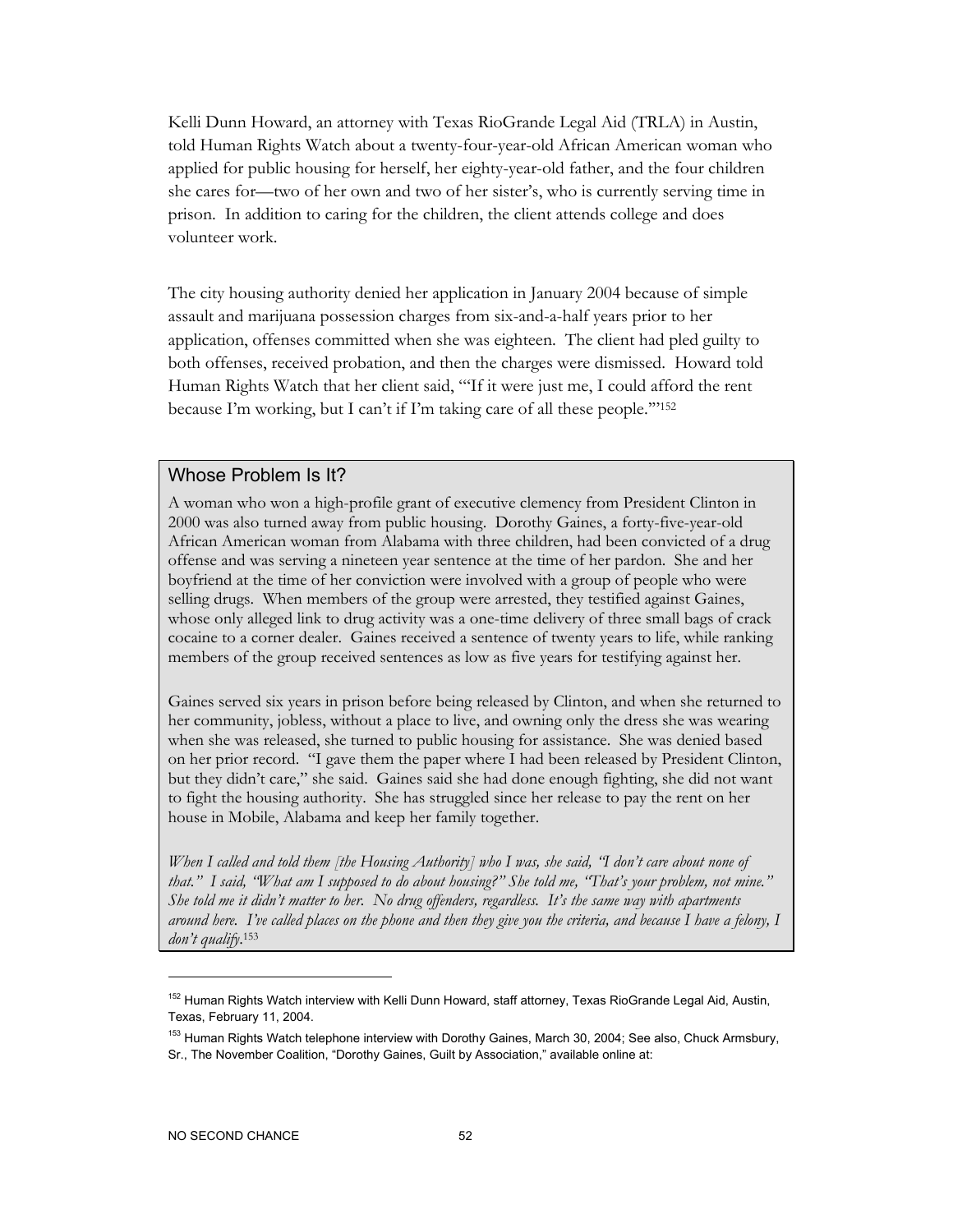Not all PHAs arbitrarily set long periods of exclusion. Some housing officials recognize the absurdity of thinking that someone who has been arrest-free for a long period of time could be deemed a risk because of a remote criminal offense. "We had one man apply," said a PHA official in rural South Carolina, "he had an assault charge for domestic violence in 1983. There's no reason not to house this person. If he had an ongoing problem, he would have a record. I mean, we're talking twenty years now. He's in his early fifties now."154 Another housing official told Human Rights Watch:

You have to impose rules in a fair way. . . . The felonies, the remoteness of the crime has to be taken into consideration. If it's one or two years ago, you wonder. If it's five or six, you shouldn't even consider it.155

## Paying the Price

A social worker in Pittsburgh, Pennsylvania told Human Rights Watch about B., an African American woman in her fifties who sought public housing, when she became disabled after a period of rehabilitation and stability.

*She was on the street for twenty-five years. She had six kids, five are now incarcerated, one for life. For twenty-five years she battled drug addiction. . . .Crack, methamphetamine, alcohol, everything, the whole spectrum. . . . What treatment was available to her at that time [twenty-five years ago]? She ran the streets, married her husband and they were both shortly thereafter incarcerated. After the last five years of her own incarceration [for felony fraud], she was back to the streets. She was passing by a picnic for Alpha House, a drug treatment facility, in the park, and when they explained to her what Alpha House was, at first she laughed and made fun of them. But then she walked in the door and they took her. It was amazing because they always have a waiting list, but it was fate, it was her time. She spent two years in the program, she did de-tox, rehab, and then a step-down program. . . . Within six months, she was employed full time as a social service provider, she was engaged to be married, she graduated from school and was supporting her own housing. Two months later, she broke her ankle, and she had no medical leave from her new job. She applied for public housing, but both the city and the county housing authorities rejected her, and she chose not*  to appeal. We reaccepted her back into our transitional program, she got better, went back to work full time, *and applied for public housing again. She was rejected again recently. What the hell else does this woman have to do? Because she's proved that she can do it. She did screw up, she paid enough of a price to make up for what she did, and she's been doing everything she can. She's done nothing but try to erase the twenty-five years of havoc she wreaked. She'll do anything to make sure no one else goes down that path. She's open and honest about her past, and now she's the biggest advocate we've had. . . . She's watched five of her kids go down the same road, and she pays the price for it every day*. 156

http://www.november.org/thewall/cases/gaines-d/gaines-d.html, accessed on July 6, 2004; "Clinton Grants Pardon to 59," *Miami Herald*, December 23, 2000.

<sup>&</sup>lt;sup>154</sup> Interview with Laurie Meadows, December 16, 2003.

<sup>&</sup>lt;sup>155</sup> Interview with Bernie Jay Meyers, December 1, 2003.

<sup>&</sup>lt;sup>156</sup> Human Rights Watch interview with Adrienne Wolnoha, Community Human Services Corporation, Pittsburgh, Pennsylvania, January 29, 2004.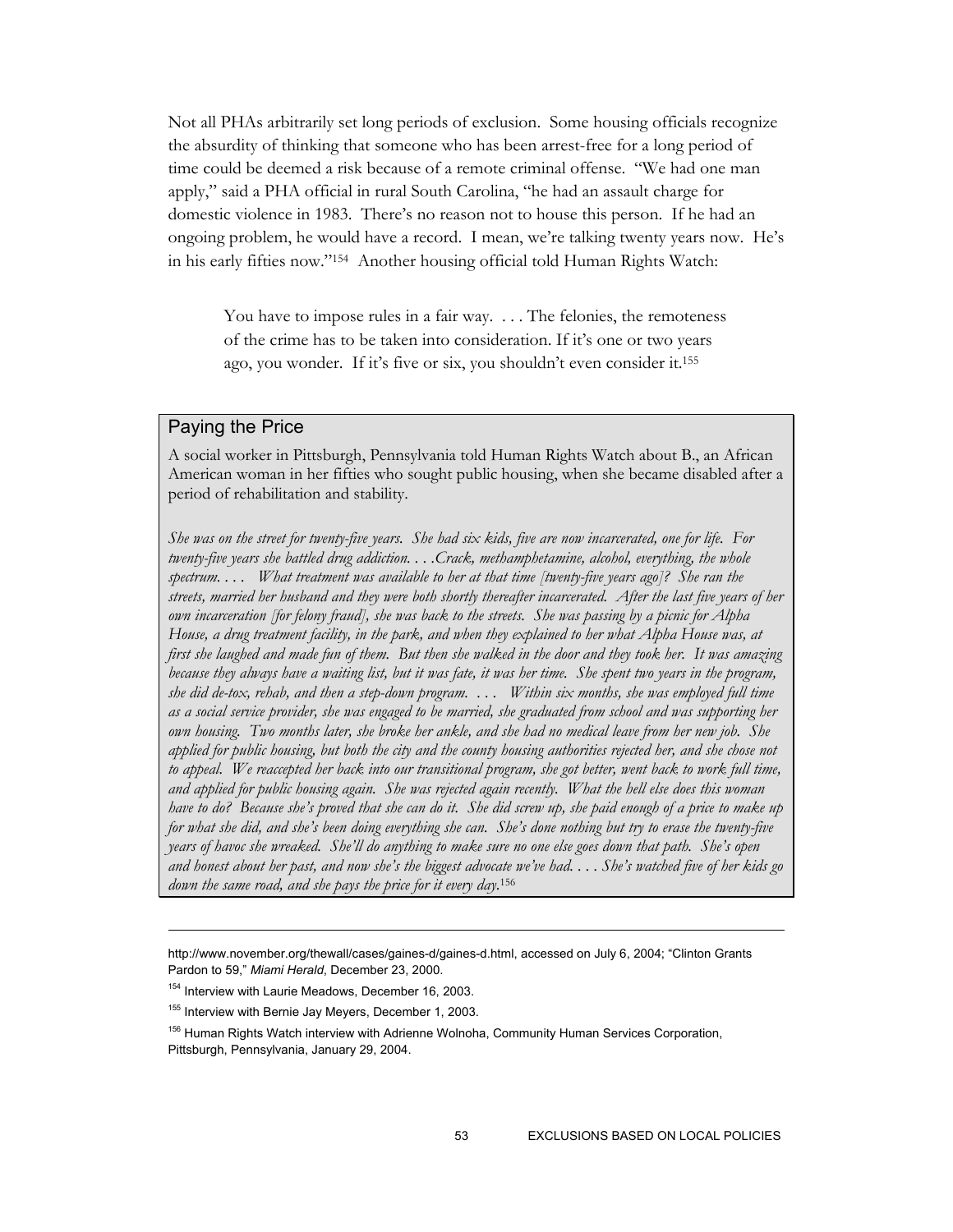# *Lack of Individualized Review*

HUD guidelines provide that: "A criminal record should not automatically exclude an applicant from consideration. The PHA should determine whether the person would be a suitable tenant."157 When PHAs receive what HUD calls "unfavorable information" about an applicant, HUD advises them to "consider the possibility of more favorable future conduct,"158 and evaluate criminal background information on a "case-by-case basis" taking into consideration both the seriousness and remoteness of the criminal activity.159 HUD suggests that PHAs consider such mitigating circumstances as a record of rehabilitation as indicated by a report from parole officer or a social worker, or participation in a drug or alcohol treatment program.160

Despite these recommendations, PHAs typically automatically exclude anyone with a criminal record that falls into one of their designated categories and exclusionary periods without any individualized assessment.<sup>161</sup> They exercise their discretion in only one direction—to deny eligibility.

Rudy Vazmina, executive director of the Sarasota Housing Authority in Florida, explained his understanding of the discretion PHAs have to consider mitigating circumstances. "We can have strict liability. We can also use discretion to look at the totality of the circumstances."162 Under no obligation to consider mitigation then, many PHAs have adopted "strict liability" exclusionary policies.

Jimmie Lacey, the director of public housing for the Housing Authority of the Birmingham District (HABD) told Human Rights Watch: "Our goal is to screen people in, not screen people out. It's to our advantage to get residents in."<sup>163</sup> But what we found by speaking with people who had dealt with HABD was quite different. "If you've ever had much worse than a parking or a speeding ticket, they'll keep you out. It's a blanket policy," explained Kenneth Lay, managing attorney of Legal Services of Metro Birmingham.

<sup>157</sup> HUD, *Public Housing Occupancy Handbook*, Directive No. 7465.1 Rev.-2, Chapter 4, 4-3(b)(11).

 $158$  Ibid., Chapter 4, 4-3(a).

<sup>159</sup> HUD, "One Strike and You're Out" Policy.

<sup>160</sup> HUD, *Public Housing Occupancy Handbook*, Chapter 4, 4-3(b)(1)(a) & (b).

 $161$  Ibid., Chapter 4, 4-3(b)(11).

<sup>&</sup>lt;sup>162</sup> Human Rights Watch interview with Rudy Vazmina, executive director, Sarasota Housing Authority, Sarasota, Florida, March 20, 2003.

<sup>&</sup>lt;sup>163</sup> Human Rights Watch interview with Jimmie Lacey, director of housing management, HABD, Birmingham, Alabama, December 10, 2003.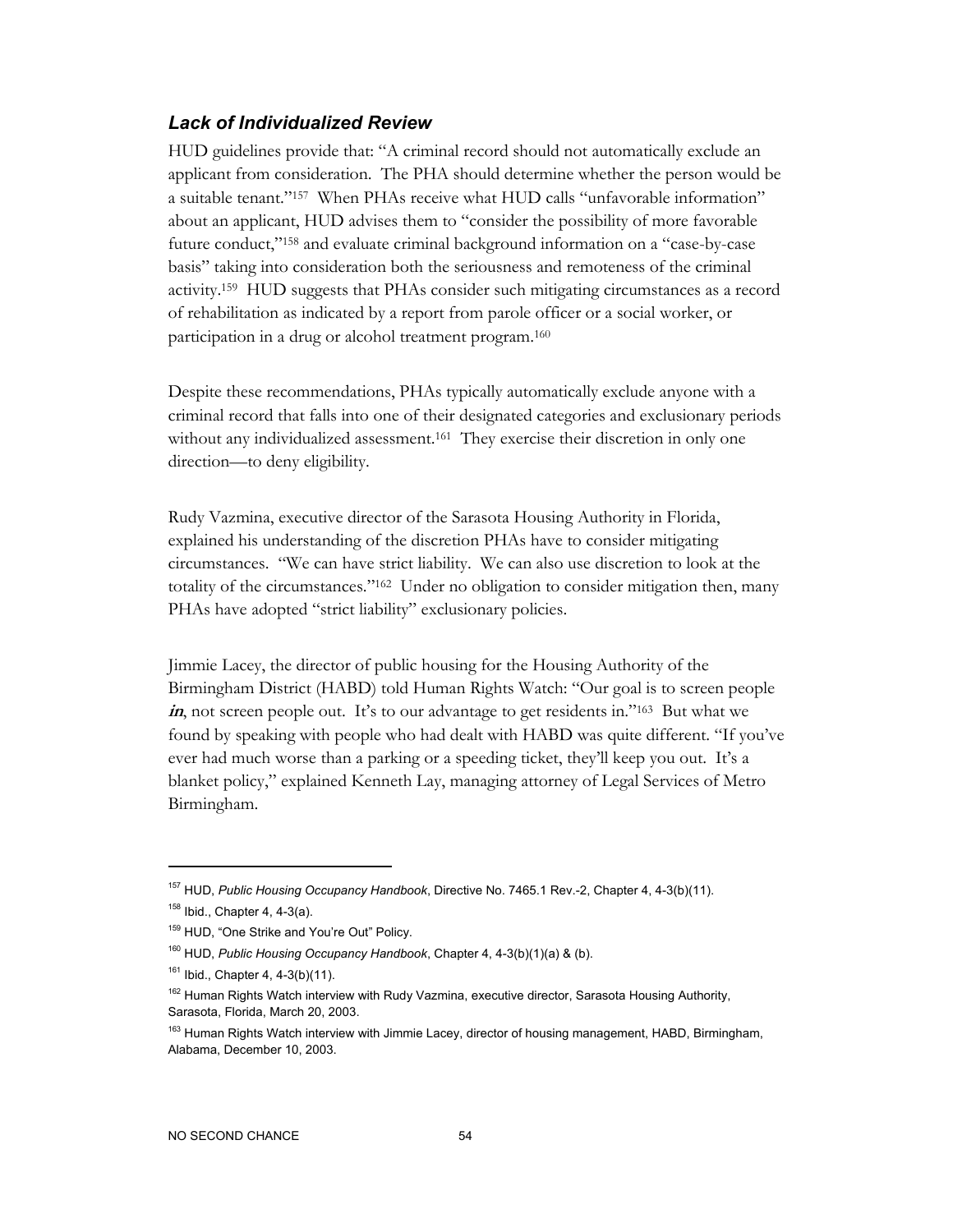They do nothing if we don't sue them. . . . Their policies are, whatever they can do [to keep people out], they will do. They make no exceptions. . . .They say, well, if we exercise discretion, someone will charge us with discrimination. . . . We generally don't win. They stick by their policy.164

A grant of clemency is designed to "forgive[e] a person the criminal liability of his acts,"165 but PHAs are not required to consider grants of clemency in evaluating public housing applications. "The governor gave me clemency," said Elaine Bartlett. Nevertheless, after serving sixteen years in prison at the time of her parole, she was told she could not request a larger apartment for her family, because she had a felony conviction. The New York PHA manager reportedly told her: "'You're not even supposed to be here. Be thankful you're here and be quiet."<sup>166</sup>

Transitional housing providers who try to assist their clients in obtaining permanent housing have witnessed firsthand the refusal of some PHAs to accept applications without any assessment of rehabilitation or the actual risks posed.

"[C.] was on the waiting list for six months," a legal service provider from Pittsburgh, Pennsylvania told Human Rights Watch about a client who had been denied:

She was perfect for public housing. She had a small income . . . She was more devastated by the process than by the final answer, they kept asking her to come back and bring them this and bring them that. . . . She had drug possession charges in the past, and most recently, bad checks. . . . She was interviewed and denied, but we were surprised because we were working with housing trying to advocate for her, but it didn't help. . . . She was not a danger to anyone.<sup>167</sup>

<sup>&</sup>lt;sup>164</sup> Telephone interview with Kenneth Lay, December 12, 2003. The director of one of the largest shelters in Birmingham for homeless men claimed: "This housing authority is one of the worst housing authorities I've ever dealt with . . . they won't bend their rules. In my experience, they don't make exceptions." Human Rights Watch interview with Steve Freeman, executive director, The Old Firehouse Shelter, Birmingham, Alabama, December 11, 2003.

<sup>&</sup>lt;sup>165</sup> "Clemency" is a general term that encompasses pardon, amnesty, and commutation. Steven H. Gifis, *Barron's Law Dictionary*, 3rd ed. (Hauppauge: Barron's Educational Series, 1991). See, e.g., *Herrera v. Collins*, 506 U.S. 390, 412 (1993).

<sup>166</sup> Gonnerman, *Life on the Outside*, p. 232.

<sup>&</sup>lt;sup>167</sup> Human Rights Watch interview with Doreen White, housing and employment specialist, Transitional Living Center, Pittsburgh, Pennsylvania, December 1, 2003.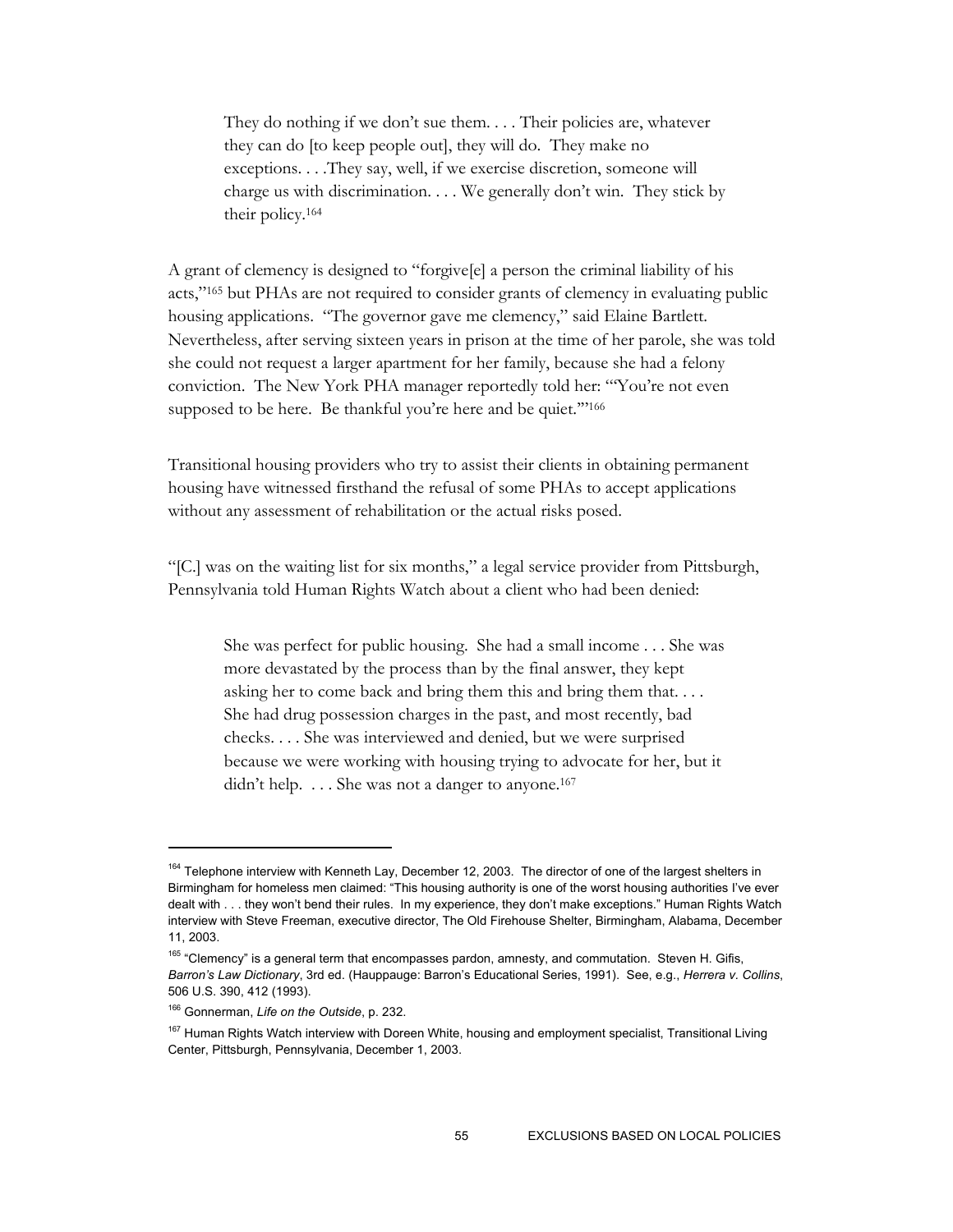"They add up the years and that's it," legal service providers said. "Efforts at rehabilitation are in their guidelines, but it doesn't seem to matter."168

# What's the Use in Appealing?

S.C., a forty-year-old African American woman living with HIV in New York City, lost her apartment and everything she owned in a fire. She received some assistance from the Red Cross but was advised to apply for public housing. Her application was prioritized due to the fire, and she was interviewed for housing within days.

*They asked me if I'd ever been convicted of a crime, and I figured, I shouldn't lie, so I said yes. Then they asked me questions about drug abuse, and I couldn't understand what any of it had to do with why I needed housing.* 

The PHA told Ms. C. that she would have to get a Certificate of Disposition from the court and letters of support from various agencies. She got the certificate, a letter of recommendation from her children's foster care agency, letters from her doctor, psychiatrist, the Fire Marshall, Red Cross, and the Brooklyn AIDS Task Force. "I did everything that they asked me to do." Two weeks after she turned over the documents, she received a denial letter.

After she was denied, Ms. C. told Human Rights Watch:

*They said I could appeal, but once they told me no, and I had just run around after a fire and went through hell to get all those letters, I said to myself, "What I'm gonna appeal for? I'm gonna bring the same stuff back again." So I didn't put in for an appeal … I might as well be getting high. Why did you make me go to my children's agency if you knew you were gonna deny me? I knew in the back of my mind that they deny people. I thought maybe they'd accept me because I had all these people advocating for me and all these letters, and they still said no.*169

An individualized review of an application typically occurs, if at all, during a hearing challenging a rejection. Indeed it seems that PHAs may practice a "reject first, ask questions later" approach to applicants. For example, according to local legal service providers, the Austin, Texas housing authority uses a "shotgun approach. They reject everybody," and then it is up to the applicant to request a hearing. The housing authority, according to TRLA staff, wants to "see how bad they want it."170 An attorney

<sup>&</sup>lt;sup>168</sup> Human Rights Watch interview with Meghan Tighe, staff attorney, Neighborhood Legal Services, Pittsburgh, Pennsylvania, January 27, 2004.

<sup>&</sup>lt;sup>169</sup> Human Rights Watch interview with S.C., New York, New York, November 3, 2003.

<sup>&</sup>lt;sup>170</sup> Human Rights Watch interview with Virginia Rojo Holland, paralegal, Texas RioGrande Legal Aid, February 11, 2004. At the Housing Authority of the City of Pittsburgh, for example, all applications are initially denied if

the criminal background check reveals prior criminal activity, and the applicant is given an opportunity to appeal.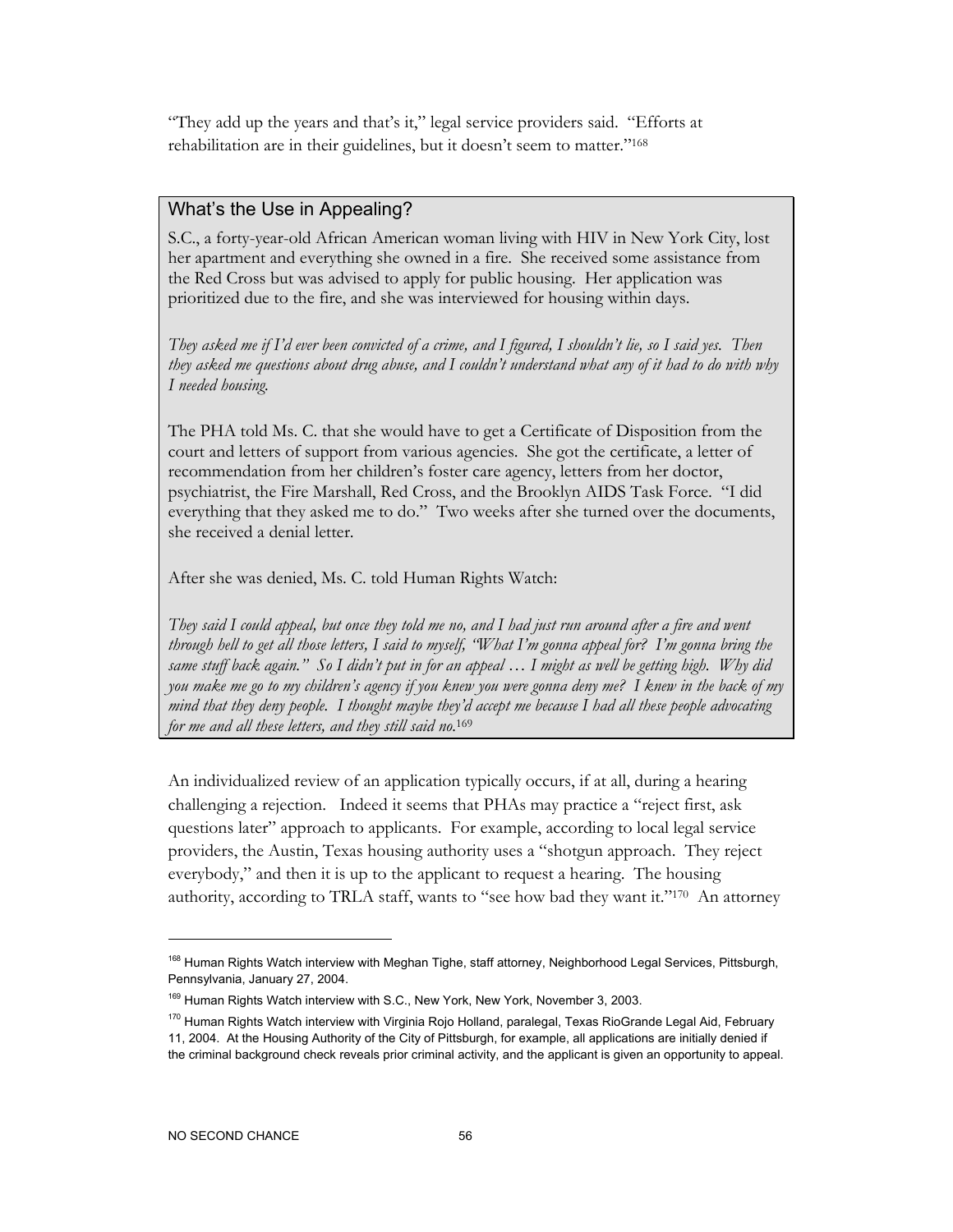for Neighborhood Legal Services in Pittsburgh explained: "The city housing authority, I think, sees the grievance hearing as their exercise of discretion. Allowing them [applicants] to have one satisfies the requirement."171

Similarly, a legal service provider in Portland told Human Rights Watch that the position of the Housing Authority of Portland was that they would "be strict on the first cut, and then the appeals officer can look at mitigation."172 The Oregon Law Center urged the PHA to include some consideration of mitigation in the "first cut," but it was unable to persuade the housing authority to change its practice. "Why should all these people have to go to the hearing when most of them are going to get in if they ask for a hearing?"173Indeed, our research suggests that a high proportion of those who seek a hearing after a rejection will in fact be granted admission. But the burden is on the applicant to seek review of the denial, and to be able to negotiate the appeal process simply to receive the individualized consideration that HUD guidelines already encourage.

Despite the plain language of HUD guidelines urging careful exercise of discretion to make individual housing application decisions, housing officials across the country shared the sense that they had little such discretion, and many painted a picture of HUD officials peering over their shoulders as they made decisions about whose applications to approve. "There is a growing realization that everyone needs somewhere to go, but we're so limited by what we can and cannot do by federal regulations," one PHA official told Human Rights Watch.174 "We don't have much policy leeway,"175 another official said. "We're stuck with HUD regulations," said yet another housing official in Pennsylvania:

One PHA official said: "For the sake of integrity, We don't believe we should have that discretion." Another added: "We wanted to objectify a very subjective process, so we believe a hearing officer should look at it [because] we have family and friends of employees coming into the office. . . . They can appeal it if they like." Human Rights Watch interviews with Suman Jaswal and Anthony Williams, Housing Authority of the City of Pittsburgh, Pittsburgh, Pennsylvania, January 27, 2004. The Cuyahoga Metropolitan Housing Authority (CMHA) denies applicants who had convictions more than three years prior to the application, and does an individualized determination only if applicants ask for a hearing. Human Rights Watch interview with Duane Browder, vice chairman, Board of Commissioners, CMHA, Cleveland, Ohio, May 8, 2003.

<sup>&</sup>lt;sup>171</sup> Human Rights Watch interview with a lawyer from Neighborhood Legal Services, Pittsburgh, Pennsylvania, January 27, 2004.

<sup>&</sup>lt;sup>172</sup> Human Rights Watch interview with Mickey Ryan, Oregon Law Center, Portland, Oregon, August 7, 2003.  $173$  Ibid.

<sup>&</sup>lt;sup>174</sup> Human Rights Watch interview with Anthony E. Woods, executive director, Greene County Housing Authority, Eutaw, Alabama, December 12, 2003.

<sup>&</sup>lt;sup>175</sup> Interview with Esther Keosababian, February 6, 2004.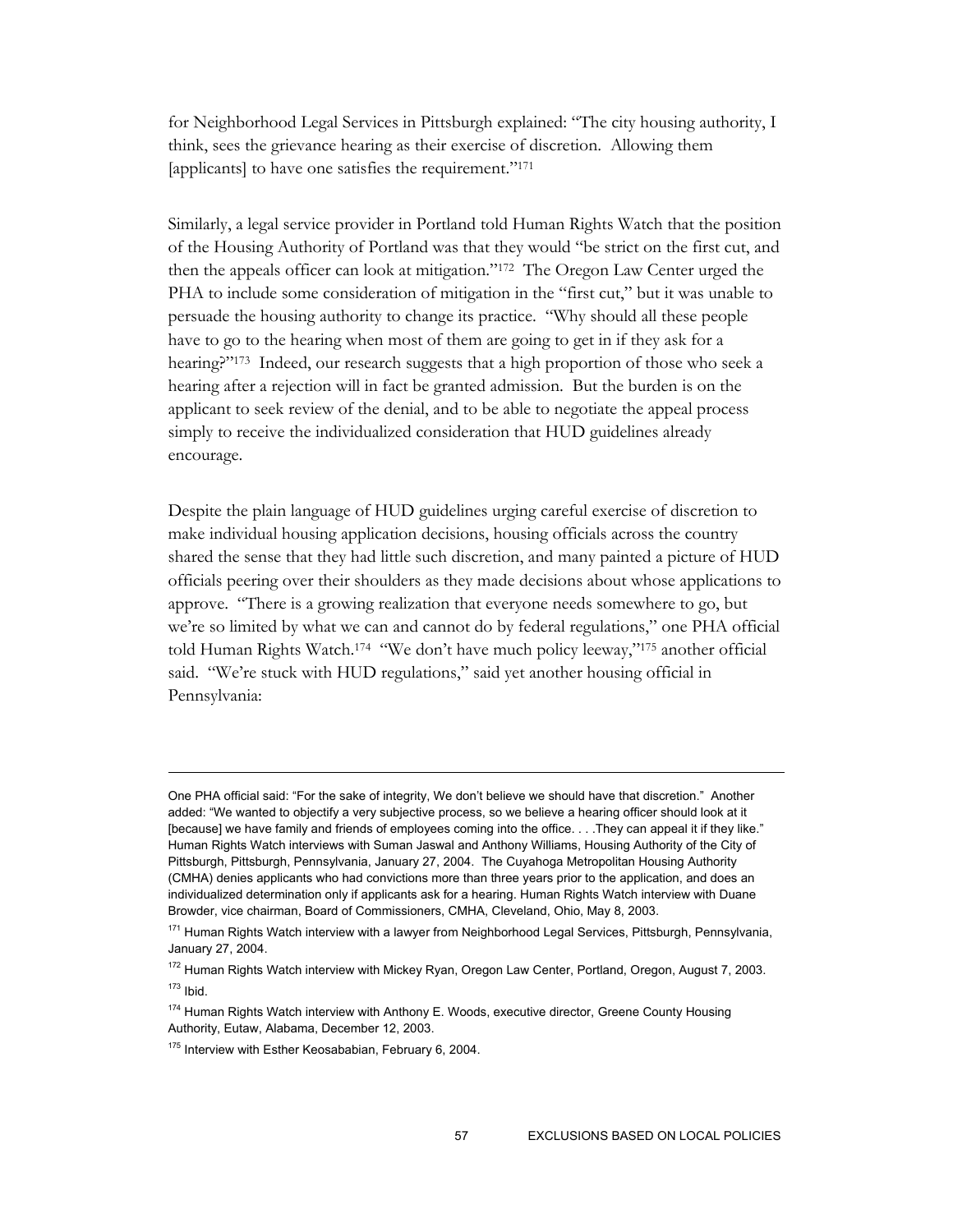I don't like a fixed rule of ineligibility, I don't think that's fair. . . . You can't predict what may or may not happen. . . . The federal government makes it very awkward. It's expensive [for us], and there are privacy concerns [for the applicants]. . . . If you paid your dues, it stays with you. It's kind of strange. You're denied the privilege of housing, or the right to apply for it. It's not a fair process.176

When pressed to explain how HUD restricted their discretion, housing officials could do no more than make vague references to the law or to HUD oversight. They were not able to give us any specific examples or show us any documents from HUD raising questions about, or even indicating familiarity with their specific admissions policies or criteria.

Indeed, during the research for this report, we found no evidence that HUD makes an effort to ascertain how PHAs exercise their discretion in the admissions process. Human Rights Watch made numerous efforts to hold meetings with HUD officials to discuss their review of PHA policies, among other matters. HUD officials consistently refused to meet with us.

On March 17, 2004, Human Rights Watch submitted a list of written questions to HUD concerning specific PHA practices and policies we had uncovered during our research that appeared to be inconsistent with federal policies. In a written response, the department's deputy assistant secretary in the Office of Public Housing and Voucher Programs refused to address the specific examples we had raised. He explained:

HUD's obligation in its oversight responsibilities extends to requiring that PHAs follow all applicable federal laws, HUD regulations, and all applicable state and local codes and laws. As to compliance with all applicable laws and regulation, PHAs exercise their own discretion in the day-to-day management of PHAs. It is the stated policy of HUD not to micromanage competent and successful PHAs as to program administration and decision-making. . . . Only where a PHA fails to comply with all applicable laws, usually in extreme circumstances, will HUD undertake the day-to-day management decisions of a PHA. It is only in this rare situation, where HUD is acting as the landlord, and substituting its own judgment for that of the PHA, that HUD would

<sup>&</sup>lt;sup>176</sup> Interview with Bernie Jay Meyers, December 1, 2003.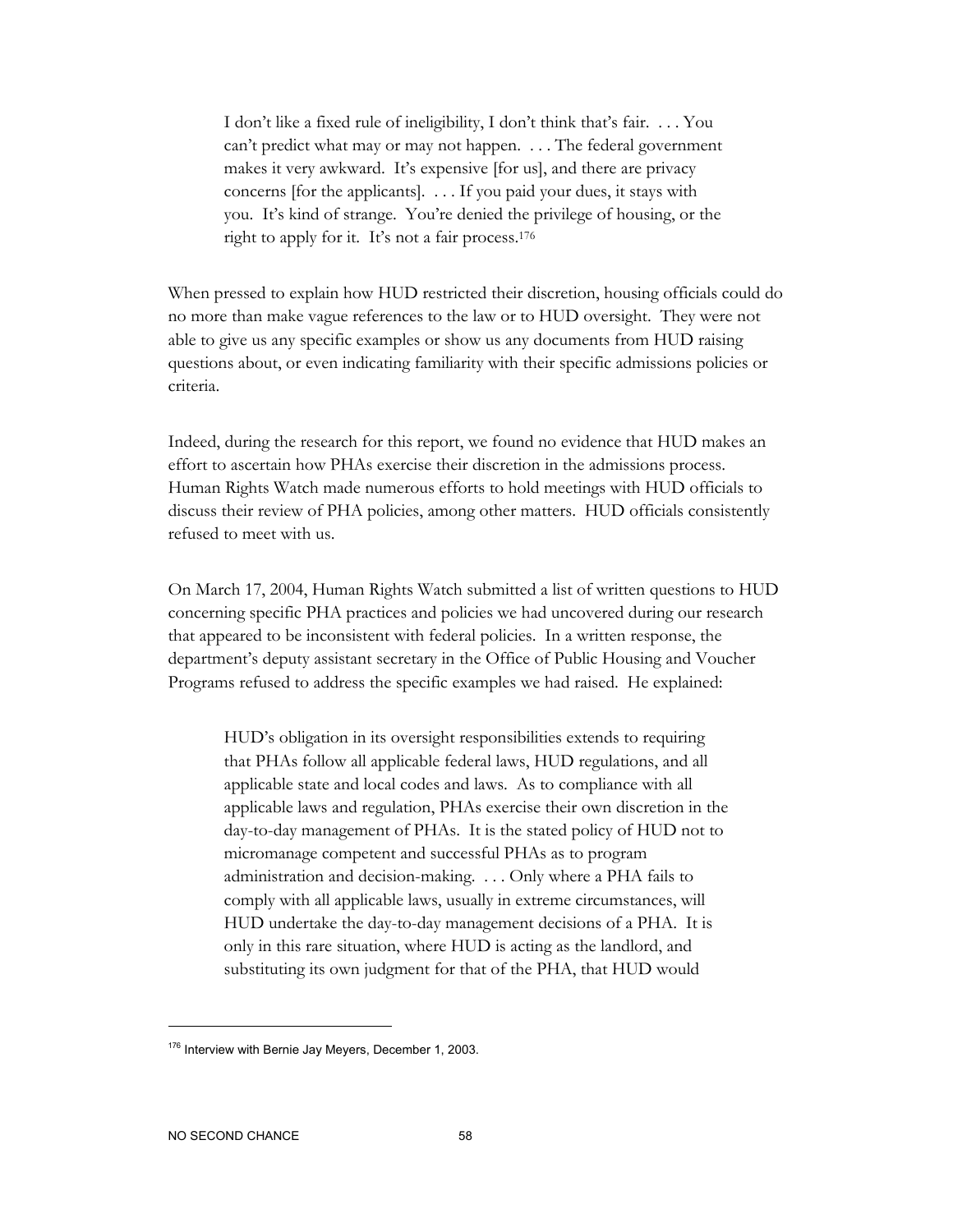have actual knowledge of the specifics regarding the exercise of PHA discretion, absent a complaint made directly to HUD.177

In fact, Human Rights Watch reviewed HUD's annual scoring of PHA performance and found that only one point out of a possible one hundred was related to a PHA's "one strike" policy. HUD officials speaking off the record and many local PHA officials told Human Rights Watch that HUD never reviewed the contents of a PHA's policy, but rather simply checked to ensure that it had one. Auditors reportedly never examine the content of the policies. "Our lenient policies don't impact our HUD evaluations," one housing official told Human Rights Watch. "You just need to have a policy, really, that's all they look for." Despite the apparent lack of HUD scrutiny, however, PHAs consistently maintained to Human Rights Watch that they had adopted strict exclusionary policies because of HUD oversight.

### *Challenging Automatic Exclusionary Criteria*

-

Many legal service providers told Human Rights Watch that they did not deal with public housing admissions cases. Some offices, however, have been very active in challenging local PHA policies. While legal service offices commonly challenge PHA practices on behalf of individual clients, at least two legal service organizations have sought class-wide relief for applicants denied under blanket policies.<sup>178</sup> Both cases were resolved, with relief to individual plaintiffs and PHA adoption of more carefully tailored admissions criteria.

A consent order entered following a challenge brought by the Atlanta Legal Aid Society is the most sweeping relief we found.179 The unpublished consent decree requires the PHA to limit their review of criminal convictions to those obtained within five years of the application, consider only convictions and not arrests, and to take into consideration

<sup>&</sup>lt;sup>177</sup> Letter to Human Rights Watch from William O. Russell, III, deputy assistant secretary, Office of Public Housing and Voucher Programs, HUD, April 5, 2004.

 $178$  Legal service agencies that receive funding from the federal government are not permitted to file class action lawsuits to obtain relief for a group of applicants. Federal law states: "None of the funds appropriated . . . to the Legal Services Corporation (LSC) may be used to provide financial assistance to any person or entity . . . that initiates or participates in a class action suit." Omnibus Consolidated Rescissions and Appropriations Act of 1996, Pub. L. No. 104-134, § 504(a)(7), 110 Stat. 1321, 50 (1996) (codified at 29 U.S.C. 2996e(d)(5)). This restriction has been re-imposed in each subsequent year's LSC budget allocation. "Recipients are prohibited from initiating or participating in any class action." 45 C.F.R. § 1617.3 (2004). The Committee on Economic, Social and Cultural Rights has suggested that "[i]n some legal systems it would also be appropriate to explore the possibility of facilitating class action suits in situations involving significantly increased levels of homelessness." Committee on Economic, Social, and Cultural Rights, General Comment No. 4, para. 17.

<sup>179</sup> Consent decree in *Bonner v. Housing Authority of Atlanta, Georgia*, No. 1:94-CV-376-MHS (N.D. Ga. October 11, 1995).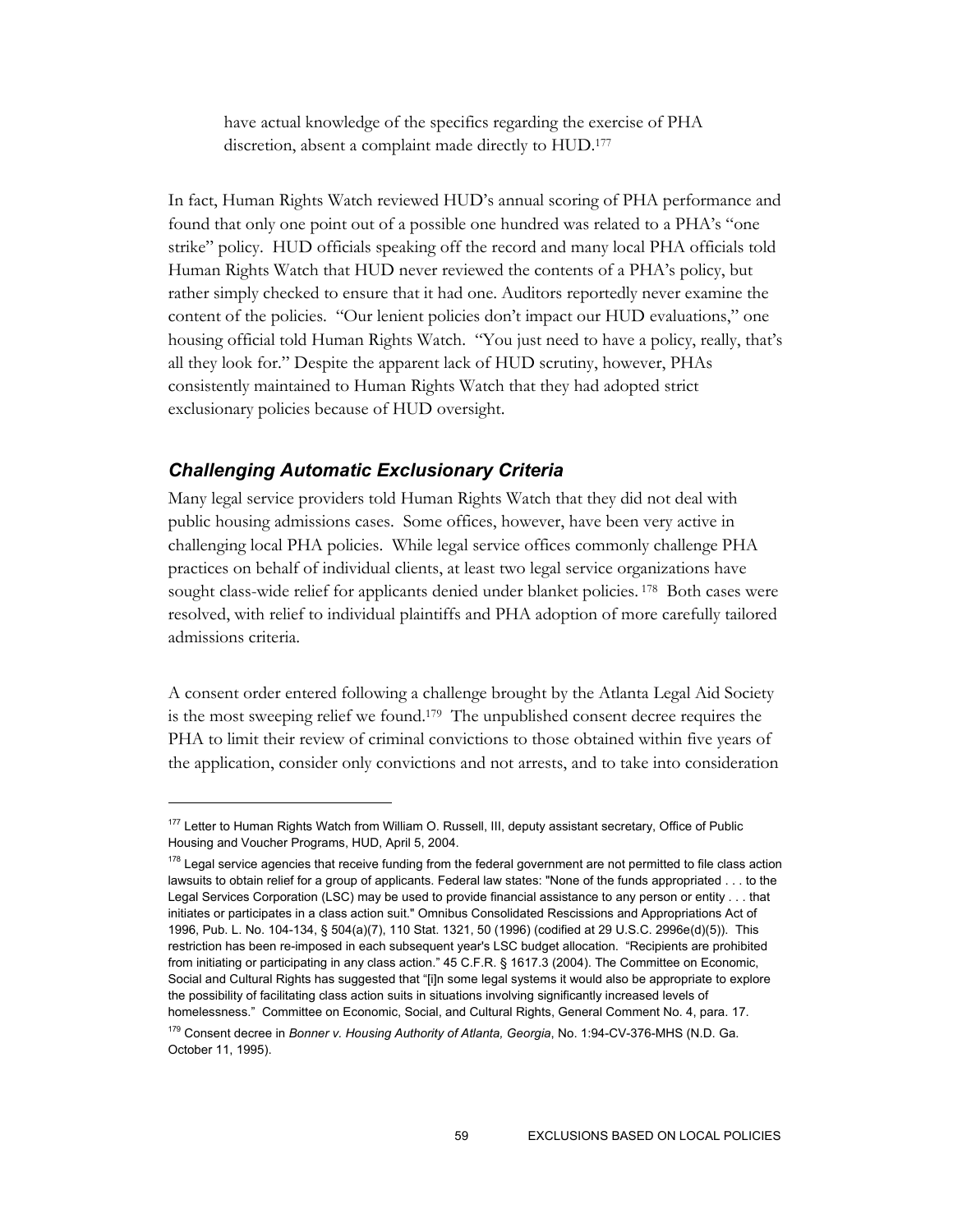evidence of rehabilitation. Legal Aid attorneys elsewhere in Georgia have used the order to pressure other PHAs to amend their policies accordingly.180

Attorneys at the Homeless Persons Representation Project (HPRP) in Baltimore undertook a lengthy process of pressuring the PHA to revise its zero-tolerance blanket policies. Threatened with a federal lawsuit similar to the Atlanta case, the PHA recently adopted revised guidelines and attorneys continue to monitor the PHA's adherence to the new policy.181

There are very few published decisions on individual admissions cases. A challenge brought by Pine Tree Legal Services in Maine, however, resulted in a thoughtful decision by the Maine Superior Court.182 The local PHA had adopted a policy excluding anyone with a criminal record for violent activity at any time in the past. Ruling on a challenge by an applicant who had been convicted of a sex offense fifteen years prior to his application, the court found that the housing authority never considered the time that had passed since his conviction. The court rejected the PHA's claim that admissions are entirely discretionary and that the "housing authority is free to establish standards which may be more stringent than those promulgated by HUD."<sup>183</sup> The court reasoned:

The HUD regulations do not place an unreasonable burden upon the housing authority by requiring that it undertake an inquiry into the reasonableness of the time which has passed since the date of the acts. Such inquiry would presumably include looking into the circumstances of the conviction, what has transpired since the conviction, and the amount of time which has passed since the conviction. There is no

<sup>&</sup>lt;sup>180</sup> Human Rights Watch telephone interview with Dennis Goldstein, attorney, Atlanta Legal Aid Society, June 1, 2004.

<sup>&</sup>lt;sup>181</sup> Human Rights Watch e-mail correspondence with Carolyn Johnson, staff attorney, Homeless Person's Representation Project, Baltimore, Maryland, to Human Rights Watch, May 21, 2004; Complaint on file with Human Rights Watch. Baltimore Housing Authority adopted a chart developed by the HPRP to guide staff in making admissions decisions.

<sup>182</sup> *Ouellette v. Housing Authority of the City of Old Town*, Docket No. AP-03-17, 2004 Me. Super. LEXIS 60 (March 12, 2004). Human Rights Watch asked a HUD spokesperson to comment on how, absent a lawsuit like the one brought on behalf of Ouellette, HUD would become aware of PHA policies and practices that are in conflict with federal law and HUD guidelines. She responded that HUD would not be aware unless an applicant brought an issue to the agency's attention. "It's about making applicants more aware of their rights," she said, "I don't know who it would be [who would do that], its not our responsibility. . . It's about making ex-offenders more aware of their rights. I don't know how I can respond to that, the policy is there and what HUD's intent is [is clear], an applicant can go to the legal services." Human Rights Watch telephone interview with HUD spokesperson Donna White, May 21, 2004. When asked how applicants would know their rights if they did not have access to an attorney, she responded: "I really don't know."

<sup>183</sup> *Ouellette*, \*3-4. Because the plaintiff was convicted of the sex offense prior to the establishment of the state's sex offender registry, he was not required to register and therefore was not subject to the federal ban.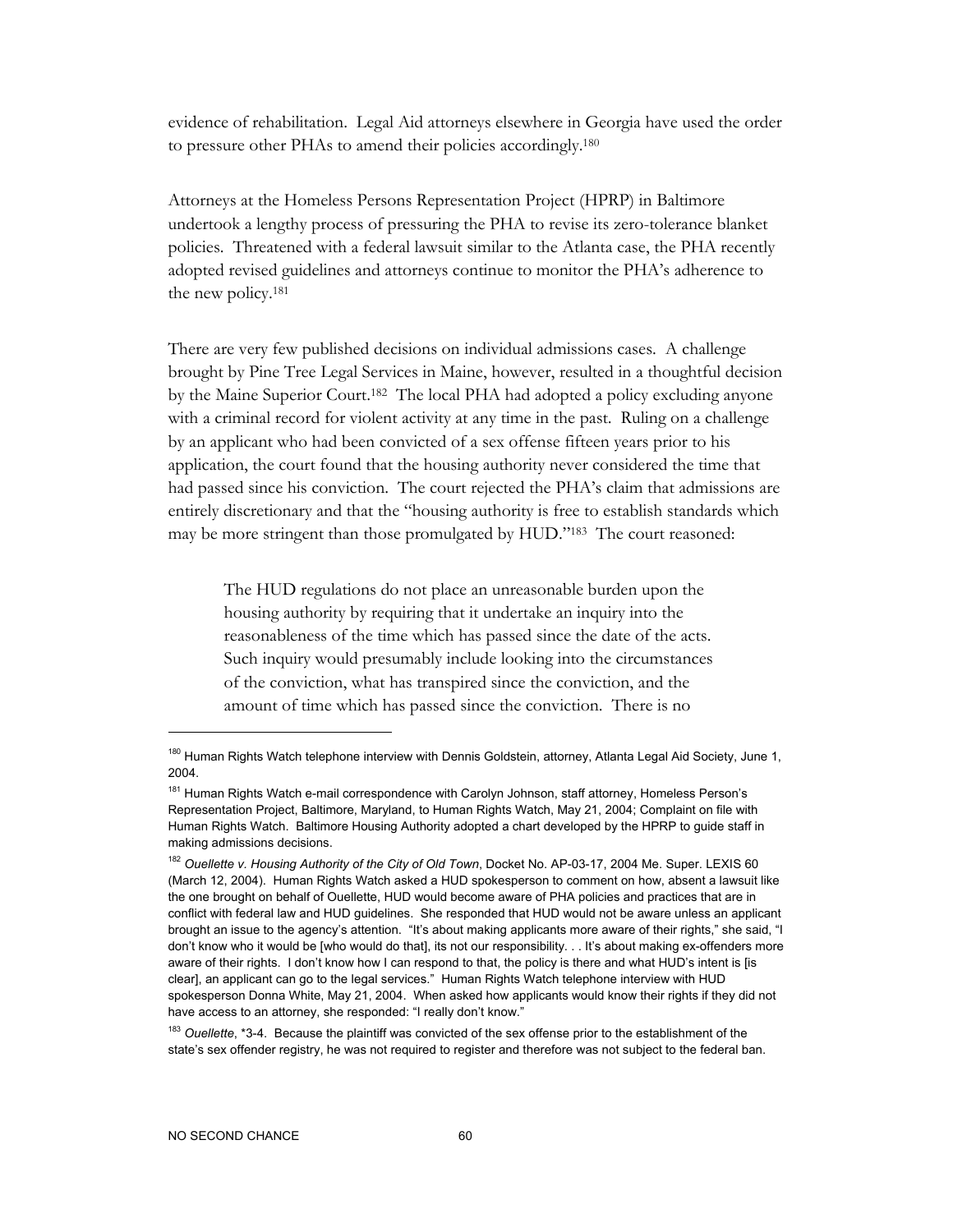bright-line standard for a reasonable amount of time. By accepting a zero-tolerance policy regarding convicted individuals, the Respondents divert from the clear intent of the policy reflected in the HUD regulations. The regulations unambiguously mandate a consideration of whether a reasonable time has passed since the conviction (thus presumably rendering the applicant non-dangerous to other residents). In the absence of such a consideration and finding, the Respondent has circumvented this necessary analysis.184

<sup>184</sup> *Ouellette*, \*4-5.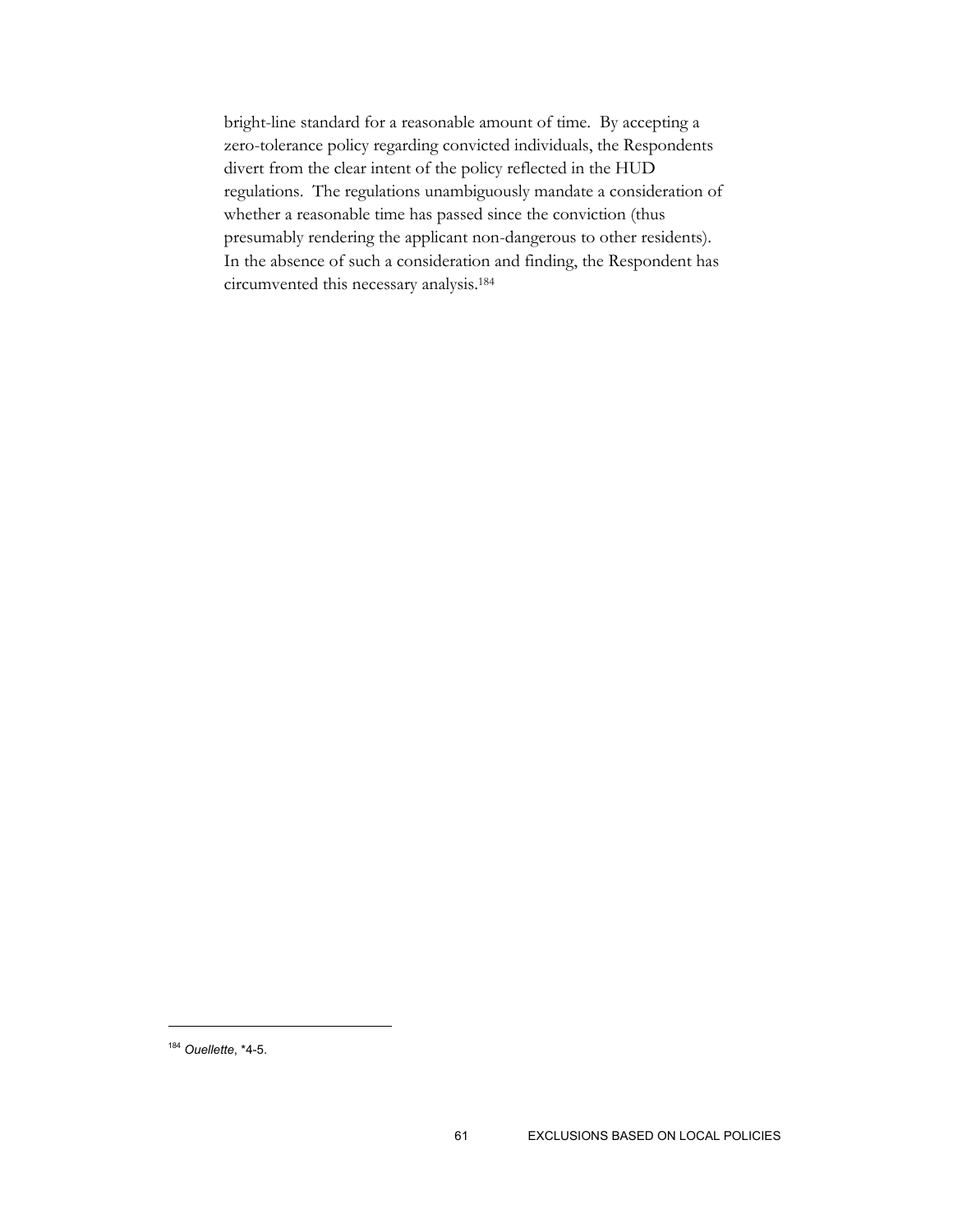# **VIII. Legislatively Mandated Categories of Exclusion from Public Housing**

While federal law gives PHAs discretion in most instances to determine who is suitable for public housing, it expressly prohibits PHAs from providing housing assistance to three categories of offenders—those believed to be using drugs, those required to register as "sex offenders," and those convicted of manufacturing methamphetamine on public housing premises. People in the latter two categories are excluded for life, regardless of the number of years they have spent without committing another offense.

## *Denials Based on Evidence of Drug Use*

PHAs may not admit anyone they reasonably believe is currently using illegal drugs.<sup>185</sup> Federal law and HUD regulations specifically authorize PHA officials to ask applicants about their drug use histories and, after receiving consent from the applicants, obtain otherwise confidential records from their treatment providers.186 PHAs can admit applicants with a history of drug use, including recent use, if they are able to show sufficient rehabilitation.

Human Rights Watch recognizes the unique problems that have arisen in many low income communities, particularly in public housing developments, from the illegal drug trade. Public housing tenants themselves have struggled against the violence and harassment that is part and parcel of the illegal drug trade, and indeed, housing exclusionary policies have their roots in tenants' efforts.

There is no doubt that certain harms—to individuals, families, and communities—can, in some cases, attend illegal drug use. But contrary to popular assumption, drug use does not necessarily entail violence, crime (except that inherent in the buying and possession of drugs themselves), or even serious harm. Most drug users do not even develop a dependency on drugs. In fact, "there are ample data supporting a conclusion that . . . most drug use is transient, noncompulsive, and innocuous."187

<sup>185 42</sup> U.S.C. § 13661(b), see also 24 C.F.R. §§. 982.553(a), 960.204(a).

<sup>&</sup>lt;sup>186</sup> 42 U.S.C. § 1437n(e)(1). One federal circuit court rejected a challenge to provisions of the federal law that allow PHAs to ask applicants about their history of drug and alcohol use and obtain records from substance abuse treatment programs. *Campbell v. Minneapolis Public Housing Authority*, 168 F.3d 1069 (8<sup>th</sup> Cir. 1999).

<sup>&</sup>lt;sup>187</sup>Norbert Gilmore, "Drug Use and Human Rights: Privacy, Vulnerability, Disability, and Human Rights Infringements," 12 *The Journal of Contemporary Health Law and Policy,* 412 (Spring 1996).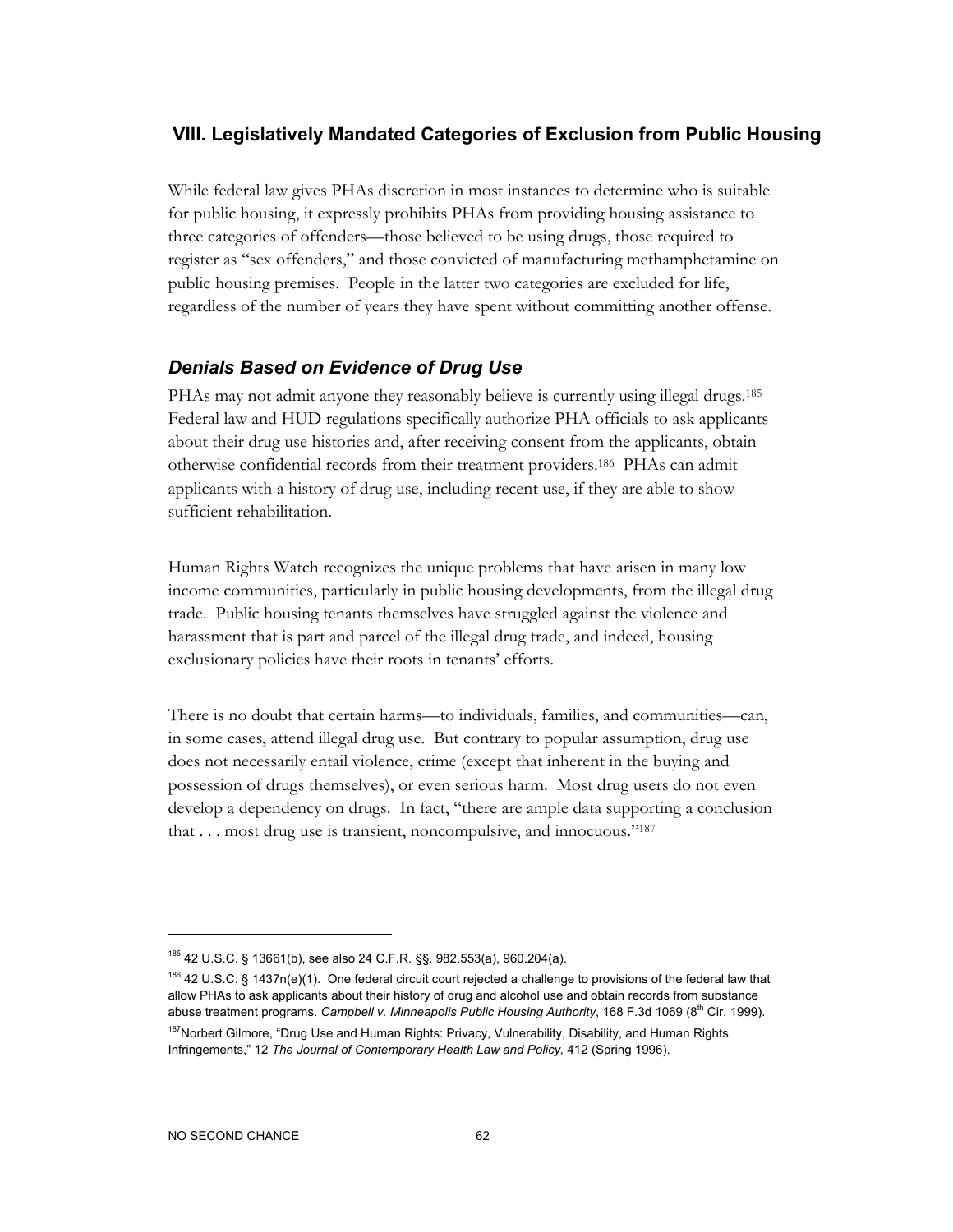Often people confuse the prevalence of drug use among those charged with violent and property crimes to mean that those who use drugs are more likely to engage in such crime. To the contrary, most drug offenders appear to be otherwise law-abiding individuals.188 In fact, the vast majority do not commit violent or property crimes at all.189

Federal housing law, consistent with federal drug policy, considers all drug use to be drug abuse. U.S. Department of Health and Human Services statistics reveal that only a small percentage of those who use drugs become heavy drug abusers or addicts. For example, of the 3.7 million Americans who have used heroin, only 3 percent used it in the last month.190 Although nearly thirty-five million Americans twelve years or older have used cocaine in their lifetime, only 0.6 percent of the entire U.S. population (i.e., less than 2 million people) are considered to have abused the drug or developed a dependency.191 As a leading critic of drug laws has pointed out, "So much of the media attention has focused on the relatively small percentage of cocaine users who become addicted that the popular perception of how most people use cocaine has become badly distorted."192

Because drug use is illegal and highly stigmatized, most people become aware of it only when it wreaks havoc—when someone overdoses, commits a crime, or when a life falls spectacularly apart. The only other drug users most people are aware of (besides

<sup>&</sup>lt;sup>188</sup>A high percentage of persons convicted of criminal conduct use drugs, but there is no evidence suggesting most drug users commit non-drug offenses. See, generally, U.S. Department of Justice, *Drugs, Crime, and the Justice System*, (Washington, D.C.: U.S. Department of Justice, December 1992); New York City Criminal Justice Agency, *Summary Final Report: Changing Patterns of Drug Abuse and Criminality Among Crack Cocaine Users*, (New York: New York City Criminal Justice Agency, January 1990). Mario De La Rosa, et. al., eds., *Drugs and Violence: Causes, Correlates, and Consequences*, (Washington, D.C.: National Institute on Drug Abuse, U.S. Department of Health and Human Services, 1990); Thomas Mieczkowski, ed., *Drugs, Crime and Social Policy: Research, Issues and Concerns* (Boston: Allyn and Bacon, 1992). Drug law critics argue that a certain amount of drug-related crime is in fact caused by the drug prohibition policies and that alternative drug sanction mechanisms would reduce drug-related crime; e.g., Ethan Nadelmann, "Drug Prohibition in the United States: Costs, Consequences, and Alternatives," 248 *Science* (September 1, 1989).

<sup>&</sup>lt;sup>189</sup> See Bruce L. Benson et al., *Independent Policy Report: Illicit Drugs and Crime* (Oakland: The Independent Institute, 1996), available online at: http://www.independent.org/tii/content/pubs/policyrep/p\_bensonipr.html, accessed on July 6, 2004. Benson and his co-authors cite a 1992 BJS Report, which found that drug offenders are far more likely to recidivate for a drug offense than for a violent or property offense (citing Patrick A. Langan and Mark Cunniff, "Recidivism of Felons on Probation, 1986-89" (BJS: Special Reports, 1992).

<sup>190</sup> Substance Abuse and Mental Health Services Administration, *2003 National Survey on Drug Use & Health*, (Rockville: U.S. Department of Health and Human Services, 2004), tables A.1 and A.2, available online at: http://www.oas.samhsa.gov/p0000014.htm#NHSDA, accessed on September 22, 2004.

 $191$  Ibid., table A.1 (rates of cocaine use), table A.6 (rates of dependence and abuse).

<sup>&</sup>lt;sup>192</sup>Nadelmann, "Drug Prohibition in the United States: Costs, Consequences, and Alternatives," p. 939, 944. See also Douglas N. Husak, "The Nature and Justifiability of Nonconsummate Offenses," 37 *Arizona Law Review* 151 (Spring 1995).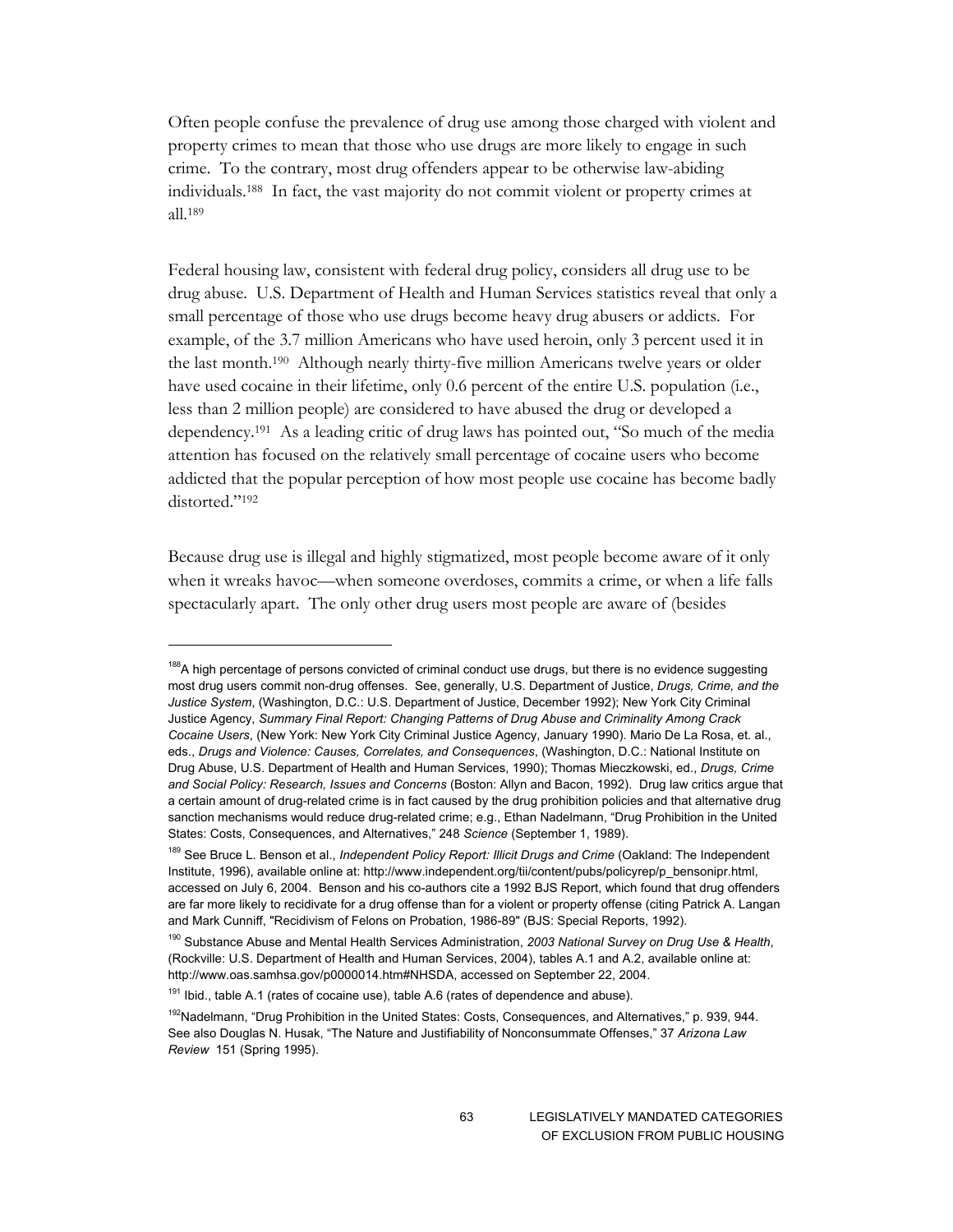politicians, radio talk-show hosts, and nominees for high level positions like Supreme Court justice) are former users who seek to impress upon their audiences the importance of recovery by emphasizing a litany of horrors. The public is rarely exposed to and the media pays little attention to people whose drug use is uneventful and transient.193

There is a common assumption that drug users are more likely than not to bring with them a whole passel of problems—attracting other drug users and dealers who will jeopardize peace, quiet, and safety; resorting to stealing; or harassing neighbors in some way, for example, by appearing in front of children comatose and obviously drugged.194 This fear is based on what statisticians call a sampling error or a built-in bias, the result of conclusions drawn from the most extreme examples, which, not surprisingly, are the examples most frequently presented by the media.195 Perhaps more telling, though, is that over 110 million Americans have used illicit drugs during the course of their lives.196 If it were true that the above-enumerated harms attended all drug use, the United States would be in a state of constant chaos.

Human Rights Watch asked one building manager from a private SRO hotel in Manhattan if he knew if any of his tenants used drugs.<sup>197</sup> "Oh yeah, a lot of them do," he told us, "But so do people in that building and that building and that building over there," he said, pointing to the many private apartment buildings up and down the street. When we asked him if they caused problems, he said, "There are always people who create problems. They bother other neighbors, they play music loud, they don't pay their rent." But, he explained, this was everyone, not just drug users. "A lot of people

<sup>&</sup>lt;sup>193</sup> Research shows that, among drug users, those who do not seek drug treatment have fewer interpersonal and social problems than those who do. Research among these individuals shows that recovery occurs in the "natural progression" of heroin dependence. See Jason S. Luty, "Social Problems, Psychological Well-Being, and Childhood Parenting Experiences in a Community Sample of Heroin Addicts in Central London," *Substance Use & Misuse*, vol. 38, no. 2 (2003), p. 209.

<sup>&</sup>lt;sup>194</sup> Generalizations about the harm caused by drugs should not be derived from atypical scenarios. See Douglas Husak, "Desert, Proportionality, and the Seriousness of Drug Offences," in Andrew Ashworth and Martin Wasik, eds, *Fundamentals of Sentencing Theory* (Oxford: Clarendon Press, 1998), p. 187-219.

<sup>&</sup>lt;sup>195</sup> For example, a plan to estimate rates of "hardcore" drug use commissioned by the Office of National Drug Control Policy very explicitly relies on an examination of the extremes:

These efforts rely upon models of the rate at which people who use drugs make contact with various elements of the criminal justice, drug treatment, and health care systems. The models are predicated on the belief that *observed* numbers of "institutional contacts"—and by this we mean numbers of arrests, drug treatment admissions, and stays at homeless shelters—can tell us something about *unobserved* drug use activity.

Ronald Simeone et al., *A Plan for Estimating the Number of "Hardcore" Drug Users in the United States* (Abt Associates, April 21, 1997), p. 1.

<sup>196</sup> *2003 National Survey on Drug Use & Health*, table 1.28A.

<sup>&</sup>lt;sup>197</sup> Many of those who were housed in this particular SRO had either been found ineligible for public housing or had chosen not to apply because they had criminal records.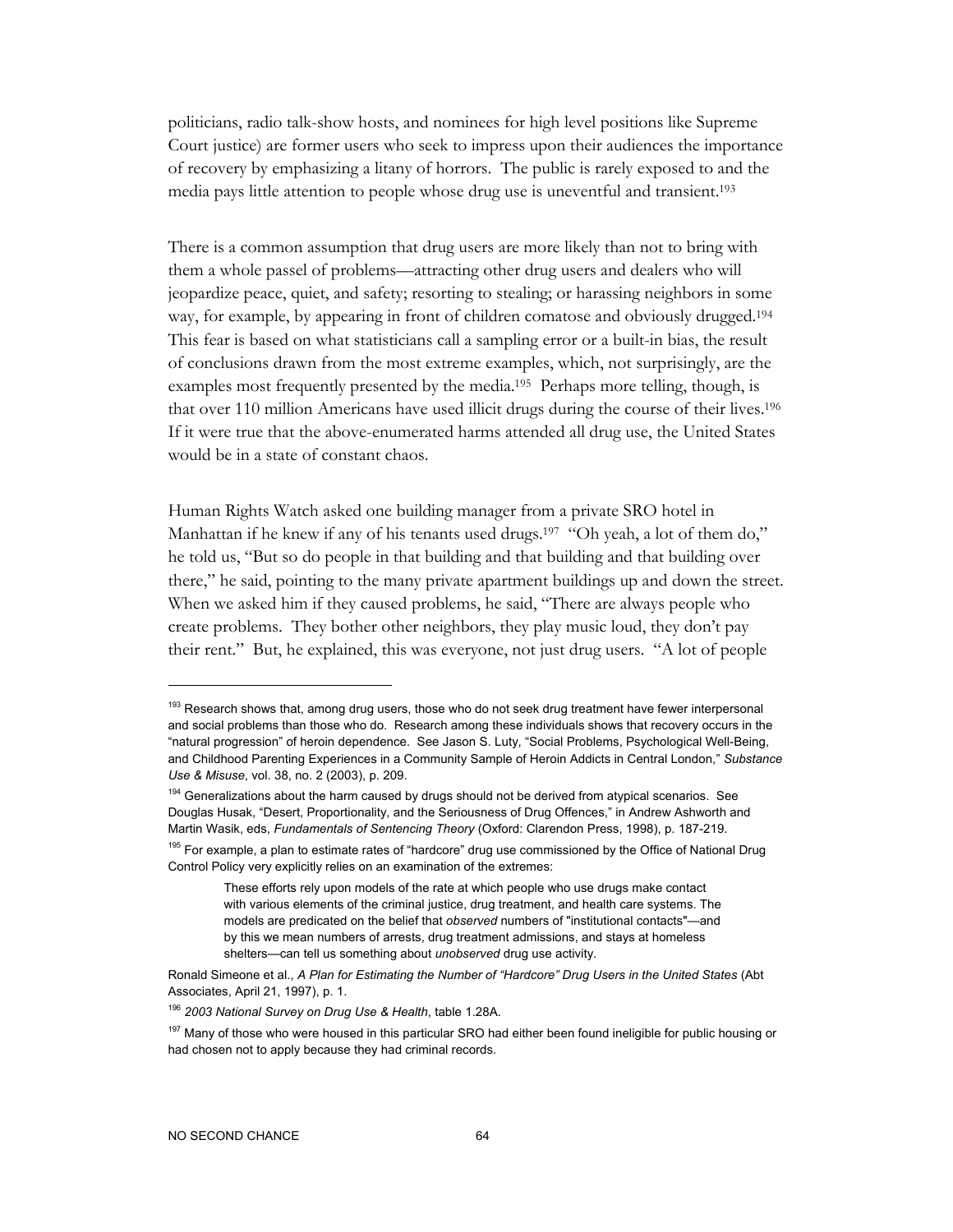who use, they're addicts, and they don't bother nobody. They get their drugs and they use them in their rooms."198

It may be difficult to tell the difference between an applicant who uses illegal drugs without causing problems for those around him and one who will ultimately pose a risk. But there are objective criteria that PHAs can look to in order to determine whether someone would pose a risk: first and foremost, the absence of any past offenses besides the possession of drugs. PHAs could, in addition, look to additional evidence like character references, proof of employment, or enrollment in job training. Under current law and practice, when applicants challenge denials in administrative proceedings (whatever the basis of denial), administrative law judges already consider this type of information.

Though federal law requires a PHA to deny admission to applicants who it reasonably believes are currently using drugs, denial on this basis alone is rare. In practice, the issue of current drug use typically arises during the application process either when an applicant's criminal background suggests past involvement with drugs (a drug possession charge), or when the applicants themselves seek to use evidence of drug rehabilitation to show that they are unlikely to commit another type of offense (such as petty theft or prostitution). In such cases, absent sufficient evidence of rehabilitation, PHAs will presume that the applicant is a "current user" and will deny their application.

Human Rights Watch understands the need to ensure that those drug users likely to disrupt the safety of a community are not housed in traditional public housing developments. Instead of simply excluding all current drug users, however, PHAs should be permitted to assess the nature and effects of a person's drug use instead of making blanket assumptions about the character of all drug users. At the same time, HUD should begin to develop alternative housing for those excluded to ensure that they are not relegated to homelessness.199

<sup>&</sup>lt;sup>198</sup> Human Rights Watch interview with a building manager, who wished to remain anonymous, at an SRO hotel in Manhattan, New York, November 4, 2003.

<sup>199</sup> Researchers in Australia, for example, have concluded that the prevalence of drugs in public housing is an indication that public housing itself may be inappropriate for some of those in need of housing assistance, and that alternative models must be developed. Judith Bessant et al., *Heroin users, housing and social participation: attacking social exclusion through better housing* (Australian Housing and Urban Research Institute, June 2002), p. 23, available online at:

http://www.ahuri.edu.au/attachments/30056\_final\_heroinusers.pdf, accessed on October 22, 2004.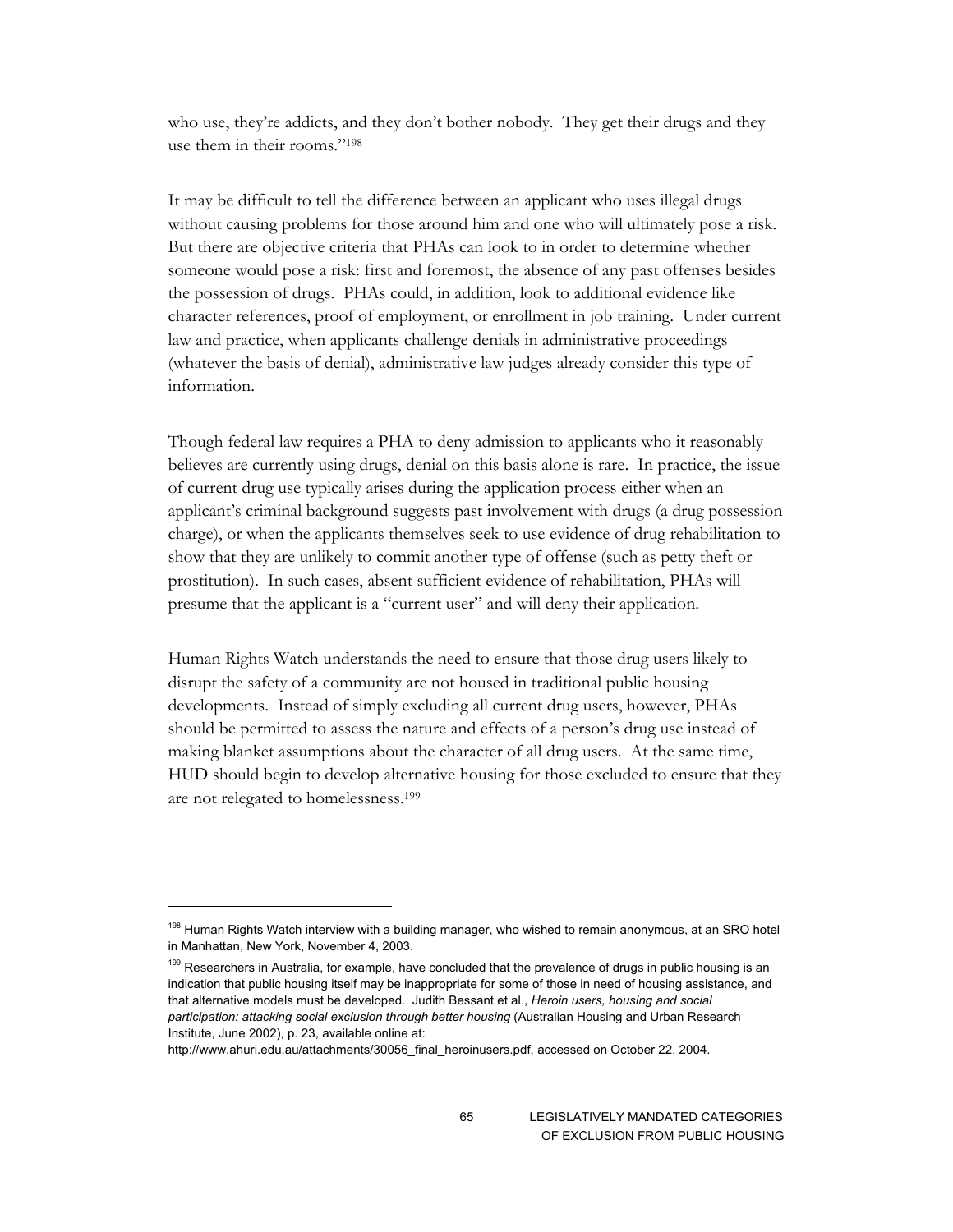### *"Sex Offenders"*

-

*If our national attitude is one of fear, which it is, when you foster an attitude of fear, everybody begins to buy into that fear. You become afraid of everything. . . . This is fear mongering at a national level [and] one of the biggest targets is sex offenders.200*

—Fred Butler, executive director, Community Action Network

In an effort to exclude "dangerous sex offenders" from regular public housing, federal law prohibits anyone subject to state sex offense registries<sup>201</sup> from admission to public housing.202 A lifetime exclusion from public housing may sound reasonable in terms of protecting children from violent, repeat sexual predators, but not everyone who has committed a sex offense poses a danger to children or others, much less a lifelong danger.

State sex offender registries are not limited to predatory child molesters and violent serial rapists. Some of the over 450,000 people currently listed in state sex offender registries203 are young men who had sexual relationships with girlfriends no more than a few years younger than them. Some are women convicted of conspiracy to commit

<sup>&</sup>lt;sup>200</sup> Human Rights Watch interview with Fred Butler, executive director, Community Action Network, Austin, Texas, February 12, 2004.

 $201$  The federal statute known as Megan's Law established the nation's vast state-by-state sex offense registration and community notification system. Act of May 17, 1996, P.L. 104-145, § 1, 110 Stat. 1345, amending 42 USCS § 14071(d). Information about each state's sex offender registry can be found by accessing any individual state database and looking for links to others, for example, see New York State's database, available online at: http://criminaljustice.state.ny.us/nsor/links.htm, accessed on April 1, 2004.

 $202$  See 42 USCS § 13663 (2004) explicitly purports to deny dangerous sex offenders, but in fact, requires PHAs to deny eligibility to anyone listed on a state sex offender registry, a number of whom cannot be considered dangerous, but are guilty of offenses that were non-violent or consensual. In addition, neither the statute nor state sex offense registry laws allow for any independent determination of whether a registered sex offender is dangerous or not. See, e.g., *Connecticut Dep't of Public Safety v. Doe*, 538 U.S. 1160 (2003); *Archdiocesan Housing Authority v. Demmings*, 2001 Wash. App. LEXIS 2276 (Wa. Ct. App 2001). In 1999, the local PHA found that three of its public housing residents were convicted sex offenders. Because it interpreted federal law to mean that sex offenders were ineligible for housing assistance, the PHA sought to evict Mr. Demmings, a convicted sex offender who had been living without incident in the development since 1996 and was compliant with his treatment plan. Demmings argued both that he posed no risk to other tenants, and that he suffered from a documented mental illness. While the court expressed sympathy and "applaud[ed] his successful rehabilitation," Ibid., \*3-4, it affirmed Demmings' eviction nonetheless. The court concluded its opinion by noting: "The rule is harsh as to all sex offenders who increasingly struggle to find housing upon their release. . . The rule is, however, reasonable." Ibid., \*9.

<sup>&</sup>lt;sup>203</sup> At the end of 2001, according to BJS, about 386,000 people convicted of sex offenses were registered in forty-nine states and the District of Columbia, up from 277,000 in 1998. U.S. Department of Justice, BJS, *BJS Fact Sheet: Summary of State Sex Offender Registries, 2001* (March 2002), available online at: http://www.ojp.usdoj.gov/bjs/abstract/sssor01.htm, accessed on July 6, 2004. Some advocates put the number of those subject to state sex offender registries at closer to 500,000. L. Arthur M. Parrish, *Commentary: Megans' Laws: Accomplishing its purpose?* [sic], October 30, 2003, available online at:

http://www.geocities.com/eadvocate/issues/commentary-consequences.html, accessed on September 16, 2004.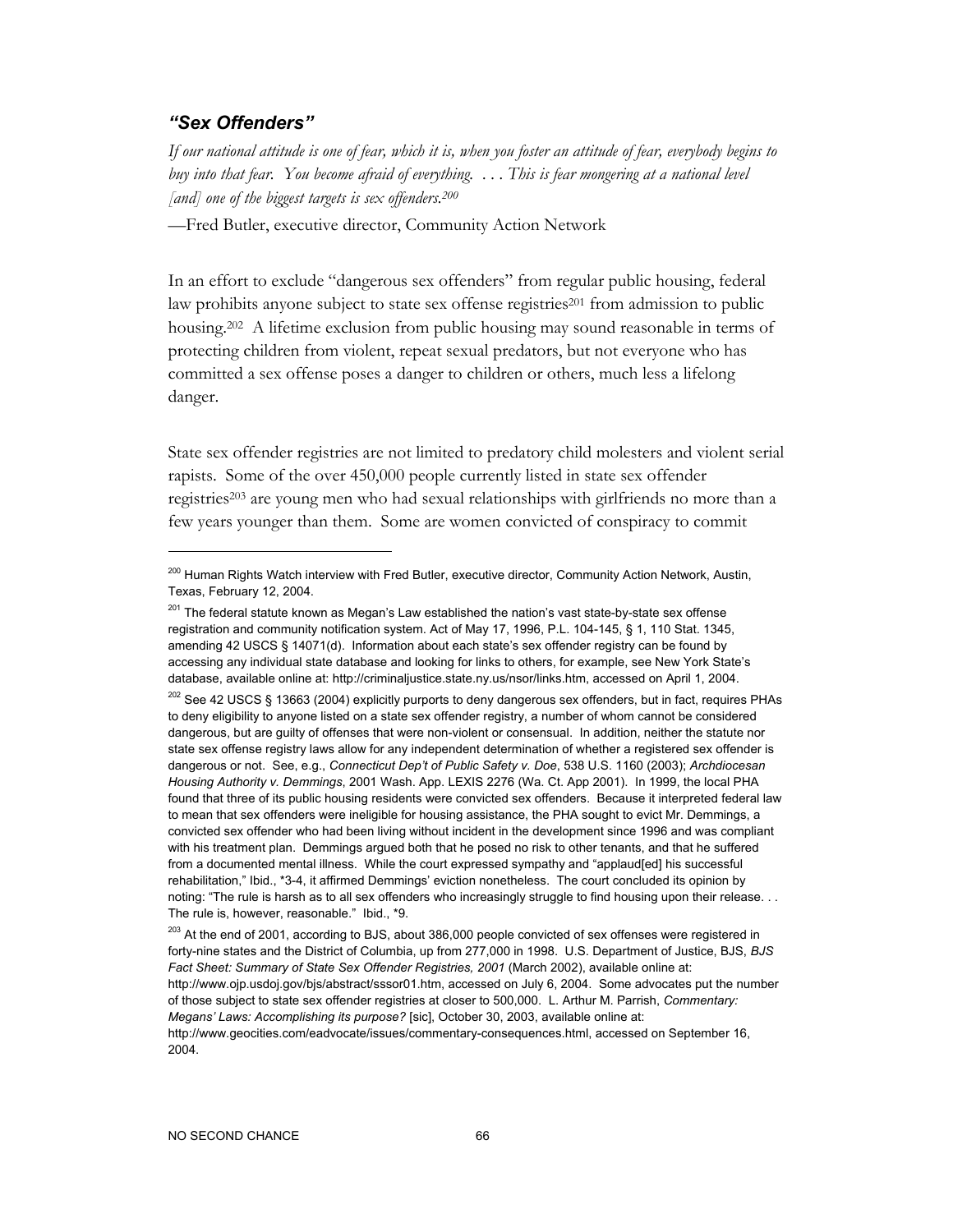sexual abuse against a child for failing to protect a child from sexual abuse by a boyfriend, husband, or other male family member. People subject to lifetime sex offender registration requirements also include those whose offenses consisted of indecent exposure or lewd displays, often related to a substance abuse or mental health diagnosis or homelessness. For example, relieving oneself in public can—and many times does, in the case of homeless people and the mentally ill—result in a charge of indecent exposure.

Helen Varty, executive director of the Capital Area Homeless Coalition in Austin, Texas told Human Rights Watch:

Sex offenders are the hardest. Most of them take a plea, they are mentally ill or developmentally disabled, and they exposed themselves. From now on, they can't live anywhere. I mean, they get these offenses for pissing off the porch. Most sex offenders that took plea bargains; they say, "that's the only choice I had." They end up on the streets.204

In many states, the most dangerous, violent sexual predators are incarcerated for long periods of time, some for the rest of their lives. In addition to prison sentences, about a third of all states have provisions for the civil commitment of sex offenders.205 But many sex offenders will ultimately be released from confinement, and they must—and do—live somewhere.

After a local sheriff spent months searching for a landlord willing to rent to a registered sex offender with a mental health diagnosis, Linn County, Oregon spent \$45 to purchase his new home: a camping tent with an army surplus cot. "Transitional housing" for Bruce Scott Erbs was a tent in a yard behind the jail with a tin can for a toilet.<sup>206</sup> Erbs

<sup>&</sup>lt;sup>204</sup> Human Rights Watch interview with Helen Varty, executive director, Capital Area Homeless Coalition, Austin, Texas, February 11, 2004.

<sup>&</sup>lt;sup>205</sup> According to Peter C. Pfaffenroth, "The Need for Coherence: States' Civil Commitment of Sex Offenders in the Wake of *Kansas v. Crane*," 55 *Stanford L. Rev* 2229, 2232 no. 22 (2003), sixteen states have civil commitment statutes for sex offenders. The states are: Arizona, California, Florida, Illinois, Iowa, Kansas, Massachusetts, Minnesota, Missouri, New Jersey, North Dakota, South Carolina, Texas, Virginia, Washington, and Wisconsin. In his dissenting opinion in *Kansas v. Hendricks*, 521 U.S. 346 (1997), Justice Breyer made reference to seventeen states with civil commitment laws, seven of which were not cited by Pfaffenroth (Colorado, Connecticut, Nebraska, New Mexico, Oregon, Tennessee, and Utah). Statutes in these states provide for some lesser form of commitment-like pre-trial commitment or treatment upon release from prison. The U.S. Supreme Court has upheld the indefinite confinement of sex offenders. See, e.g., *Kansas v. Hendricks*, rejecting the theory that confining someone based on a determination of future dangerousness and mental abnormality constitutes double jeopardy, because the confinement is not punishment. See also, *Seling v. Young*, 531 U.S. 250 (2001).

<sup>206</sup> Andrew Kramer, "Oregon Houses Paroled Sex Offender in Tent," *Associated Press*, August 4, 2003.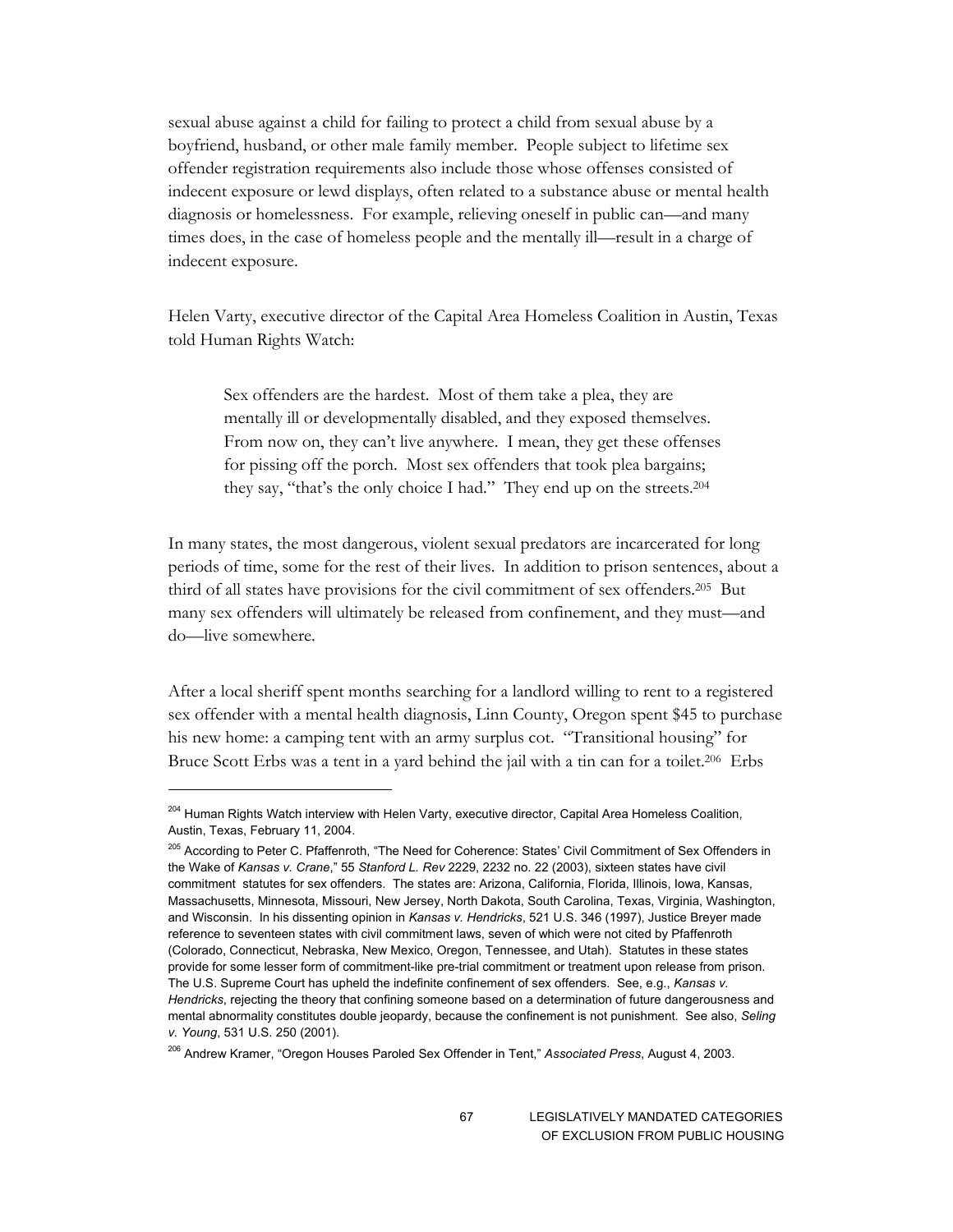was moved to a \$155-a-week motel when he contracted pneumonia after a period of cold weather. Erbs said, "It's a lot better than the tent. . . . I'm staying out of trouble. I don't mean nobody no hurt. The deal that people can't change when they come outta prison is bogus. They can if they put their minds to it."207 Rory A. Woodell, another convicted sex offender who completed his prison sentence, was also housed in a tent outside of downtown Bellingham, Washington.208

A released sex offender in North Dakota was jailed by court order because he could not find a place to live. "There was really no place for him to stay," said the state's attorney, "the alternative was for him to sleep under the bridge." 209

Restrictions on access to public housing and the increasing inability of sex offenders to find private housing anywhere, regardless of their income, mean that many will wind up in shelters, in tents, or living on the street. Neither federal, state, nor local governments have acknowledged their obligation to ensure that sex offenders, no less than any other U.S. resident, have access to safe, decent and stable housing.

Mike Alvidres of the Skid Row Housing Trust in Los Angeles noted:

Anyone who's been in jail is problematic, these guys add to the mix of problems. But I don't know where you go. Is that what we want? To drive people underground? . . . I'm not sure from a big picture perspective that it makes any sense. Where will sex offenders live? Obviously you don't want them to live near kids, but I'm not sure it makes sense to create more desperation in people.210

<sup>207 &</sup>quot;Sex Offender Kept in Tent Gets Pneumonia," *Associated Press*, November 17, 2003.

<sup>208 &</sup>quot;Sex Offender Living in Tent," *Bellingham Herald*, August 8, 2003.

<sup>209 &</sup>quot;Sex Offender Jailed While Searching for Home, Job," *Associated Press*, January 25, 2004.

<sup>&</sup>lt;sup>210</sup> Human Rights Watch interview with Michael Alvidrez, supportive housing managing director, Skid Row Housing Trust Property Management Company, Los Angeles, California, February 4, 2004. Some turn to crime in desperation. For example, a registered sex offender in Wisconsin held up a bank after being evicted and resorting to living in a tent in the park. Dan Wilson, "Robbery spurred by lack of shelter," *Post-Crescent* (WI), August 27, 2004.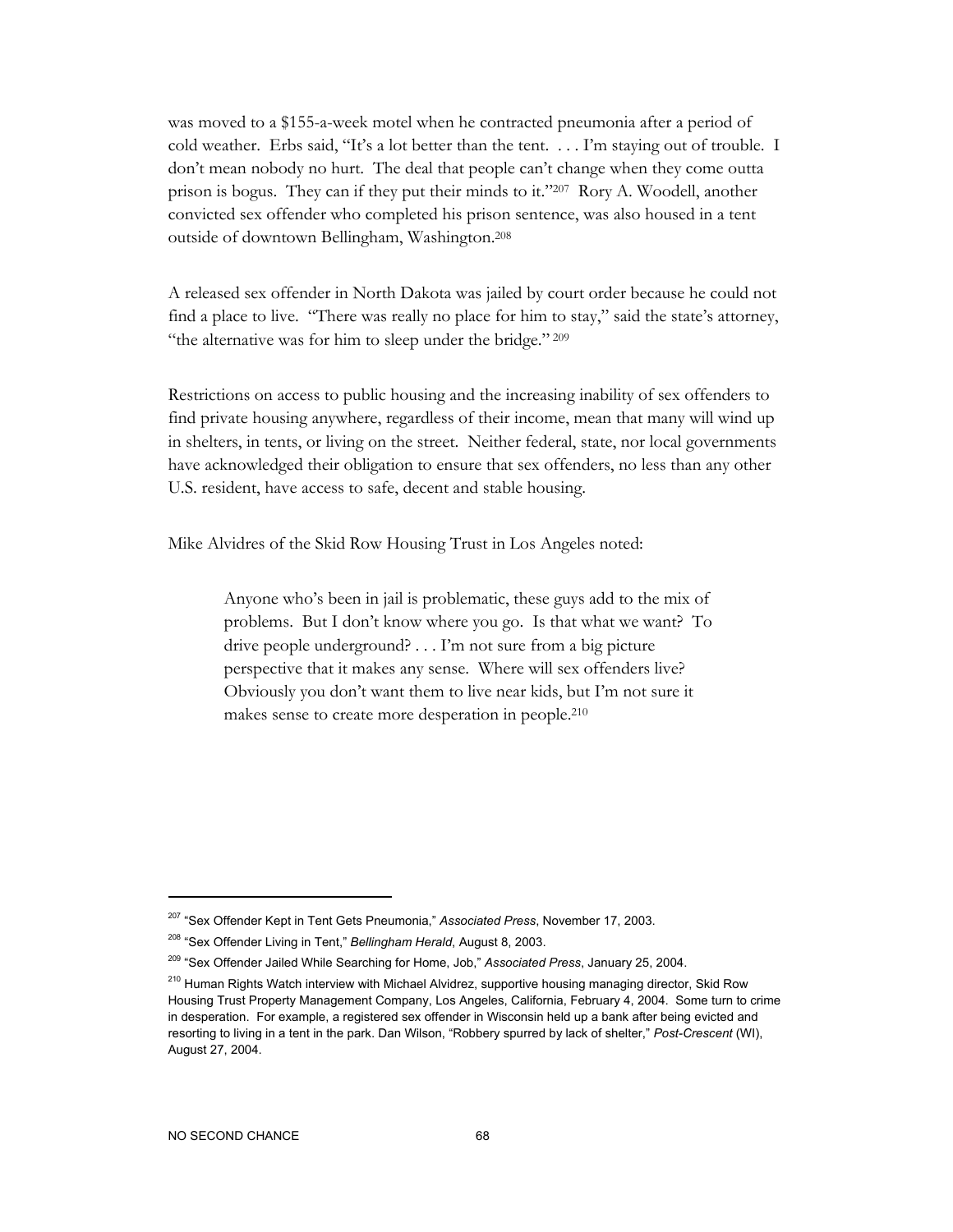### Shamed to Death

Kaye Fohn, a social worker with the Salvation Army in Austin Texas, told Human Rights Watch about a seventy-year-old man who had applied for housing assistance while staying at the Salvation Army rehabilitation program. He was denied because he had committed a sex offense ten years earlier.

*He was not a risk. He inappropriately touched a child when he used to be a raging alcoholic. He [was] clean 12 years. He was in jail, and now he's subject to a lifetime registration. He was here [at the Salvation Army] for two years. . . . It was virtually impossible to place him. . . . He was very ashamed, he carried that shame with him until the day he died. . . . Who's to say who's a risk? But I can tell you that I've had my grandchildren here, and he would get up and leave the room. Did it make me uneasy? Not at all.* 

*We've had some sex offenders here where I would have felt that threat.... They have to have a place to live. I don't know how anybody can make that determination—will somebody reoffend?* 

*No one should have to live on the streets. . . . His health was failing and nursing homes would not take him, it was horrible. . . . I tried no less than ten places. . . . He ended up going into a horrible facility*  where he did not receive the care that a patient in a nursing home should get.

*Did these conditions lead to his death? Absolutely. That man gave up. He had nobody. There was no place else for this individual to go. I will go to my grave thinking that him going into that nursing home led to his death. The man I checked in one late day in August was not the same man I saw in December. It was phenomenal. He stopped eating, drinking; he was willing himself to death.211*

#### *Methamphetamine Manufacturers*

 $\overline{a}$ 

In 1999, Congress passed the last categorical ban on public housing assistance, a lifetime exclusion from public housing for anyone convicted of manufacturing or producing methamphetamine on the premises of public housing.212

Methamphetamine—known by its street names "speed," "ice," "crank," and sometimes called "the poor man's cocaine"—is an illegal drug. It is manufactured largely in makeshift chemical laboratories by combining components of some over-the-counter cold remedies with other chemicals.213 Manufacturing the drug produces explosive gas and toxins. The inherent volatility of the process combined with the clandestine nature of its

<sup>&</sup>lt;sup>211</sup> Human Rights Watch interview with Kaye Fohn, Salvation Army, Austin, Texas, February 11, 2004.

<sup>&</sup>lt;sup>212</sup> Amendment No. 3207 to Departments of Veterans Affairs and Housing and Urban Development, and Independent Agencies Appropriations Act, 1999, 144 Cong Rec. S 8330, 8365-66, amending Section 16 of the United States Housing Act of 1937 (42 U.S.C. § 1437n), July 16, 1998.

<sup>&</sup>lt;sup>213</sup> Additional information about methamphetamine, including a time line of the drug's history, is available online at: http://www.erowid.org/chemicals/meth/, accessed on June 1, 2004.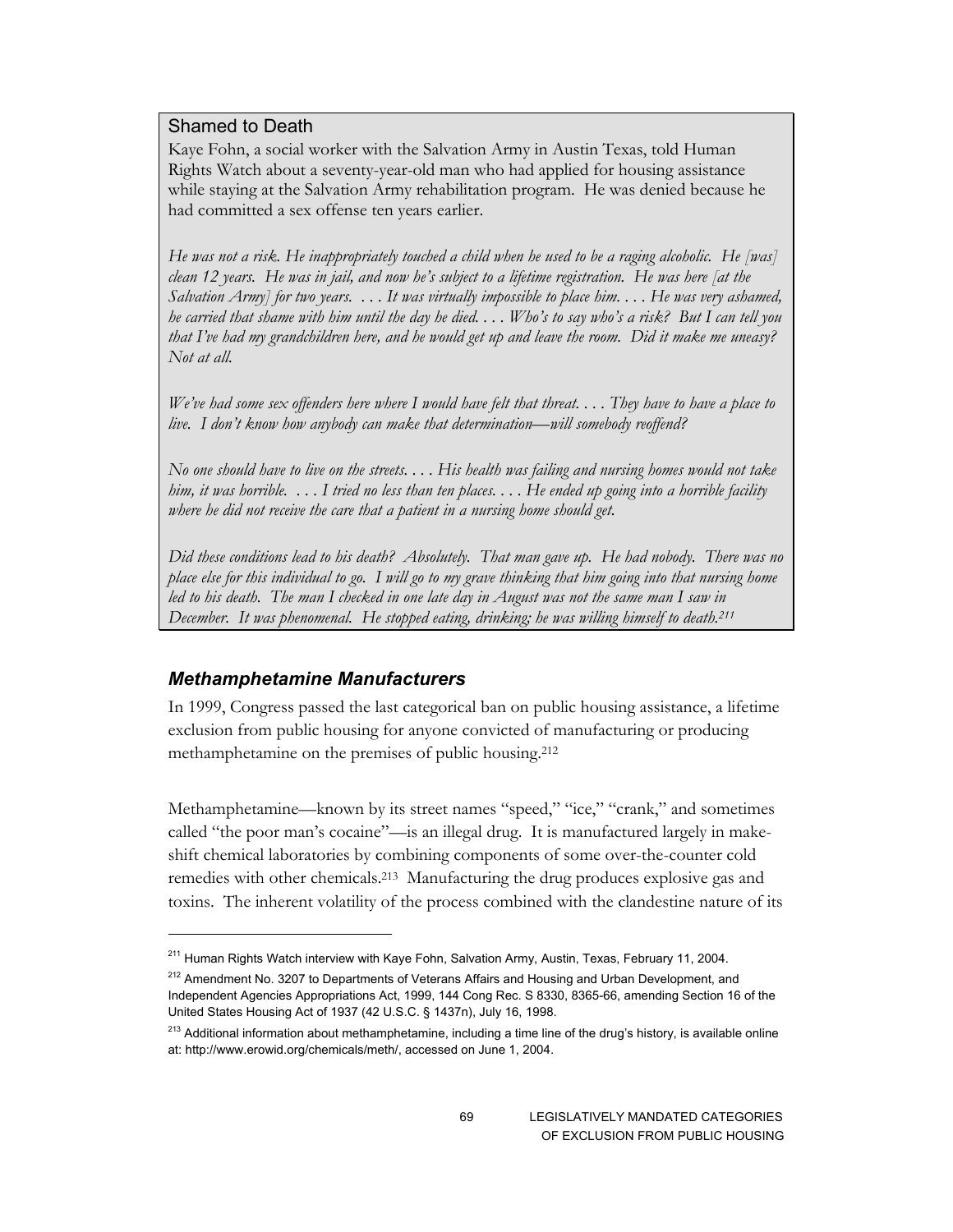production, whereby those operating "meth labs" often do so in hidden spaces without adequate ventilation, make production of the drug uniquely dangerous.

The co-sponsors of the new mandatory exclusion—Senator Kit Bond and then-Senator John Ashcroft—cited the "raging crisis" of the rise in methamphetamine use, and the dangers associated with manufacturing the drug. Senators Bond and Ashcroft sought to send a blunt message: "If you want to turn your taxpayer-subsidized residence into a meth lab, the only public housing you will be eligible for in the future is the penitentiary."214 Neither of the Senators nor anyone else in Congress offered any justification for the lifetime length of the ban. A fifty-year-old whose methamphetamine offense was thirty years ago would still be prohibited from public housing no matter how virtuous and exemplary his subsequent life.

Since the sharp rise in methamphetamine production and concomitant increase in criminal penalties is a fairly recent phenomenon, PHAs have yet to see those convicted of methamphetamine manufacture applying for public housing. As one PHA official noted, "they are most likely still in jail." But interviews with PHA officials nonetheless suggest that the law will have an impact even broader than that mandated by its express language. Several officials from different PHAs explained to Human Rights Watch that they understood the law to require them to deny housing assistance to those convicted of mere possession of the drug. PHAs also deny people charged as conspirators because they were present in a home where methamphetamine was being made.215 Housing officials in Los Angeles told us that they would deny anyone convicted of manufacture of the drug regardless of whether it was on federally-assisted housing property or not, because they could not tell from conviction records where the offense took place.216

<sup>214</sup> John Aschroft, introducing the amendment, *Congressional Record,* 105th Cong. vol. 144, pt. 8366.

<sup>215</sup> Human Rights Watch interview with S.L., Marillac House, Salt Lake City, Utah, October 1, 2003. S.L. told Human Rights Watch that she had been living with an abusive partner who was manufacturing methamphetamine, and, because she was present at the time, she was charged with the same offense. She was subsequently denied housing.

<sup>&</sup>lt;sup>216</sup> Human Rights Watch meeting with staff of the Housing Authority of the City of Los Angeles, Los Angeles, California, February 3, 2004.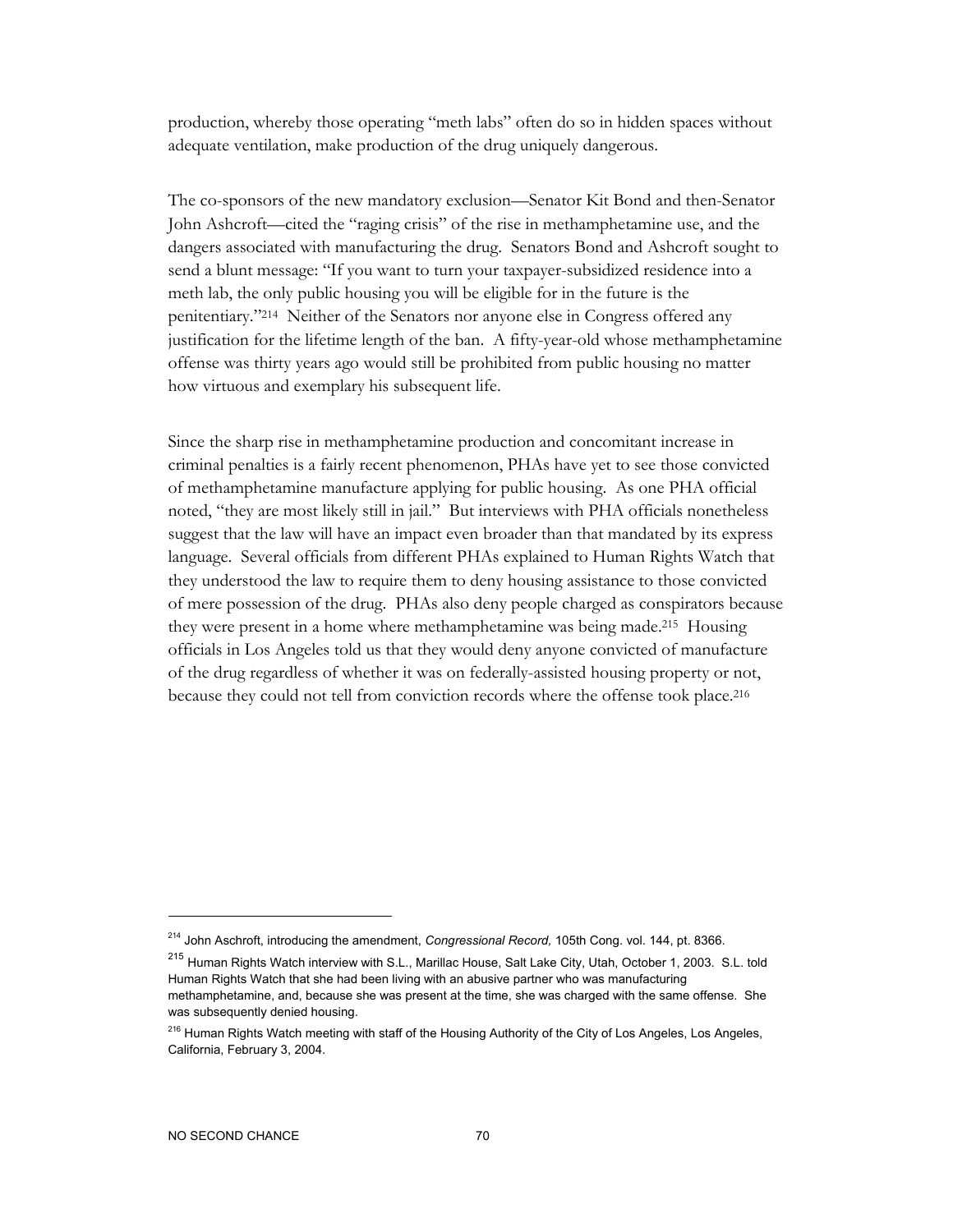## **IX. Screening People Out: "Felons Need Not Apply"**

#### *If you've got the big 'F,' it's hard to move forward.*<sup>217</sup>

—Sheila Fauntleroy, Project Pindua, Mon Yough Community Services

Many people in need of housing assistance do not apply because they have criminal records. Although there is no way to quantify this assertion, our research indicates that many eligible applicants, or those who would certainly be eligible if PHAs rightfully gave individual consideration to each application, do not apply. Some do not know they are eligible despite having a criminal record, others are misled into believing that they are not, and still others are turned away at the applications desk by PHA employees who do not understand the exclusionary policies.

In every city Human Rights Watch visited to conduct research for this report, social service providers, prison officials, probation and parole officers, homeless service providers, housing advocates, and even people with criminal records and their advocates told us that it was "common knowledge" that felons, especially drug offenders, were automatically ineligible for public housing. Many of those providing support and services to people with criminal records were not aware of the policies of their local PHAs. They based the information they had on rumors, past experiences with applicants who had been denied, and very rudimentary and infrequent contact with staff from local PHAs. As a result, an overwhelming majority of the homeless people with criminal records we spoke with had not even considered public housing as an option.

"They're not even applying because they know they're not going to get it," a Baltimore parole agent told Human Rights Watch.218 A homeless woman in Birmingham echoed this thought: "A lot of people don't apply because they know they got a felony and they're not going to get public housing."219

Some of those seeking assistance were turned away at applications offices, or discouraged from applying by PHA staff. "I asked for an application for Section 8," a young man with a felony conviction in New York told us, "They asked me if I had a

<sup>&</sup>lt;sup>217</sup> Human Rights Watch Interview with Sheila Fauntleroy, Project Pindua, Mon Yough Community Services, Pittsburgh, Pennsylvania, January 28, 2004.

<sup>218</sup> Interview with Jaqueline Hawkins, November 18, 2003.

<sup>&</sup>lt;sup>219</sup> Human Rights Watch interview with P.D.P., Church of the Reconciler, Birmingham, Alabama, December 11, 2003.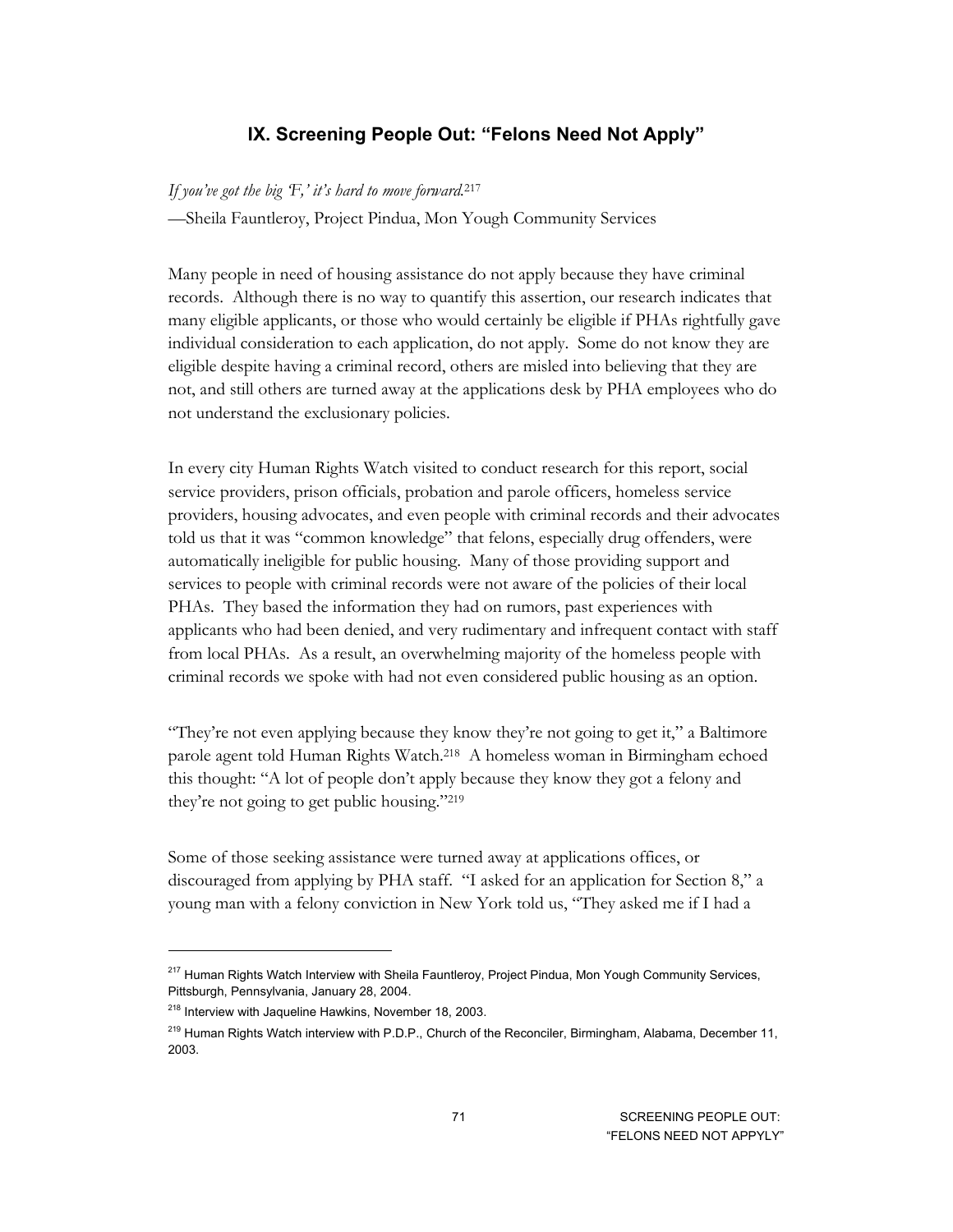felony. I said, 'yes.' They said I wasn't eligible because of the felony. They said, 'Well, then, this application isn't for you."'220

One commentator called officials who discourage those who might be eligible from applying "welfare cheats." "They are not people who receive welfare illicitly," David Shipler explains,

The more damaging welfare cheats are the caseworkers and other officials who contrive to discourage or reject perfectly eligible families. These are the people who ask a working poor mother a few perfunctory questions at the reception desk, then illegally refuse to give her an application form . . . It is a clever tactic, say the lawyers, because they cannot intervene on behalf of a client who has not applied.221

Social service providers often actively discourage their own clients from applying for public housing, sometimes because they misunderstand the policies of the local PHA, and sometimes because they do not want to set their clients up for failure. A case manager in Pennsylvania explained her reluctance to send clients to apply for public housing: "I'm not sure if I should tell residents to apply if they have a felony record, if it's worth the hassle because it's just such a set-up, even if there is an appeal. . . . I just don't encourage them."222 A transitional housing provider in Birmingham echoed her concern. "Once someone tells you they're not accepting ex-felons," he explained, it seems "unkind" to refer clients to a service they are unlikely to get.<sup>223</sup>

<sup>&</sup>lt;sup>220</sup> Human Rights Watch interview with E.B., twenty-four-year-old Latino man in New York. Even when they chose to apply, most of those with criminal records we spoke with had little hope that their applications would be approved. As one woman who had been convicted of a felony seven years prior to her application told us:

I've never had a record since then [in the last seven years]. I was eighteen at the time this happened. A friend of a friend who lives in public housing told me that I can't get housing because of my record. She asked a lady at CMHA [Cuyahoga Metropolitan Housing Authority] for me and the lady said you can't get housing. The housing authority didn't send me a rejection letter. I called and asked about my application. They said someone will get back to me, but they didn't. I said forget it because I already heard you can't get in. I was just trying to see if it was true.

Human Rights Watch interview with M.L., Cleveland, Ohio, May 5, 2003.

<sup>221</sup> Shipler, *The Working Poor: Invisible in America*, p. 229.

<sup>&</sup>lt;sup>222</sup> Interview with Renee D'Ippolito, January 30, 2004.

<sup>&</sup>lt;sup>223</sup> Human Rights Watch telephone interview with Chris Retan, executive director, Aletheia House, Birmingham, Alabama, December 10, 2003.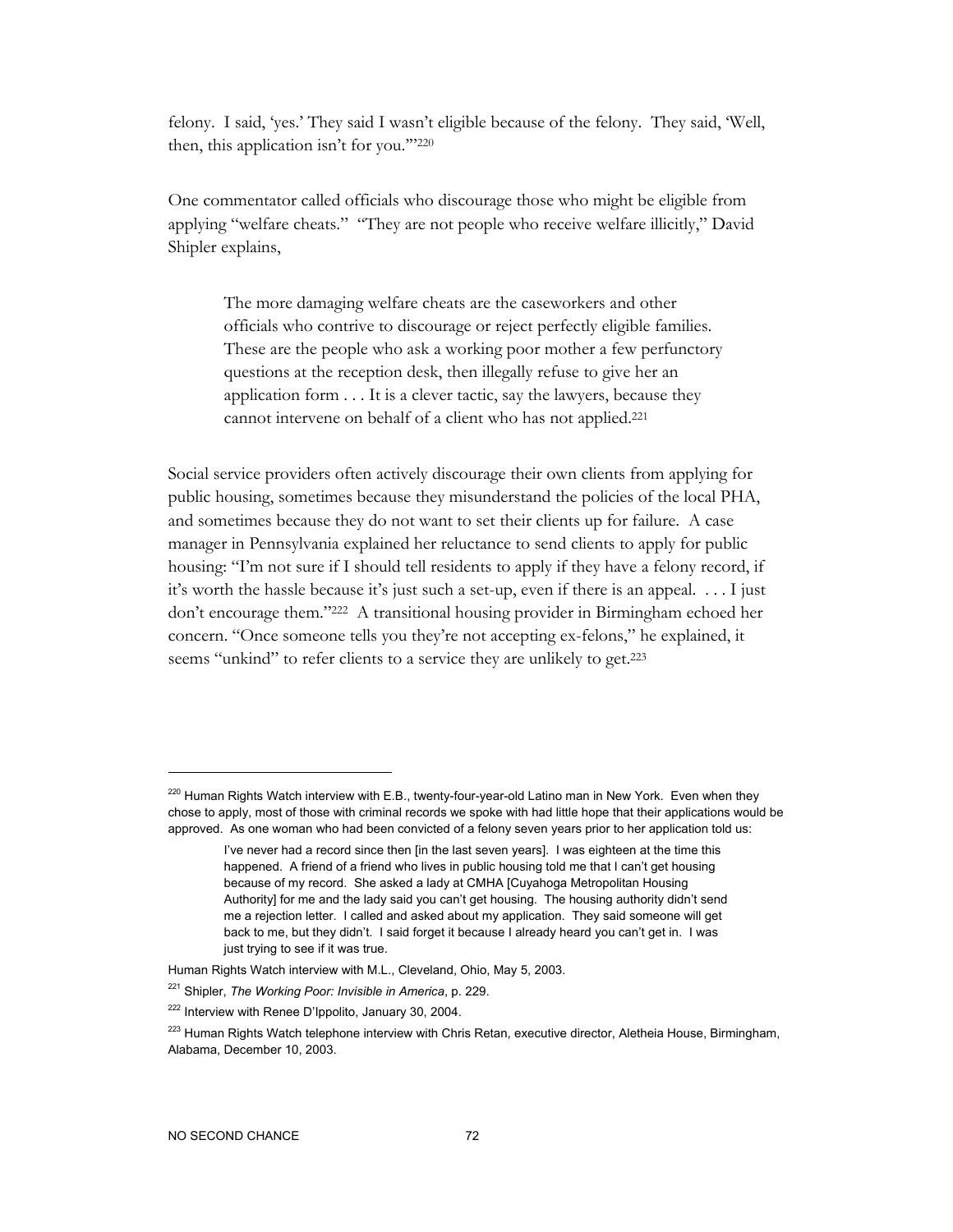### *The Screening Process*

-

Federal law authorizes and encourages PHAs to screen out applicants based on criminal records, and PHAs have adopted a variety of methods for doing so. Many PHAs ask applicants when they apply about their past involvement with the criminal justice system,<sup>224</sup> and then seek official criminal records from public or private sources.<sup>225</sup>

Other PHAs wait until an application comes to the top of a waiting list and a housing unit is available before conducting a criminal background screen, and several years may pass between the time a person applies and when the criminal background check is completed. Consequently, many applicants who will inevitably and ultimately face denial based on their criminal records languish on waiting lists, often completely unaware of which offenses could result in denial and what kinds of rehabilitation the PHA will ultimately require for admission.226 If PHAs told applicants up front both how PHA exclusionary policies would affect them and what kind of evidence of mitigation and rehabilitation they would need to become eligible, an applicant could use the intervening months, and often years, to gather evidence of rehabilitation.<sup>227</sup>

<sup>&</sup>lt;sup>224</sup> Human Rights Watch reviewed sample applications from over twenty-five different housing authorities; some included questions about the applicant's arrest history, others asked specifically about an applicant's past convictions.

<sup>&</sup>lt;sup>225</sup> Although federal law authorizes law enforcement agencies to release information to PHAs, it does not require them to do so. As a result, some PHAs have developed relationships with law enforcement or state criminal record repositories; others seek information from companies that sell criminal background information. Federal law does not limit how far back into an applicant's life criminal background checks can extend, and many PHAs receive information about a person's entire criminal history, even though there are only two types of offenses that carry lifetime exclusions. California PHAs are a notable exception, because state law prevents them from obtaining information about criminal convictions that occurred ten years prior to the application, and in some cases, those that occurred more than five years prior. Law enforcement agencies are permitted to release to housing authorities information about convictions involving controlled substances or alcoholic beverages within five years. California Penal Code § 11105.03(b)(4). Section 11105.03 limits the information a law enforcement agency can provide that "relates to a conviction for a serious felony . . . involves a violation of a protective order . . . , or a conviction for any felony offense that involves controlled substances or alcoholic beverages, or any felony offense that involves any activity related to controlled substances or alcoholic beverages, or a conviction for any offense that involves domestic violence." § 11105.03(b)(1). The statute prohibits the release of arrest information where the arrest did not result in conviction. § 11105.03(b)(2). The statute further provides: "If a housing authority obtains summary criminal history information for the purpose of screening a prospective participant pursuant to this section, it shall review and evaluate that information in the context of other available information and shall not evaluate the person's suitability as a prospective participant based solely on his or her past criminal history." California Penal Code § 11105.03(c).

<sup>226</sup> In its *Public Housing Handbook*, HUD recognized applicants' interests in finding out sooner, rather than later, that they may be ineligible, but noted that a PHA that waits until an applicant comes to the top of the waiting list before conducting an assessment "avoids the time and expense involved in evaluating applicants who will drop from the waiting list before their names can be reached." Chapter 4-1(b)(5), page 4-3.

<sup>&</sup>lt;sup>227</sup> The New York City Housing Authority (NYCHA) provides applicants it denies with information about what kinds of evidence they would need to show to overcome a finding of ineligibility. Unfortunately, NYCHA provides this information at the end of the process, after an applicant has likely spent years on a waiting list. But in fact, most PHAs do not tell applicants anything at all about what kinds of evidence they would need to show.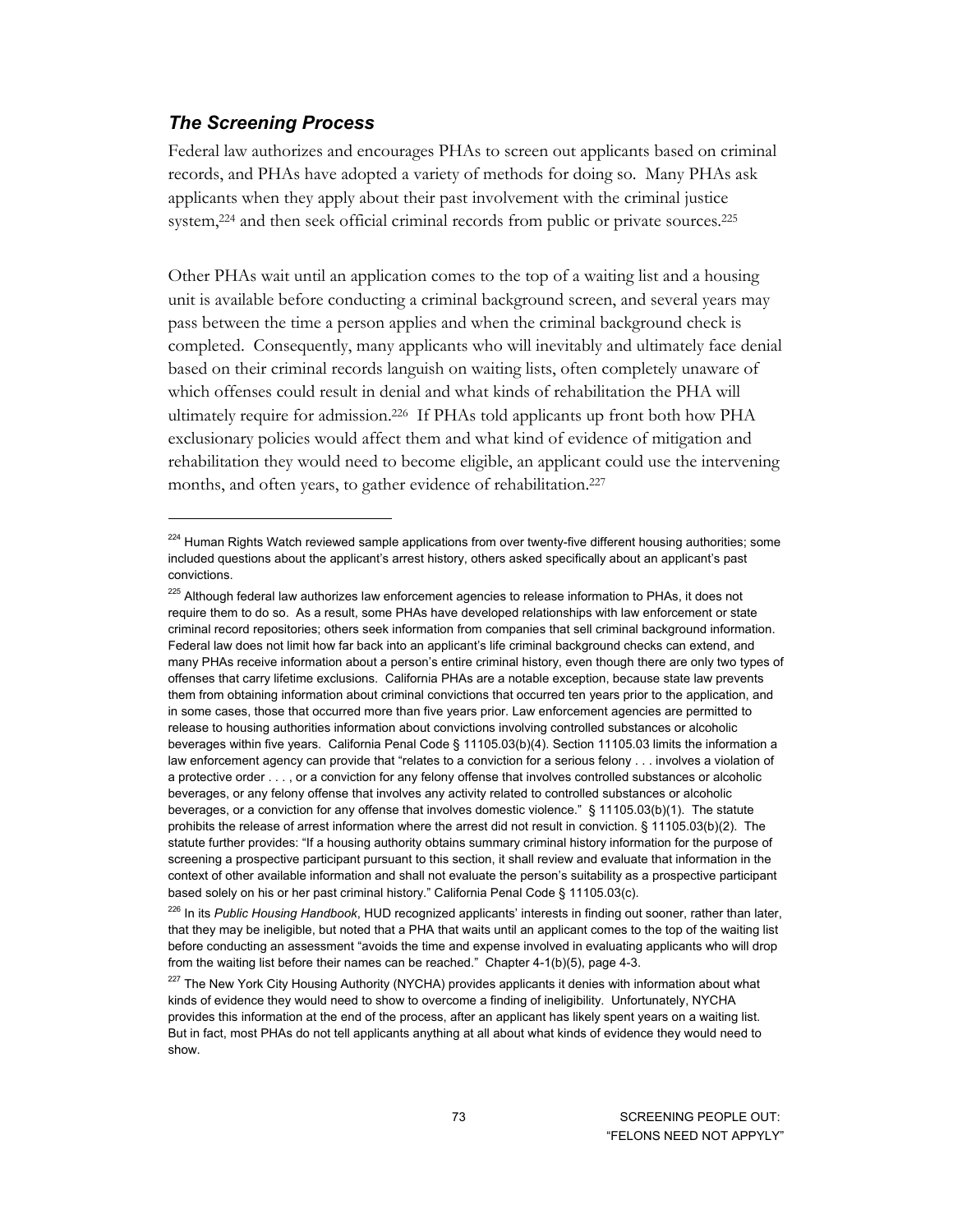## *The Cost of a Criminal Background Check*

PHAs are not permitted to pass the cost of a criminal background check along to an applicant for public housing.228 HUD has no affirmative responsibility, however, to ensure that this does not happen, and has no process for regularly reviewing the actions of PHAs. HUD officials told Human Rights Watch they rely on applicants and legal service providers to notify them of PHA practices that violate the law.<sup>229</sup> But most applicants have no idea what their PHAs can and cannot do, and legal service providers in some areas were unaware that the practice was in violation of the law.

Applicants for housing in Lycoming County in Pennsylvania, for example, are reportedly charged \$75 for a criminal background check.230 The Austin Housing Authority requires applicants to obtain their own criminal histories from the Texas Department of Public Safety by paying a fee of \$15. Applicants who choose to follow through with the application process can then present their receipt to the housing authority to receive a cash refund. When Human Rights Watch asked HUD to comment on whether Austin's practice of shifting the initial cost to the applicant was consistent with federal law, an agency spokesperson declined to respond, because a complaint had not been brought to HUD's attention.231

The costs associated with a criminal background check go beyond simply obtaining criminal records. Applicants who dispute the veracity of a PHA's criminal background check bear the burden of providing additional records. And in cases where applicants are called on to show mitigation or rehabilitation, to the extent that those records entail a cost to reproduce, applicants bear that cost.

<sup>228 24</sup> CFR § 982.553 (d)(3) (Section 8); 24 CFR § 960.204 (d) (public housing).

<sup>&</sup>lt;sup>229</sup> See also the section on "Challenging Automatic Exclusionary Criteria" in Chapter VII of this report; Human Rights Watch telephone interview with Donna White, HUD spokesperson, May 21, 2004. Until HUD directed the Baltimore Housing Authority (BHA) to halt the practice in 1997, BHA required all applicants for public housing to purchase copies of their own criminal histories to provide to the housing authority, without notifying the applicants that they would be summarily denied eligibility for assistance if their histories included any arrests. BHA's practice of denying anyone with a criminal history was so broad that applicants were denied assistance for any arrests—even those where the charges were ultimately dismissed.

<sup>&</sup>lt;sup>230</sup> Human Rights Watch interview with Danna Rich-Collins, officer manager/paralegal, North Penn Legal Services, Williamsport, Pennsylvania, December 1, 2003; Human Rights Watch interview with S.L., Sojourner Truth Ministries soup kitchen December 2, 2003. Officials at the Lycoming County Housing Authority failed to respond to repeated requests for information.

<sup>&</sup>lt;sup>231</sup> Letter to Human Rights Watch from William O. Russell, III, deputy assistant secretary, Office of Public Housing and Voucher Programs, HUD, April 5, 2004.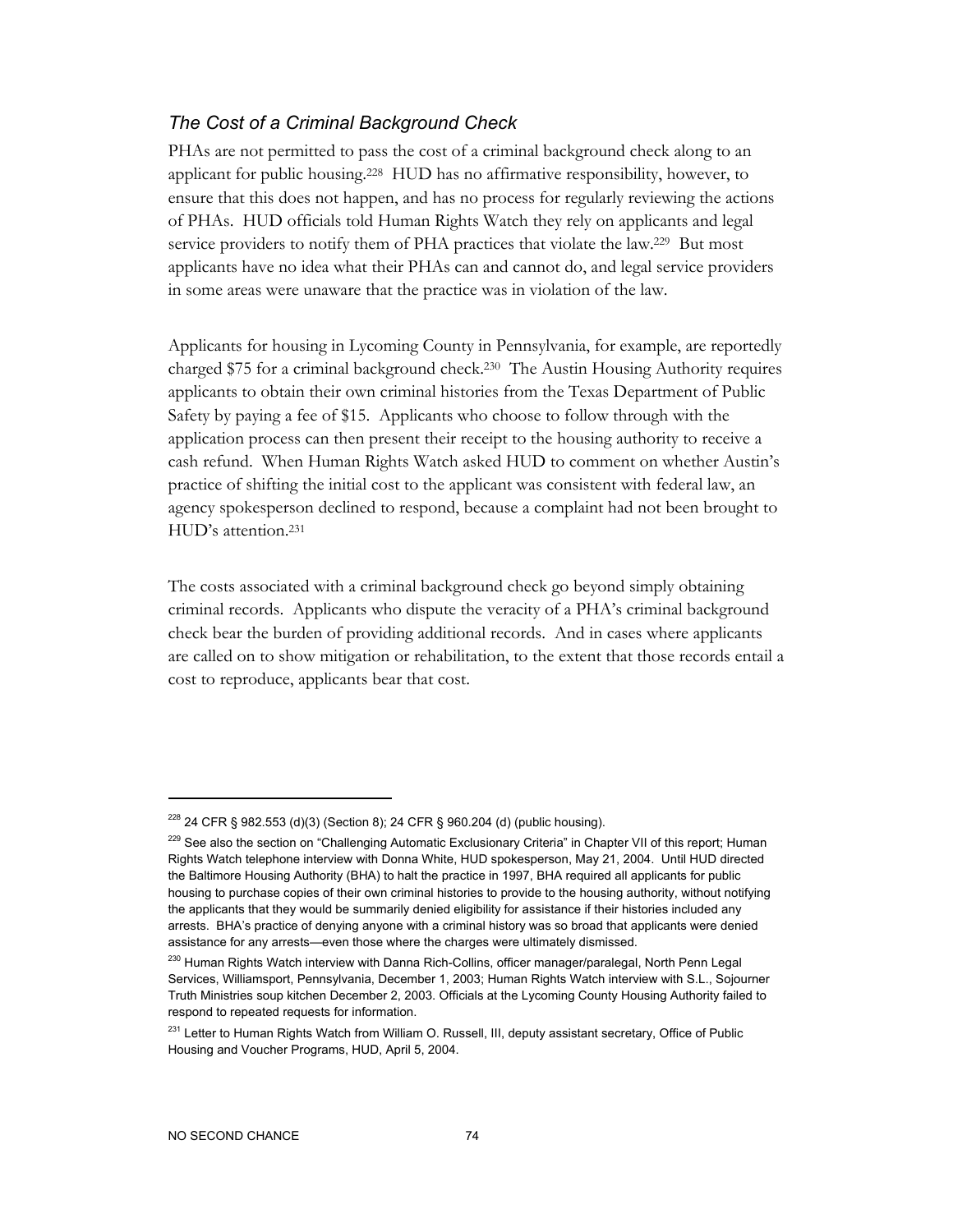### *Less than Reliable Criminal Background Information*

-

When PHAs seek to acquire criminal background information, they utilize a patchwork of sources—from informal phone calls to the sheriff down the road and paying for information from commercial vendors to accessing state repositories or the National Crime Information Center (NCIC) database for comprehensive criminal histories.232

Commercial vendors—companies which collect and sell individual background data are quickly growing enterprises, but critics explain they are unreliable.233 Lawyers in Texas told Human Rights Watch that the Travis County Housing Authority pays \$200 a year for unlimited criminal background "hits" from a commercial vendor, which they claim is "horribly unreliable. . . . It doesn't list everybody, but incomplete can be dangerous. It's sloppy, but it cuts both ways."234

PHA officials told us about a recent applicant who had been erroneously rejected because of inaccurate information provided by a commercial vendor:

One girl, she had convictions on her record for prostitution and drugs, selling crack cocaine in Columbia, South Carolina five years ago. I denied her, she called saying, "I don't have any drug charges." We told

<sup>232</sup> HUD, "Table II-6: The Sources Of Information For Criminal Background Checks, By Program Size," *The Uses of Discretionary Authority in the Tenant-Based Section 8 Program: A Baseline Inventory of Issues, Policy, and Practice* (November 2000), p. 15.

<sup>&</sup>lt;sup>233</sup> See, e.g., HUD, "Table II-6: The Sources of Information For Criminal Background Checks, By Program Size," *The Uses of Discretionary Authority in the Tenant-Based Section 8 Program: A Baseline Inventory of Issues, Policy, and Practice* (November 2000), p. 15. Commercial vendors often use a system of "name-plus-identifier," matching the names and one other piece of personal information, such as a social security number or birth date. Commercial vendors that make information available on their websites include a "disclaimer" putting the user on notice that they cannot guarantee the accuracy of the records. A study by the National Task Force on Interstate Identification Index Name Check Efficacy, however, found that in a sample of over eighty-two thousand people, 4,562 (5.5 percent) were inaccurately found to have criminal records. National Consortium for Justice Information and Statistics (SEARCH), *Interstate Identification Name Check Efficacy Report to the Attorney General* (1999), p. 3.

<sup>&</sup>lt;sup>234</sup> Human Rights Watch interview with Nelson Mock, staff attorney, Texas RioGrande Legal Aid, February 11, 2004.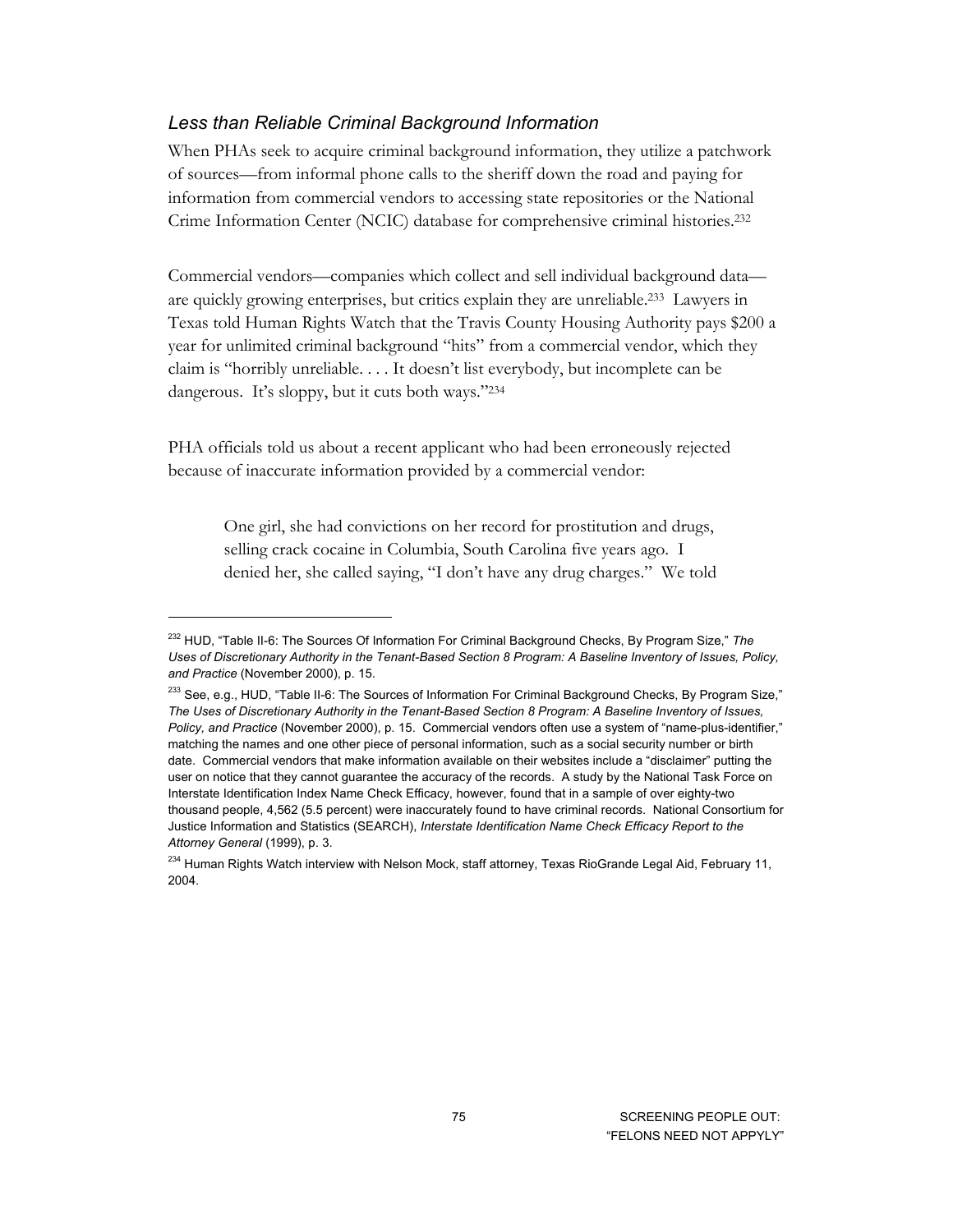her: "put it in writing, 'that's not me."" We had to go call [the state criminal records repository] because there was no social security number, it just hits on a name and date of birth. It was a common name, same date of birth, and it turns out it wasn't her.235

Even official law enforcement records contain some errors. One study found that 87 percent of criminal record after prosecution ("rap") sheets included at least one error.236

PHAs recognize that criminal justice records are sometimes inaccurate, and they have different ways of dealing with inaccuracies—from allowing applicants to view their records before housing officials see them,237 to confirming any negative information by requiring applicants to submit fingerprints.238 But most PHAs simply rely on applicants to challenge their denials at informal hearings. This is not an effective way to ensure that applicants are treated fairly, because, as described in the section "Lack of Individualized Review" in Chapter VII of this report, applicants have difficulty availing themselves of their right to challenge denials.

### *The Cost of Making a Mistake on a Housing Application*

Applicants may unwittingly, or out of fear that they will be denied, provide erroneous or incomplete information on their initial housing applications. Providing false or inaccurate information on an application for public housing almost always leads to a

<sup>&</sup>lt;sup>235</sup> Interview with Laurie Meadows, December 16, 2003.

<sup>236</sup> Legal Action Center, *Study of Rap Sheet Accuracy and Recommendations to Improve Criminal Justice Recordkeeping*, (1995). The study found that 41 percent of all records contained two or more errors, including missing disposition information, unsealed cases, unrecorded warrants that had been vacated, split arrest events, and inaccurately recorded disposition information.

<sup>&</sup>lt;sup>237</sup> Applicants at the Birmingham Housing Authority get their criminal background checks done themselves in the same building as the PHA, and after reviewing their rap sheet, they can decide for themselves whether to continue with the application process. This approach gives applicants a chance to correct any errors before the PHA sees their rap sheets, and to engage in additional rehabilitation prior to continuing with the application, but it places those with open cases at risk. A Birmingham housing official told Human Rights Watch:

The criminal background check is done in the building, they take it to the office and they [the police] run it. They can decide not to give it to us. . . . If someone comes in with an outstanding warrant, they will go to jail. They are arrested right out of the office. Approximately 30 people a month are arrested when they go to get their backgrounds checked. Even for parking tickets. That's the most common.

Interview with Jimmie Lacey, December 10, 2003. Applicants who have been arrested from the housing authority office also include people who have third degree misdemeanor check charges and theft of property charges, "misdemeanor stuff," Lacey explained. "We had one today, she owed \$127 in fines, and she had some arrest warrant from ten years ago. It was an assault, a domestic violence situation where she and her batterer were arrested." Ibid.

<sup>&</sup>lt;sup>238</sup> See *Allen v. Muriello*, 217 F. 3d 517 (7<sup>th</sup> Cir. Ill. 2000).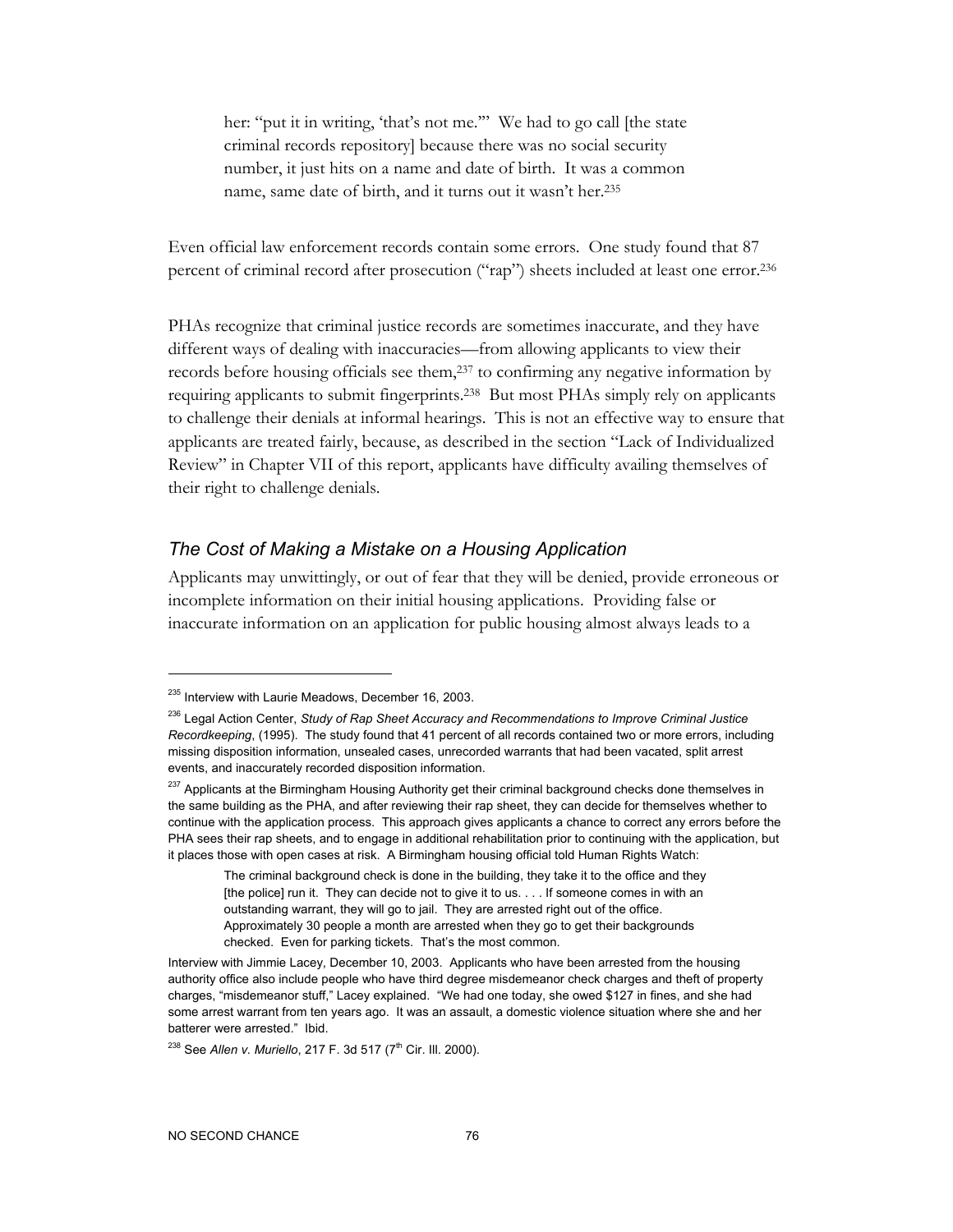denial of eligibility.239 Indeed, PHA officials themselves told us that a one of the leading reasons for denial is providing "false" information on an application.

Many applicants perceive that the cost of lying justifies the need to lie if they will ultimately be denied because of prior arrests or convictions. One advocate explained: "Why do they lie? Because they know they will be denied; that you will be homeless, and this is an opportunity to get some help that you definitely need. The risk is minor."240 But Human Rights Watch also spoke with many people who were unable to understand or articulate their own criminal histories.

Because criminal background checks conducted by PHAs reach so far into the past, many applicants are accused of lying on their applications when they fail to remember the details of prior cases, or worse, when a case was dismissed but the applicant is unable to prove it. An attorney in Baltimore told Human Rights Watch that the housing authority "would go ten, twenty years back. [A] *nol pros*241 twenty years ago. They [applicants] didn't remember what happened. The housing authority would try to make it look like they were lying."242

See also HACoLA Section 8 Administrative Plan, § 2.6.s

 $\ddot{\phantom{a}}$ 

<sup>&</sup>lt;sup>239</sup> Some PHAs explicitly warn applicants against providing false or incomplete information on the initial application. For example, the form used by the Housing Authority of the County of Los Angeles (HACoLA) states:

A criminal conviction alone may not necessarily result in the denial of assistance. Other factors such as disclosure on the application for housing assistance, completion of rehabilitative treatment, type and longevity of the conviction may also be taken into consideration*. An applicant who fails to provide complete and accurate information as requested may be denied assistance*.

<sup>&</sup>lt;sup>240</sup> Human Rights Watch interview with Susan Burton, executive director, A New Way of Life, Los Angeles, California, February 5, 2004. In at least one instance, however, the PHA took action to prosecute an applicant who had not fully disclosed his background to the agency in federal court. *U.S. v. Westover*, 2002 U.S. Dist. LEXIS 19714 (D. Kansas). The Topeka Housing Authority brought Verel Tracy Westover Sr. to federal district court where he was charged with making a material and false statement on his application for public housing. The application Westover completed asked: "Have you ever been convicted of a FELONY, serious MISDEMEANOR or for DRUGS?" Westover responded "yes" on the application, disclosing a 1998 conviction for writing bad checks, but did not mention felony convictions he had in 1984. A subsequent criminal background check done by the THA revealed information about the fourteen-year-old convictions. Westover's attorney told Human Rights Watch that his client, now serving a year and a day in federal prison, is a senior citizen who had just undergone bypass surgery and was residing in an elderly hospice at the time he was sentenced. He explained his client's response on his application as the result of confusion rather than an intention to misrepresent his record. Westover "had a six-inch record that an attorney would have a hard time understanding." Human Rights Watch telephone interview with Ronald E. Wurtz, assistant federal defender, Office of the Federal Public Defender, Topeka, Kansas, January 16, 2004.

<sup>&</sup>lt;sup>241</sup> "Nolle prosequi" is a Latin term for "unwilling to prosecute," or the prosecution's abandonment of a charging document. *Barron's Law Dictionary*, 3rd ed., p. 320.

<sup>&</sup>lt;sup>242</sup> Human Rights Watch interview with Carolyn Johnson, staff attorney, Homeless Persons Representation Project, Baltimore, Maryland, November 17, 2003.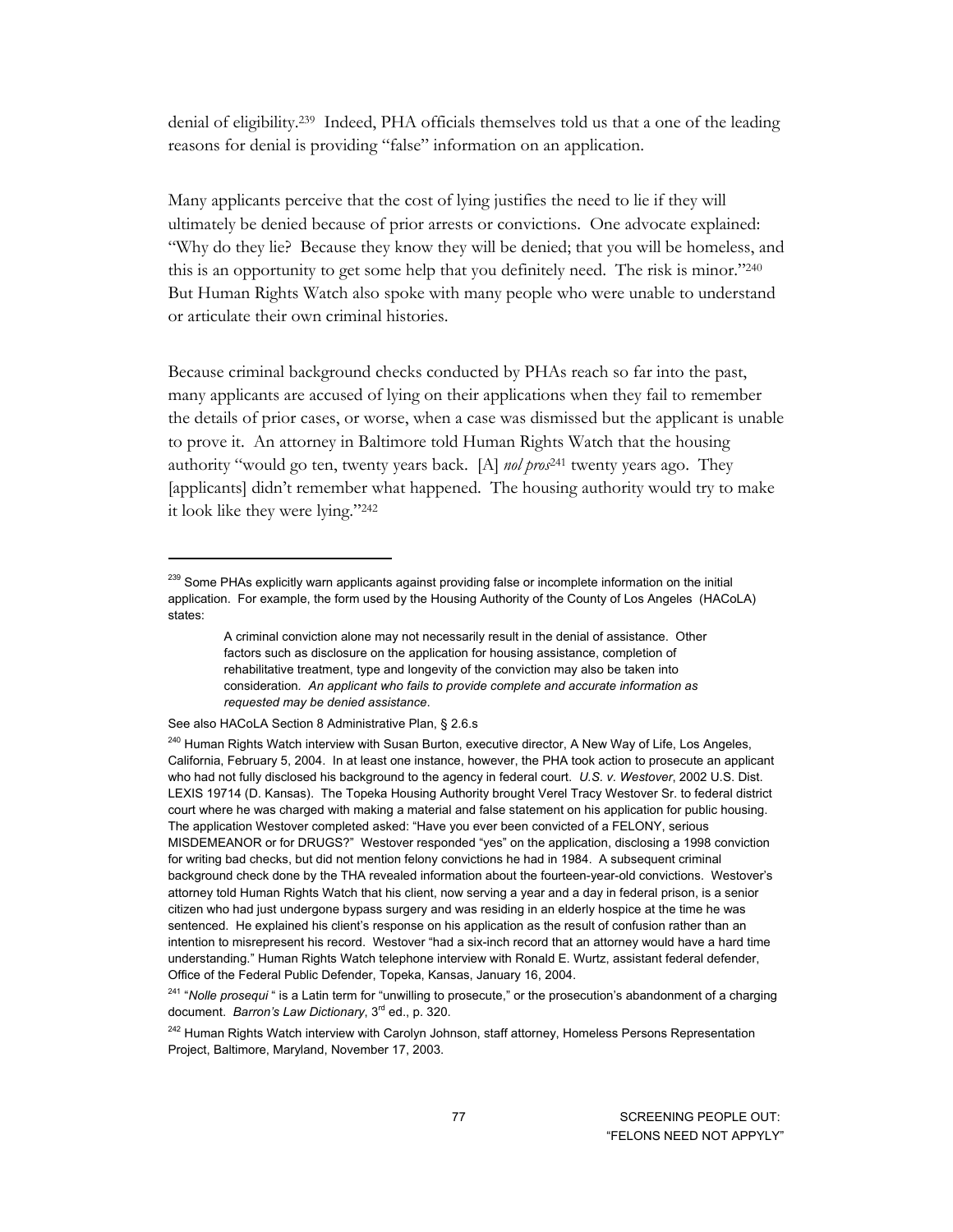There are certain legal outcomes of criminal proceedings that applicants may not understand—either because they lack the ability to understand them or because the outcomes themselves are unclear. An individual arrested for a drug offense and diverted to an alternative to incarceration program (ATI), for example, completes the program and is told by a judge that her record is "clean." Relying on that information, the applicant answers "no" when asked if she has ever been arrested or convicted. Because dispositions in ATI cases are often confusing, and because completion is not always reported to agencies that manage criminal background data, the information received by a PHA very likely will show the arrest or conviction, and the applicant will then be considered to have misrepresented the information or lied, and hence, denied assistance.

PHAs allow applicants they consider to have misrepresented criminal history information to explain why the information they provided did not match the information retrieved by the PHA through the criminal background check process. PHA officials, however, told us that they did not consider an applicant's failure to understand a criminal disposition a valid excuse.

### "A Criminal for the Rest of My Life?"

H.G., a fifty-seven-year-old African American woman, was denied housing by a private low-income housing provider<sup>243</sup> for a conviction she did not know was on her record.

"It was very depressing," said H.G.'s caseworker. "It was a shock to her. It is having an effect on her health. I saw her decline. She didn't know where to go or what to do. It set some things in motion right after. She got pneumonia, and she was in pretty bad shape. She's recuperating now. It really did knock her for a loop."244

H.G. understood very little about what she was charged with and less about the ultimate disposition of the case. With the assistance of a social worker, she attempted to obtain information about her criminal record. She produced a document from the Pennsylvania State police that, she explained, showed that she was never convicted of any offense. H.G. could not understand the letter, however, which only stated that her request for information was under review.245

<sup>&</sup>lt;sup>243</sup> H.G. had applied for housing through Allegheny Housing Rehabilitation Corporation (AHRCO), a housing agency that operates with a combination of public and private funding and whose admission policy is governed by HUD regulations. Human Rights Watch telephone interview with John Ponds, vice president, AHRCO, April 20, 2004.

<sup>&</sup>lt;sup>244</sup> Human Rights Watch interview with Kathy Hupner, case manager, Debra House, Pittsburgh, Pennsylvania, January 28, 2004.

<sup>&</sup>lt;sup>245</sup> Pennsylvania State Police, Pennsylvania Access to Criminal History (PATCH) Response for Criminal Record Check, March 11, 2002, on file with Human Rights Watch.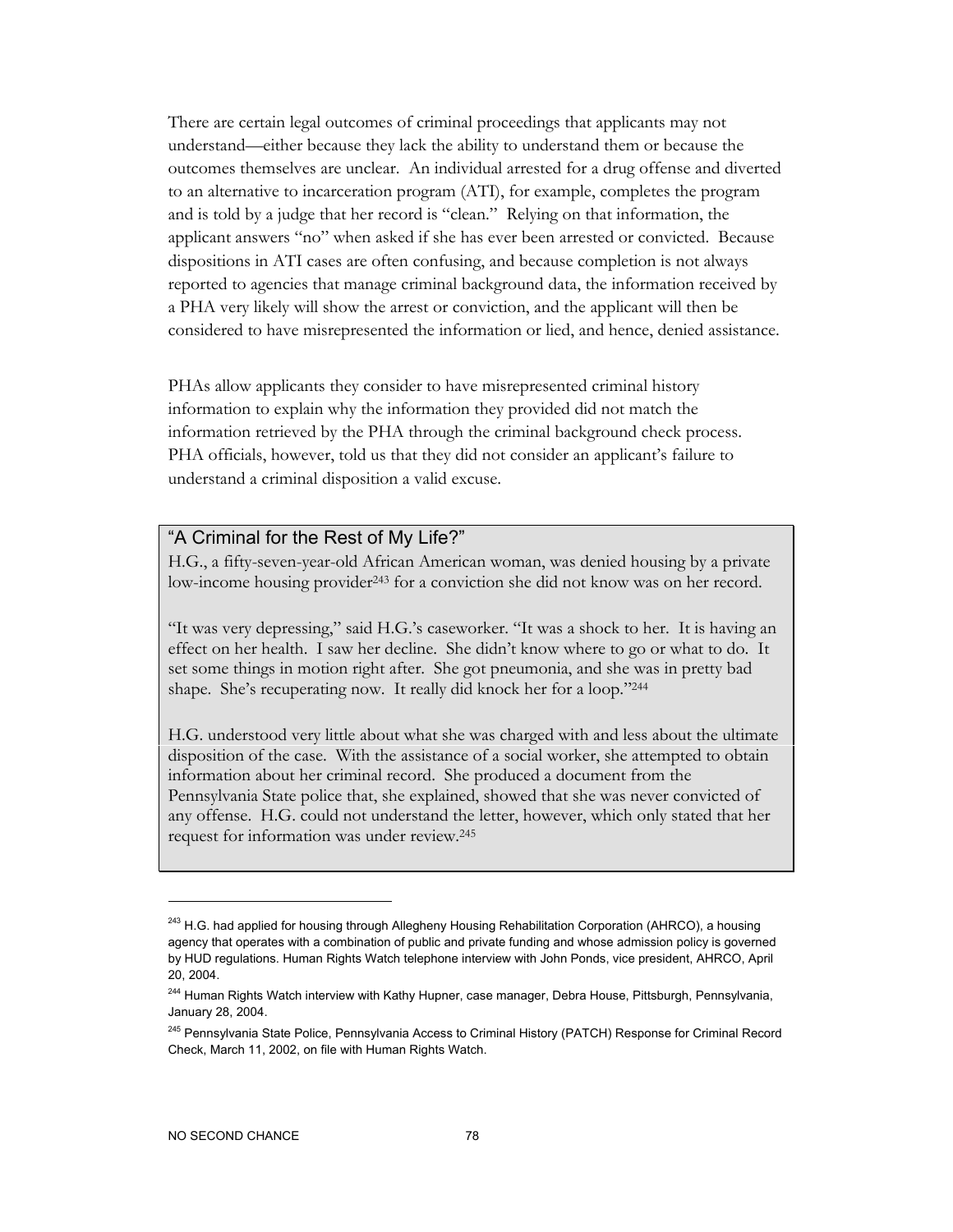H.G. told Human Rights Watch that she and her brother got into a fight after her mother's death in 1990. The police were called, she was taken to the hospital, and her brother was taken to jail. She joined her brother in jail after being treated for her injuries. She explained:

*We both spent the night in jail. I didn't press charges, but I paid the fine for both of us. I don't know what you'd even call it, it wasn't bail. . . . It was \$250 for both of us. Nobody ever called me a criminal . . . I don't know who got a fine. I never asked. He got community service.246* 

With the help of social workers at a transitional housing program for women, H.G. wrote to AHRCO explaining the incident which led to her arrest, and asking them to reverse their denial. She received a form letter rejecting her request for reconsideration in response.247 H.G. wrote a final letter to AHRCO asking for a second chance. H.G.'s letter reads:

*Would you please reconsider my application for housing. I am 57 and living at the Debra House. My year at the Debra House expires on 10-16-03. I need to find permanent housing. . . . I am now working at BVEV, Inc. (Black Vietnam Era Veterans, Inc.) in Pittsburgh and I have not had any other incidents since this one in April of 1990. We are all human and make mistakes. Please give me a chance to prove I am a worthy person*. 248

Despite her caseworker's advocacy on behalf of H.G. with AHRCO, H.G. was ultimately denied. "I don't think they've been fair. They're not looking at references. Our letters got no attention or response."249 H.G.'s caseworker urged her to apply for housing through other agencies, but was not hopeful. "I had no idea I was a criminal," H.G. lamented, "I'm going to be a criminal for the rest of my life?"250

<sup>&</sup>lt;sup>246</sup> Human Rights Watch interview with H.G., Debra House, Pittsburgh, Pennsylvania, January 28, 2004.

<sup>&</sup>lt;sup>247</sup> Letter to H.G. from Ms. Bey, AHRCO Management Division, September 24, 2003. The letter stated: "The principal reason(s) for this adverse action: Other: unsatisfactory criminal report."

<sup>&</sup>lt;sup>248</sup> Letter to Mr. Washington, AHRCO, October 9, 2003 from H.G., on file with Human Rights Watch.

<sup>&</sup>lt;sup>249</sup> Human Rights Watch interview with Kathy Hupner, case manager, Debra House, Pittsburgh, Pennsylvania, January 28, 2004.

<sup>&</sup>lt;sup>250</sup> Human Rights Watch interview with H.G., Debra House, Pittsburgh, Pennsylvania, January 29, 2004.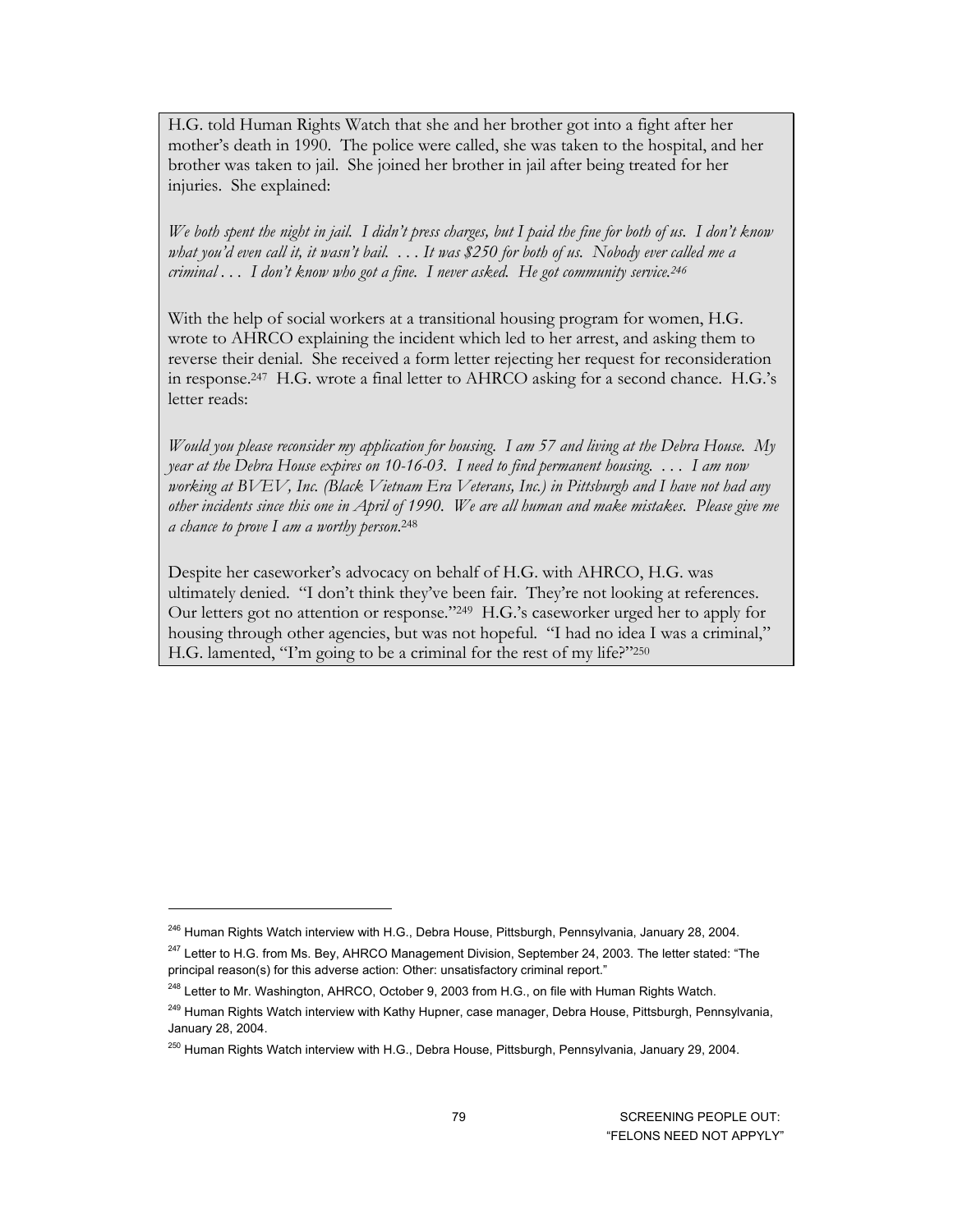### **X. Arbitrary Denials and Discrimination**

To recognize that adequate housing is a right means that people cannot be deprived of the opportunity for adequate housing for reasons that are merely arbitrary or discriminatory. In international law, discrimination in the recognition and protection of rights is strictly prohibited, and limitations on the right to housing are permitted only if they are embodied in law, compatible with the nature of the right, and for the purpose of promoting "the general welfare in a democratic society."251 Current U.S exclusionary criteria for public housing fail these tests.

#### *Arbitrary Exclusions*

Public safety and the housing rights of others are legitimate grounds for restricting certain applicants from public housing. However, current exclusionary policies rely on such broad-brush criteria that they are only tenuously, if at all, connected to the goal of public safety. The result: many wind up unreasonably deprived of their best chance for housing, as well as for realizing the many other rights that flow from having a stable address.

The requirement in international human rights law that restrictions on rights be justified in light of specific interests "in a democratic society" entails that such limitations be strictly necessary, proportional, of limited duration, and subject to review.252 Legislative mandatory lifetime denial of public housing is neither necessary nor the least restrictive means to protect the safety of other public housing tenants. Where exclusion from public housing results in homelessness or permanent separation from one's family, the case can be made that the actual damage to individuals or society is disproportional to any speculative gain in public safety. Furthermore, lifetime denials of housing are plainly not limited in duration.

It is likely that, in establishing the exclusionary policies discussed in this report, Congress was far more interested in sending a message of disapproval about specific crimes than

 $251$  ICESCR, art. 2.2, 4.

 $252$  This is a principle of interpretation that applies to restrictions clauses, common to both the ICCPR and the ICESCR, and is grounded in the jurisprudence of the European Court of Human Rights. See Manfred Nowak, U.N. Covenant on Civil and Political Rights: CCPR Commentary (Arlington: N.P. Engel, 1993), p. 378-79; Committee on Economic, Social, and Cultural Rights, General Comment No. 14, on "The right to the highest attainable standard of health," August 11, 2000, art. 12, para. 28. The Committee, analyzing the limitations clause of the ICESCR in the context of the right to health, noted that when a government seeks to impose limitations on the right to health on grounds of national security or the preservation of public order, its aims must be legitimate and "strictly necessary for the promotion of the general welfare in a democratic society."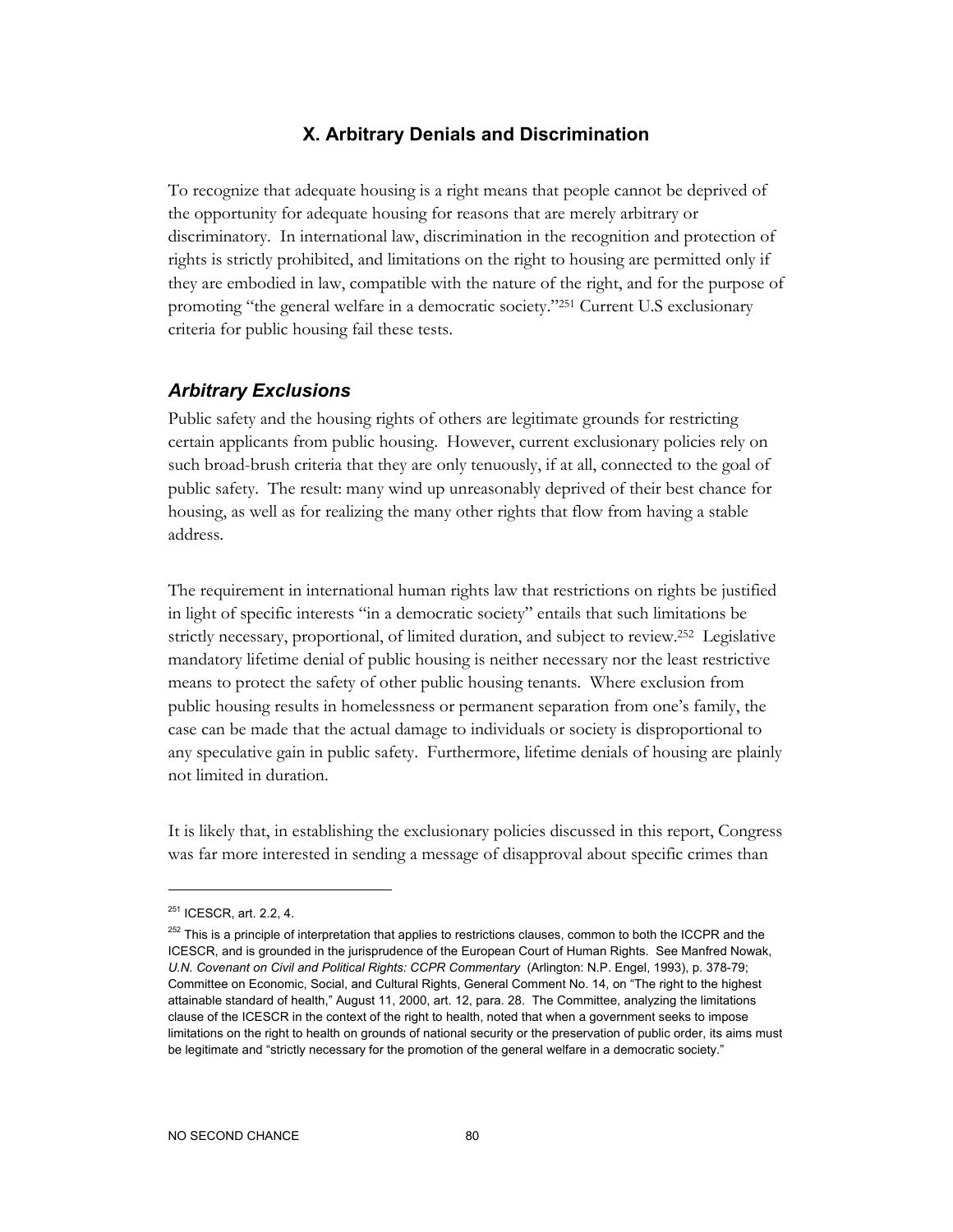in establishing reasonable protections for tenant safety. In any event, Congress provided no public safety justification for imposing lifetime exclusions, rather than permitting a case-by-case consideration of the risks potentially posed by any individual applicant.

Many PHA policies fail to establish a reasonable basis for excluding applicants. As discussed above, many PHA policies utilize exclusionary criteria that bear no discernible relationship to tenant safety and that establish unduly lengthy periods of time between the offense and eligibility. For example, Austin's seven-year exclusion for everyone convicted of drug sales is not reasonable by virtue of the fact that an argument can be made that one person who sold drugs seven years ago might be a danger today to tenants.

Our review of PHA policies suggests that PHAs have made little effort to ensure housing applicants are not needlessly rejected. Rather, the policies seem to reflect, at best, a scant regard for the housing rights of applicants, and at worst, a purely punitive approach to people with criminal records.

## *Discrimination*

-

International human rights law unequivocally affirms the equality of all persons before the law and prohibits governments from discriminating in policy or practice "on any ground such as race, colour, sex, language, religion, political or other opinion, national or social origin, property, birth or other status."253

Not all distinctions made by governments, however, constitute impermissible discrimination. The Human Rights Committee has observed that "not every differentiation in treatment will constitute discrimination, if the criteria for such differentiation are reasonable and objective and if the aim is to achieve a purpose which is legitimate under the Covenant."254

<sup>253</sup> ICCPR, G.A. res. 2200A (XXI), 21 U.N. GAOR Supp. (No. 16) at 52, U.N. Doc. A/6316 (1966), 999 U.N.T.S. 171, entered into force March 23, 1976, article 26. The Committee on Economic, Social, and Cultural Rights has also specifically noted the prohibition against discrimination in the context of housing rights: "individuals, as well as families, are entitled to adequate housing regardless of age, economic status, group or other affiliation or status and other such factors. In particular, enjoyment of this right must, in accordance with Article 2(2) of the Covenant, not be subject to any form of discrimination." Committee on Economic, Social, and Cultural Rights, General Comment No. 4, para. 6.

 $^{254}$  Human Rights Committee, General Comment No. 18,"Nondiscrimination," 37<sup>th</sup> Sess., 1989, para. 13.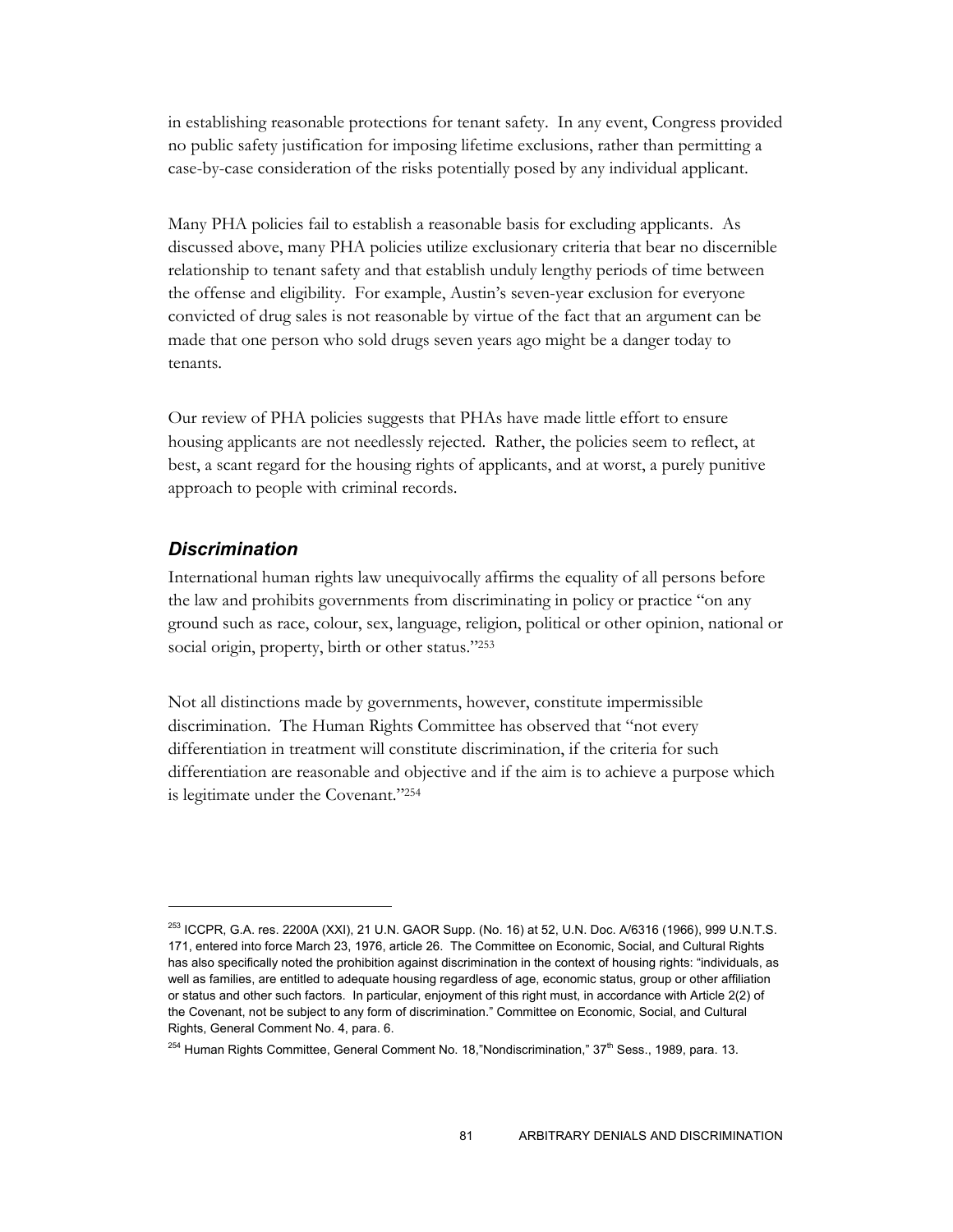Housing laws and policies that have a racially disparate impact, but are not reasonably designed to achieve a legitimate state purpose, violate the international human right to be free from discrimination. The laws need not reflect a racially discriminatory purpose.

Under state and federal constitutional law, racial disparities that arise from public housing policies are constitutional as long as they are not undertaken with discriminatory intent or purpose.255 But unlike U.S. law, international human rights law does not require discriminatory intent. The International Convention on the Elimination of All Forms of Racial Discrimination (CERD or "the Convention"), to which the United States is a party, prohibits laws or policies which have "an unjustifiable disparate impact" on racial and ethnic minorities.256 The Convention specifically requires states parties to eliminate unjustifiable laws or practices that may be facially race-neutral, but that have the "purpose or effect" of restricting rights on the basis of race.257 It proscribes raceneutral practices curtailing fundamental rights that unnecessarily create statistically significant racial disparities even in the absence of racial animus.<sup>258</sup>

Data on the racial composition of people denied because of criminal records are not available.259 Nevertheless it is likely that criminal record exclusions from public housing have a significant racially disparate impact.<sup>260</sup>

A/56/18/380-407, August 14, 2001, 398.

<sup>257</sup> CERD, para. 1, art. 1.

<sup>255</sup> See *Texas Department of Community Affairs v. Burdine*, 450 U.S. 248 (1981); see also *Harris v. Itzhaki*, 183 F.3d 1043 (9th Cir 1999) (applying Burdine's requirement of intent to discrimination in public housing).

<sup>&</sup>lt;sup>256</sup> UN Committee on the Elimination of Racial Discrimination, General Comment No. 14, para. 2. In its concluding observations on the implementation of the International Convention on the Elimination of All Forms of Racial Discrimination (CERD) in the U.S. in 2001, the Committee on the Elimination of Racial Discrimination stated:

While noting the numerous laws, institutions and measures designed to eradicate racial discrimination affecting the equal enjoyment of economic, social and cultural rights, the Committee is concerned about persistent [racial] disparities in the enjoyment of, in particular, the right to adequate housing, equal opportunities for education and employment, and access to public and private health care.

<sup>&</sup>lt;sup>258</sup> See CERD, General Recommendation XIV(42), on art. 1, para. 1 of the Convention, U.N. GAOR, 48<sup>th</sup> Sess., Supp. No. 18, at 176, U.N. Doc. A/48/18 (1993). See also, Theodor Meron, "The Meaning and Reach of the International Convention on the Elimination of All Forms of Racial Discrimination," 79 *The American Journal of International Law*, 283, 287-88 (1985).

<sup>&</sup>lt;sup>259</sup> HUD does not require PHAs to maintain statistics on those who were denied, much less on the race of those denied, and we did not find any PHA that did maintain such statistics.

<sup>&</sup>lt;sup>260</sup> U.S. courts have indeed acknowledged the obvious fact that criminal records screening has a disparate impact on racial and ethnic minorities. See, e.g., *Green v. Missouri Pacific Railroad Co*., 523 F.2d 1290, 1295 (8th Cir. 1975). The United States EEOC has also noted:

The FBI's Uniform Crime Reporting Program reported that in 1987, 29.5 percent of all arrests were of Blacks. The U.S. Census reported that Blacks comprised 11.7 percent of the national population in 1980 and projected that the figure would reach 12.2 percent in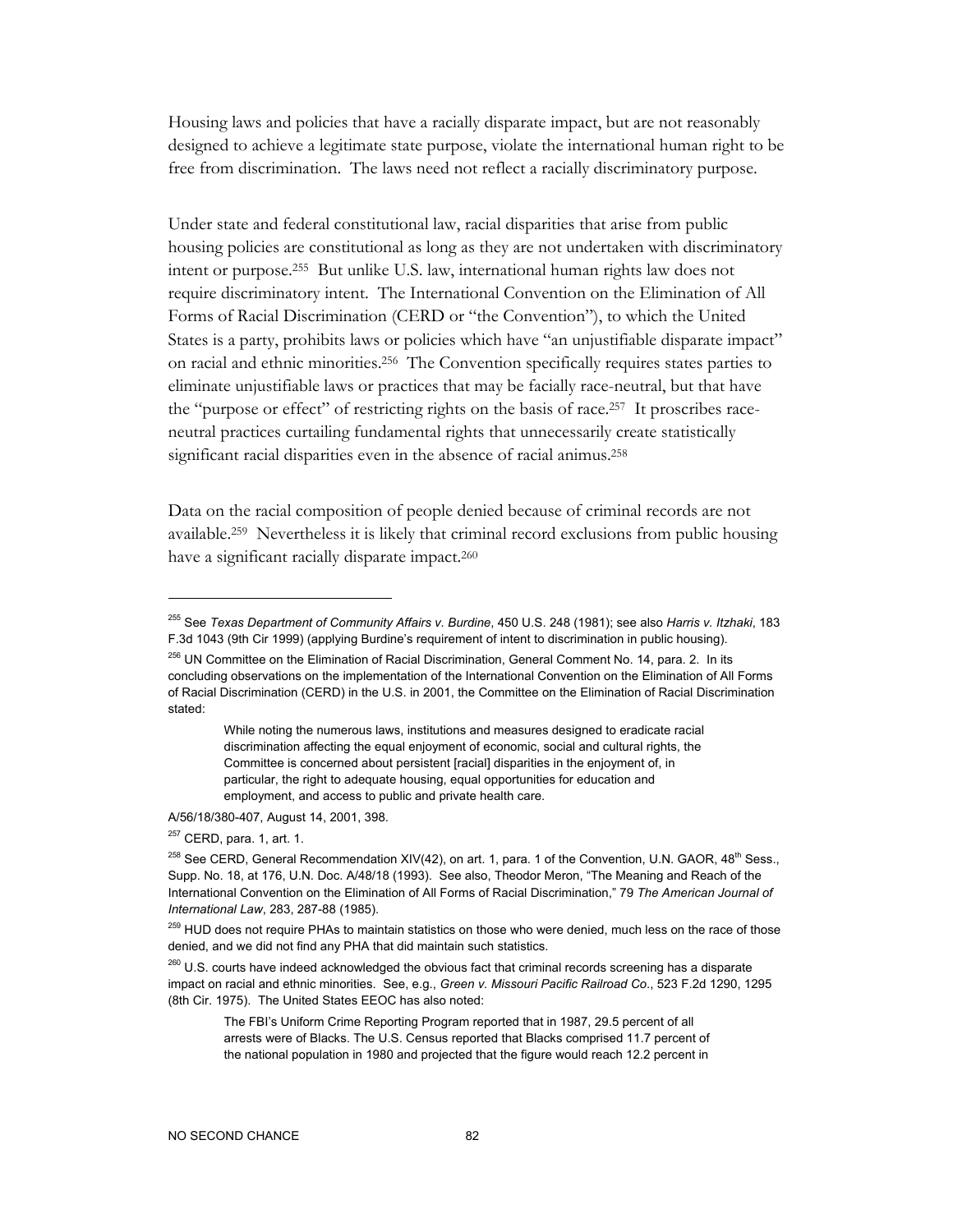Racial and ethnic minorities are disproportionately represented among the impoverished of the United States: in 2002, 24.1 percent of blacks and 21.8 percent of Hispanics were below the poverty line.<sup>261</sup> As a result, minorities are more likely than whites to need housing assistance and, indeed, racial and ethnic minorities constitute 70 percent of those who currently reside in conventional public housing.262

As illustrated below, African Americans are also disproportionately represented among those who have criminal records, and as such are much more likely to be rejected for public housing on this basis. As noted above, criminal record exclusionary criteria used by PHAs are in and of themselves overbroad and therefore unreasonable as a means of promoting public safety. If exclusionary policies have a significant racially disparate impact, and such an impact cannot be justified on public safety grounds, then the policies would contravene the provisions of CERD.

1987. Since the national percentage of arrests for Blacks is more than twice the percentage of their representation in the population (whether considering the 1980 figures or the 1987 projections), the . . . presumption of adverse impact, at least nationally, is still valid.

 $\overline{a}$ 

http://www1.umn.edu/irp/publications/racismandmetrodynamics.pdf, accessed on October 21, 2004.

262 HUD, *Resident Characteristics Report* (March 31, 2004), available online at:

http://pic.hud.gov/pic/RCRPublic/rcrmain.asp, accessed on April 8, 2004. Seventy percent of all residents in conventional public housing are African American, American Indian, Asian, or Hispanic.

EEOC Notice.

<sup>261</sup> U.S. Census Bureau, *Poverty in the United States: 2002*, table 1, p. 2. Note: the number for "black" refers to the category of which is "black alone"—those who self-identified as black and not as any other race (e.g. black and Asian). The number for "blacks alone and in combination" is 23.9. The number for Hispanics refers to Hispanics of any race. A report from the Institute on Race and Poverty also shows that rates of poverty among racial and ethnic minorities is three times as high as those of whites. *Racism and Metropolitan Dynamics: The Civil Rights Challenge of the 21st Century* (April 2002), available online at: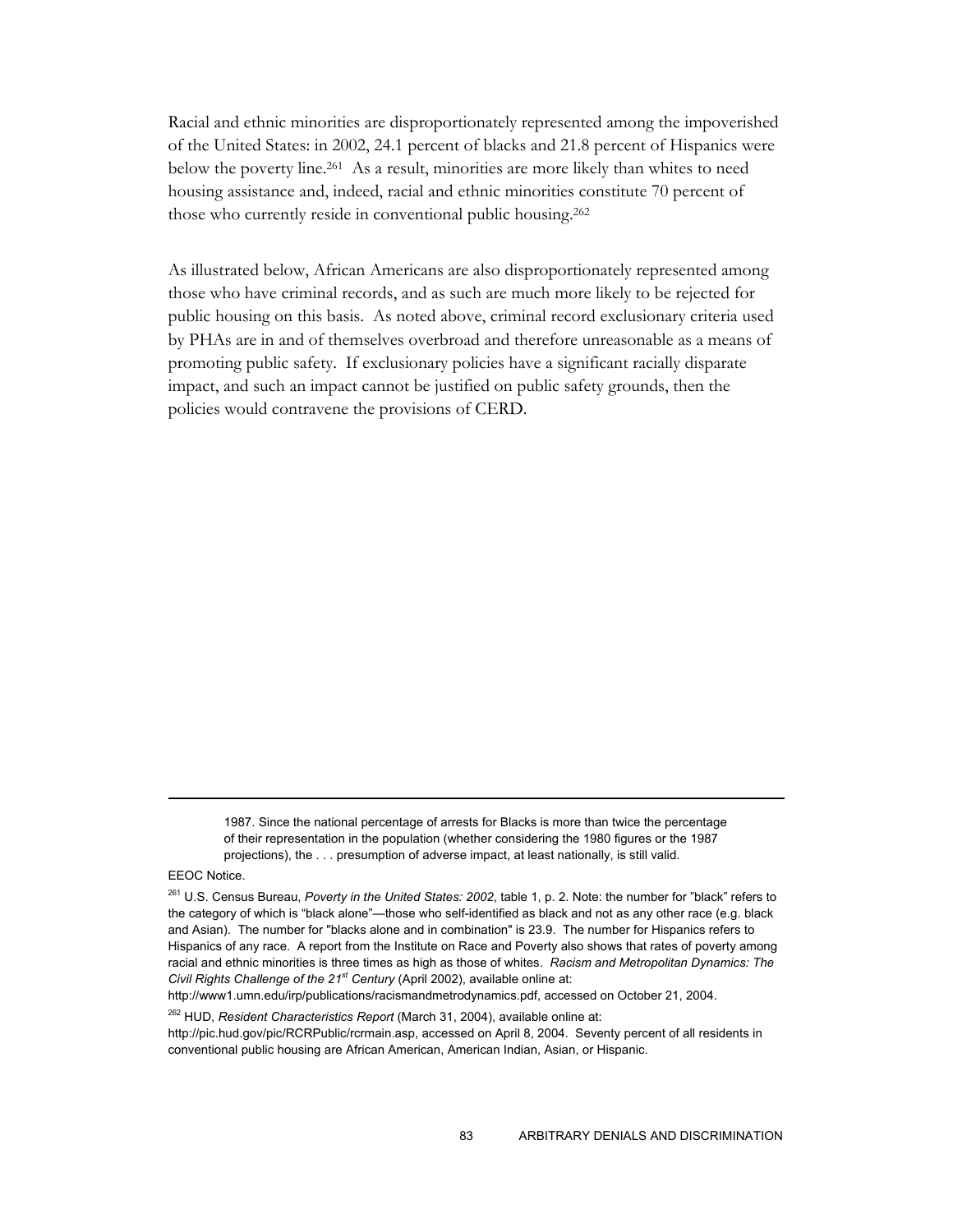## Racial Disparities in the Criminal Justice System

Racial disparities among those arrested, sentenced, and incarcerated for criminal offenses in the United States are immense:

- ♦ According to the Federal Bureau of Investigation, nearly 27 percent of all those who were arrested in the U.S. were African American, despite the fact that they constitute approximately 12 percent of the U.S. population.263
- African Americans constituted roughly 44 percent of those convicted of felonies by state courts.264
- African Americans and Hispanics constitute nearly 63 percent of all those incarcerated in local jails and state and federal prisons.265
- African Americans constitute 23 percent of those serving state probationary sentences,<sup>266</sup> and 41 percent of those on federal or state parole.<sup>267</sup> Of federal offenders under supervision, half were racial and ethnic minorities.268
- By the end of 2001, of the nearly 5.6 million people who had ever served time in prison, nearly as many were black as were white, and an estimated 17.7 percent were Hispanics.269
- Racial and ethnic minorities account for fully two-thirds of those returning each year from prisons and jails.270

 $^{263}$  "By race, 70.7 percent [6,923,390] of arrestees in 2002 were white, 26.9 percent [2,633,632] were black, and the remainders were of other races." Federal Bureau of Investigation, *Uniform Crime Reports*, *Crimes in the United States, 2002*, available online at: http://www.fbi.gov/ucr/cius\_02/pdf/4sectionfour.pdf, accessed on April 8, 2004. Note: data used in this report did not distinguish between white and Hispanic arrestees.

<sup>264</sup> Matthew R. Durose and Patrick A. Lanagan, Ph.D., *State Court Sentencing of Convicted Felons, 2000* (BJS, June 2003), table 2.1, available online at: http://www.ojp.usdoj.gov/bjs/pub/pdf/scscf00.pdf, accessed on April 8, 2004.

<sup>265</sup> Paige M. Harrison and Jennifer C. Karberg, *Prison and Jail Inmates at Midyear 2003* (BJS, May 2004, rev. July 13, 2004), table 13, p. 11, available online at:http://www.ojp.usdoj.gov/bjs/pub/pdf/pjim03.pdf, accessed on July 20, 2004. Blacks constituted 43 percent of the total, while those of Hispanic origin constituted 19 percent.

<sup>266</sup> BJS Statisticians, *Correctional Populations in the United States, 1998* (BJS, September 2002), table 3.8, available online at: http://www.ojp.usdoj.gov/bjs/pub/pdf/cpus9803.pdf, accessed on April 8, 2004.

<sup>&</sup>lt;sup>267</sup> Ibid., table 6.7, available online at: http://www.ojp.usdoj.gov/bjs/pub/pdf/cpus9806.pdf, accessed on October 21, 2004.

<sup>268</sup> BJS, *Compendium of Federal Justice Statistics 2001* (November, 2003), table. 7.2, p. 93, available online at: http://www.ojp.usdoj.gov/bjs/pub/pdf/cfjs01.pdf, accessed on October 23, 2004. As of September 30, 2001, 32 percent of federal offenders under supervision were African American, and 17.9 percent were Hispanic.

<sup>269</sup> Thomas P. Bonczar, *Prevalence of Imprisonment in the U.S. Population, 1974-2001* (BJS, August 2003), p. 1, available online at: http://www.ojp.usdoj.gov/bjs/pub/pdf/piusp01.pdf, accessed on July 6, 2004.

<sup>270</sup> Petersilia, *When Prisoners Come Home*, p. 26.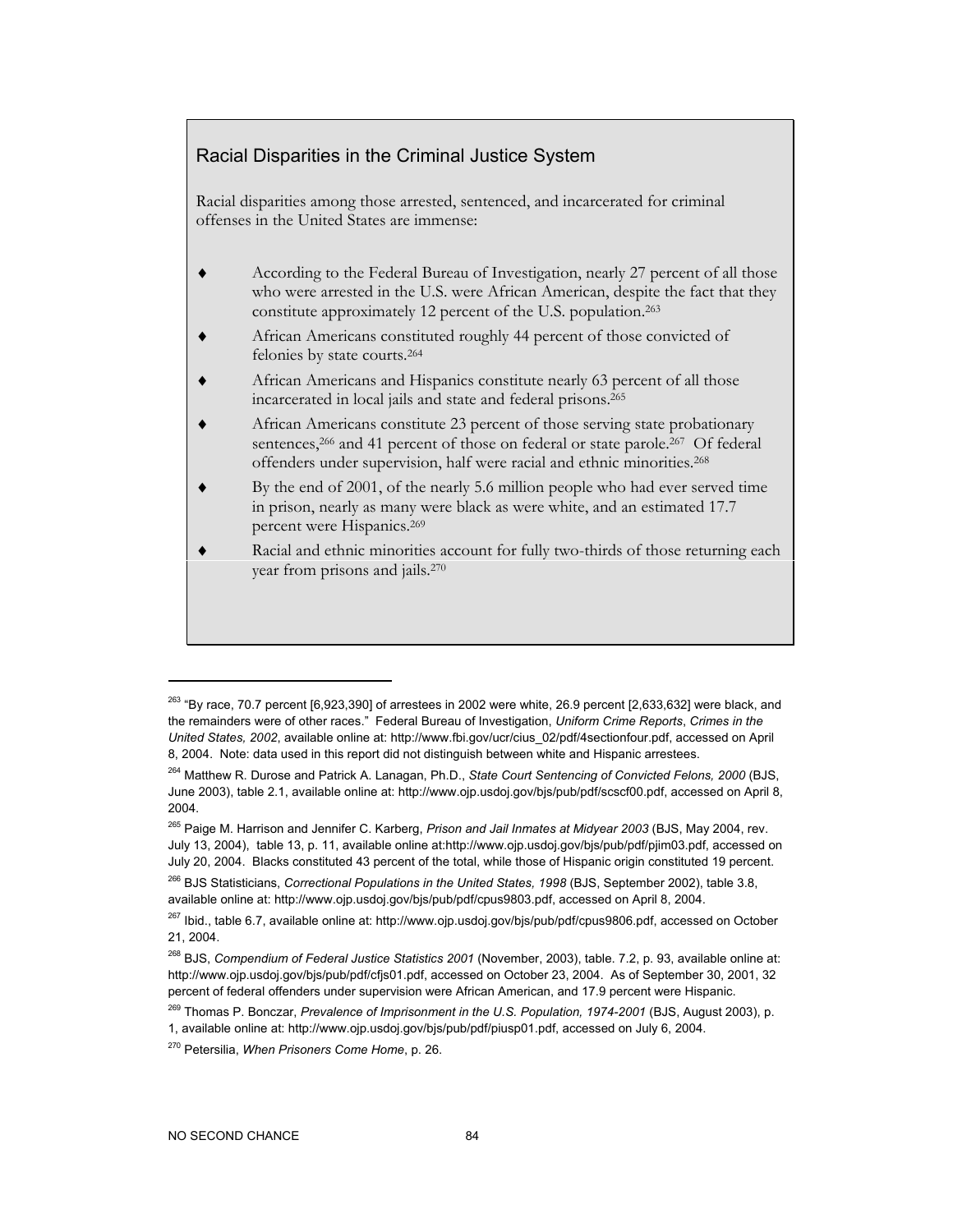Data from individual states is even more striking:

- Only 7 percent of the state's population, African Americans account for 20 percent of all felony arrest and 31 percent of the prison population in California.271
- Over 90 percent of those serving time for a drug offense in New York are African American or Latino.272
- Although only one-quarter of the state's residents, African Americans make up 77 percent of Maryland's state prisoners. Since 1990, nine out of every ten inmates entering state facilities has been African American.273
- African Americans in New Jersey are thirteen times more likely to be incarcerated than whites, giving the state the dubious distinction of leading the nation in racially disparate incarcerations. Eighty-one percent of all people in New Jersey prisons are black or Latino; they comprise only 27 percent of the general population.274

<sup>271</sup> Center on Juvenile and Criminal Justice, *Texas Tough?: An Analysis of Incarceration and Crime Trends in the Lone Star State* (2002) (CJCJ Report), citing Christopher Davis, Richard Estes, and Vincent Schiraldi, *"Three Strikes": The New Apartheid* (San Francisco: Center on Juvenile and Criminal Justice, 1996). The report is available online at: http://www.cjcj.org/pubs/texas/texas.html, accessed on April 8, 2004.

<sup>272</sup> CJCJ Report, citing Robert Gangi, Vincent Schiraldi, and Jason Ziedenberg, *New York State of Mind: Higher Education vs. Prison Funding in the Empire State, 1988-1998* (Washington, D.C.: The Justice Policy Institute, December 1998).

<sup>273</sup> CJCJ Report, citing Vincent Schiraldi, *Is Maryland's System of Higher Education Suffering Because of Prison Expenditures?* (Washington DC: Justice Policy Institute, March 1998).

<sup>&</sup>lt;sup>274</sup> FAMMGram, vol. 14, issue 1 (Spring 2004), p. 6, citing The Sentencing Project, "State Rates of Incarceration by Race" (2004), available online at: http://www.sentencingproject.org/pdfs/racialdisparity.pdf, accessed on October 21, 2004.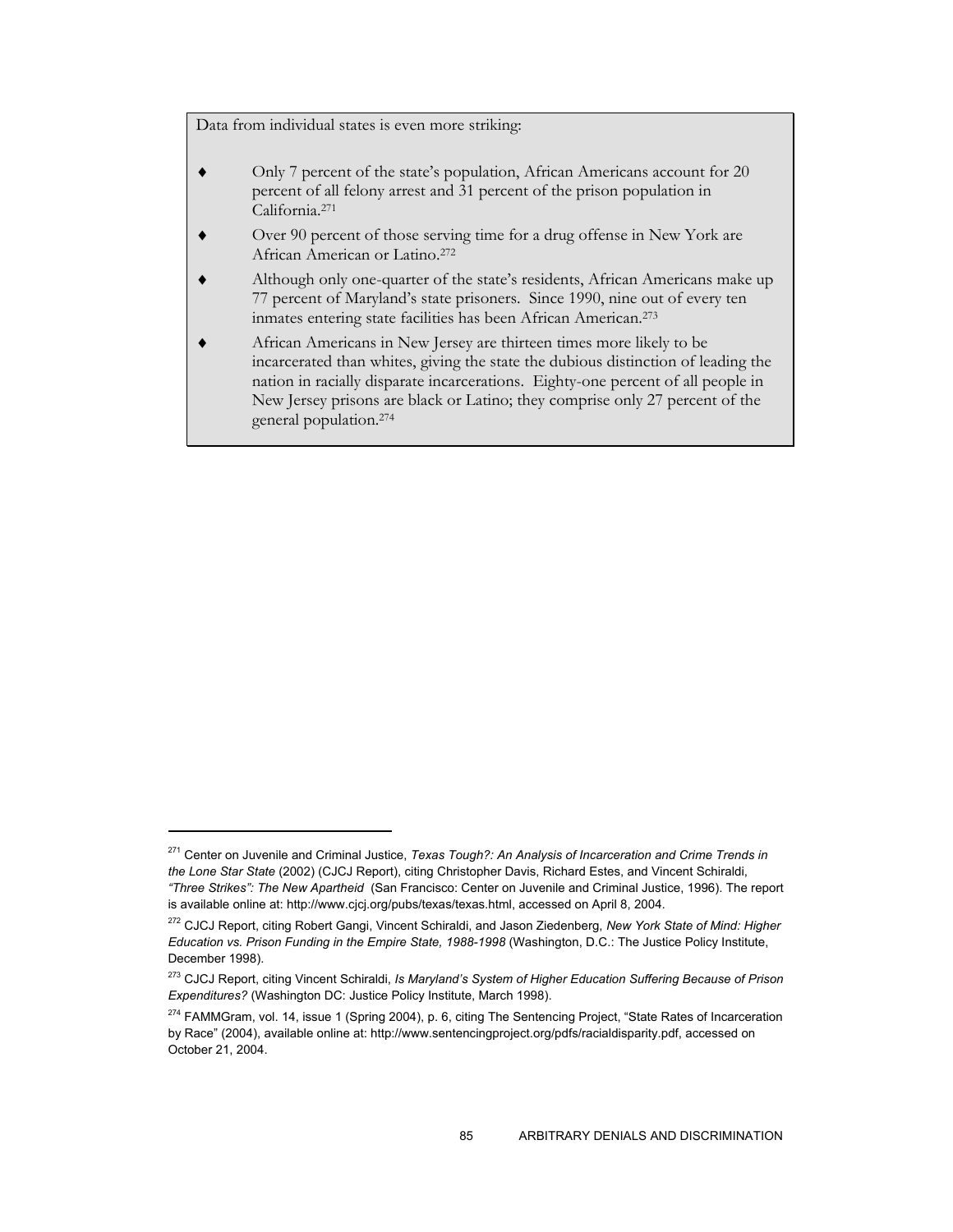#### **XI. Limited Right to Redress**

Federal law gives applicants for public housing the "opportunity to dispute the accuracy and relevance of" any criminal record a PHA relies on to deny the applicant eligibility for housing assistance.275 Most, but not all, PHAs allow applicants to do this through administrative proceedings that contain most of the safeguards essential to a fair hearing. Hearings are extremely important because they are typically the only time PHAs consider information beyond the criminal record itself, such as evidence of rehabilitation. Indeed, in many places, there is a strong likelihood that the initial denial will be overturned after officials have considered such evidence, a fact which underscores the arbitrariness of the initial denial. Nevertheless, many applicants are deterred from challenging their rejections.276 And those who are barred under mandatory federal exclusionary statutes can only dispute the accuracy of the records used to deny them; they do not have a chance to argue they are rehabilitated.277

#### *Lack of Representation*

*If you have representation, you have a good chance of winning. If you don't, forget it.*<sup>278</sup> —Virginia Rojo Holland, paralegal, Texas RioGrande Legal Aid

Applicants challenging public housing denials are entitled to bring someone to assist them, whether a lawyer or non-legal advocate such as a case manager, to any meeting or administrative proceeding. Many housing authorities and legal service attorneys we spoke with acknowledged that when an applicant appears at a hearing with a

 $275$  42 U.S.C. § 1437d(q)(2).

<sup>&</sup>lt;sup>276</sup> We asked each PHA official we met with for statistics on how many of those denied due to criminal records actually appeal and how many prevail after administrative hearings. None of the seventeen PHAs that we visited kept such records. The NYCHA did provide Human Rights Watch with the number of people who, after the PHA had found them ineligible for any reason, had requested a hearing. While Human Rights Watch found that the notices NYCHA provides to those it deems ineligible provide far better information about how to challenge a denial than those provided by most all other PHAs, information provided by NYCHA suggests that less than 50 percent of all those denied eligibility for any reason requested hearings. Letter to Human Rights Watch from Sherry Shuh, deputy general manager for policy, planning and management analysis, New York City Housing Authority, June 17, 2004, and Human Rights Watch e-mail correspondence with Jill Berry, executive assistant to the deputy general manager for policy, planning and management analysis, New York City Housing Authority, June 28, 2004. One PHA suggested that a significant "drop off" occurs in the application process as roughly 60 percent request hearings, 60 percent of those who request hearings show up at those hearings, and rejections are upheld between 30 and 40 percent of the time. Human Rights Watch interview with Housing Authority of the City of Austin staff, Austin, Texas, February 12, 2004. Housing officials told us that significant additional staff resources would be required if every applicant who was denied appealed.

<sup>277</sup> See *Archdiocesan Housing Authority v. Demmings*, 2001 Wash. App. LEXIS 2276 (Wa. Ct. App 2001) and discussion in footnote 202.

<sup>&</sup>lt;sup>278</sup> Interview with Virginia Rojo Holland, February 11, 2004.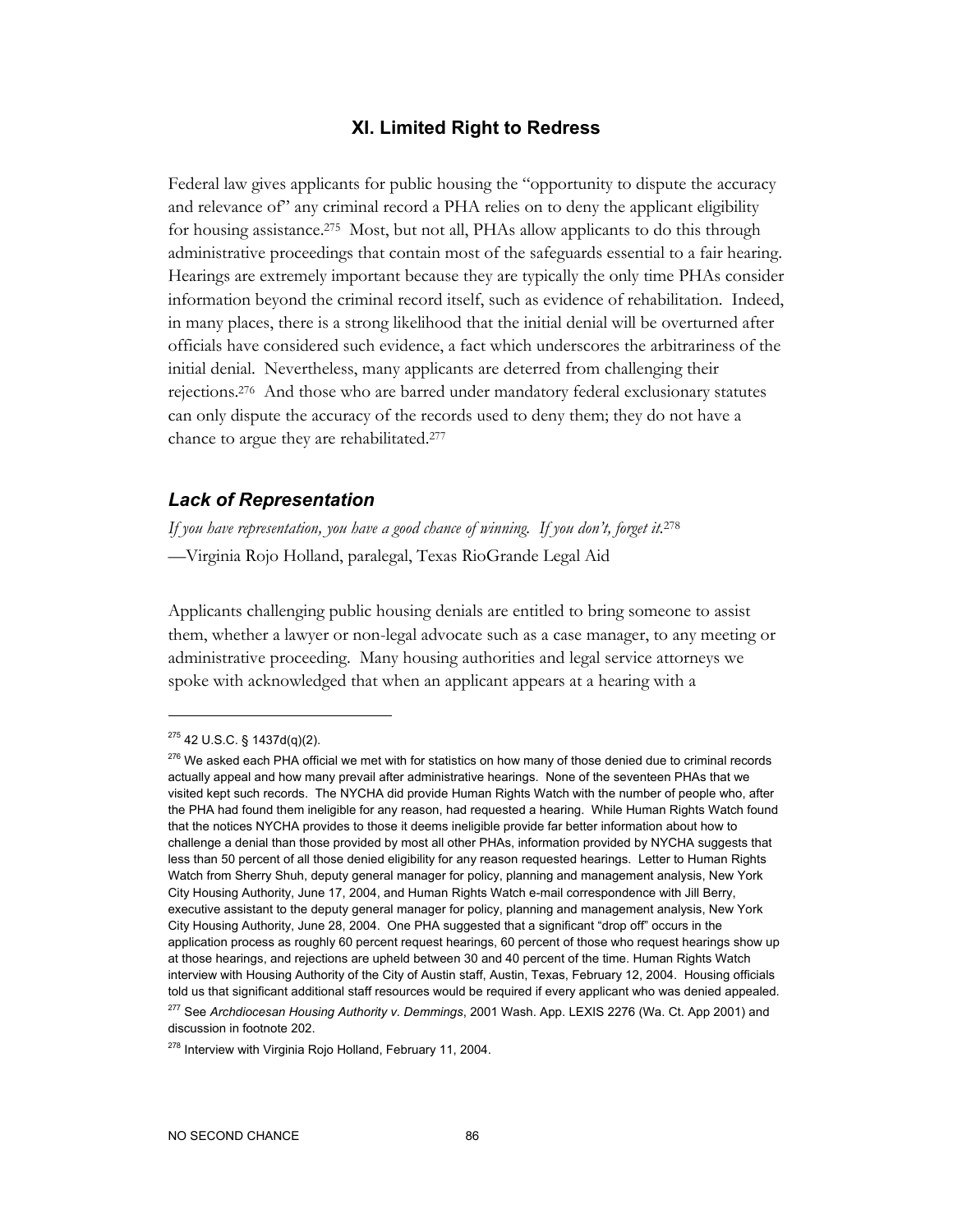representative, they are often able to overcome a denial of eligibility. "If you are there with a case manager or advocate," said one housing official in Portland, "you will usually get into housing."279 Unfortunately, such advocates are not always available. "If a case manager goes to an appeal hearing with them," one service provider with a non-profit group in Portland told Human Rights Watch, "they are more successful. But we don't have that many case managers because of budget cuts, so people do fall through the cracks."280

Applicants accompanied by a lawyer stand the best chances of prevailing.<sup>281</sup> An attorney in Baltimore told Human Rights Watch: "We never lost a hearing;"282 a paralegal in Austin agreed: "I can't think of a case that we've lost."283 However, those who appear, without an attorney, even with evidence of rehabilitation, do not fare as well.

It is extremely difficult for public housing applicants to secure legal representation. Almost by definition, applicants for housing assistance lack the funds to hire private attorneys, and neither federal nor state laws give them a right to legal representation free of charge. Moreover, many legal service organizations that provide free legal services to the poor do not prioritize admissions cases. Those that do are, like all legal services organizations, so overwhelmed by the demand for their services that applicants may not be able to receive assistance—and some applicants we spoke to indicated they did not even know how to reach a legal services attorney.

Outreach to housing applicants is difficult even when an organization wants to reach them because of the transient nature of their lives and the fact that many are homeless. Kenneth Lay, the managing attorney at Legal Services of Metro Birmingham said, "We don't see many admissions cases. I don't think they know we can help with that. We've tried through community outreach to get to people but we're only reaching current tenants. I don't know how we could reach them, other than requiring the housing authority to notify them."284

<sup>&</sup>lt;sup>279</sup> Human Rights Watch interview with Rachel Duke, social services coordinator, Housing Authority of Portland, Portland, Oregon, June 24, 2003.

<sup>&</sup>lt;sup>280</sup> Human Rights Watch interview with Renata Wilson, interim employment/housing supervisor, Portland Impact, Portland, Oregon, May 26, 2003.

<sup>&</sup>lt;sup>281</sup> Most of the denial notices sent to applicants state that they can bring a representative along with them to an informal hearing, but Human Rights Watch only found one that included the name or number of the local legal service agency.

<sup>&</sup>lt;sup>282</sup> Interview with Carolyn Johnson, November 17, 2003.

<sup>&</sup>lt;sup>283</sup> Interview with Virginia Rojo Holland, February 11, 2004.

<sup>&</sup>lt;sup>284</sup> Telephone interview with Kenneth Lay, December 12, 2003.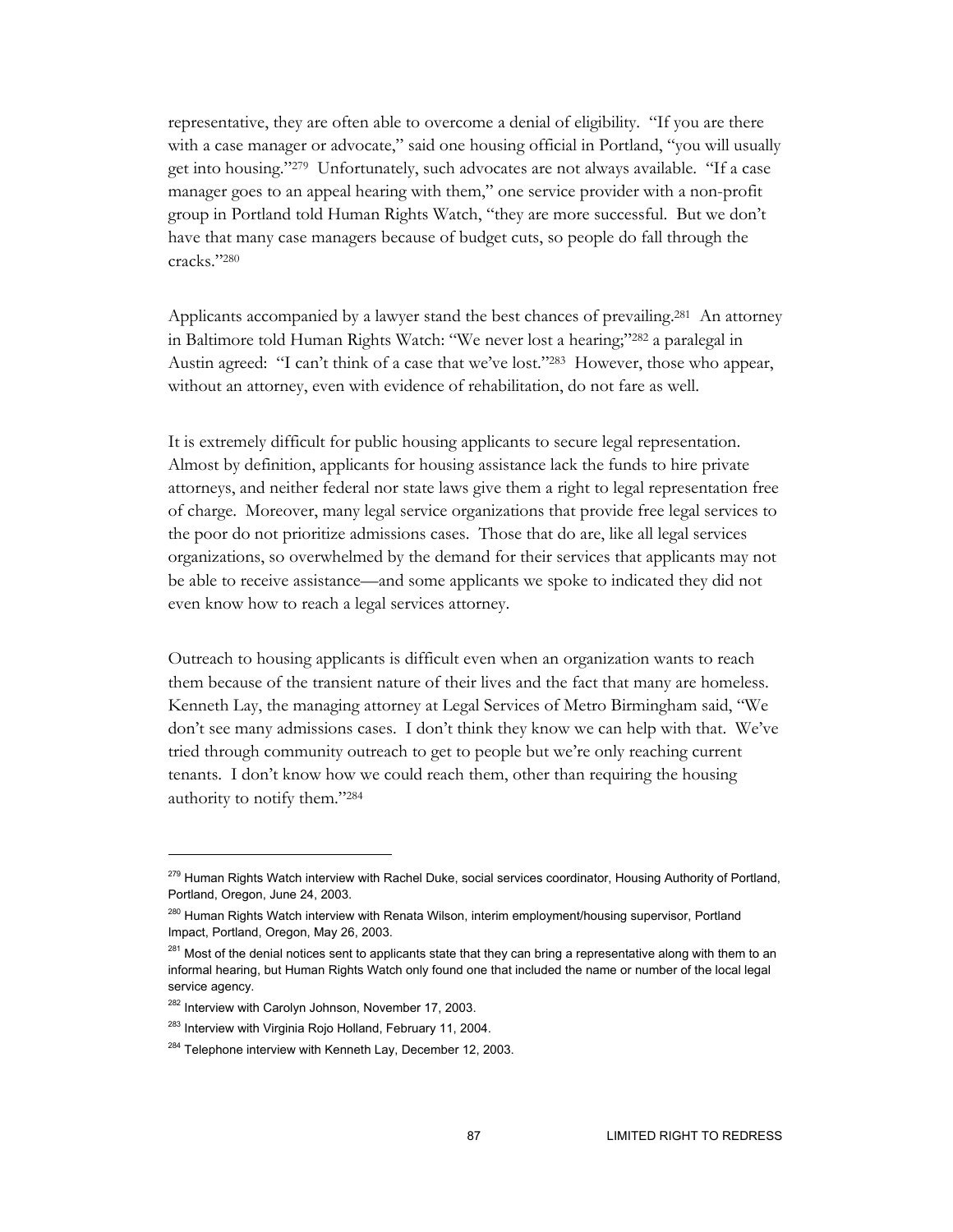And as one lawyer told us, one of the reasons legal service organizations may not prioritize cases where applicants are denied because of criminal records is because they get no "political mileage by trying to help this population":

We don't deal directly with this issue . . . but if you ask me, its because of the type of population this is . . . . A lot of the work is driven by the funding that we're able to get. There hasn't been much of an outcry, they're at the bottom of the totem pole. . . . From my experience, it's much easier to get funding when you're talking about families or children. We just can't get anyone on board. We don't have the funding to tackle these kinds of issues.285

In the rural areas we visited, legal representation was even more scarce. Housing officials in two rural areas of South Carolina told us that they had never seen an applicant represented by an attorney, and the legal services office closest to Greene County in Alabama had no recollection of representing anyone in an applications case with the local PHA in recent years.<sup>286</sup>

Legal service organizations and public interest attorneys that reach out specifically to find applicants denied housing because of criminal records, as well as agencies that focus on public housing issues, report having more than just occasional experience with helping rejected applicants. The Homeless Persons Representation Project (HPRP) in Baltimore has focused a great deal of attention on applicant denials, mainly because of the office's location and individual attorney interest in such cases. Carolyn Johnson, a staff attorney with the project explained why:

Because we are in the same building [as the housing authority] people would just find their way to our office. Housing authority staff would say: "Go down to the second floor [the offices of the HPRP] if you're that angry." We started seeing a lot of people getting denied in 1997 when I was a law student and so we [the law students] started doing the hearings.287

<sup>&</sup>lt;sup>285</sup> Human Rights Watch telephone interview with Clemente Franco, executive director, Inner City Law Center, Los Angeles, California, January 7, 2004.

<sup>&</sup>lt;sup>286</sup> Human Rights Watch telephone interview with Willie Mae Jones, managing attorney, Tuscaloosa Legal Services, Tuscaloosa, Alabama, February 10, 2004.

<sup>&</sup>lt;sup>287</sup> Interview with Carolyn Johnson, November 17, 2003.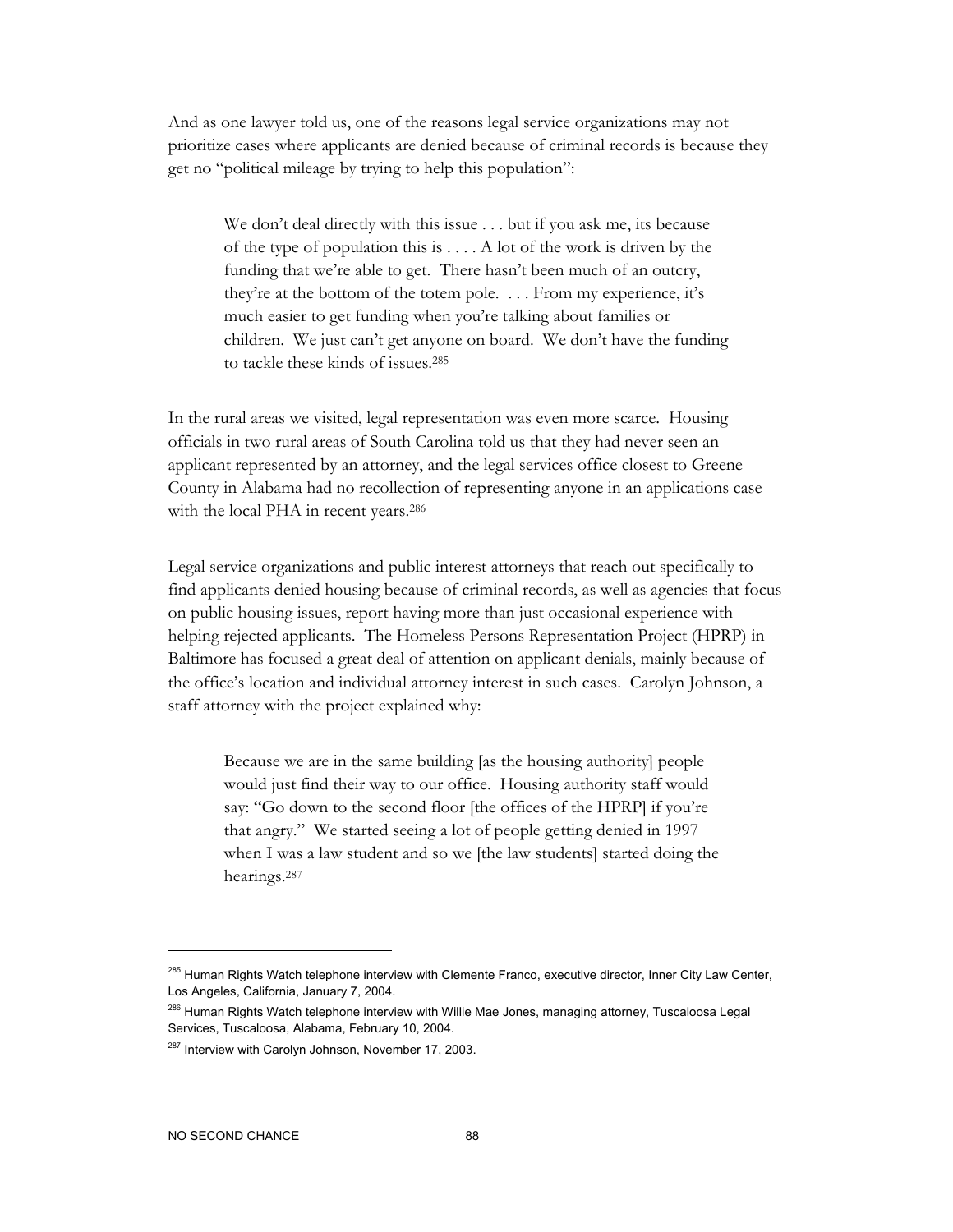Texas RioGrande Legal Aid's (TRLA) Austin office is one of the few offices that has the luxury of specializing and has taken a focused interest in challenging public housing denials. Most attorneys are not taking public housing admissions cases "because they don't have the experience,"288 one TRLA attorney told us. "They don't realize they're winnable cases."289

Many legal service agencies restrict the kinds of admissions cases they will take to only those denied in violation of a PHA's own policy, or those who can clearly show significant rehabilitation.

"Most are slam dunk," said one paralegal in Austin, but others are less clear, and she said that they "absolutely would not" take a case of someone with a recent drug conviction or a case pending, "because we know the policy!"290 Attorneys at TRLA said that they knew what a hearing officer needs to see to approve an application, but that they themselves exercise "discretion" in how they take cases. "It really depends on the facts," said an attorney in the Austin office. "If a client comes in and says, 'I'm homeless and I have four kids, but these are the reasons you should take my case,' then of course we'll consider it."291 Those with less sympathetic cases, or single adults without children, may have a more difficult time securing representation even in those areas where the local legal services office takes admissions cases.

Some legal service agencies are able to press local housing authorities to exercise discretion in considering an applicant's rehabilitation or re-open cases where the PHA rejected an unrepresented applicant. But few are able to address PHA policies or practices that affect entire classes of clients. Because federal legislation prevents legal service agencies that receive federal funding from the Legal Services Corporation (LSC) from engaging in class action litigation,292 the most an LSC-funded legal service provider can do is bring challenges on behalf of individual clients and conduct outreach to applicants who may be affected by the same practices.

<sup>&</sup>lt;sup>288</sup> Interview with Nelson H. Mock, February 11, 2004.

<sup>&</sup>lt;sup>289</sup> Interview with Kelli Dunn Howard, February 11, 2004.

<sup>&</sup>lt;sup>290</sup> Interview with Virginia Rojo-Holland, February 11, 2004.

<sup>&</sup>lt;sup>291</sup> Interview with Nelson H. Mock, February 11, 2004.

 $292$ See footnote 178 for a more in-depth discussion of class action litigation issues.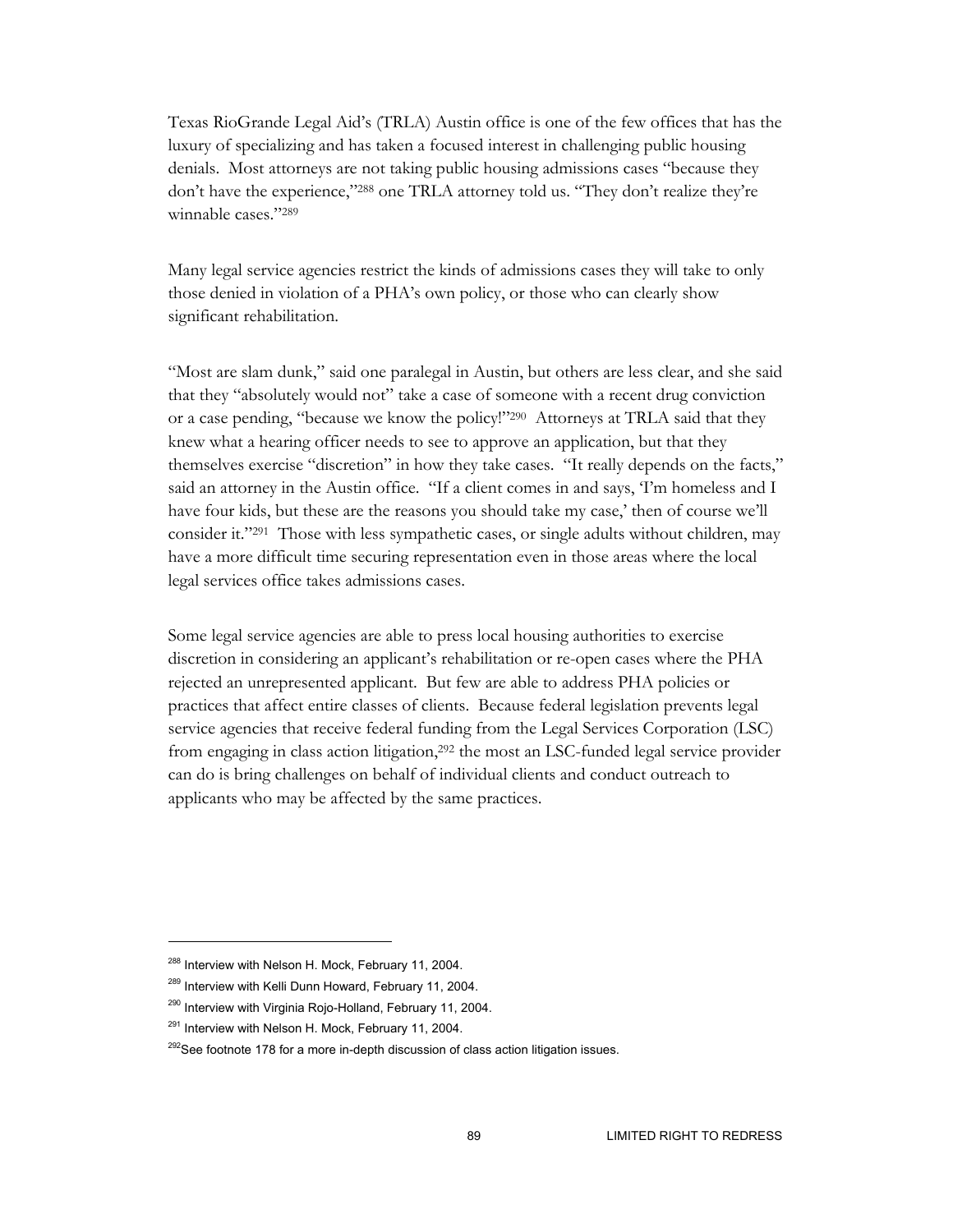# *Lack of Information from PHAs*

Many applicants who were denied because of their criminal records told Human Rights Watch that they either received no information from the PHA telling them that they could challenge their denials, or they were actively misled by PHA staff.

Some applicants simply do not have the wherewithal to understand the process on their own. "[The denial letter] just said that I could appeal it, but I didn't know how," one young mother in rural Pennsylvania told us. She called her local legal services office after she, her husband, and her infant son had been denied because of her husband's felony theft record from 2000, and she was told that they could not help her file an appeal.293 Living apart from her husband now and struggling to pay the rent on her own, she said:

I don't really consider us much of a family. Whenever we can see each other, we try to see each other. Neither of us drive and he lives about 45 minutes away. It is stressful . . . because I feel like I'm taking care of a kid by myself. I am young . . . and I don't have anyone to help me. I am hoping that if either myself or my husband gets a job, we can get our own apartment.294

With no work history, no GED, and a husband now living on the streets, the chances of reuniting her family, however, seem slim.

Federal law requires that PHAs notify applicants why they were rejected, and provide them with a copy of the record upon which the denial was based.295 Yet PHAs do not always comply with these requirements.

In many places, applicants had little to no idea why they had been denied. Many PHAs provide applicants with form letters notifying them that they have been denied, but fail to specify the reasons why. "If the person has a criminal history," a housing administrator in Florida told Human Rights Watch, "and falls within the [PHA's] criteria for denial, they usually get a standard rejection letter. It states that the person has been rejected because they have a criminal history. It doesn't say what type of crime was the

<sup>&</sup>lt;sup>293</sup> Human Rights Watch telephone interview with K.S., Lycoming County, Pennsylvania, February 20, 2004.  $294$  Ibid.

<sup>&</sup>lt;sup>295</sup> 24 CFR 982.553(d)(1) (§ 8); 24 CFR 960.204(c) (public housing).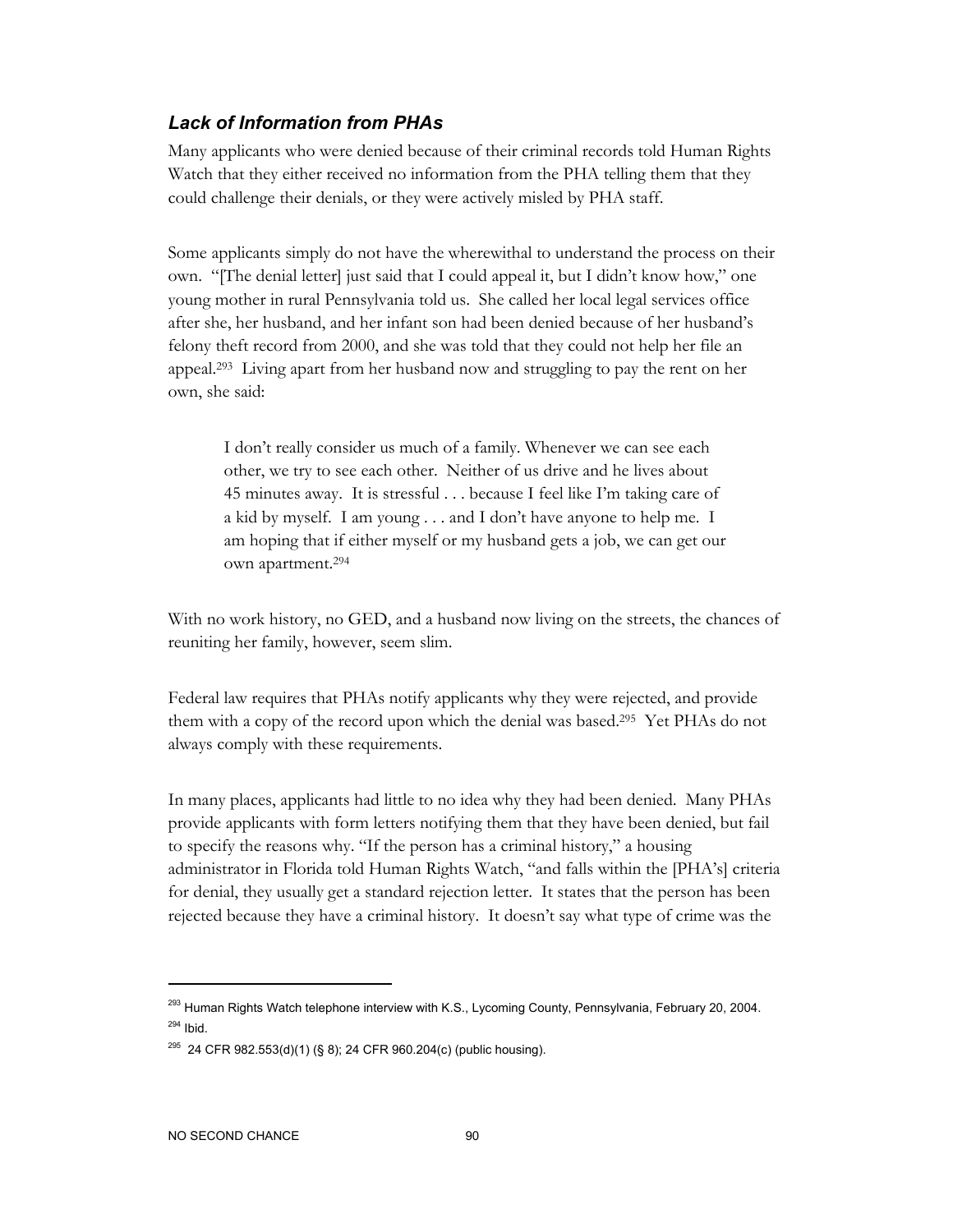reason for the rejection."296 Letters to Baltimore applicants, for example, contain this standard reason for denial: "Engagement in drug-related or violent crime and/or other criminal activity which may adversely affect the health, safety, or right to peaceful enjoyment of other residents."297

Many housing providers recognized that the process available to challenge denials itself actually deters applicants from appealing. Others, in an effort to ameliorate the effects of blanket policies and, after seeing that many applicants who were denied failed to request appeals, have revised their letters to make them more "friendly."298 At least one PHA recently revised its letters of rejection to explain to applicants why they had been denied. "How can you mount a defense without knowing the crimes you're being rejected for?" asked a hearing officer.299

#### *Inadequate Time to Appeal*

Under PHA policies, an applicant who has been rejected must appeal within a set period of time, typically ten days from the date of the denial, or their application will be terminated. For many applicants, ten days is an impossible deadline to meet. Every advocate for the homeless that we spoke to pointed to the problem that homeless applicants have receiving notices from PHAs. Without a permanent, fixed address, homeless people cannot receive mail regularly.<sup>300</sup>

Many PHAs allow an applicant to appeal a denial after the deadline has passed if they can show "good cause" for the delay.301 But PHAs do not consider problems with receiving mail "good cause." They insist it is up to the applicants to make sure the PHAs have a way to be in contact with them. While it is certainly reasonable for a housing authority to require a way of contacting an applicant, there is no need for

<sup>&</sup>lt;sup>296</sup> Human Rights Watch interview with Julie Boyle, executive assistant, Sarasota Housing Authority, Sarasota, Florida, July 21, 2003.

<sup>&</sup>lt;sup>297</sup> Sample denial letter from the Housing Authority of Baltimore City, on file with Human Rights Watch.

<sup>&</sup>lt;sup>298</sup> Human Rights Watch interview with Rachel Duke, social services coordinator, Housing Authority of Portland, Portland, Oregon, June 24, 2003.

<sup>&</sup>lt;sup>299</sup> Telephone interview with Carol Coley, August 1, 2003.

<sup>&</sup>lt;sup>300</sup> Where do homeless people get their mail? In some large cities, like New York, the post office allows those who are homeless to receive mail at the post office through "general delivery." In many places, this option is not available. If they are fortunate, a social service agency, a church, or a relative may allow them to use a mailing address.

<sup>&</sup>lt;sup>301</sup> Generally an applicant must show an emergency (which often requires a medical note or proof of hospitalization), or sufficient proof that he or she did not receive mail (which requires certification from a post office).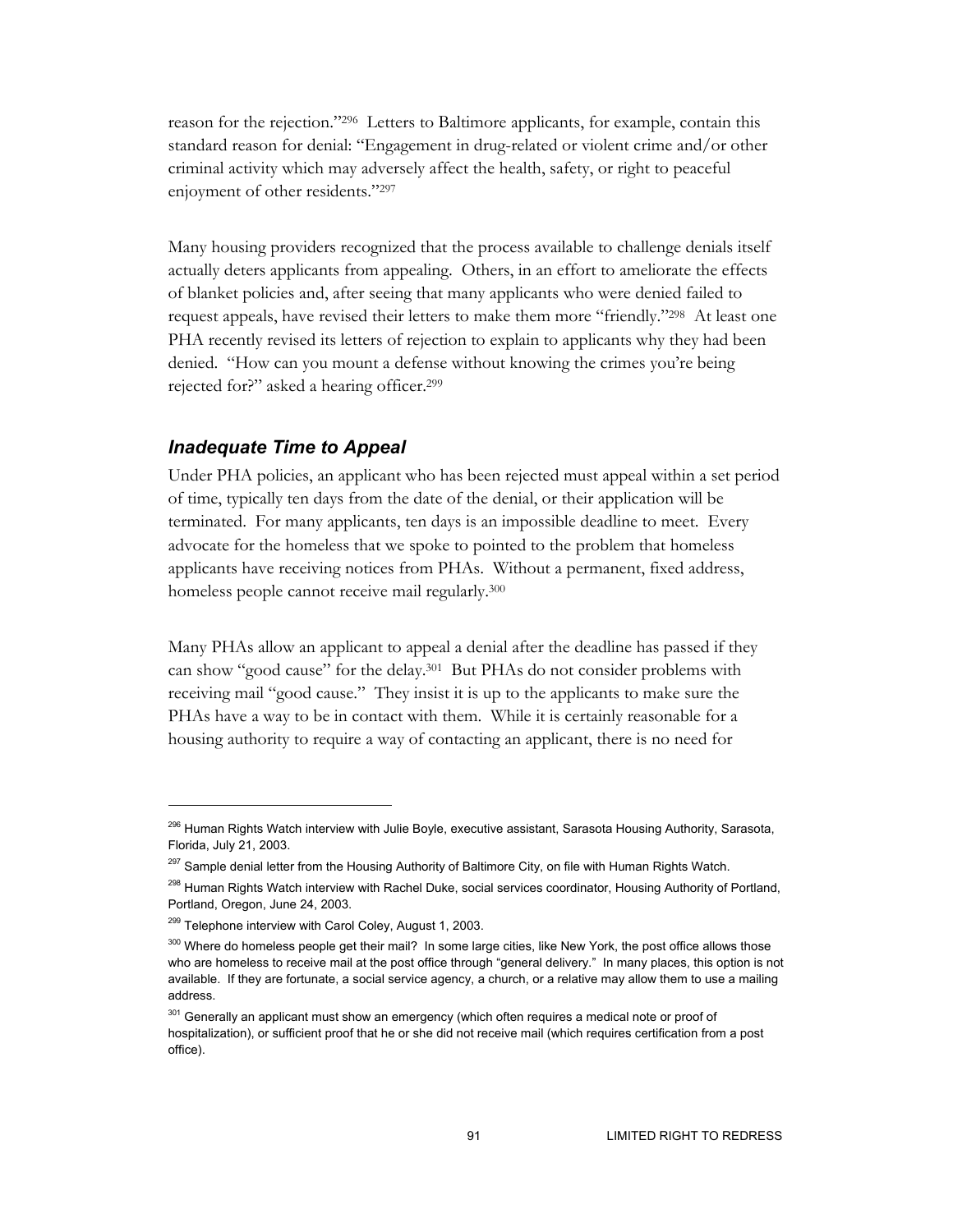deadlines that prejudice the homeless. A somewhat longer appeal period would not unduly disrupt PHA operations.

Indeed some housing officials have recognized the unique difficulties of the homeless in the appeal process.302 Administrators at Garden Terrace, a HUD-funded SRO in Austin, Texas, adopted a policy allowing applicants to challenge denials at any time. When asked whether this was an administrative burden for the staff, they said it was not. Program administrators simply keep the application on file and wait for applicants to bring in evidence of rehabilitation. "The faster you bring it in," the Assistant Manager said, "the faster you'll get housing."303

### *Giving Up*

People who continually face obstacles and rejections in many facets of their lives because of their criminal histories may simply give up and choose not to pursue an appeal. "They get to the part where it says you can be denied for housing for a felony conviction, drug offense …they shut down at that point," said Anthony Barber, a reentry advocate in Texas. "There's no reason to keep reading on for appeals. . . . You've been told for . . . years that if you've been convicted of a felony, you've lost your rights. That's branded into their subconscious, that they haven't the rights."304

"It's going to come back and slap me in the face," one applicant who had been denied told Human Rights Watch, "so why should I go through the bother—it's a waste of time."305

Sheila Fauntleroy, a social worker in Pittsburgh, told Human Rights Watch about a twenty-eight-year-old African American woman with six children who was denied housing. After being released from prison on several drug possession charges, she regained custody of her children and applied for assistance. Denied by both the city and the county PHAs, she chose not to appeal. Instead, she works two jobs and pays \$500 a month in rent for a three bedroom apartment on a \$6-7 per hour wage as a nurse's aid.

<sup>&</sup>lt;sup>302</sup> The Cuyahoga Metropolitan Housing Authority has begun to work with homeless service providers to ensure that homeless applicants with criminal records receive notices of rejection by mailing them to the service provider's address. The Salt Lake City County Housing Authority has also begun to consider how to handle homeless applicants who do not receive notice in time to appeal.

<sup>&</sup>lt;sup>303</sup> Human Rights Watch interview with Theresa Mather, assistant manager, Garden Terrace, Austin, Texas, February 12, 2004.

<sup>&</sup>lt;sup>304</sup> Interview with Anthony Barber, February 10, 2004.

<sup>&</sup>lt;sup>305</sup> Human Rights Watch interview with C.W., an African-American man at an overnight shelter in Baltimore, Maryland, November 20, 2003. Mr. W. is living with HIV and Hepatitis C.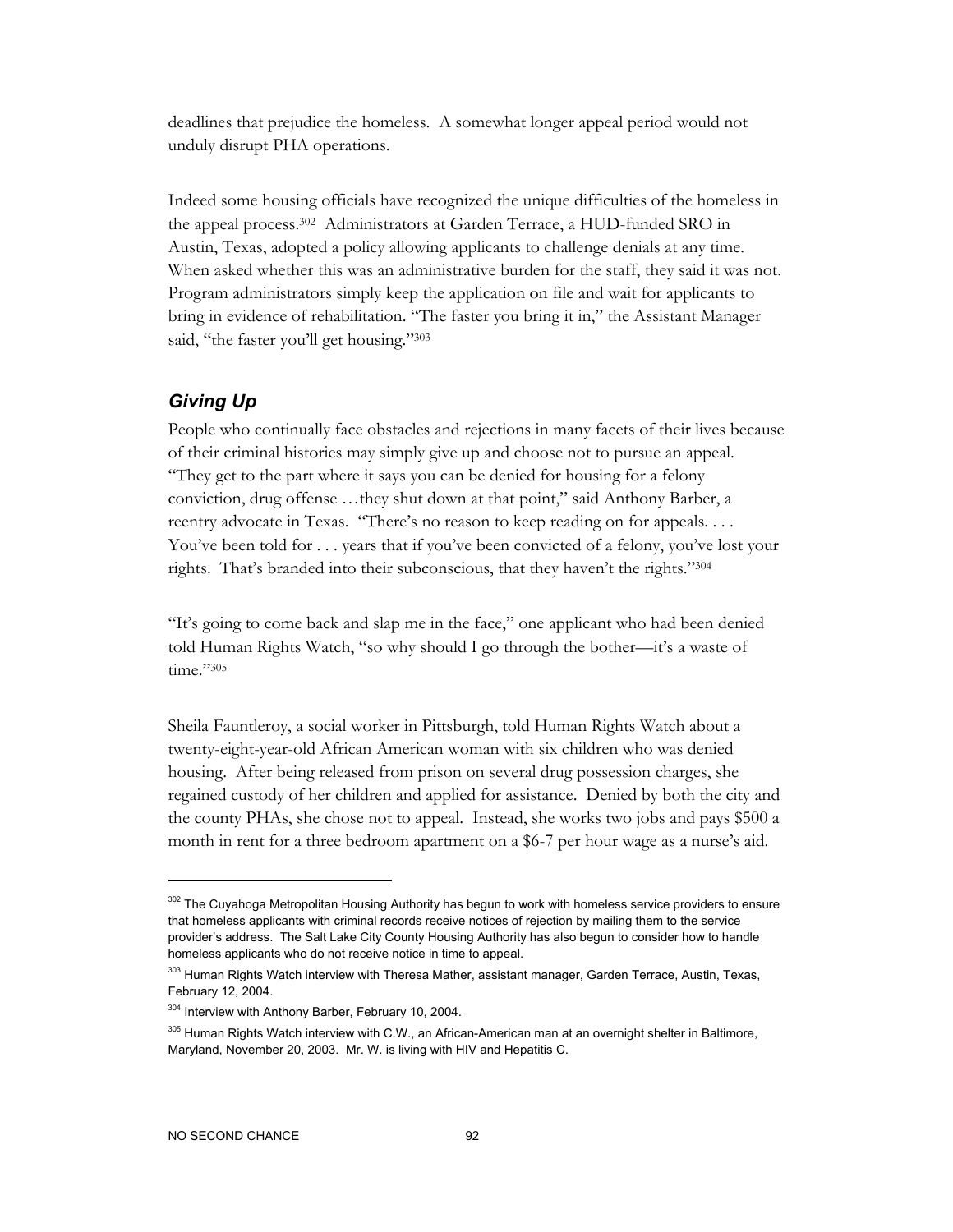"She didn't even want to fight," Fauntleroy explained, "she's fighting a lot of other issues as it is. It would just be another one. Her main objective was to find housing. They told her straight up that if they have a felony offense, they aren't eligible for anything[.]" Without medical coverage for herself, and juggling both of her jobs and her responsibilities as a single parent, her ability to maintain the apartment on her own was precarious at best. "Regardless of what she had done," Fauntleroy said, "her children shouldn't have been penalized. . . . She's trying to do the best she can."306

#### Too Many Denials

A homeless mother who had a drug charge that was over fifteen years old at the time of her application for housing spoke with Human Rights Watch at a soup kitchen in Baltimore:

*They denied me . . . They said I had a criminal background. . . . I didn't do any time, I spent one year on a stat [a period of time where the court file remains open, but charges are dismissed if no further arrests occur]. They told me I could get a hearing, but I didn't want to bother. What good would it have done? . . . I got three kids—one boy, two girls. . . . I'm homeless now. I just keep moving around living here and there*. 307

Some applicants give up on more than just their housing applications when they are denied. Almost without exception, people with criminal records who were turned away from public housing described the depression that followed each rejection they received—from housing providers, welfare agencies, and potential employers. The despair that some begin to feel after repeated rejections is sometimes too much for them to bear.

C.L., an ex-offender who was living on the streets in Salt Lake City, Utah told Human Rights Watch:

Either I am going to end up back in prison, or I'm going to end up dead, or killing myself—I've thought about suicide several times—or I end up corroding away living on the streets, and going back to drugs or going back to crime and doing whatever I have to do to have any kind of satisfaction I guess on a daily basis.<sup>308</sup>

<sup>&</sup>lt;sup>306</sup> Interview with Sheila Fauntleroy, January 28, 2004.

 $307$  Human Rights Watch interview with E. G., an African-American woman in a soup kitchen in Baltimore, Maryland, November 20, 2003.

<sup>308</sup> Human Rights Watch interview with C.L., a forty-year-old African-American homeless man, Pioneer Park, Salt Lake City, Utah, September 28, 2003.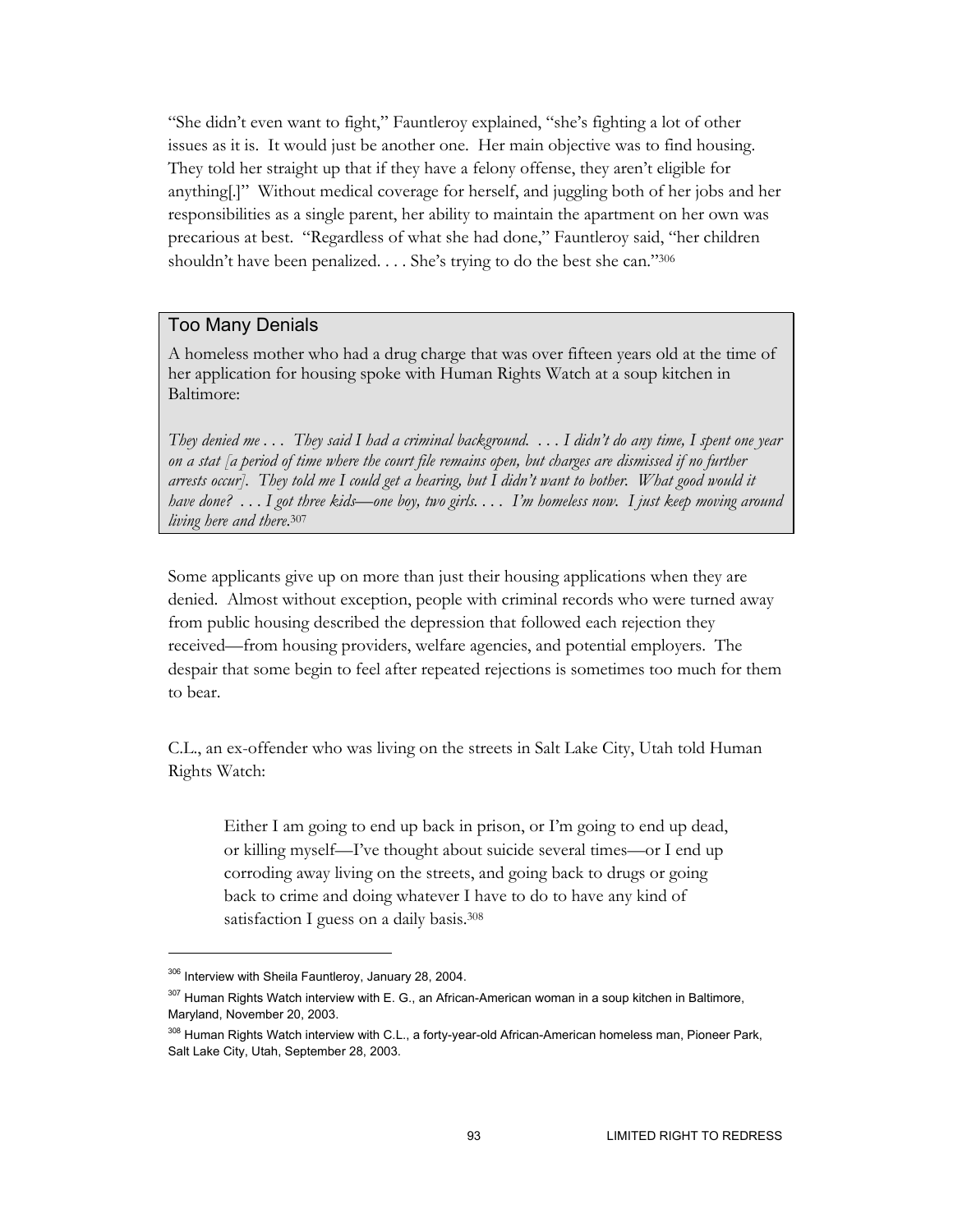#### Too Little, Too Late

The director of a transitional housing program for women in New York City told Human Rights Watch about one woman she worked with for over a year challenging a public housing denial.

*This woman was in her thirties, African American. Her father was a drug addict and her mother left them. She started taking drugs when she was sixteen. She did a mandatory minimum sentence on a drug charge, and when she got out, I started working with her [at the Women's Prison Association]. She was doing everything she was supposed to do. She had obtained full-time employment. She had a hard time with housing. She'd been denied twice. That's all she talked about, trying to get her kids back. She couldn't afford a place of her own. She had three girls and was making \$14 an hour. She became very depressed. Her record was long, [drug possession and sale] charges, child neglect . . . robbery, repeatedly, all related to her drug addiction. At that time, she'd been out of jail a few years, she had completed two treatment programs and was following up with aftercare. At one point, after appealing her denial twice, she just said, "I'm tired of this," and she just let go. She took an overdose of pills and heroin and took her own life. She got a letter saying that she was approved after her last appeal a week after she died*. 309

# *An Ineffective Process*

The administrative appeal process at many PHAs consists of an informal hearing before a housing official serving as an Administrative Law Judge (ALJ). If the applicant is not represented by a lawyer or other advocate, the hearing can be *pro forma*, with the ALJ refusing to consider any evidence of mitigation or rehabilitation and simply rubberstamping the initial decision.

# *Failure to Consider Mitigation or Rehabilitation*

Federal law suggests that beyond taking into consideration the nature, severity, and remoteness of an applicant's past offenses, PHAs may also consider evidence of rehabilitation that would indicate the applicant no longer poses a threat. As already noted, most PHAs do not consider such evidence except, if at all, when an applicant appeals an initial finding of ineligibility.

Most housing officials told Human Rights Watch that they would allow someone with a criminal history into housing, if the applicant could show documented evidence of rehabilitation. Housing officials expressed universal concern that without adequate

<sup>&</sup>lt;sup>309</sup> Human Rights Watch interview with Ruth Joyner, case manager, Providence House, Brooklyn, New York, January 15, 2004.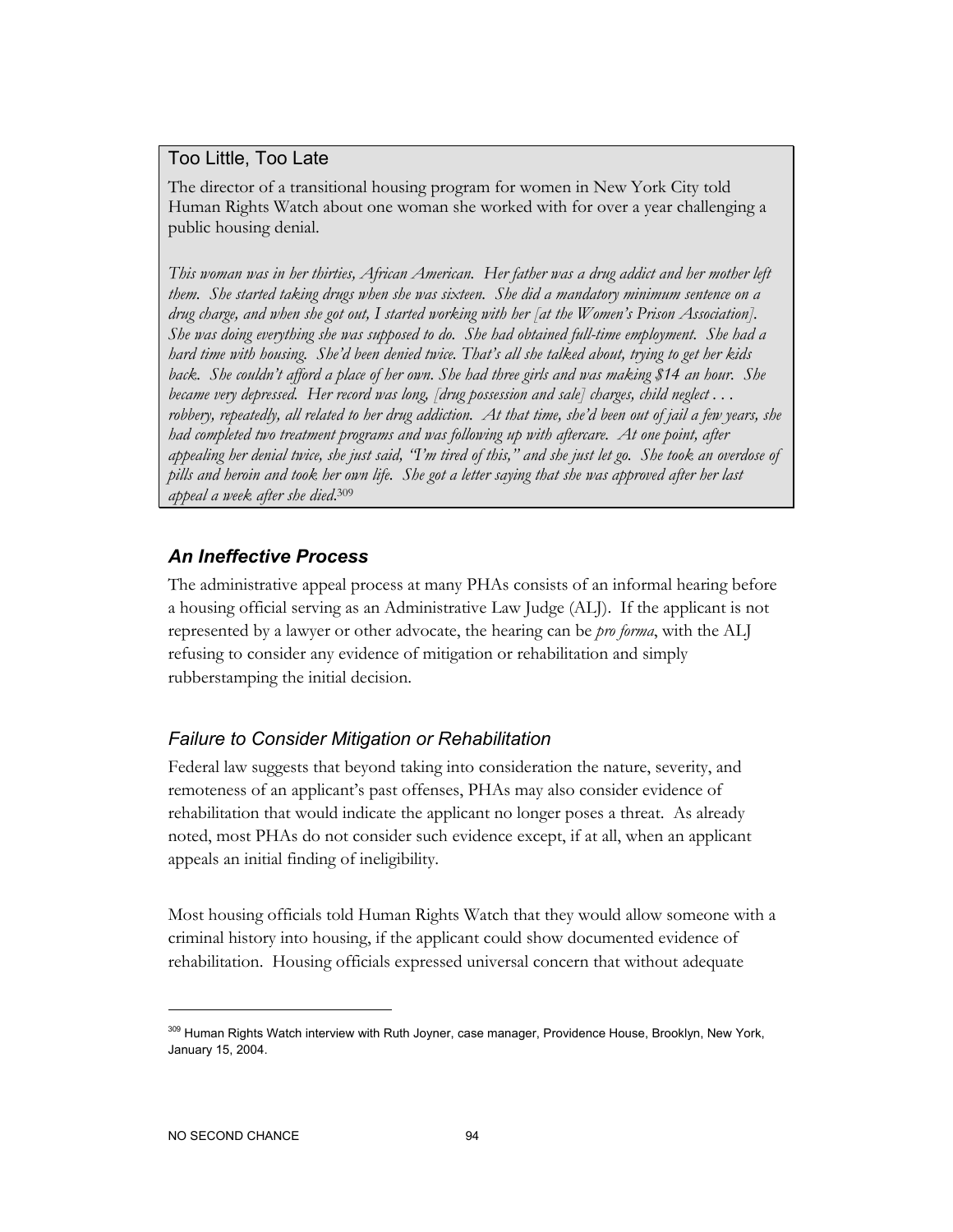documentation, they could be held liable for future illegal acts of tenants with criminal records. A policy analyst for a national public housing group explained, "PHAs don't want to stand in the middle of that field [even though] the chance [of being sued] is like getting struck by lightning."310 In fact, Human Rights Watch identified only one reported court case dealing with whether a PHA could be held liable for the actions of a third party. In this case, a family member sought damages from the Birmingham Housing Authority after a tenant was shot and killed during a gunfight between drug dealers on housing authority premises. Alabama's Supreme Court held that the PHA was not liable, even though it knew there was a problem with crime and that drug sales were occurring on the premises.311

Unfortunately, because consideration of rehabilitation is not mandatory under federal law or HUD regulations, some PHAs feel free to ignore, or pay only nominal attention to, an applicant's efforts to rehabilitate.312

Attorneys at Neighborhood Legal Services (NLS) in Pittsburgh, Pennsylvania told Human Rights Watch about a mother of two who was denied because of several convictions for minor offenses. Although she ultimately prevailed on appeal in state court, the case illustrates the refusal of PHAs to exercise the discretion they have.

The mother had one domestic violence charge, which resulted from an incident between her and her husband. They were both arrested, and he convinced her to plead guilty so that she could return home to care for their children. Her husband pled not guilty, and the charges were ultimately dismissed against him.

Ibid*.* p. 766.

<sup>&</sup>lt;sup>310</sup> Human Rights Watch interview with Christine Siksa, policy analyst, acting director of the Legislative and Program Division, National Association of Housing and Redevelopment Officials (NAHRO), Washington, D.C., October 29, 2003.

<sup>311</sup> *Dailey v. Housing Authority for the Birmingham District*, 639 So.2d 1343 (Ala. 1994).

<sup>312</sup> See, e.g., *Spady v. Mt. Vernon Housing Authority*, 41 A.D. 2d 762 ( N.Y. 2nd Dep't 1973). The court in *Spady* held that the decision to deny the applicant was neither arbitrary nor capricious and had a rational basis, despite the testimony of social workers, substance abuse treatment providers, a personal physician, parole officer, and former employer that the applicant had been "rehabilitated." The dissent in *Spady* noted, however, that:

The State has spent countless millions of dollars to combat drug addiction and it is the policy of the State to treat drug addiction as a disease by comprehensive programs of treatment. . . . Petitioner . . . is successfully undergoing treatment and shows no signs of regression. . . . To deprive him of public housing accommodations now is yet another unfortunate revolution in the "revolving door" of drug addiction [citations omitted]. [The housing authority's decision] is wholly without rational basis, at complete variance with the State's public policy of treating narcotic addiction as a disease, and contrary to the nature and purpose of public housing.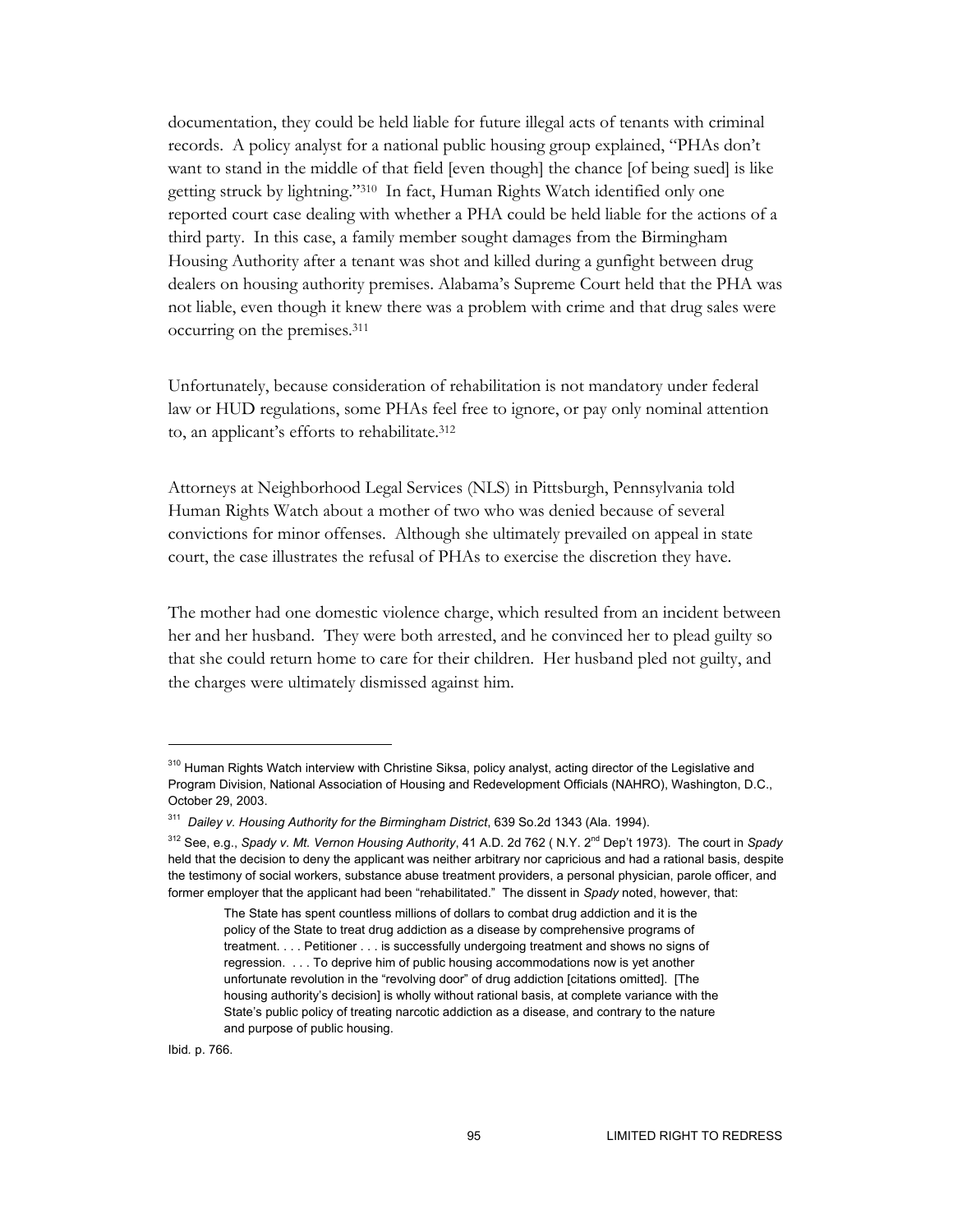She appealed her denial with the assistance of NLS attorneys. "We had excellent evidence, but we lost at the hearing," Amy Carpenter explained,

The hearing officer didn't think he had discretion. We had a substance abuse counselor come in and testify that this woman had become a poster child. She was quite impressive in the changes she'd made and was continuing in her recovery. She was even employed by a Section 8 landlord! He came in and testified, "She handles my books, she'd be a good member of the community, I rely on her," etc. etc. We had two or three witnesses, it was very impressive. . . . The hearing officer was sympathetic, but his supervisor denied it and we lost. We filed a statutory appeal and the decision was reversed. I thought we were going to win at the grievance. He [the hearing officer] was almost apologetic about it.313

The same group of attorneys described another recent case of an African American woman who was over sixty and was denied because she pled guilty to three different offenses in 2000. One attorney told Human Rights Watch:

She's been in programs to deal with alcoholism and depression. She's in rehab, doing everything she's supposed to do. There had been no further arrests. We had a recent appeal, and the housing authority wouldn't even consider the case. She was a threat to nobody, she'd done so much work. A caseworker from Western Psych [Western Psychiatric Institute and Clinic at the University of Pittsburgh Medical Center] testified. They [housing officials] said she wasn't eligible until 2008. We filed an appeal in the Court of Common Pleas, and the judge who heard the case knew the housing authority had the discretion to deny her, and he said, "Can't you make some kind of a deal?" The attorney for the housing authority said absolutely not. They said they don't have to.314

<sup>&</sup>lt;sup>313</sup> Human Rights Watch interview with Amy Carpenter, staff attorney, Neighborhood Legal Services, Pittsburgh, Pennsylvania, January 27, 2004. While NLS attorneys said the applicant could have put together evidence on her own behalf at the hearing, they said that "She never would have been able to do a statutory appeal." Human Rights Watch interview with Peggy Fried, staff attorney, Neighborhood Legal Services, Pittsburgh, Pennsylvania, January 27, 2004.

<sup>&</sup>lt;sup>314</sup> She was not, ultimately, approved for housing. Interview with Meghan Tighe, January 27, 2004.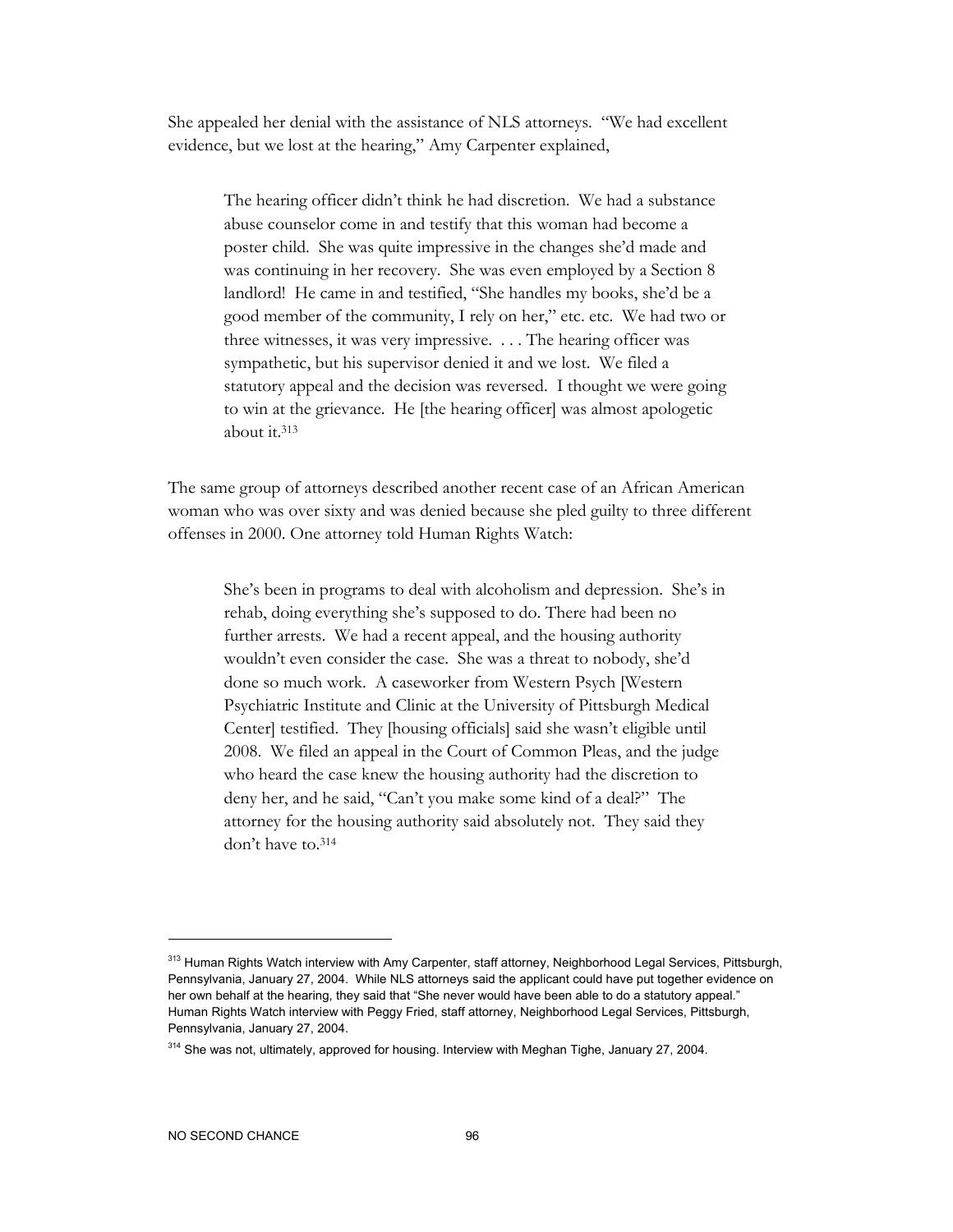Paralegals in a small town in Pennsylvania told Human Rights Watch about a client who had been denied based on a series of arrests six years prior to his application for housing.315 Pittsburgh housing officials disregarded the fact that the forty-eight year-old man had never once been prosecuted for a criminal offense. The PHA relied solely on the applicant's remote arrest record and refused to conduct any semblance of an individualized evaluation of the applicant's character or the circumstances surrounding his arrests.316

After an attorney intervened on the applicant's behalf, threatening to contact HUD and file suit against the PHA, the housing authority reversed its initial decision and issued the applicant a housing voucher. By that time, however, the applicant had secured housing elsewhere. "They got what they wanted," the paralegal working on the case said, "They didn't want him in there."317

As discussed above, where an applicant's record suggests prior drug use, PHAs may require evidence of rehabilitation. Absent such evidence, or depending on its nature, PHAs in effect presume that the applicant is a "current user." Because there is no standard definition of what constitutes "current" drug use, PHAs require applicants to produce evidence that they have been enrolled in treatment for at least six months, and often much longer. Some PHAs require applicants to provide otherwise confidential information from treatment providers such as toxicology reports and progress notes. PHAs frequently deny admission to drug users who are currently in treatment, those who have relapsed, and those who have not been drug-free for long enough periods of time.

Human Rights Watch reviewed written decisions issued by ALJs and found cases where it was apparent that ALJs did not give sufficient weight to substance abuse rehabilitation documentation.

<sup>&</sup>lt;sup>315</sup> Human Rights Watch interview with Linda Milton, paralegal, North Penn Legal Services, Williamsport, Pennsylvania, December 1, 2003.

<sup>&</sup>lt;sup>316</sup> After Linda Milton, a paralegal with North Penn Legal Services, told the ALJ that her client had never been prosecuted, the hearing officer scheduled the case for another hearing to give Milton time to obtain documentation. But after Milton received documentation back from the courts in Philadelphia, she was told not to bother bringing the information in—the PHA had already made its decision. "After speaking with you this morning," read the fax sheet cover Milton received from the PHA's Deputy Executive Director, "I realized that I would be causing you to spend unnecessary time in further meetings on this matter, so please find attached my decision on the matter of Mr. [C.A.]" Facsimile transmission to Milton from Shawn McMillin, Lycoming County Housing, dated March 19, 2001, on file with Human Rights Watch. At least one state court has found such automatic exclusion practices to be contrary to federal law and HUD guidelines. See *Ouellette v. Housing Authority of the City of Old Town*, Docket No. AP-03-17, 2004 Me. Super. LEXIS 60 (March 12, 2004), which is discussed in more depth in footnote 182.

<sup>&</sup>lt;sup>317</sup> Interview with Linda Milton, December 1, 2003.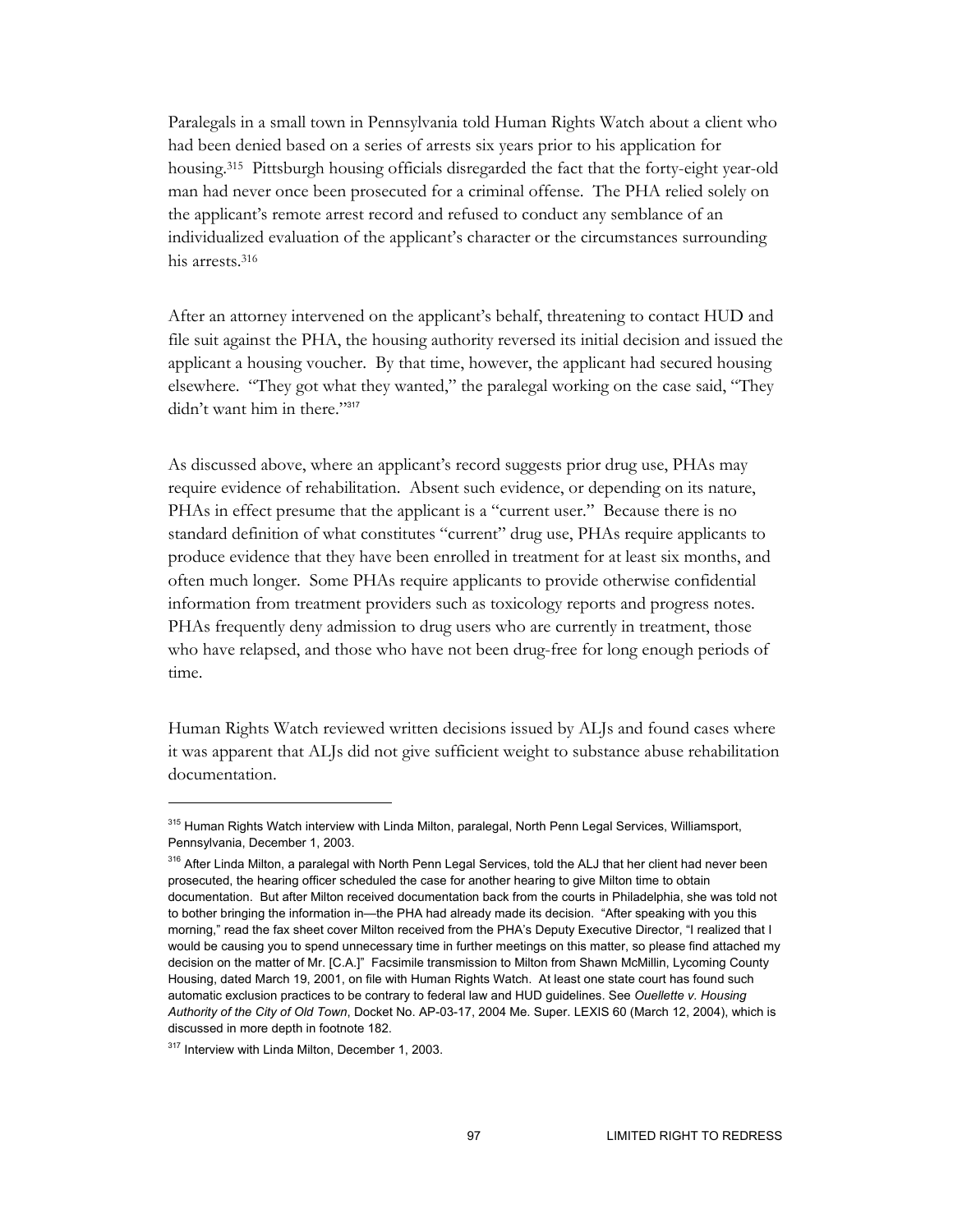For example, a hearing officer in New York affirmed the denial of an applicant whose last criminal conviction was eight years prior to her application for housing. In her defense, the applicant brought her enrollment in substance abuse treatment to the attention of the housing authority. At her hearing, she produced four letters documenting her rehabilitation, including proof that she had been receiving methadone maintenance treatment for six months at the time of the hearing. The ALJ, however, was not convinced that she had been sufficiently rehabilitated—assuming that because she was still in the methadone program, she had not completed treatment. ("Methadone maintenance," as its name indicates, is a maintenance program, and many people are maintained on the medication for years, some for the rest of their lives. Hence, patients do not graduate from the program like other forms of substance abuse treatment). As a result, the ALJ ignored all of evidence of rehabilitation and reasoned incorrectly that:

Ms. [R] has acknowledged that she has a drug addiction problem yet she has not been able to successfully complete a rehabilitation program. ... Ms. [R] did not present any documentation or evidence to show how her life has changed or improved since the time of the felony and misdemeanor charges listed in the Basis of Ineligibility.318

#### *No Opportunity to Challenge a Denial*

Perhaps because federal law does not grant an applicant the right to challenge a denial, but only to challenge the veracity and relevance of records upon which denials are based, some PHAs deny hearing rights altogether.

A public official with the Housing Authority of the City of Austin (HACA) confirmed to Human Rights Watch that tenants who had been evicted from public housing under "one strike" policies and then applied for public housing before three years had passed would be denied, and they would not be entitled to an informal hearing to challenge that denial.319

Indeed, lawyers with TRLA in Austin recounted to Human Rights Watch the case of two young women who had been minors in families that had been evicted from public housing. When they later applied for housing for themselves and their children, HACA

<sup>&</sup>lt;sup>318</sup> NYCHA, Report of Informal Hearing Held, December 1, 2003, in the case of E.K., on file with Human Rights Watch. E.K. had been denied because of his partner, Ms. R's criminal record.

<sup>&</sup>lt;sup>319</sup> Human Rights Watch interview with James Hargrove, executive director, Housing Authority of the City of Austin, Austin, Texas, February 12, 2004. Human Rights Watch sought to clarify with HUD whether, in fact, this practice was consistent with federal law, but HUD declined to respond.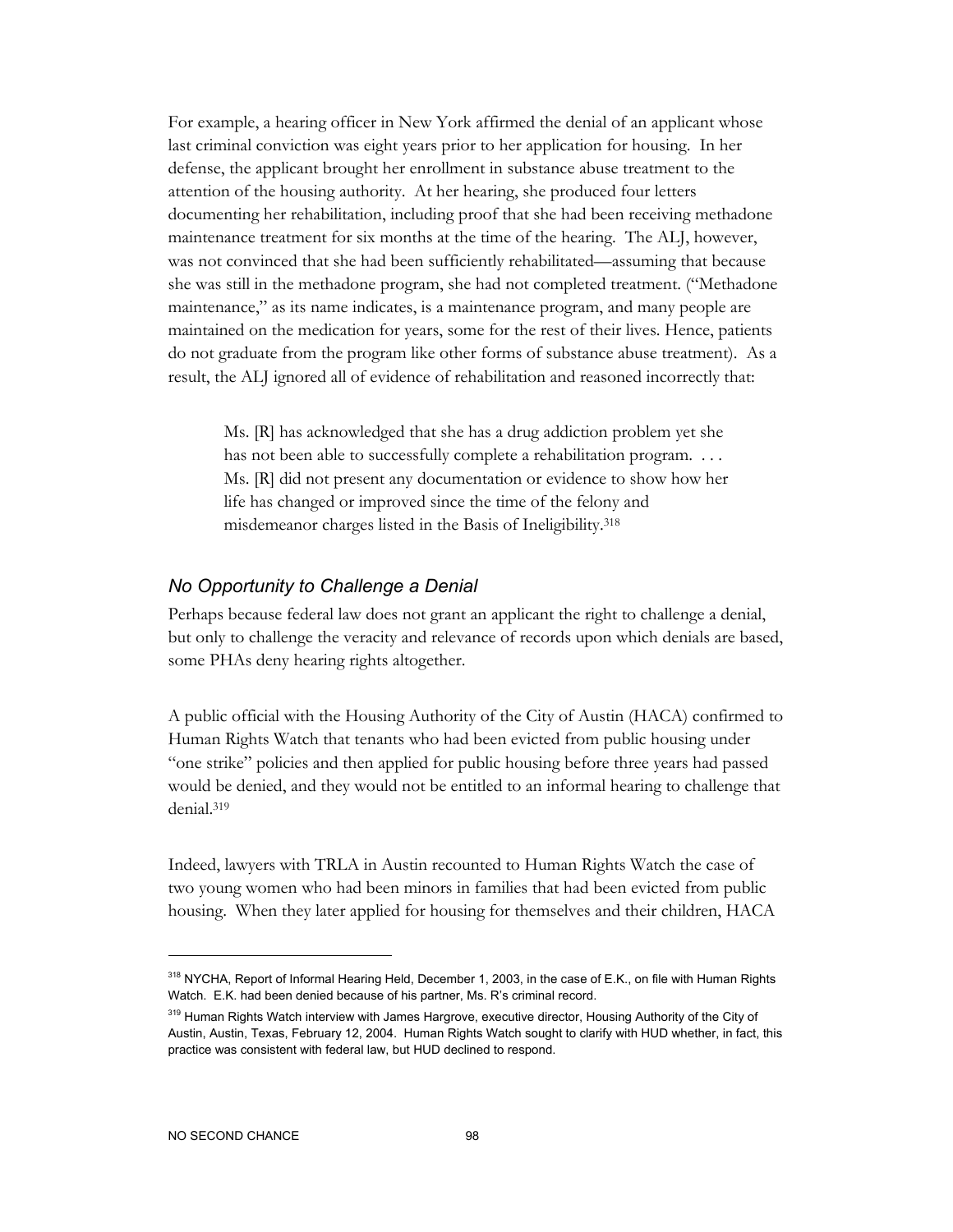officials said they would not even consider the applications, nor would they allow a challenge to that decision. The applications were reinstated only because TLRA lawyers threatened to sue, and ultimately, as HACA's director told Human Rights Watch, "Fuchs [TRLA's director] got involved."320 Both women were eventually found eligible for housing.

#### *Access to the Courts*

Applicants who are denied admission to public housing following an informal hearing may appeal such determinations to the courts. Notices of a denial sent to applicants, however, generally do not inform them either of their right to appeal to a court or that they should contact an attorney to assist them in filing such an appeal.<sup>321</sup>

Needless to say, it is difficult to bring an appeal *pro se*, i.e., without a lawyer, and as discussed above, housing applicants do not have ready access to attorneys. Although no statistics are available, we were told by PHA officials and housing advocates that very few applicants file court appeals of housing denials, and indeed, a Human Rights Watch search identified fewer than ten published decisions nationwide on such cases since 1996.

Furthermore, the standard is very high for judicial review of administrative decisions. In order to reverse a finding of ineligibility, a court must find a decision arbitrary or capricious, and generally, if an administrative law judge provides any reason whatsoever for a denial of eligibility, especially where the ALJ weighs the PHA justification against the applicant's evidence, a court will refuse to substitute its own judgment and reverse the denial.322

### *No Record on Appeal*

-

Applicants are further disadvantaged because, almost without exception, hearings are not tape recorded or transcribed**.**323 As a result, there is no record on which to base an appeal. Without an accurate and complete record, a court may not even be able to

<sup>&</sup>lt;sup>320</sup> Ibid. HACA confirmed that its policies had not changed as a result, and while they would not comment on a hypothetical case, they implied that an applicant in a similar situation would be denied.

<sup>321</sup> The NYCHA is one of the few PHAs that actually advises denied applicants of their appellate rights. Letters to applicants denying eligibility following administrative hearing, on file with Human Rights.

<sup>&</sup>lt;sup>322</sup> See, e.g., *Faison v. New York City Housing Authority*, 283 A.D.2d 353, 726 N.Y.S.2d 23 (1<sup>st</sup> Dep't 2001).

<sup>323</sup> One lawyer told Human Rights Watch that attorneys in her office tape record hearings themselves. Human Rights Watch interview with an attorney at the National Legal Aid & Defender Association conference, Los Angeles, California, July 22, 2004.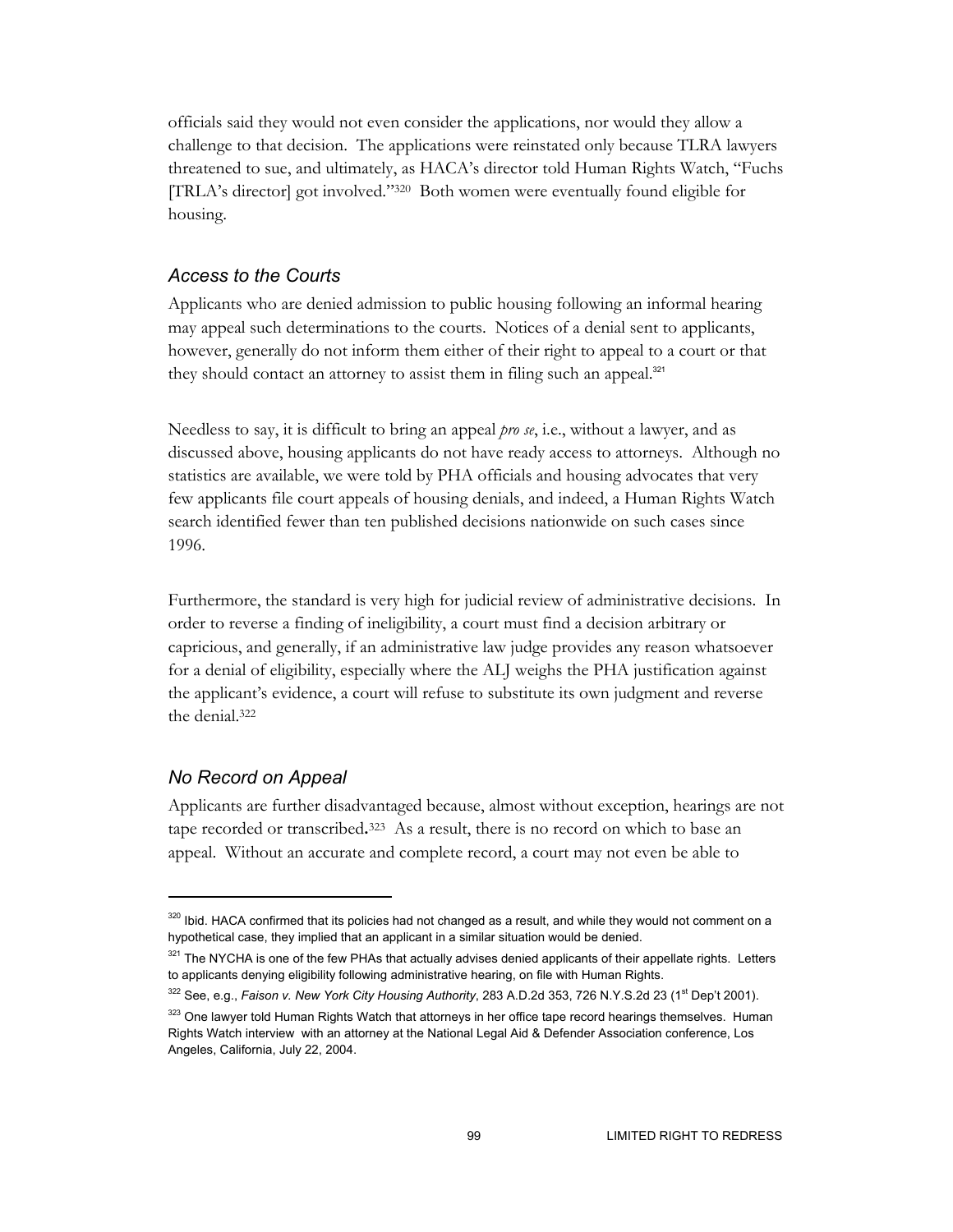determine the factors on which the hearing judge based the decision.324 This also hampers the ability of attorneys to evaluate the strength of applicants' cases. In addition, many PHAs utilize one form letter for initial denials and another for their hearing decisions."I don't know what they based their decisions on," one attorney told Human Rights Watch, "because people would just receive form letters, you won or you lost."325

<sup>&</sup>lt;sup>324</sup> See, e.g., *Campbell v. Minneapolis Public Housing Authority*, 168 F.3d 1069, 1076 (8<sup>th</sup> Cir. 1999), where the court noted:

Regrettably, we do not have before us all of the evidence the MPHA considered: [the treatment records] upon which the MPHA apparently relied were not included in the record on appeal, nor can we find those records in the original District Court file. . . . Given the incompleteness of the record the parties have provided to us (and, apparently to the District Court as well), we are unable to engage in meaningful review of the MPHA's denial of [the] application.

<sup>325</sup> Interview with Carolyn Johnson, November 17, 2003.